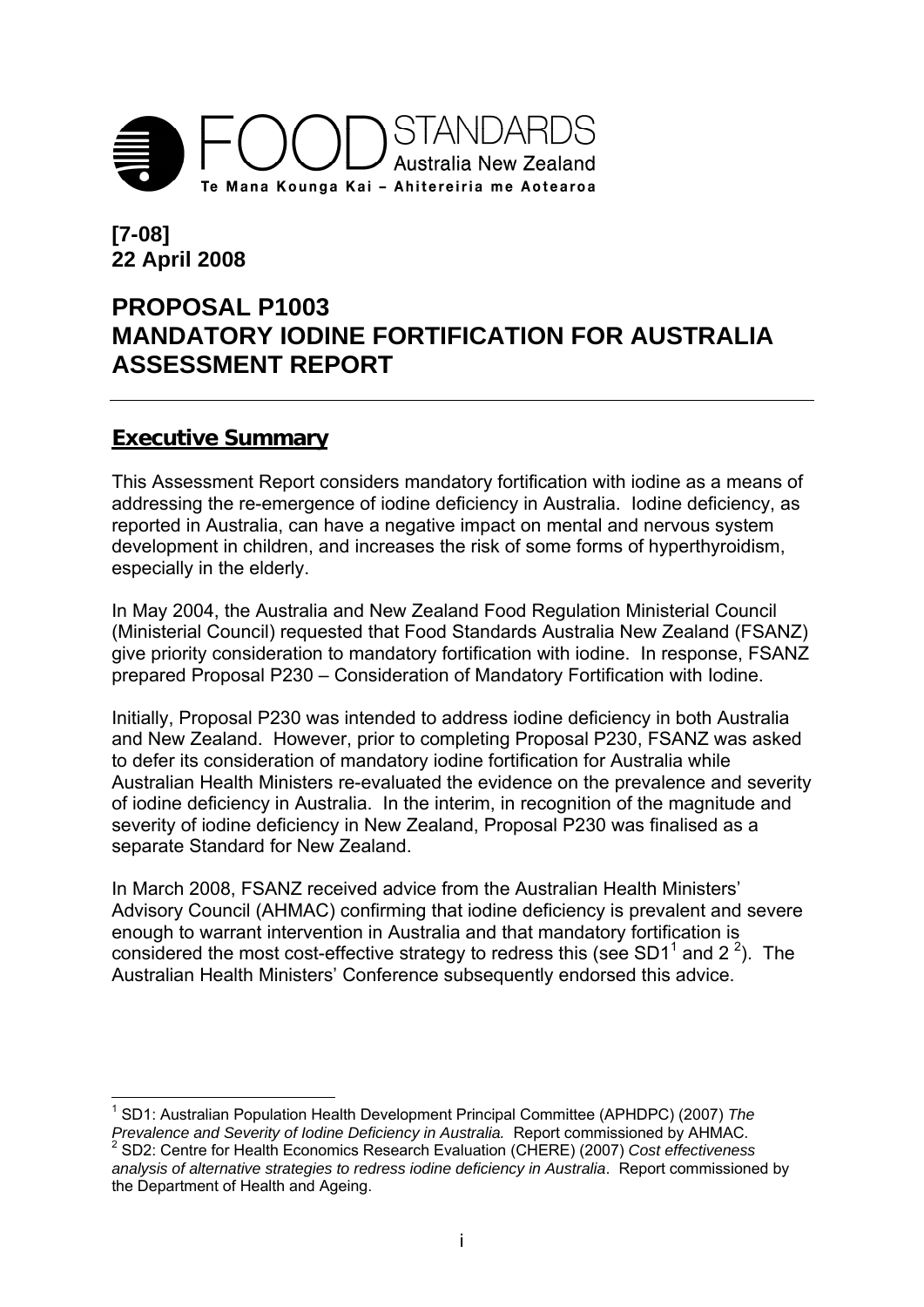On the basis of the AHMAC advice, FSANZ has prepared Proposal P1003 – Mandatory Iodine Fortification for Australia. A new Proposal is necessary because the finalisation of Proposal P230 as a New Zealand only Standard precludes any further work being undertaken to address the Australian situation under Proposal P230.

As Proposal P230 was originally intended as a joint Standard for Australia and New Zealand, considerable work and consultation has already been undertaken for both Australia and New Zealand. Consequently, this new Proposal draws heavily on this existing work. FSANZ is proposing that a mandatory iodine fortification standard for Australia be the same as the New Zealand Standard, with the same food vehicle (iodised salt in bread) and the same salt iodisation range. The objective of this new Proposal therefore is to amend the New Zealand only Standard to become a joint Standard for both Australia and New Zealand.

## **The Preferred Approach**

The preferred approach is to amend the New Zealand only mandatory iodine fortification Standard so it becomes a joint Standard for both Australia and New Zealand.

The joint Standard will require the mandatory replacement of non-iodised salt with iodised salt in bread. The salt iodisation level is to be in the range of 25-65 mg of iodine per kg of salt. Bread represented as organic will be exempt from this requirement.

The voluntary permission for iodine in iodised salt and reduced salt will be retained at the current range of 25-65 mg per kg, to be consistent with the mandatory requirement.

#### **Reasons for the Preferred Approach**

- FSANZ received advice from AHMAC, endorsed by Health Ministers, confirming that iodine deficiency is prevalent and severe enough to warrant intervention in Australia and that mandatory fortification is considered the most cost-effective strategy to redress this deficiency.
- Replacement of non-iodised salt with iodised salt in bread will address iodine deficiency across much of the Australian population, and prevent it from becoming more serious in the future.
- Replacement of non-iodised salt with iodised salt in bread is technologically feasible and well tested internationally.
- Use of iodised salt to reduce the prevalence of iodine deficiency is consistent with international guidance and experience.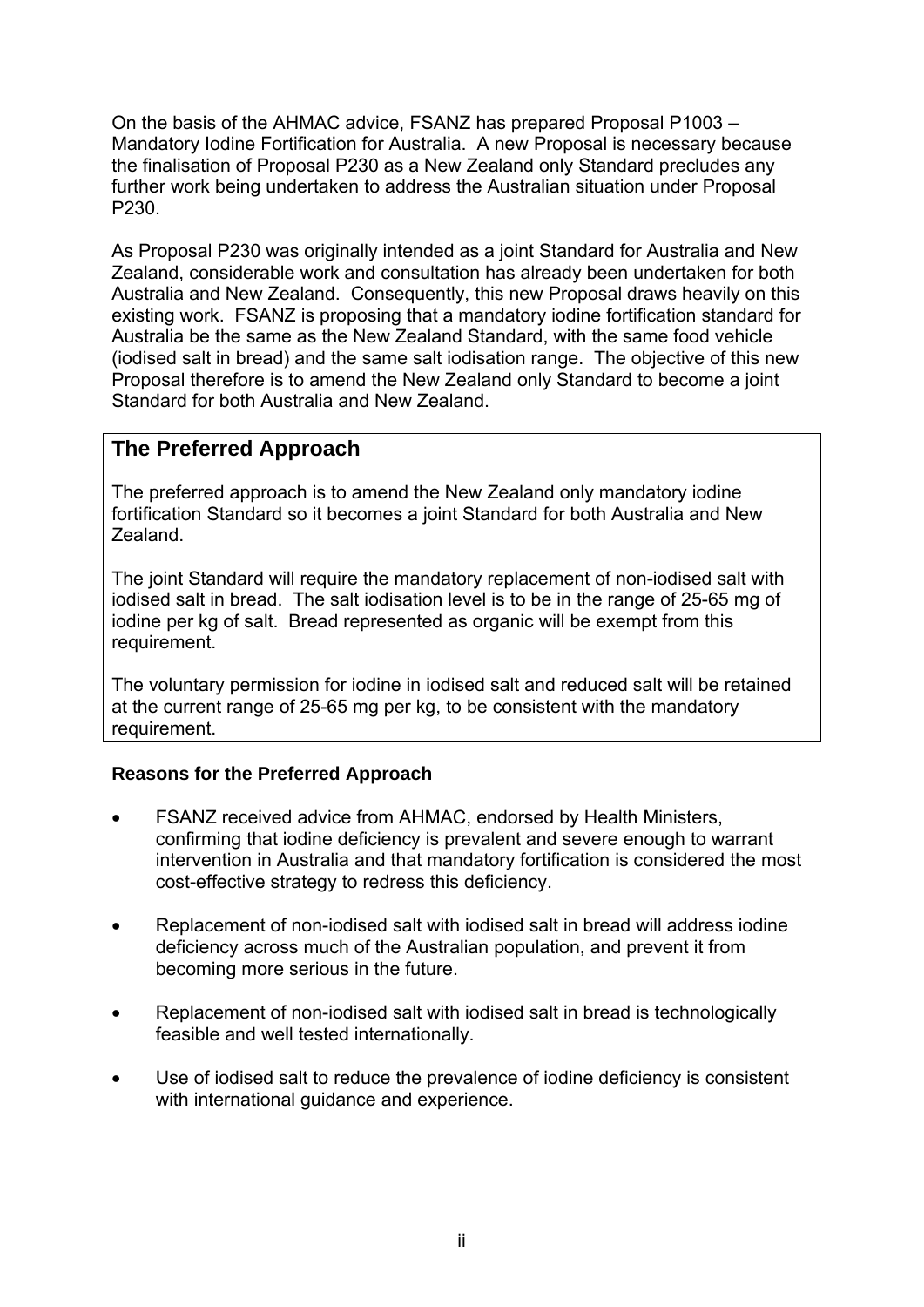- The Tasmanian voluntary program using iodised salt in bread, at an average of 45 mg iodine per kg salt, led to an improvement in the iodine status of a mildly deficient population.
- Based on the available evidence, including overseas experience with mandatory fortification, the proposed level of fortification does not pose a risk to general public health and safety. The level has been set to minimise any potential health risks. In groups that are generally more sensitive to increases in iodine intake, e.g. individuals with existing thyroid conditions, the risk of a negative impact on health is still considered to be very low.
- The Proposal delivers net-benefits to Australia. These benefits compare well with a small ongoing cost of fortification of around two cents per person each year.
- FSANZ commissioned the Centre for Health Economics Research and Evaluation (CHERE) to assess the cost-effectiveness of mandatory fortification with iodine (see SD3 $3$ ). CHERE concluded that in terms of cost-effectiveness ratios, the cost of reducing the risk of iodine deficiency disorders appears small compared with the potential benefits associated with improved health, reduced health care costs and/or gains in productivity and Gross Domestic Product (GDP).
- The Proposal is consistent with Ministerial policy guidance on mandatory fortification.

Monitoring is considered an essential component of implementing this Proposal, consistent with Ministerial policy guidance. It will ensure the ongoing effectiveness and safety of this strategy to sustain reductions in the prevalence of iodine deficiency in Australia.

#### **Consultation**

FSANZ will undertake one round of public consultation on this new Proposal. As the preferred approach is the same as Proposal P230, FSANZ has drawn heavily on previous consultations to inform the development of this new Proposal.

During the development of Proposal P230, FSANZ undertook extensive consultation with a wide range of stakeholders. FSANZ released an Initial Assessment in 2005, a Draft Assessment in 2006 and an Issues Paper in May 2007 for public consultation.

Issues identified from the above public submissions and consultations formed the basis of further targeted consultation with key stakeholder groups*.* FSANZ commissioned a number of consultants and experts to consult with industry to help address issues raised.FSANZ involved the Fortification Standards Development Advisory Committee (SDAC) to also help identify key views and issues.

<sup>1</sup> 3 SD3: Centre for Health Economics Research Evaluation (CHERE) (2007) *Cost effectiveness analysis of iodine fortification in Australia and New Zealand*. Report commissioned by FSANZ. (Note this is different from the DoHA report – see SD2.)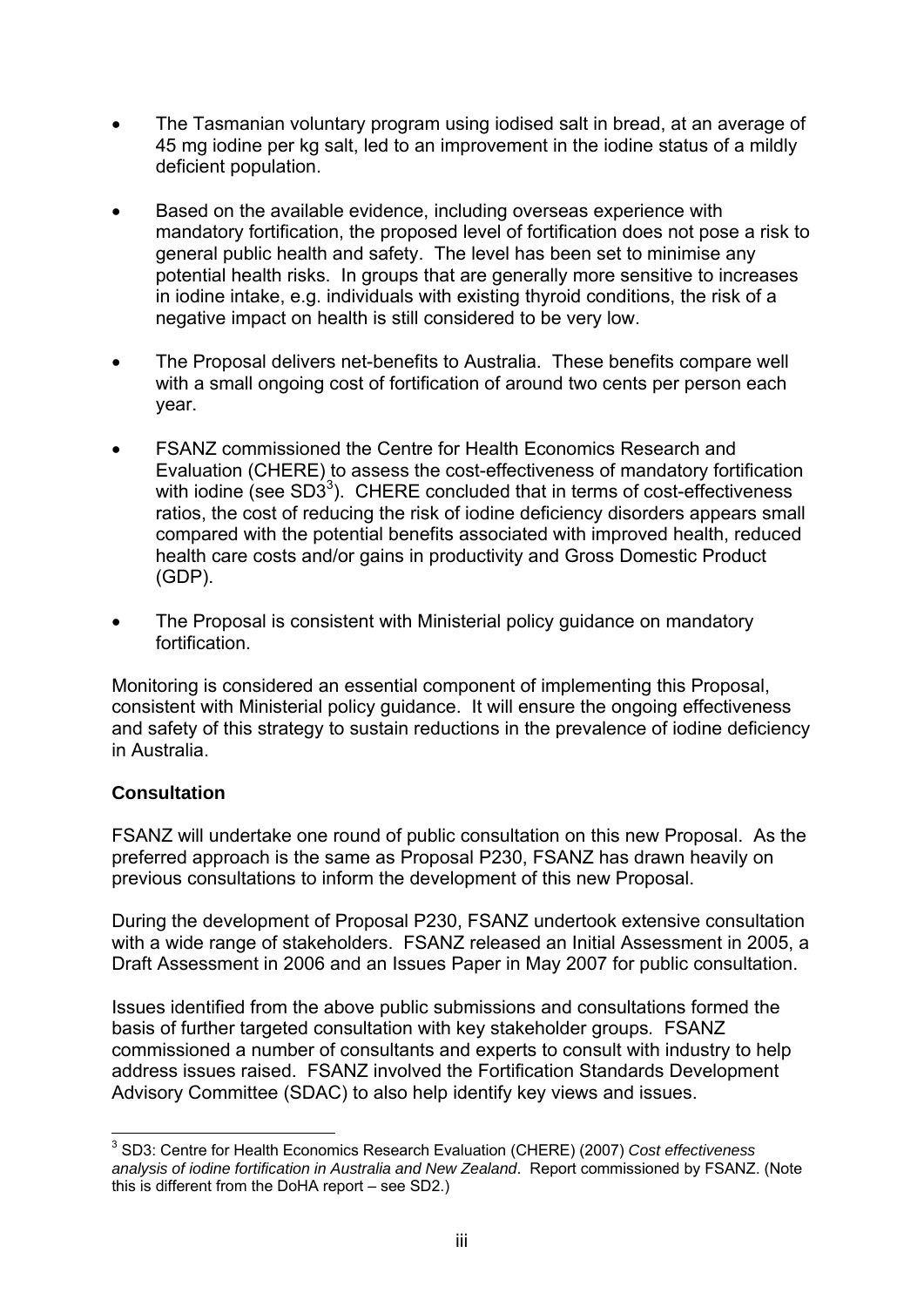An Iodine Scientific Advisory Group (ISAG) was established, prior to Draft Assessment, to advise on scientific and medical matters.

FSANZ commissioned an independent economic consultancy organisation, Access Economics, to undertake a cost benefit analysis of Proposal P230 (see SD4<sup>4</sup> and  $5^5$ ) and also commissioned the CHERE, to undertake further work on the costeffectiveness of the mandatory fortification with iodine (see  $SD3^6$ ).

The majority of government stakeholders, public health professionals and consumer groups indicated support for Proposal P230. There was general acknowledgement of the inability of the Proposal to fully meet the substantially increased iodine requirements of pregnant and breastfeeding women without exceeding the Upper Level (UL) for iodine in young children. Overall, submitters considered that the small manageable risks associated with mandatory fortification were outweighed by the public benefit. The majority of industry submitters opposed mandatory fortification, preferring a voluntary approach. The need for effective monitoring and education/health promotion strategies was generally acknowledged.

1

<sup>4</sup> SD4: Access Economics (2006) *Cost benefit analysis of fortifying the food supply with iodine*. Report commissioned by FSANZ.

<sup>5</sup> SD5: Access Economics (2007) *Costs of fortifying bread and bread products with iodine*. Report commissioned by FSANZ.

<sup>6</sup> SD3: Centre for Health Economics Research Evaluation (CHERE) (2007) *Cost effectiveness analysis of iodine fortification in Australia and New Zealand*. Report commissioned by FSANZ.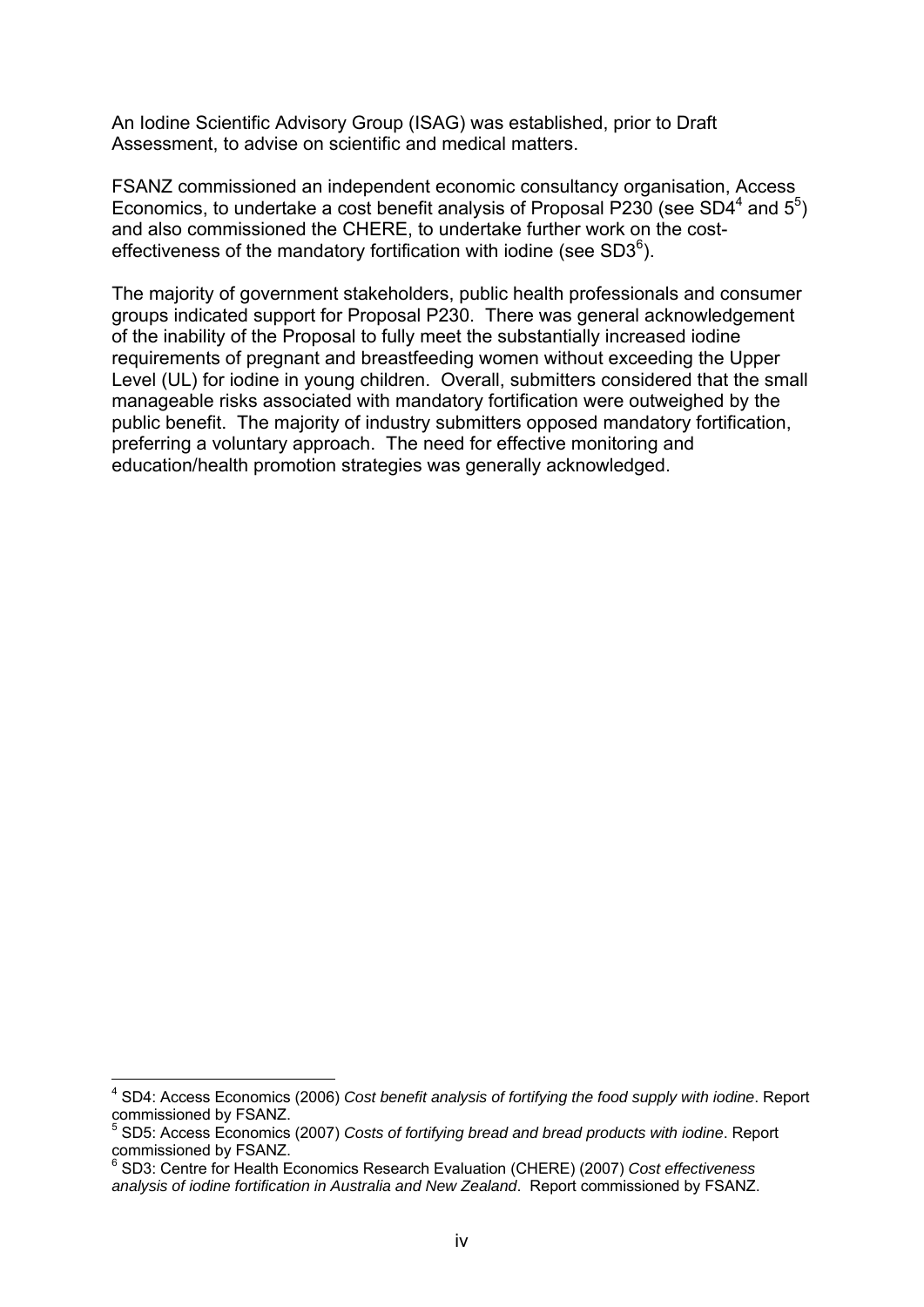#### **Invitation for Submissions**

FSANZ invites public comment on this Report and the draft variations to the Code based on regulation impact principles for the purpose of preparing an amendment to the Code for approval by the FSANZ Board.

Written submissions are invited from interested individuals and organisations to assist FSANZ in further considering this Proposal. Submissions should, where possible, address the objectives of FSANZ as set out in section 18 of the FSANZ Act. Information providing details of potential costs and benefits of the proposed change to the Code from stakeholders is highly desirable. Claims made in submissions should be supported wherever possible by referencing or including relevant studies, research findings, trials, surveys etc. Technical information should be in sufficient detail to allow independent scientific assessment.

The processes of FSANZ are open to public scrutiny, and any submissions received will ordinarily be placed on the public register of FSANZ and made available for inspection. If you wish any information contained in a submission to remain confidential to FSANZ, you should clearly identify the sensitive information, separate it from your submission and provide justification for treating it as confidential commercial material. Section 114 of the FSANZ Act requires FSANZ to treat in-confidence, trade secrets relating to food and any other information relating to food, the commercial value of which would be, or could reasonably be expected to be, destroyed or diminished by disclosure.

Submissions must be made in writing and should clearly be marked with the word 'Submission' and quote the correct project number and name. While FSANZ accepts submissions in hard copy to our offices, it is more convenient and quicker to receive submissions electronically through the FSANZ website using the Standards Development tab and then through Documents for Public Comment. Alternatively, you may email your submission directly to the Standards Management Officer at submissions@foodstandards.gov.au. There is no need to send a hard copy of your submission if you have submitted it by email or the FSANZ website. FSANZ endeavours to formally acknowledge receipt of submissions within 3 business days.

#### **DEADLINE FOR PUBLIC SUBMISSIONS**: **6pm (Canberra time) 20 May 2008**

#### **SUBMISSIONS RECEIVED AFTER THIS DEADLINE WILL NOT BE CONSIDERED**

Submissions received after this date will only be considered if agreement for an extension has been given prior to this closing date. Agreement to an extension of time will only be given if extraordinary circumstances warrant an extension to the submission period. Any agreed extension will be notified on the FSANZ website and will apply to all submitters.

Questions relating to making submissions or the application process can be directed to the Standards Management Officer at standards.management@foodstandards.gov.au.

If you are unable to submit your submission electronically, hard copy submissions may be sent to one of the following addresses:

| Food Standards Australia New Zealand | Food Standards Australia New Zealand |
|--------------------------------------|--------------------------------------|
| <b>PO Box 7186</b>                   | <b>PO Box 10559</b>                  |
| Canberra BC ACT 2610                 | The Terrace WELLINGTON 6036          |
| <b>AUSTRALIA</b>                     | <b>NEW ZEALAND</b>                   |
| Tel (02) 6271 2222                   | Tel (04) 473 9942                    |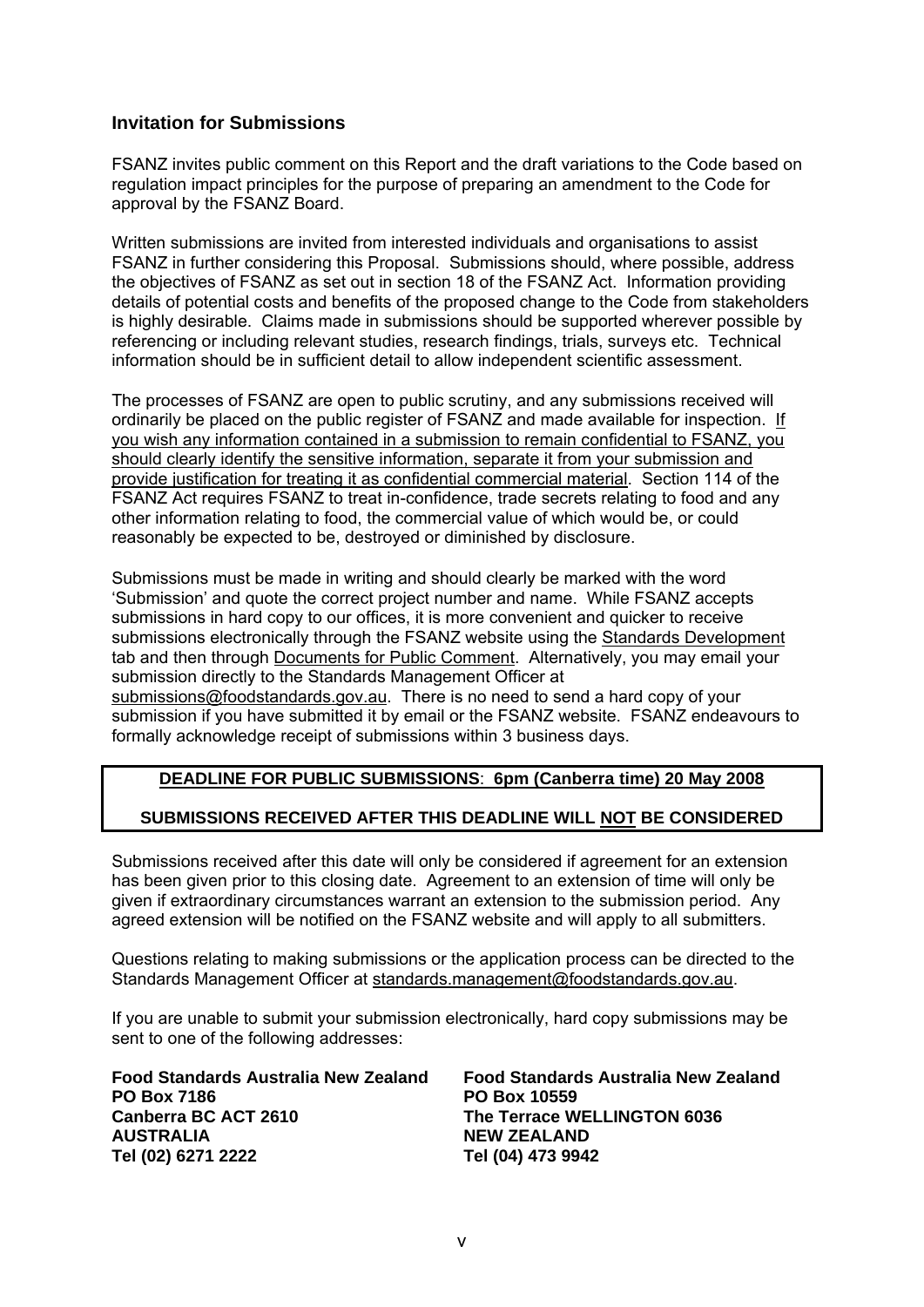| $1_{\cdot}$                                                                                           |  |  |  |
|-------------------------------------------------------------------------------------------------------|--|--|--|
| 1.1                                                                                                   |  |  |  |
| 1.2                                                                                                   |  |  |  |
| 1.3                                                                                                   |  |  |  |
| 1.4                                                                                                   |  |  |  |
| 1.5                                                                                                   |  |  |  |
| 1.6                                                                                                   |  |  |  |
| 1.7                                                                                                   |  |  |  |
| 1.8                                                                                                   |  |  |  |
| 1.9                                                                                                   |  |  |  |
| 2.                                                                                                    |  |  |  |
| 2.1                                                                                                   |  |  |  |
| 2.2                                                                                                   |  |  |  |
| 2.3                                                                                                   |  |  |  |
| 2.4                                                                                                   |  |  |  |
| 3.                                                                                                    |  |  |  |
| 4.                                                                                                    |  |  |  |
| CONSIDERATION OF OPTIONS FOR ADDRESSING IODINE DEFICIENCY IN AUSTRALIA  18<br>5.                      |  |  |  |
| 5.1                                                                                                   |  |  |  |
| 5.2                                                                                                   |  |  |  |
|                                                                                                       |  |  |  |
|                                                                                                       |  |  |  |
| 6.                                                                                                    |  |  |  |
| POTENTIAL HEALTH BENEFITS AND RISKS OF INCREASED IODINE INTAKES  21<br>$7_{\scriptscriptstyle{\sim}}$ |  |  |  |
| 7.1                                                                                                   |  |  |  |
| 7.2                                                                                                   |  |  |  |
| 8                                                                                                     |  |  |  |
| 8.1                                                                                                   |  |  |  |
| 8.2                                                                                                   |  |  |  |
| 9.                                                                                                    |  |  |  |
| 9.1                                                                                                   |  |  |  |
| 9.2                                                                                                   |  |  |  |
| 9.3                                                                                                   |  |  |  |
| 9.4                                                                                                   |  |  |  |
| 9.5                                                                                                   |  |  |  |
| 9.6                                                                                                   |  |  |  |
| Dietary Intake Assessment Conclusions.<br>9.7                                                         |  |  |  |
| ASSESSMENT OF THE HEALTH OUTCOMES FROM MANDATORY IODINE FORTIFICATION35<br>10.                        |  |  |  |
| Expected Reductions in Iodine Deficiency and Impact on Health35<br>10.1                               |  |  |  |
| Potential Adverse Effects of Raising Population Iodine Intake in Australia  36<br>10.2                |  |  |  |
| 11.                                                                                                   |  |  |  |
|                                                                                                       |  |  |  |
|                                                                                                       |  |  |  |
| 12.                                                                                                   |  |  |  |
| 12.1                                                                                                  |  |  |  |
| Appropriateness of Replacing Non-iodised Salt with lodised Salt in Bread 42<br>12.2                   |  |  |  |
| 12.3                                                                                                  |  |  |  |
| 12.4                                                                                                  |  |  |  |
| 12.5                                                                                                  |  |  |  |
| 12.6                                                                                                  |  |  |  |
| 12.7                                                                                                  |  |  |  |
| 12.8                                                                                                  |  |  |  |
| 13.                                                                                                   |  |  |  |
| 13.1                                                                                                  |  |  |  |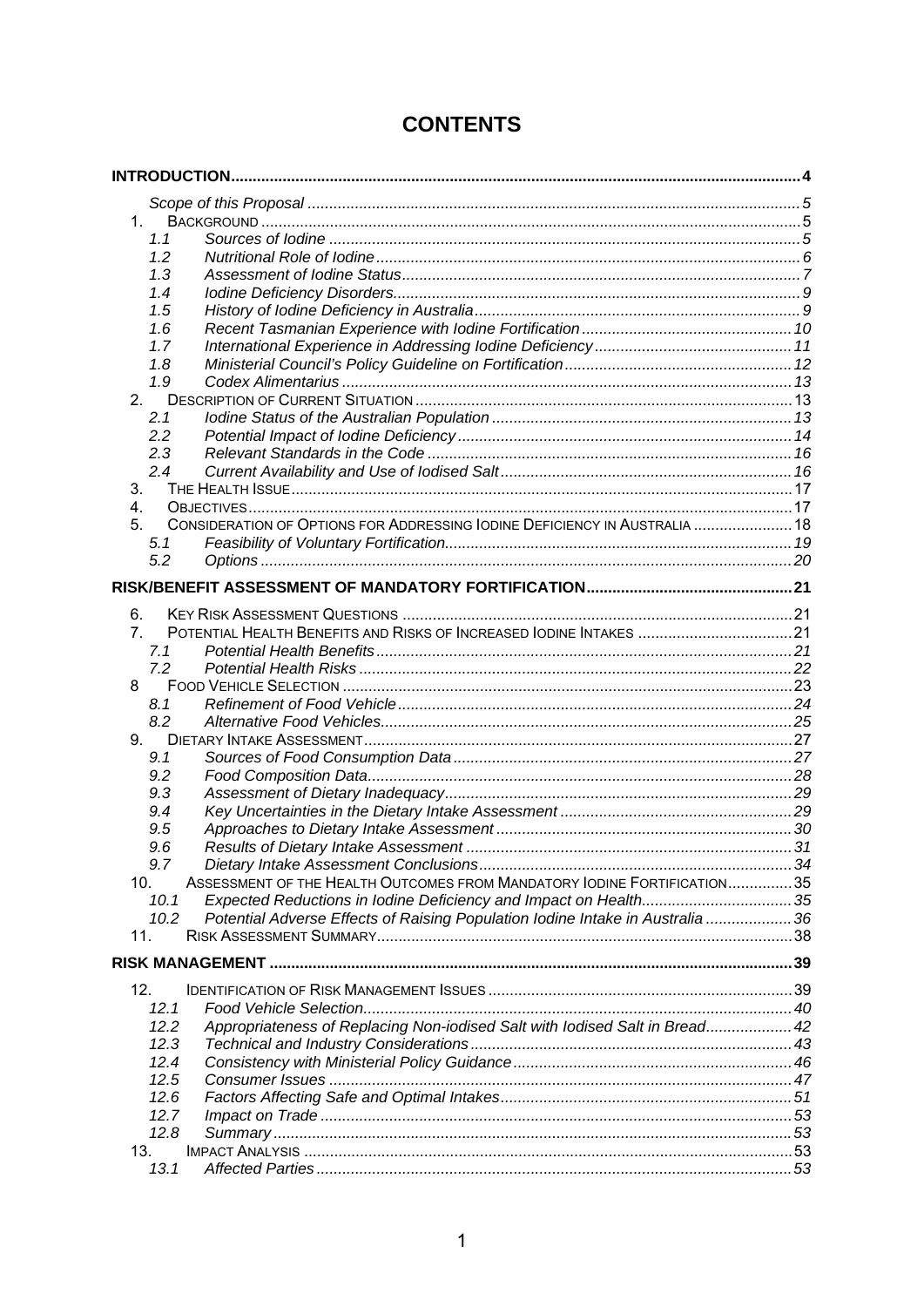| 13.2                                                                                    |  |
|-----------------------------------------------------------------------------------------|--|
| 13.3                                                                                    |  |
| 14 <sup>1</sup>                                                                         |  |
| 14.1                                                                                    |  |
| STRATEGIES TO MANAGE RISKS ASSOCIATED WITH MANDATORY FORTIFICATION60<br>15 <sub>1</sub> |  |
| 15.1                                                                                    |  |
| 15.2                                                                                    |  |
| 15.3                                                                                    |  |
| 15.4                                                                                    |  |
|                                                                                         |  |
| 16.                                                                                     |  |
| 16.1                                                                                    |  |
| 17 <sup>7</sup>                                                                         |  |
| 17.1                                                                                    |  |
| 17.2                                                                                    |  |
| 17.3                                                                                    |  |
| 17.4                                                                                    |  |
| 18.                                                                                     |  |
|                                                                                         |  |
| 19 <sub>1</sub>                                                                         |  |
| 20.                                                                                     |  |
| 20.1                                                                                    |  |
| 20.2                                                                                    |  |
| 21 <sub>1</sub>                                                                         |  |
|                                                                                         |  |
| ATTACHMENT 1 - DRAFT VARIATIONS TO THE AUSTRALIA NEW ZEALAND FOOD STANDARDS CODE 83     |  |

#### **SUPPORTING DOCUMENTS**

The following materials, which were used in the preparation of this Assessment Report, are available on the FSANZ website at

http://www.foodstandards.gov.au/standardsdevelopment/proposals/proposalp1003mandato3 882.cfm:

- SD1: Australian Population Health Development Principal Committee (APHDPC) (2007) *The Prevalence and Severity of Iodine Deficiency in Australia*. Report commissioned by AHMAC.
- SD2: Centre for Health Economics Research Evaluation (CHERE) (2007) *Cost effectiveness analysis of alternative strategies to redress iodine deficiency in Australia*. Report commissioned by the Department of Health and Ageing.
- SD3: Centre for Health Economics Research Evaluation (CHERE) (2007) *Cost effectiveness analysis of iodine fortification in Australia and New Zealand*. Report commissioned by FSANZ.
- SD4: Access Economics (2006) *Cost benefit analysis of fortifying the food supply with iodine*. Report commissioned by FSANZ.
- SD5: Access Economics (2007) *Costs of fortifying bread and bread products with iodine*. Report commissioned by FSANZ.
- SD6: FSANZ (2007) *International experience with iodine fortification programs.*
- SD7: The Australia and New Zealand Food Regulation Ministerial Council Policy Guideline Policy Guideline *Fortification of Food with Vitamins and Minerals.*
- SD8: FSANZ (2008) *Nutrition Assessment Report.*
- SD9: FSANZ (2007) *Safety Assessment and Risk Characterisation Report*.
- SD10: FSANZ (2008) *Dietary Intake Assessment Report* Main Report.
- SD11: FSANZ (2007) *Food Technology Report.*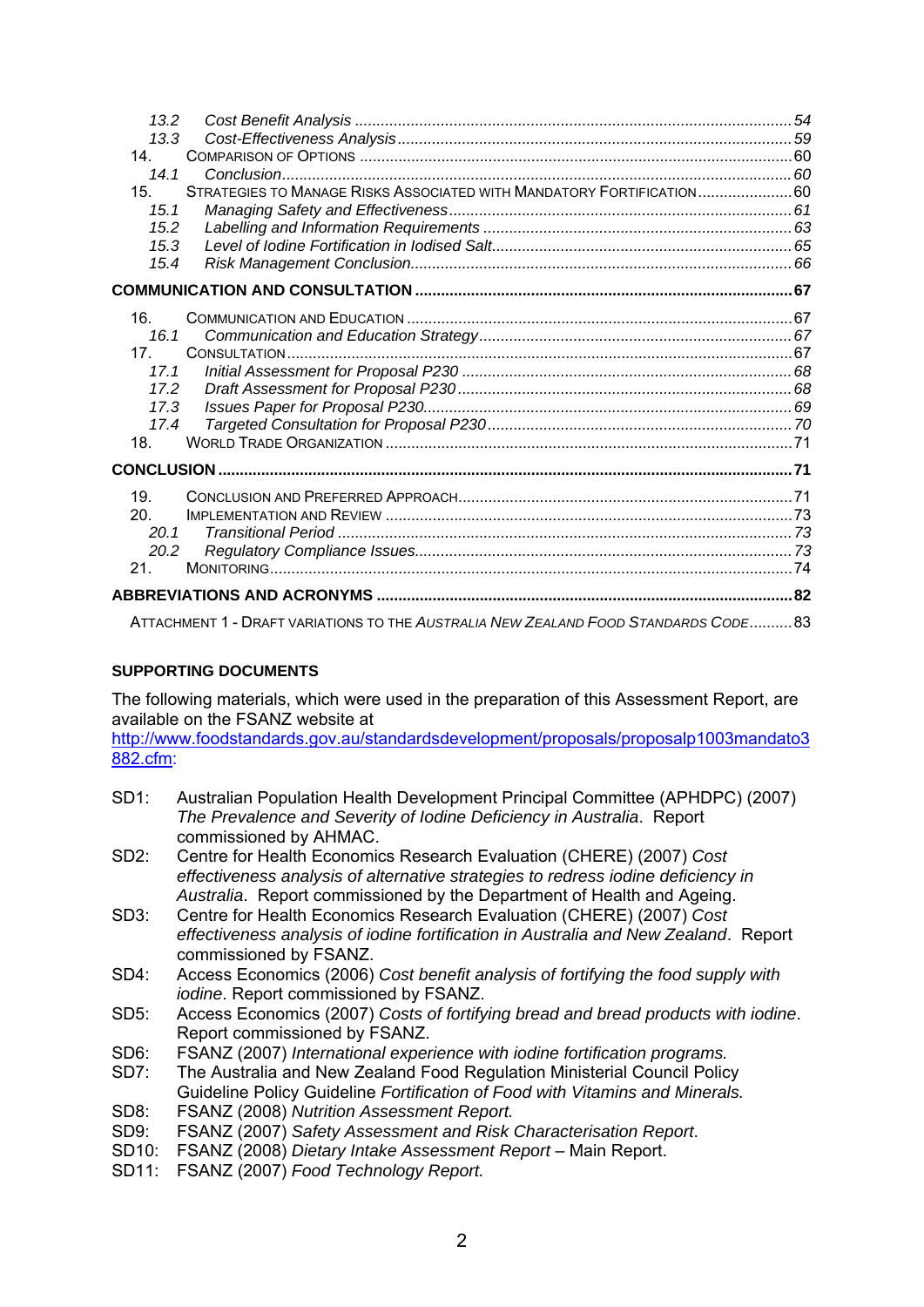- SD12: Winger, R. J. (2007) *Technological issues with salt brine addition of iodine to foods*. Report commissioned by FSANZ.
- SD13: FSANZ (2008) *Communication and Education Strategy.*
- SD14: Brooke-Taylor & Co Pty Ltd. (2006) *Report on the logistics and labelling changes related to the introduction of mandatory fortification of bread and breakfast cereals with iodised salt (and the impact of a preceding requirement for mandatory fortification of bread with folic acid)*. Report prepared for FSANZ P295 Final Assessment Report, Appendix 1.
- SD15: FSANZ (2007) Summary of Submitter Comments to Draft Assessment Report for Proposal P230.
- SD16: FSANZ (2007) Summary of Submitter Comments to Issues Paper for Proposal P230.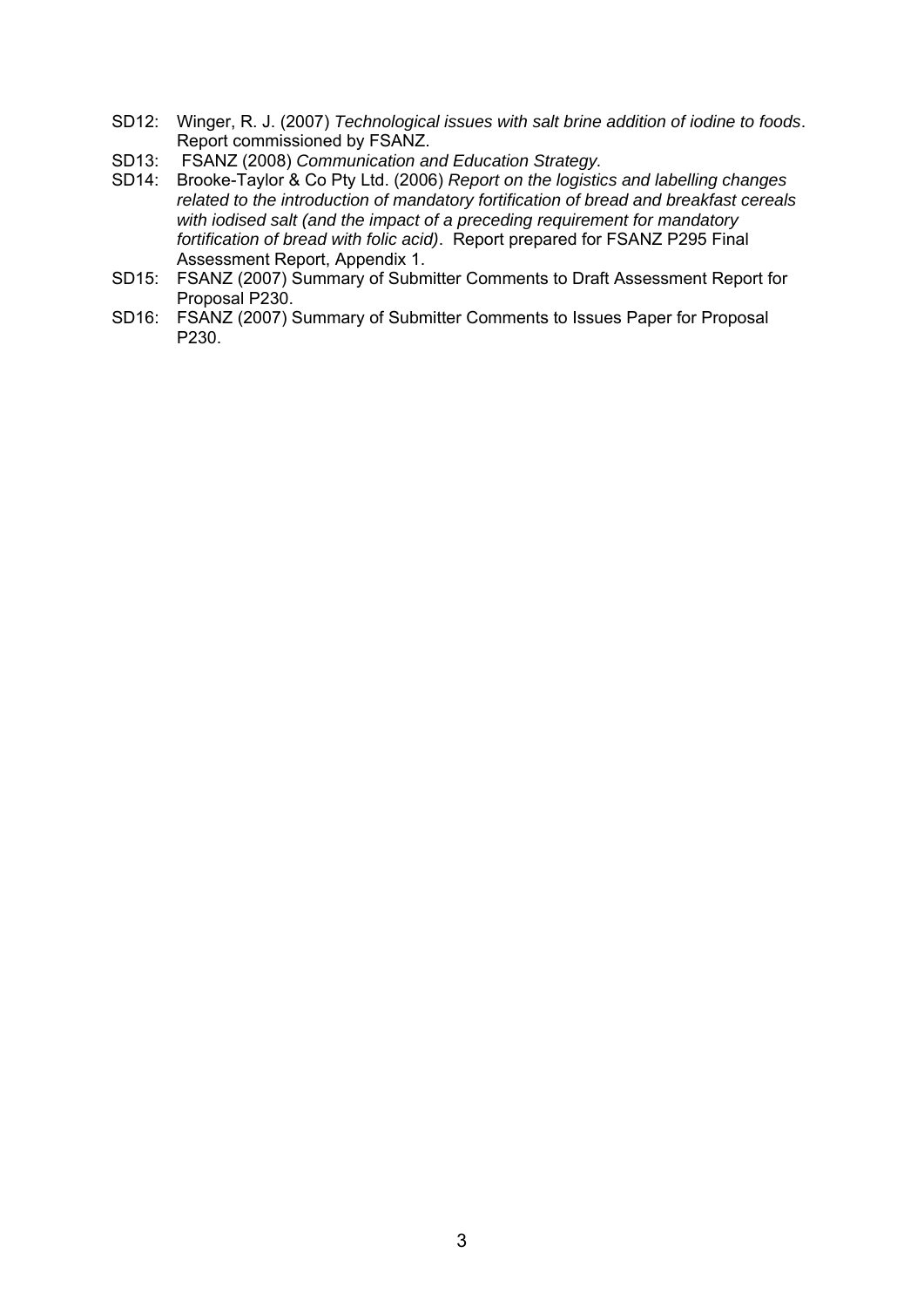# **INTRODUCTION**

This Assessment Report considers mandatory fortification with iodine as a means of addressing the re-emergence of iodine deficiency in Australia.

Some parts of Australia have a history of iodine deficiency; most notably Tasmania, and parts of Victoria and New South Wales. Widespread use of iodised salt and the unintentional contamination of milk with iodine from iodine-containing cleaning agents are believed to be the main reasons why iodine deficiency was no longer a problem during the 1960s-1980s. However, mild iodine deficiency has re-emerged over the last 10-15 years.

Internationally iodine deficiency is considered the leading cause of preventable mental impairment in children. Australia is a signatory to the 1990 United Nations sponsored *Declaration for the Survival, Protection and Development of Children*  which states 'every child has the right to an adequate supply of iodine to ensure its normal development' (United Nations, 1990).

In May 2004, the Australia and New Zealand Food Regulation Ministerial Council (Ministerial Council) adopted a Policy Guideline on the *Fortification of Food with Vitamins and Minerals*. Ministers also requested that Food Standards Australia New Zealand (FSANZ) give priority consideration to mandatory fortification with iodine in Australia and New Zealand. In response, FSANZ raised Proposal P230 – Consideration of Mandatory Fortification with Iodine.

Initially, Proposal P230 was intended to address iodine deficiency in both Australia and New Zealand. However, prior to completing the Proposal, the then Chair of the Ministerial Council asked FSANZ to defer its consideration of mandatory iodine fortification for Australia so that Health Ministers could finalise advice regarding the prevalence and severity of iodine deficiency in Australia.

In the interim, in recognition of the magnitude and severity of iodine deficiency in New Zealand, Proposal P230 was finalised as a separate Standard for New Zealand. This Standard, gazetted on 13 March 2008, requires the mandatory replacement of salt with iodised salt in bread for New Zealand and provides a transition period until September 2009.

To further consider the prevalence and severity of iodine deficiency in Australia, a working group was established by the Australian Population Health Development Principal Committee (APHDPC). This group reported their findings at the APHDPC meeting in February 2008 and provided formal advice to AHMAC in March 2008. Based on these findings, AHMAC advised FSANZ that:

- *Mild iodine deficiency is prevalent in south eastern Australia which is the most densely populated area of Australia;*
- *The iodine intake of pregnant women in south eastern Australia is particularly inadequate and iodine intake in pregnant women is likely to be inadequate across Australia;*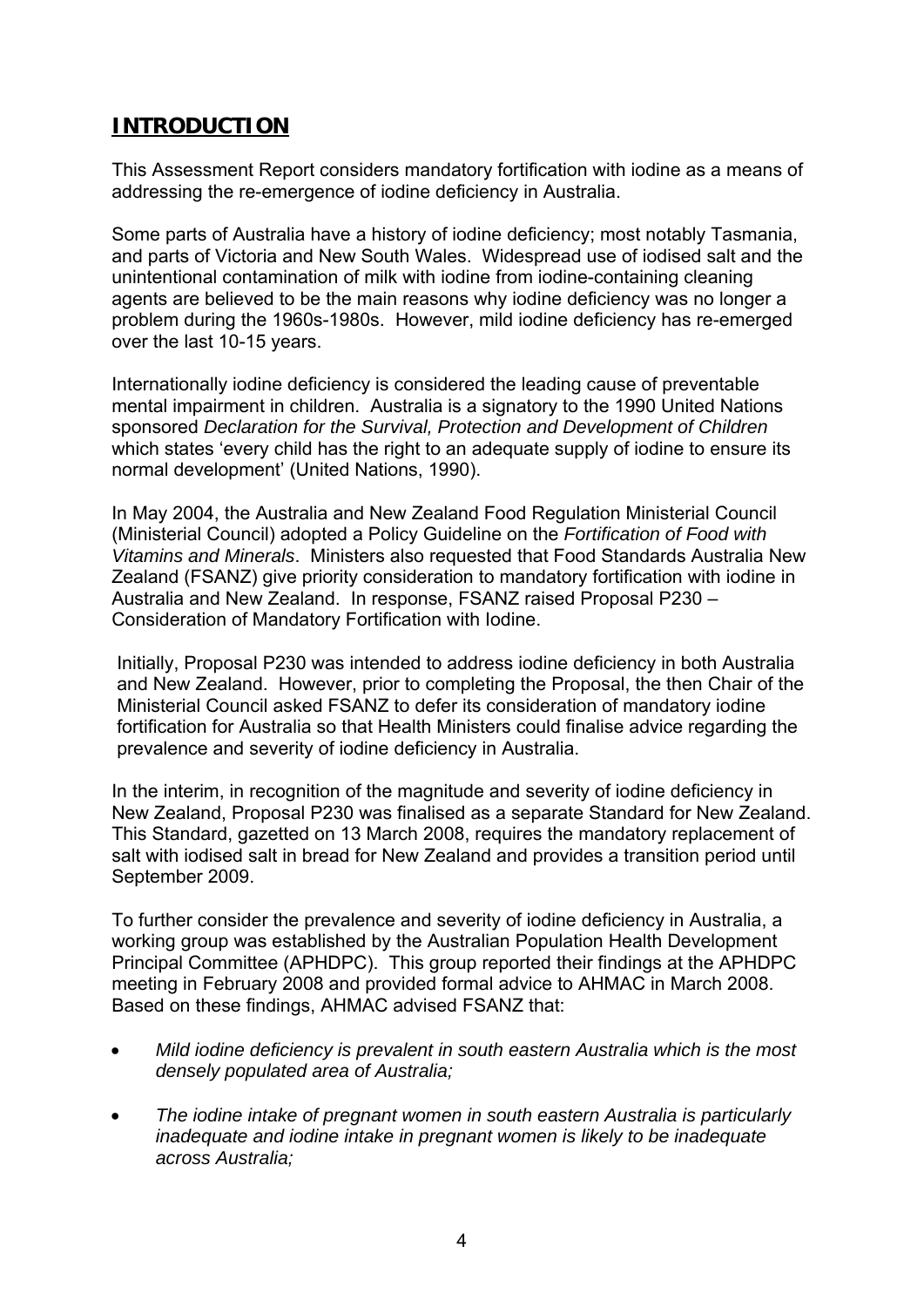- *There is supportive evidence for mandatory fortification of the food supply with iodine in Australia; and*
- *In regards to the cost effectiveness of strategies to redress iodine deficiency, in terms of reducing the number of people no longer at risk of iodine deficiency, mandatory fortification is the most cost effective intervention to redress iodine deficiency.*

In April 2008, the Australian Health Ministers' Conference endorsed AHMAC's advice noting that the prevalence and severity of iodine deficiency in Australia is significant and warrants intervention; and acknowledged that mandatory iodine fortification is the most cost-effective strategy to redress this. On the basis of AHMAC's advice, FSANZ has prepared this Proposal to consider mandatory iodine fortification for Australia. A new Proposal is necessary because the finalisation of Proposal P230 as a New Zealand only Standard precludes any further work being undertaken to address the Australian situation under Proposal P230.

FSANZ has already undertaken considerable work and consultation in progressing Proposal P230 for both Australia and New Zealand. It is the intention of this new Proposal to amend the mandatory iodine fortification Standard for New Zealand to create a joint Standard for both Australia and New Zealand.

This Assessment Report provides a description of the current iodine status of Australians and the resulting implications for health and mental performance. It includes the dietary intake assessment conducted to establish the impact of mandatory fortification, and describes the benefits of improving Australian's iodine status through safe mandatory fortification. The Report also details the cost of the proposed mandatory fortification and includes a cost-effectiveness analysis of options and an overall cost benefit analysis. Details of communication, education, monitoring, and implementation issues are also included. Issues arising from public submissions and targeted stakeholder consultation in response to Proposal P230 have been addressed where possible in appropriate sections of the Report.

#### **Scope of this Proposal**

The Proposal is seeking to amend the mandatory iodine fortification Standard for New Zealand to create a joint Standard for both Australia and New Zealand. The Proposal reflects advice that iodine deficiency in Australia is prevalent, warrants intervention and mandatory fortification is considered the most cost-effective strategy.

## **1. Background**

#### **1.1 Sources of Iodine**

Iodine is not normally found in its elemental state in nature; instead it occurs bound to other elements to form various iodates and iodides (Freake, 2000). The concentration of iodine in the soil determines the concentration in plants, which affects what is available to livestock. As iodine is essential for animal health, livestock feeds, water, and/or salt licks may be fortified with iodine.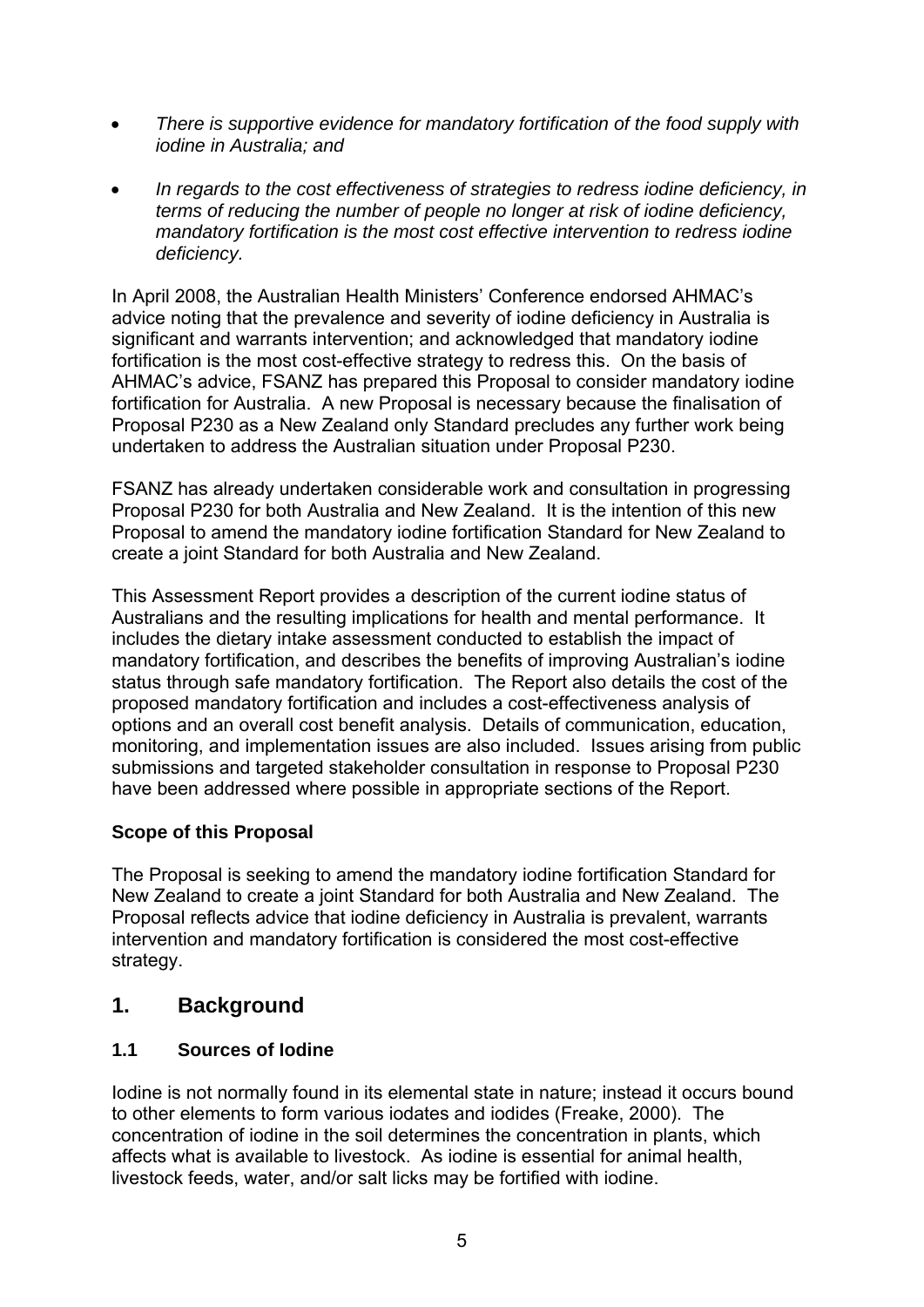The iodine content of animal products may also be increased due to small amounts of iodine contamination from iodine-based drenches, teat sprays and sanitisers.

Iodised salt, dairy products, seafood, fruits, vegetables, eggs, meat and cereals all contribute to total dietary iodine. Of these, certain seafood and kelp can contain very high levels of iodine. Iodine containing supplements and medicines can also be major contributors to iodine intake for some people.

### **1.2 Nutritional Role of Iodine**

Iodine is essential for the healthy function of the thyroid, which stores and uses iodine to produce the iodine containing hormones thyroxine and triiodothyronine (thyronine) (Freake, 2000; Gibson, 2005). These hormones play a key role in regulating metabolism, metabolic rate, and body temperature. They are also essential for brain and nervous system development in the foetus and young child. The foetus is totally dependent on the mother for iodine and somewhat dependent for thyroid hormones; therefore pregnant women need substantially more iodine than adults generally (Delange, 2000). An exclusively breastfed infant is completely dependent on breast milk for iodine, which means breastfeeding women also need more iodine than other adults; as shown in Table 1.

Greater than 97% of all iodine consumed is absorbed from the gastrointestinal tract, generally as iodide (Gibson, 2005). Absorbed iodide enters the circulation where most of it is taken up by the thyroid. The uptake of iodide by the thyroid is regulated by thyroid-stimulating hormone, which is sensitive to dietary iodine intake. At low intakes consistent with iodine deficiency, uptake of iodide into the thyroid is enhanced whereas at very high intakes, iodide uptake into the thyroid decreases. When replete, the body stores 15-20 mg of iodine, the bulk of which is in the thyroid, whereas a very deficient individual may store only around 3 mg.

#### *1.2.1 Nutrient Reference Values for Australia and New Zealand for Iodine*

The recommendations for iodine intakes are set out in the *Nutrient Reference Values for Australia and New Zealand<sup>7</sup>* . A range of nutrient reference values (NRV) exist for iodine including the estimated average requirement ( $\text{EAR}^8$ ), the recommended dietary intake (RDI<sup>9</sup>) and the upper level of intake ( $UL^{10}$ ). In the absence of sufficient data to determine an EAR and RDI, an adequate intake (Al<sup>11</sup>) was established for infants aged less than one year instead of an EAR and RDI.

This document is available online at http://www.nhmrc.gov.au/publications/synopses/n35syn.html<br>8. A deily puttient lovel estimated to meet the requirements of helf the healthy individuals in a portion <sup>8</sup> A daily nutrient level estimated to meet the requirements of half the healthy individuals in a particular life stage and gender group.

<sup>&</sup>lt;sup>9</sup> The average daily dietary intake level that is sufficient to meet the nutrient requirements of nearly all (97-98%) healthy individuals in a particular life stage and gender group.

<sup>&</sup>lt;sup>10</sup> The highest average daily nutrient intake level likely to pose no adverse health effects to almost all individuals in the general population. As intake increases above the UL, the potential risk of adverse effects increases.

 $11$ <sup>11</sup> The average daily nutrient intake level based on observed or experimentally-determined approximations or estimates of nutrient intake a group (or groups) of apparently healthy people that are assumed to be adequate. For infants aged less than 6 months, the AI is based on the average intake of breastfed infants.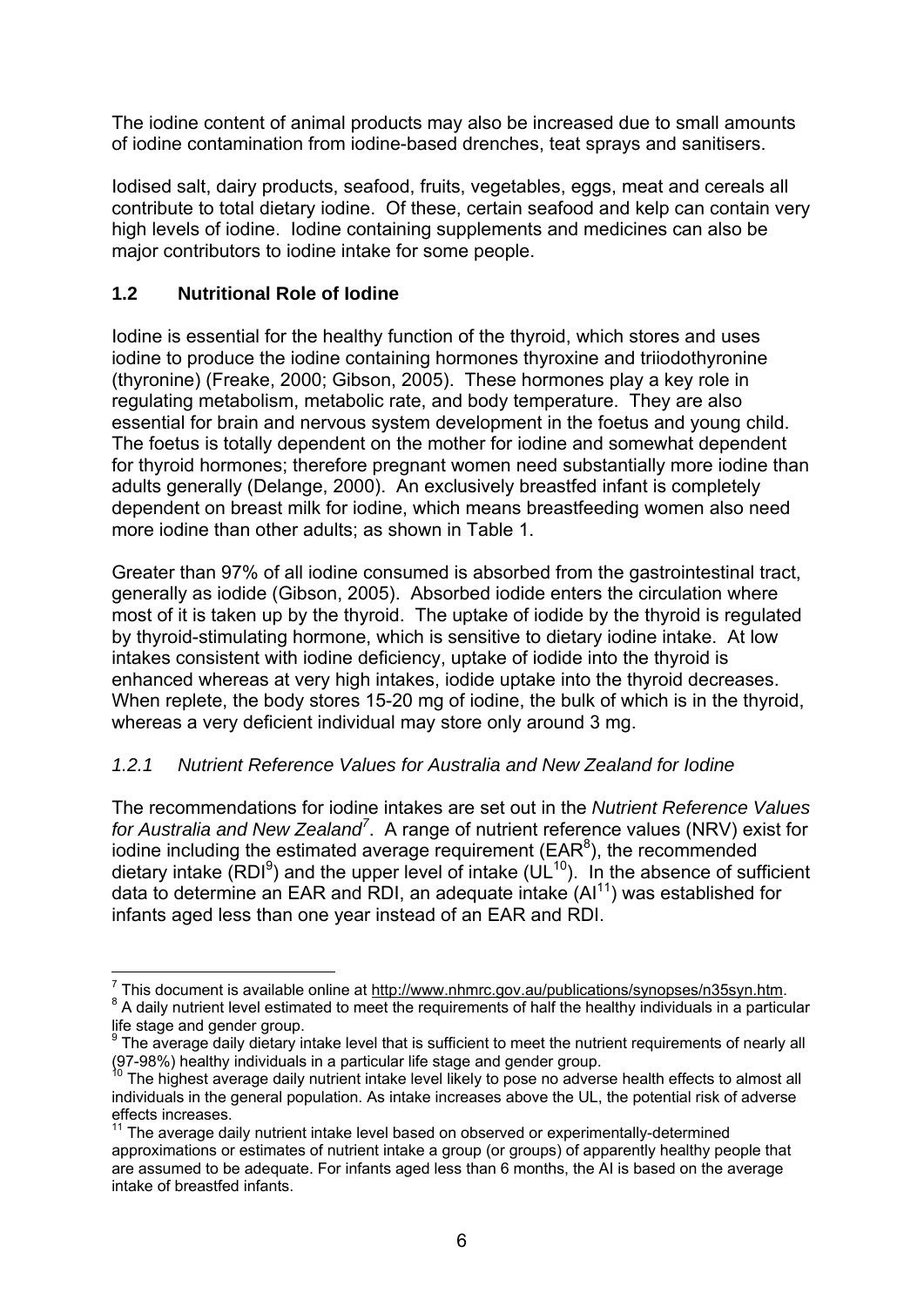The most recent NRVs, released in May 2006, are higher than previous recommendations, especially during pregnancy and lactation, and ULs have been established for the first time. The NRVs for iodine are given in Table 1 arranged by age, gender and physiological state.

|               | Age           | Al  | <b>EAR</b> | <b>RDI</b>   | UL   |
|---------------|---------------|-----|------------|--------------|------|
|               |               |     |            | (µg per day) |      |
|               | 0-6 months    | 90  |            |              |      |
| Infants       | $7 - 12$      | 110 |            |              |      |
|               | months        |     |            |              |      |
|               | 1-3 years     |     | 65         | 90           | 200  |
| Children &    | 4-8 years     |     | 65         | 90           | 300  |
| Adolescents   | 9-13 years    |     | 75         | 120          | 600  |
|               | 14-18 years   |     | 95         | 150          | 900  |
| <b>Adults</b> | $19+$ years   |     | 100        | 150          | 1100 |
| Pregnancy     | 14-18 years   |     | 160        | 220          | 900  |
|               | 19-50 years   |     | 160        | 220          | 1100 |
| Lactation     | 14-18 years   |     | 190        | 270          | 900  |
|               | $19-50$ years |     | 190        | 270          | 1100 |

Source: NHMRC, 2006

#### 1.2.1.1 Basis for the Upper Level of Intake for Iodine

The UL is based on the underproduction of thyroid hormone i.e. hypothyroidism, observed in supplementation studies in adults given 1700-1800 μg of iodine per day. An uncertainty factor of 1.5 has been applied to give a margin of safety to yield an adult UL of 1100 μg of iodine per day. ULs for children and adolescents were extrapolated from the adult recommendation on a metabolic body weight basis. The adult UL was also used for pregnancy and lactation, as there was no evidence of increased sensitivity associated with those physiological states. Individuals with thyroid disorders or a long history of iodine deficiency may respond adversely at levels of intake below the UL. Further explanation of iodine-induced hypothyroidism is provided in Section 7.2.1.

#### **1.3 Assessment of Iodine Status**

The iodine content of foods is dependent on the iodine content of the environment, particularly soil, in which it is produced. Soil iodine varies considerably as iodine is not evenly distributed in the Earth's crust and tends to be low in mountainous regions, flood plains, and areas affected by erosions (FAO/WHO, 2002). Where the same foods have very diverse iodine content across regions, constructing appropriately representative food composition databases may not be possible. Further, goitrogens i.e. substances that inhibit absorption or utilisation of iodine by the thyroid can influence iodine status independent of the iodine content of foods (Gibson, 2005). It is therefore considered more appropriate to assess population iodine status by measuring urinary iodine concentration in children and adults, and blood thyroid-stimulating hormone concentration in neonates, rather than relying on dietary intake data (Gibson, 2005, ICCIDD *et al.*, 2001).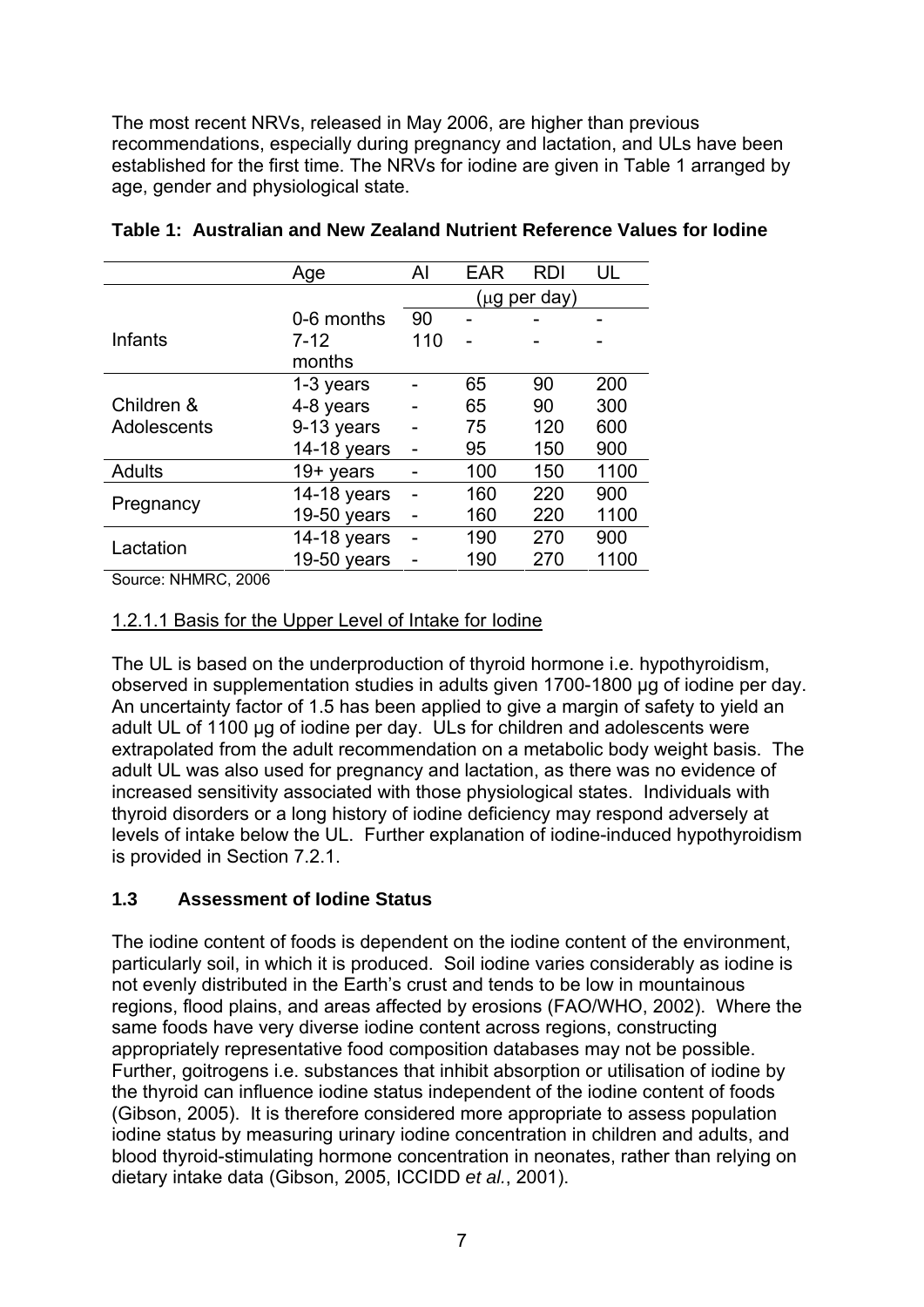Thyroid volume increases in response to prolonged iodine deficiency and can therefore be used to determine long-term iodine status (ICCIDD *et al.*, 2001). Increased thyroid volume is also known as goitre, which can range in size from being detectable only by ultrasound to being clearly visible.

Current international classification defines an enlarged thyroid as being a goitre only once a certain size is reached relative to the size of the person (Gibson, 2005).

Although goitrogens inhibit iodine uptake, this only occurs when their intake is unusually high, e.g. where the diet is very high in cassava, vegetables from the brassicae family, or drinking water is very high in naturally-occurring fluoride (Delange and Hetzel, 2005; BEST, 2006). The general agreement of urinary iodine concentrations and dietary iodine intake data described in Sections 2 and 9 respectively indicate that goitrogens are not major contributors to iodine deficiency in Australia.

#### *1.3.1 WHO, ICCIDD Guidelines for the Assessment and Classification of Iodine Status*

Median urinary iodine concentration is the preferred measure of population iodine status of the International Council for the Control of Iodine Deficiency Disorders (ICCIDD) and World Health Organization (WHO). This measure closely reflects iodine intake in dietary amounts and is a sensitive indicator of recent changes in iodine intake in children and adults, but not necessarily pregnant women (Gibson, 2005). Surveys using single urine samples from several participants are suitable for assessing population iodine status rather than individual iodine status (Gibson, 2005, ICCIDD *et al.*, 2001). However, because an individual's iodine intake, and therefore excretion, can be highly variable from day-to-day, spot samples are not suitable for assessing individual iodine status (Gibson, 2005).

The WHO and ICCIDD have developed a system of classifying populations into categories of iodine status based on their median urinary iodine concentration (MUIC) (see Table 2). For the purposes of population-based surveys, the WHO and ICCIDD recommend school-aged children as the most suitable group in which to measure iodine status indicative of the overall population status (ICCIDD *et al.*, 2001). The WHO and ICCIDD state that a: *MUIC of 100* μ*g/L and above define a population which has no deficiency. In addition not more than 20% of samples should be below 50* μ*g/L*. A MUIC less than 50 μg/L is indicative of overall moderate iodine deficiency in a population.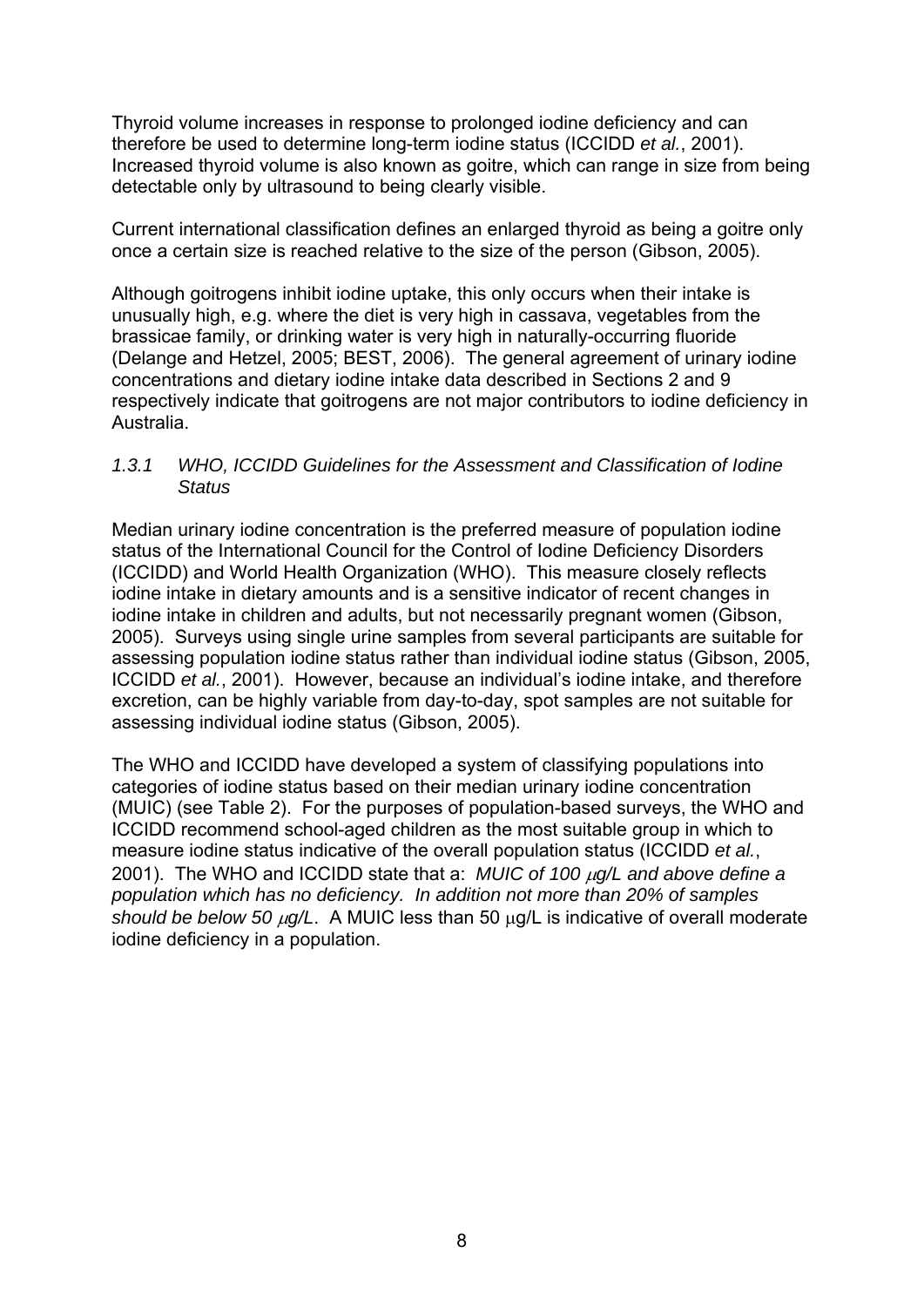| <b>Median urinary</b><br>iodine concentration<br>$(\mu g/L)$ | lodine intake | <b>lodine status</b>                      |
|--------------------------------------------------------------|---------------|-------------------------------------------|
| $~<$ 20                                                      | Insufficient  | Severe iodine deficiency                  |
| $20 - 49$                                                    | Insufficient  | Moderate iodine deficiency                |
| $50 - 99$                                                    | Insufficient  | Mild iodine deficiency                    |
| $100 - 199$                                                  | Adequate      | Optimal                                   |
| $200 - 299$                                                  | More than     | Risk of iodine-induced hyperthyroidism in |
|                                                              | adequate      | susceptible groups <sup>+</sup>           |
| >300                                                         | Excessive     | Risk of adverse health consequences       |

**Table 2: Epidemiological Criteria for Assessing Population Iodine Status Based on Median Urinary Iodine Concentrations in School-Aged Children** 

<sup>t</sup> In populations characterised by longstanding iodine deficiency and rapid increment in iodine intake, median value(s) for urinary iodine above 200 μg/L are not recommended because of the risk of iodine-induced hyperthyroidism (see Section 7.2.2.).

#### Source: ICCIDD *et al*., 2001

The latest guidelines from the ICCIDD state that in populations of children less than two years old and breastfeeding women, a MUIC below 100 μg/L indicates an *insufficient* iodine intake (ICCIDD, 2007). In pregnant women, who have higher iodine requirements than children or other adults, a population MUIC below 150 μg/L indicates an *insufficient* iodine intake. Evidence from Australia and elsewhere suggests that women of childbearing age have poorer iodine status than school children (Burgess *et al.*, 2007, Chan *et al.*, 2003; Gunton *et al.*, 1999; Hamrosi *et al.*, 2003; Hamrosi *et al.*, 2005; McElduff *et al.*, 2002; Travers *et al.*, 2006).

#### **1.4 Iodine Deficiency Disorders**

Iodine deficiency can lead to a wide range of problems collectively known as iodine deficiency disorders (Hetzel, 2000). The nature and severity of these disorders are closely related to the severity and duration of the deficiency (Delange and Hetzel, 2005). As the iodine status of a population deteriorates, the health impact across the population worsens. Further, the lower the iodine status of the group, the greater the risk of there being individuals with very low iodine status. The population health impact of different levels of iodine deficiency is detailed in Section 2.2.

#### **1.5 History of Iodine Deficiency in Australia**

Levels of iodine in the Tasmanian soil are lower than in other parts of Australia (Thomson, 2003), leaving the Tasmanian population at risk of an inadequate iodine intake. In 1949, the Tasmanian Health Department began to monitor goitre rates and urinary iodine excretion in school children (Gibson, 1995). Evidence of poor iodine status resulted in a State-wide iodine supplementation program for the prevention of goitre in school children commencing in 1950 (Clements, 1986). This program had limited success and was discontinued in the 1960s.

In 1966, potassium iodate began to be used in bread improvers, but this practice was discontinued in 1976 due to unacceptably high rates of iodine-induced hyperthyroidism, particularly in the elderly with a lifelong history of iodine deficiency.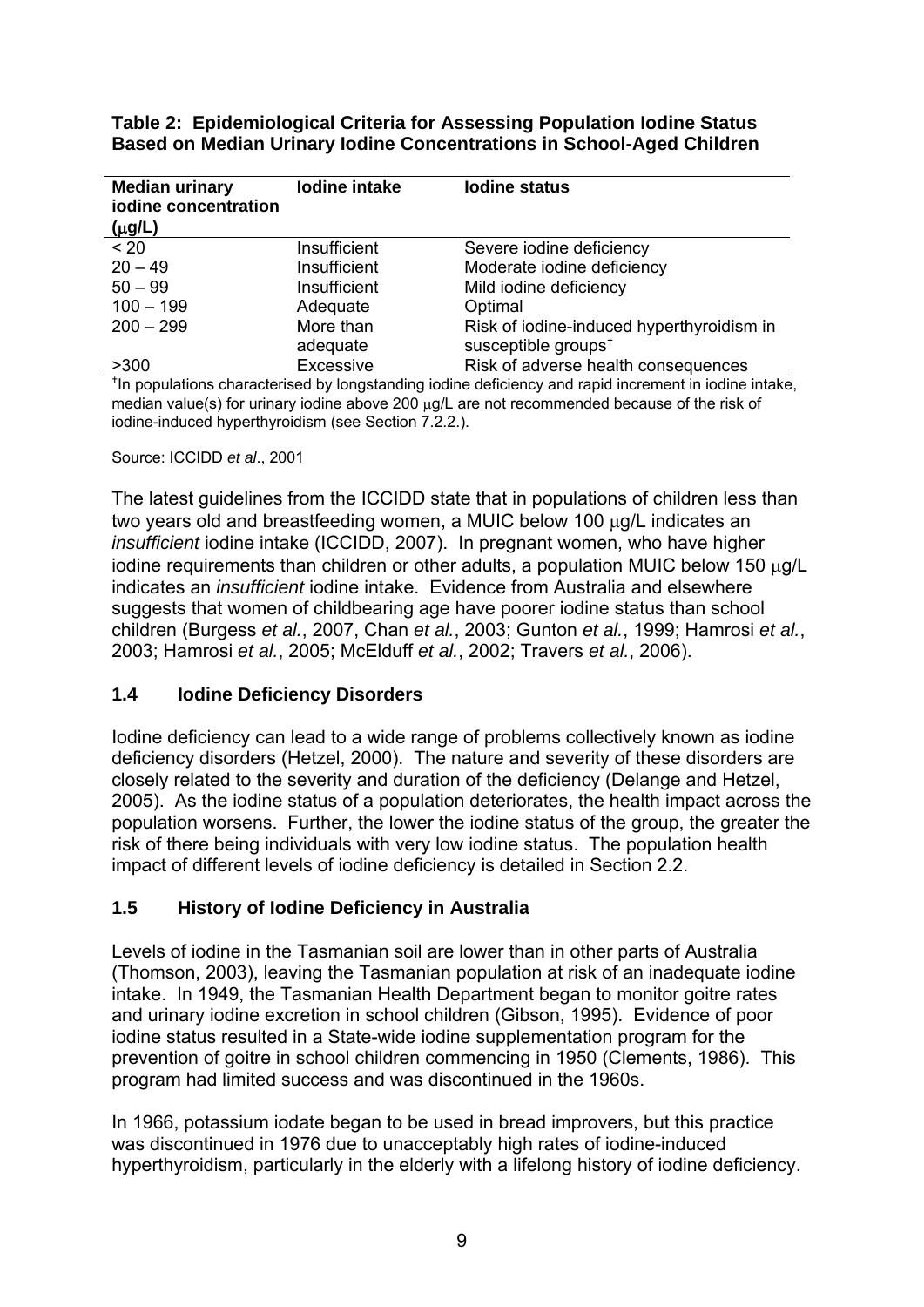The increased incidence of iodine-induced hyperthyroidism has been attributed to unanticipated increases in the iodine content of the food supply additional to those from fortification (Clements, 1986). Contributing factors included iodine contamination of dairy food from iodine containing sanitisers used by the dairy industry, and increased sourcing of food higher in iodine from mainland Australia.

In mainland Australia, endemic goitre has been recognised in certain regions since the middle of last century; specifically in the Atherton Tablelands in Queensland and along the Great Dividing Range extending through New South Wales into Victoria (Clements, 1986). Goitre has also been recorded in the Canberra region, the township of West Wyalong in New South Wales and in the Gippsland region of Victoria.

In 1947, in response to identified iodine deficiency, the Australian government provided funding for iodine tablets as part of a goitre prevention program. In 1953 the recommendation to add iodised salt to bread was adopted in the ACT and continued until the 1980s.

From the 1960s a major source of iodine, if not the prime source in the Australian food supply, was obtained from milk as a result of iodine contamination from the use of iodine-based disinfectants by the dairy industry (Li *et al.,* 2006*)*.

#### **1.6 Recent Tasmanian Experience with Iodine Fortification**

In the late 1980s, the Tasmanian population was considered iodine-sufficient. However, a series of investigations in the late 1990s concluded that Tasmanians had become mildly iodine deficient. In response, the Tasmanian Government introduced an interim, State-based voluntary iodine fortification intervention in October 2001 (Seal, 2007) while urging consideration of a bi-national approach. Bakeries were asked to use iodised salt in place of regular salt and a Memorandum of Understanding (MoU) was established between the Tasmanian Government and those in the baking industry willing to participate; approximately 80% of the industry. Salt manufacturers also signed a MoU agreeing to supply the baking industry in Tasmania with iodised salt at an average concentration of around 45 mg of iodine per kg salt. An integral component of this strategy was the employment of a government officer to ensure the ongoing effectiveness of the MoU.

Initially, several food vehicles for fortification were considered; however, bread was decided as the most appropriate because it was widely consumed and produced locally, supported by both bread and salt industries and did not require any legislative change. A monitoring program was established to assess the iodine content of bread, the iodine status of the Tasmanian population and to determine any adverse effects of the fortification program. The monitoring program concluded that iodine status improved in Tasmanian schoolchildren and to some extent in pregnant women (Hynes *et al.*, 2004; Seal *et al.*, 2007; Burgess *et al.*, 2007).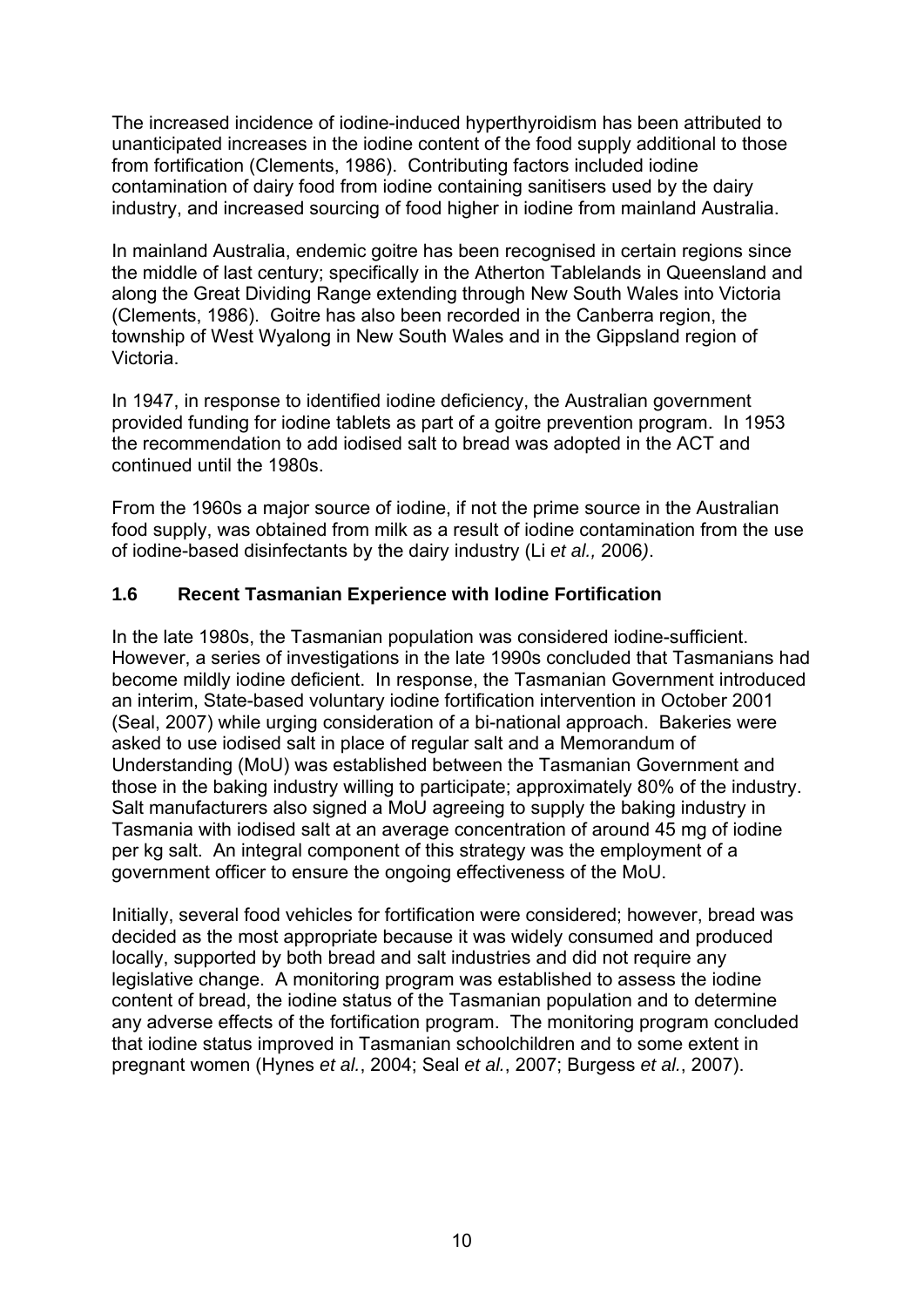However, the results for pregnant women were based on convenience samples and may not be representative of the change in iodine status across pregnant women generally or the broader population. In addition, the incremental increase in urinary iodine is not directly related to the incremental increase in dietary iodine intake in pregnant women (Laurberg *et al.*, 2007).

The interim Tasmanian fortification intervention demonstrates:

- the suitability of replacing salt with iodised salt in bread as a means to successfully increase the iodine status of a mildly deficient population;
- that it is technologically feasible to add iodised salt to bread:
- no evidence of any adverse effects due to an increase in iodine intakes from fortification;
- a broad acceptance by the general public of this public health intervention; and
- the importance of establishing an effective monitoring system and the key components of such a system.

While acknowledging the positive attributes of the intervention, the following limitations were noted (Seal *et al.*, 2007; Burgess *et al.*, 2007):

- the inability to meet the increased requirements of pregnant and breastfeeding women;
- the inability to deliver sufficient iodine to those who consume little or no bread:
- concerns regarding the long term sustainability, reach and ongoing costs of a voluntary program; and
- the complexity of adequately monitoring and enforcing a voluntary intervention.

## **1.7 International Experience in Addressing Iodine Deficiency**

One third of the world's populations still live in areas at risk of iodine deficiency (de Benoist, 2004). Universal Salt Iodisation, or USI<sup>12</sup>, is the recommended strategy for the control of global iodine deficiency (WHO and UNICEF, 2004). Since the 1990s, the WHO/UNICEF iodine supplementation programs have successfully eliminated or reduced the risk of iodine deficiency disorders in many developing countries (de Benoist, 2004).

USI, as defined, is rarely achieved and most countries practise a modified version of USI, where either all household salt is iodised and/or particular manufactured foods contain iodised salt. Mandatory iodisation of household salt is the most common strategy for iodine fortification.

<sup>1</sup>  $12$  Universal Salt Iodisation (USI) – the iodisation of all salt used for human and animal consumption.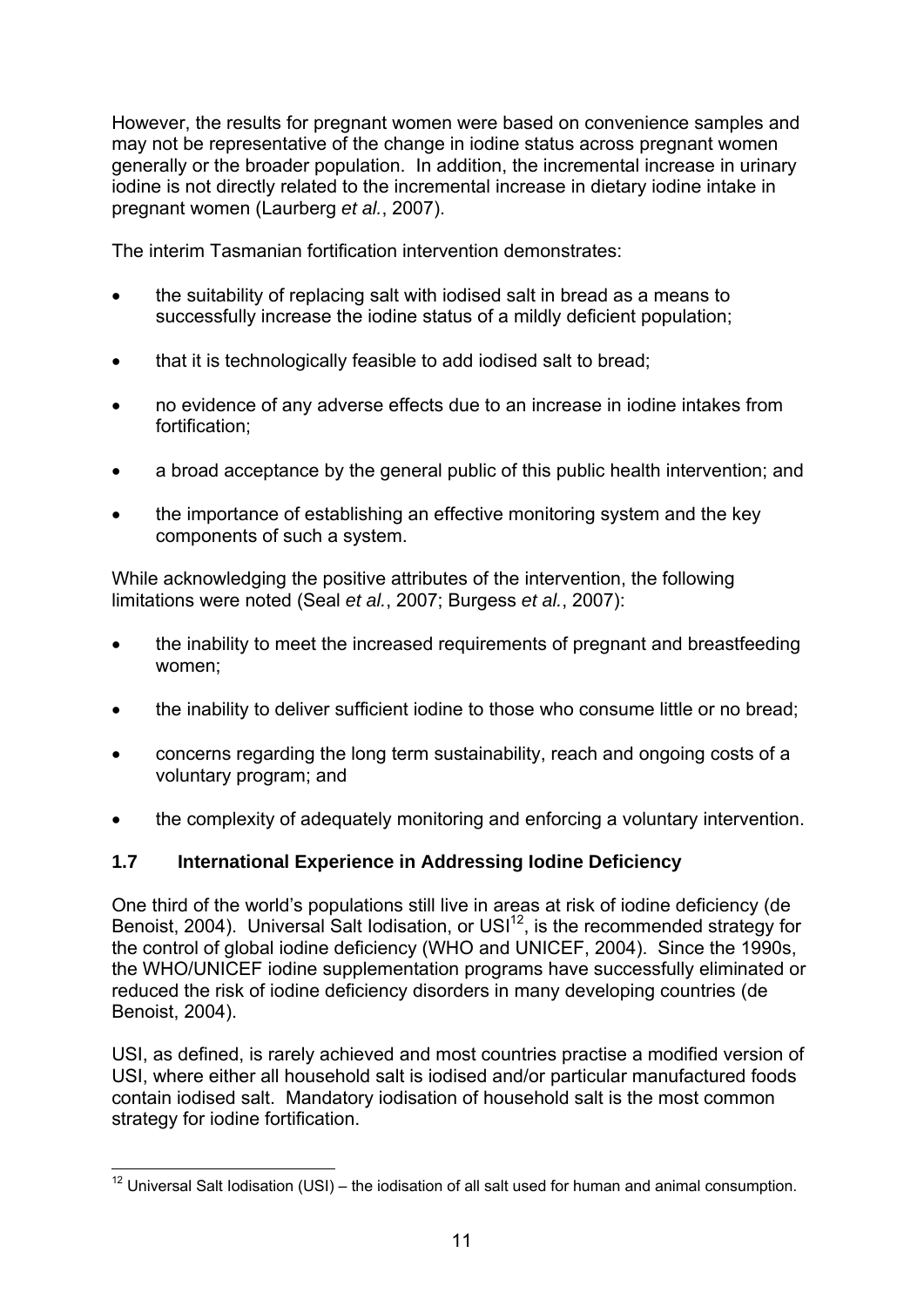It is particularly effective in developing countries because table salt is the major dietary source of salt, in contrast to developed countries like Australia, where manufactured foods provide 75-80% of dietary salt (James *et al,.* 1987; Mattes and Donelly, 1991).

Countries with complex food systems, such as the United States, Canada, Switzerland, Belgium, the Netherlands, Denmark and Germany, have not adopted universal salt iodisation as defined by the ICCIDD *et al.* (2001). Instead, these countries have introduced legislation allowing, and in some cases mandating, the iodisation of cooking and table salt and/or use of iodised salt in some processed foods. All the aforementioned countries have adopted salt as the delivery vehicle for iodine.

As not all of these countries have introduced regular monitoring, the *relative* impact of these initiatives is unclear although there has been a documented overall improvement in iodine status following the implementation of the various approaches to iodine fortification. For further details of iodine fortification programs in selected countries, refer to SD6<sup>13</sup>.

#### **1.8 Ministerial Council's Policy Guideline on Fortification**

The Ministerial Council's Policy Guideline on *Fortification of Food with Vitamins and Minerals* (the Policy Guideline, see SD7<sup>14</sup>) provides guidance on the addition of vitamins and minerals to food for both mandatory and voluntary fortification. In considering mandatory fortification as a possible regulatory measure, FSANZ must have regard to the Policy Guideline.

The Policy Guideline provides 'High Order' Policy Principles as well as 'Specific Order' Policy Principles and additional guidance for mandatory fortification. The 'High Order' Policy Principles reflect FSANZ's statutory objectives (see Section 4) and therefore take precedence over the 'Specific Order' Policy Principles.

The five 'Specific Order' Policy Principles state that mandatory fortification should:

- 1. be only in response to a demonstrated significant population health need taking into account the severity and prevalence of the health problem;
- 2. be assessed as the most effective public health strategy to address the public health problem;
- 3. be consistent, as far as possible, with national nutrition policies and guidelines;
- 4. not result in detrimental dietary excesses or imbalances of vitamins and minerals; and

<sup>&</sup>lt;sup>13</sup> SD6: FSANZ (2007) International experience with iodine fortification programs.

<sup>&</sup>lt;sup>14</sup> SD7: The Australia and New Zealand Food Regulation Ministerial Council Policy Guideline Policy Guideline Fortification of Food with Vitamins and Minerals.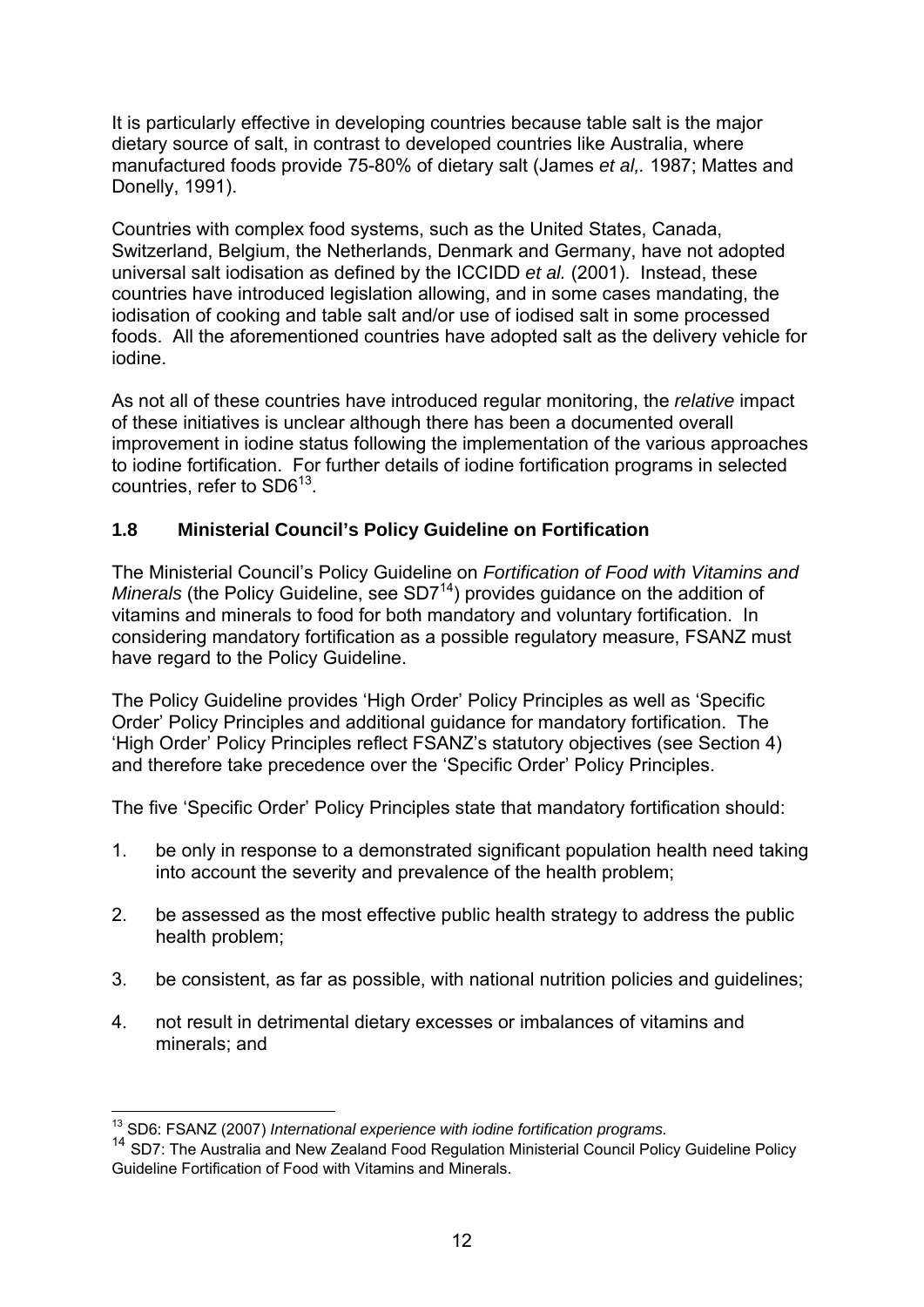5. deliver effective amounts of added vitamins or minerals to the target group to meet the health objective.

Consistent with the Policy Guideline, AHMAC has considered 'Specific Order' Policy Principles one and two in relation to the prevalence and severity of iodine deficiency in Australia and the cost-effectiveness of strategies to redress iodine deficiency. On 6 March 2008, AHMAC advised that iodine deficiency is prevalent and severe enough to warrant intervention in Australia and that mandatory fortification is considered the most cost-effective strategy. On the basis of this advice, FSANZ has prepared this Proposal for mandatory fortification of iodine in Australia.

## **1.9 Codex Alimentarius**

The Codex Alimentarius does not mandate the addition of nutrients to foods other than to some special purpose foods and iodine to salt in deficient areas. Section 3.4 – Iodisation of food grade salt of the Codex Standard for Food Grade Salt (CODEX STAN 150-2001) states: 'in iodine deficient areas, food grade salt shall be iodised to prevent iodine deficiency disorders for public health reasons. Levels of iodisation should be established by national authorities in light of the local iodine deficiency problem.'

For generally consumed foods, the *General Principles for the Addition of Essential Nutrients to Foods15* state that essential nutrients may be added to foods for the purposes of restoration, nutritional equivalence of substitute foods, fortification<sup>16</sup>, or ensuring the appropriate nutrient composition of a special purpose food.

# **2. Description of Current Situation**

The following sections outline the current iodine deficiency in Australia and the negative implication for population health and performance. A more detailed description of the iodine status of Australians and the potential consequences is in SD817. The sections also include information on relevant Standards in the Code relating to iodine and salt.

## **2.1 Iodine Status of the Australian Population**

The recent APHDPC report *The Prevalence and Severity of Iodine Deficiency in Australia* concluded that '*mild iodine deficiency is prevalent in south eastern Australia*' (see SD1<sup>18</sup>). The evidence on which this conclusion was based is presented below. The studies identified have assessed iodine status by comparing median urinary iodine excretion with the WHO guidelines described in section 1.3.1.

<sup>1</sup> <sup>15</sup> Codex Alimentarius Commission, 1991.

<sup>&</sup>lt;sup>16</sup> 'Fortification' or 'enrichment' means the addition of one or more essential nutrients to a food for the purpose of preventing or correcting a demonstrated deficiency of one or more nutrients in the population or specific population groups.<br><sup>17</sup> SD8: FSANZ (2008) Nutrition Assessment Report.

<sup>&</sup>lt;sup>18</sup> SD1: Australian Population Health Development Principal Committee (APHDPC) (2007) The *Prevalence and Severity of Iodine Deficiency in Australia.* Report commissioned by AHMAC.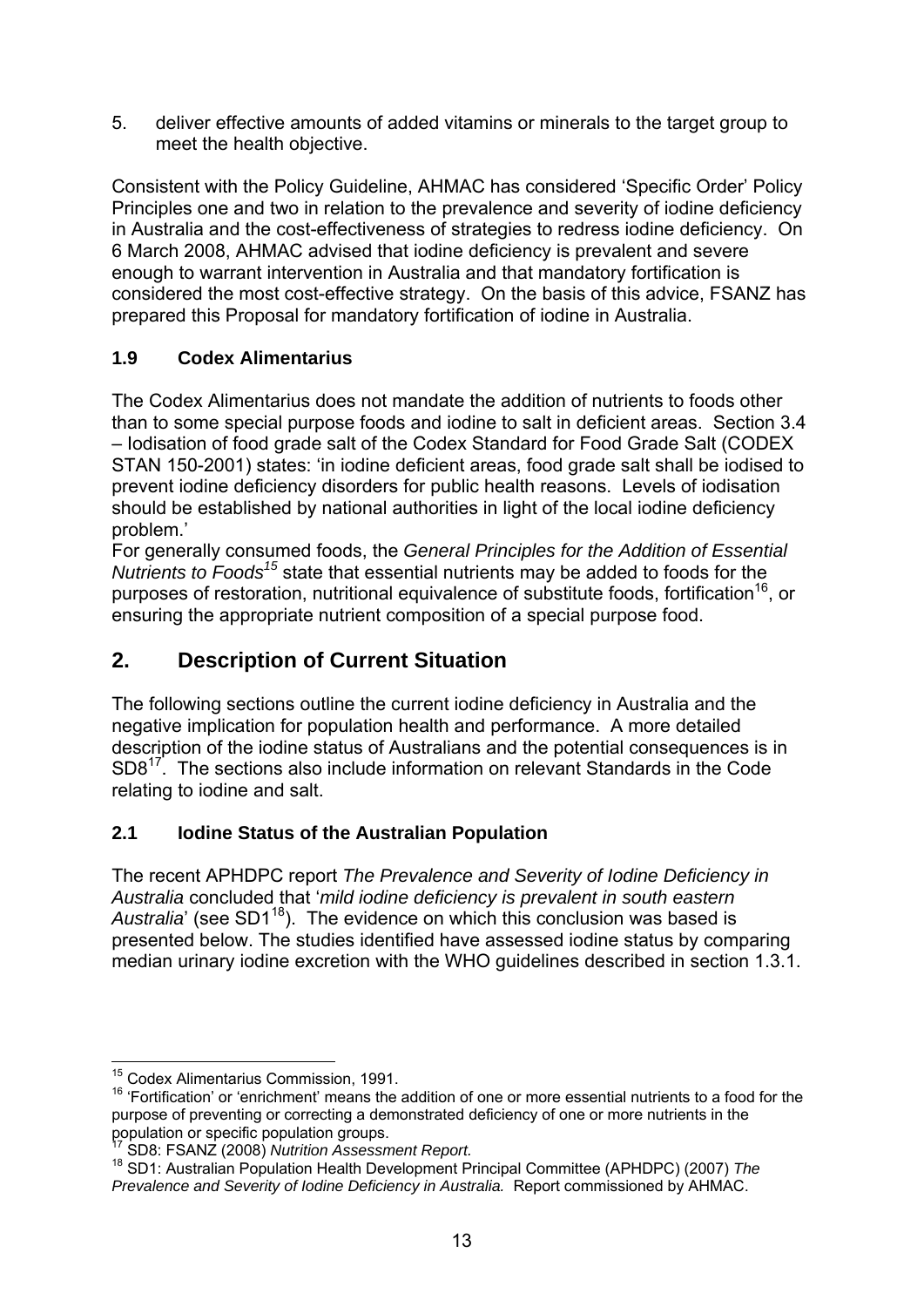The results of the Australian National Iodine Nutrition Study (NINS) conducted during 2003-2004 in school-aged children in all jurisdictions except Tasmania and the Northern Territory are shown in Table 3 (Li *et al.*, 2006). As discussed in Section 1.6, the situation in Tasmania is unique in Australia as a state government sponsored voluntary fortification was introduced in 2001.

|                                     | Median Urinary Iodine Interquartile |             | <b>Iodine Status</b>   |
|-------------------------------------|-------------------------------------|-------------|------------------------|
| <b>State</b>                        | Concentration $(\mu g/L)^{19}$      | Ranges      |                        |
| <b>New South Wales</b>              | 89                                  | 65.0-123.5  | Mild deficiency        |
| Victoria                            | 73.5                                | 53.0-104.3  | Mild deficiency        |
| South Australia                     | 101                                 | 74.0-130.0  | Borderline deficiency  |
| Western Australia                   | 142.5                               | 103.5-214.0 | Adequate               |
| Queensland                          | 136.5                               | 104.0-183.8 | Adequate               |
| <b>Weighted Total</b>               | 98                                  |             | <b>Mild Deficiency</b> |
| $ConProof 11 of al. 2008: CD1^{18}$ |                                     |             |                        |

#### **Table 3: Australian NINS Median Urinary Iodine Concentration Data**

Source: Li *et al.*, 2006; SD1<sup>18</sup>

The data from the NINS show that nearly 73% of the children in Victoria, 60% of children in NSW and 48% of children in SA had urinary concentrations <100 ug/L, indicating inadequate iodine nutrition. Overall 46% of children tested had some degree of iodine deficiency with nearly 10% being moderately deficient.

The results of the NINS were consistent with an earlier study in NSW school children that also indicated a state of mild deficiency (Guttikonda *et al.*, 2003). Other studies conducted in recent years indicate various degrees of iodine deficiency amongst pregnant women in Melbourne and Sydney, and mild iodine deficiency amongst school children in Melbourne and NSW (Chan *et al.*, 2003; Gunton *et al.*, 1999; Guttikonda *et al.*, 2003; Hamrosi *el al*, 2005; Li *et al.*, 2001; Travers *el al*, 2006). Two out of three studies also suggest iodine deficiency amongst neonates in NSW (Chan *et al.*, 2003; McElduff *et al.*, 2002; Travers *et al.*, 2006). The latest study, conducted in adults living in the Riverina, reported mild deficiency with a clear trend for increased iodine deficiency in older vs. younger adults (Uren *et al*, 2008). The same study also reported that although women had a similar MUIC than men, more women fell into the category of moderate deficiency.

In 1998-99, prior to intervention, children in Tasmania were mildly iodine deficient (Hynes *et al.*, 2004). In 2000-01, also prior to intervention, the proportion of children below the cut-off for moderate deficiency had increased, despite no apparent change in MUIC. This suggests a continuing downward trend in iodine status during this time.

#### **2.2 Potential Impact of Iodine Deficiency**

The most well known consequence of iodine deficiency is a swelling of the thyroid usually referred to as goitre. This swelling represents an adaptation by the thyroid to increase its ability to absorb iodine and produce thyroid hormones.

<sup>1</sup>  $19$  According to the WHO and ICCIDD, an MUIC of 50-99 ug/L indicates mild iodine deficiency in a population.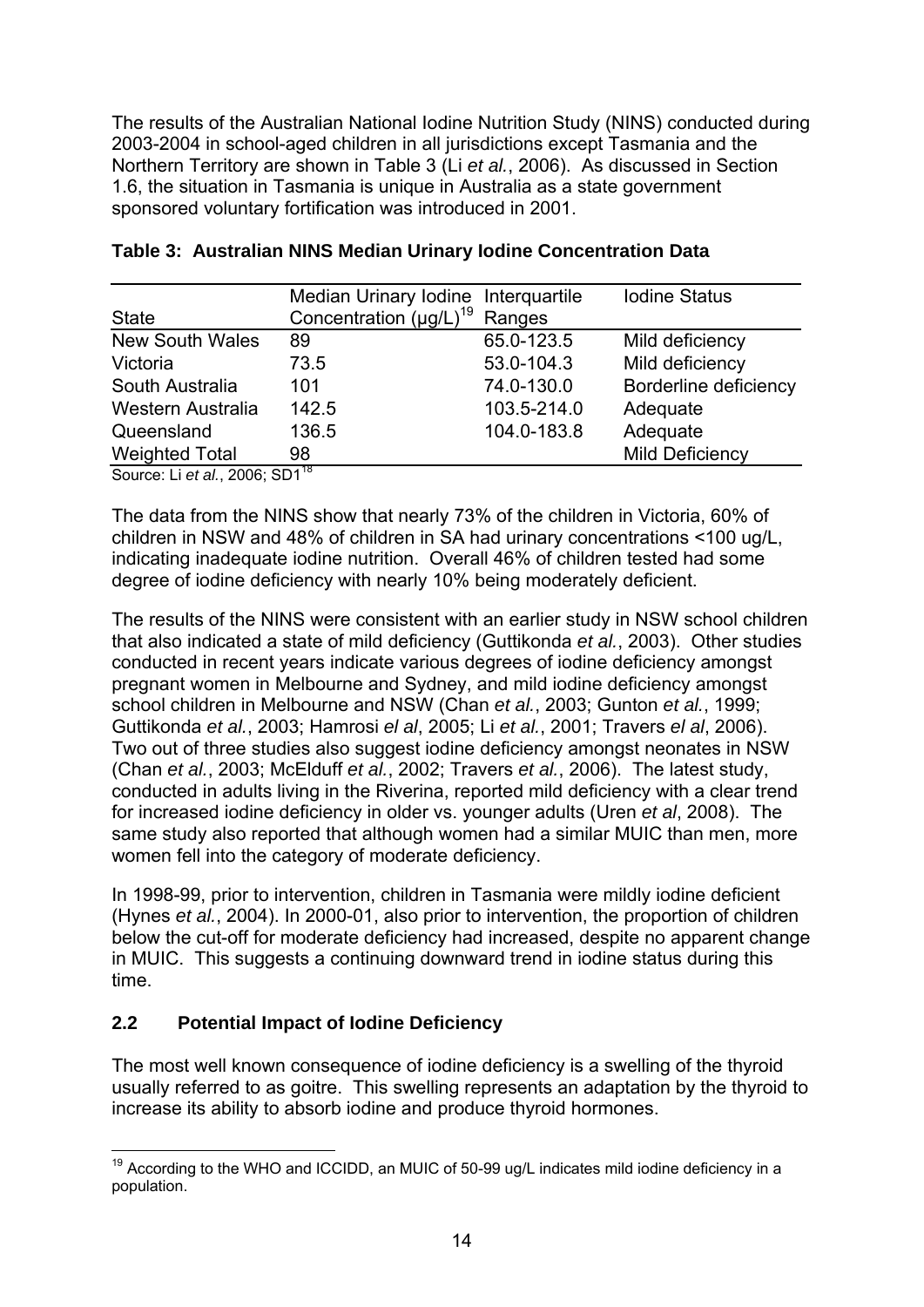A brief summary of the consequences of mild and moderate iodine deficiency follows; a more comprehensive summary can be found in  $SD8^{20}$ .

## *2.2.1 Mild and Moderate Iodine Deficiency and Thyroid Health*

The impact of iodine deficiency is affected by the severity and duration of the deficiency and where it occurs in the life cycle. Adverse impacts on cognitive performance, hearing and reaction time have been reported in moderately, and to a lesser extent, mildly deficient populations.

Impairments occurring during early brain and nervous system development i.e. before the age of two-to-three years cannot be reversed by an adequate supply of iodine later in life (Hetzel, 2000; Hetzel, 1994). However, those impairments resulting from iodine deficiency experienced in later childhood may be largely reversed by the provision of adequate iodine in childhood or early adolescence (van den Briel *et al.*, 2000; Zimmermann *et al.*, 2006). It is unclear if providing adequate iodine in adolescence or adulthood would result in similar improvements as this has not been studied. Thus iodine deficiency is of greatest concern in the foetus, infant and young child to three years of age, and therefore also in pregnant and breastfeeding women.

The most common form of thyroid disease in populations that have been mildly or moderately iodine deficient for decades is multinodular toxic goitre (Delange and Hetzel, 2005). This condition can lead to spontaneous or iodine-induced hyperthyroidism, especially in the elderly (Aghini-Lombardi *et al.*, 1999; Laurberg *et al.*, 2000; Pedersen *et al.*, 2003). The risk of multinodular toxic goitre is higher in moderately than in mildly deficient populations. This problem is most commonly seen in areas where deficiency has been a problem for decades (Hetzel and Clugston, 1998) (see  $SD9<sup>21</sup>$ ).

#### *2.2.2 Consequences of Mild and Moderate Iodine Deficiency during Pregnancy and Early Childhood*

The cognitive and motor skill impacts in the offspring of iodine deficient pregnant and breastfeeding women in Australia have not been specifically researched. However, in overseas populations, suboptimal thyroid hormone production resulting from iodine deficiency or other causes, has been shown to result in impaired mental function in the offspring of affected mothers. Functions sensitive to mild-to-moderate iodine deficiency include verbal, perceptual, mental and motor skills, and intelligence quotient (IQ) (Galan *et al.*, 2005; Haddow *et al.*, 1999). Infants with iodine deficiency have poorer information processing skills (Choudhury and Gorman, 2003). Such children may also be at substantially increased risk of attention-deficit and hyperactivity disorders (ADHD) (Alvarez-Pedrerol *et al.* 2007; Hauser *et al.*, 1993; Vermiglio *et al.,* 2004).

<sup>&</sup>lt;sup>20</sup> SD8: FSANZ (2008) Nutrition Assessment Report.

<sup>20</sup> SD8: FSANZ (2008) *Nutrition Assessment Report.* 21 SD9: FSANZ (2007) *Safety Assessment and Risk Characterisation Report.*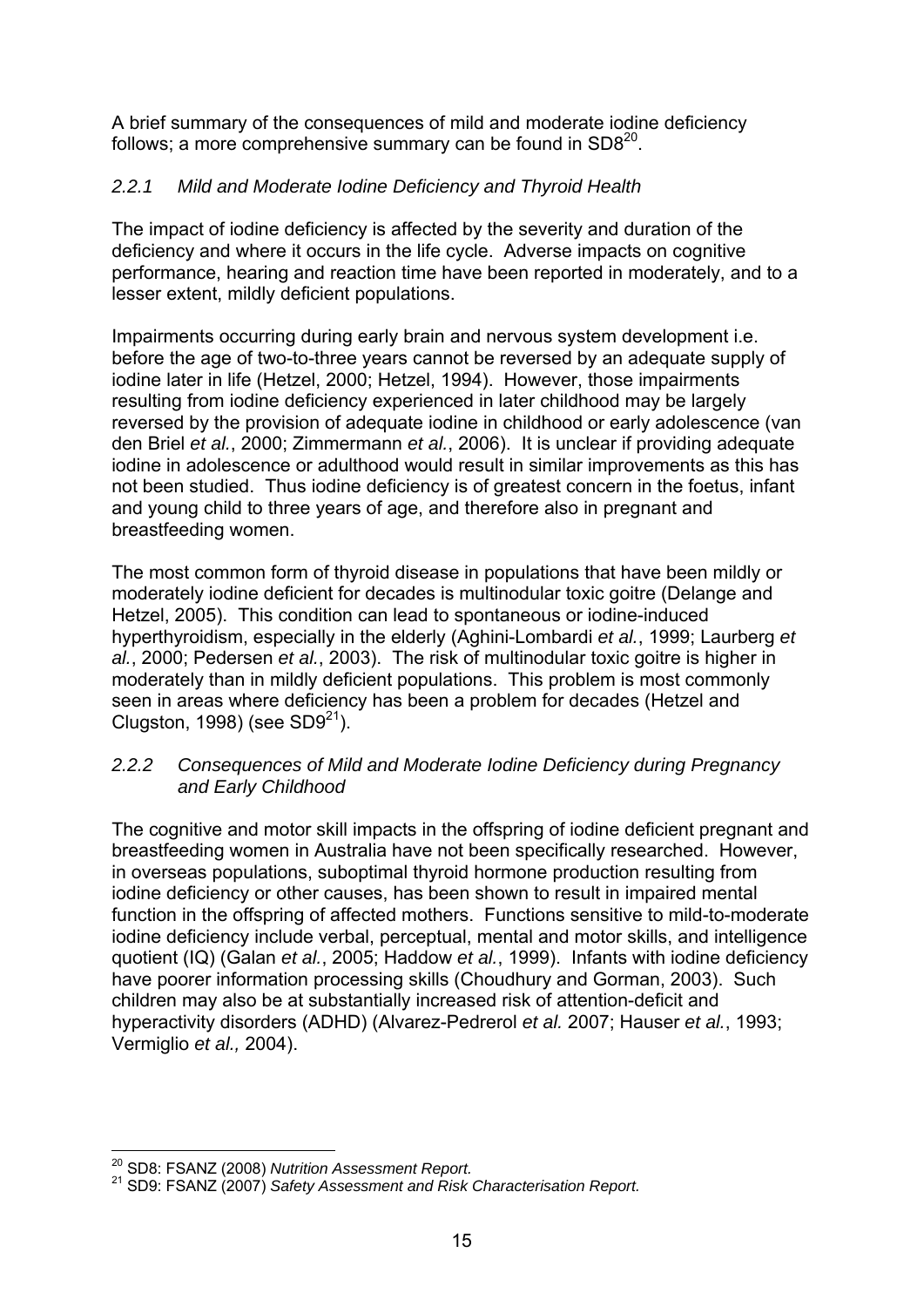Moderately iodine deficient children perform more poorly than mildly deficient or nondeficient children in tasks such as rapid target marking, symbol search, rapid object naming, and visual problem solving (Zimmermann *et al.*, 2006). Iodine deficiency can impair abstract reasoning and verbal fluency (van den Briel *et al.*, 2000). Children with moderate iodine deficiency also have poorer reading, spelling and mathematical skills as well as poorer general cognition when compared with mildly deficient children (Huda *et al.*, 1999). Mildly iodine deficient children have slower reaction times than those with adequate iodine intakes (Delange, 2001).

Iodine deficiency may also result in impaired hearing at both high and normal speech frequencies. Elevation of the auditory threshold<sup>22</sup> has been reported in mild and moderate iodine deficiency, and has been shown to track closely with poorer performance in both verbal and non-verbal tests of mental function as well as poorer fine motor control (Valeix *et al.*, 1994; Soriguer *et al.*, 2000; van den Briel *et al.*, 2001).

The thyroid contains a small store of iodine that may be accessed during periods of inadequate intake. Thus if a woman is iodine replete before pregnancy, she will have some capacity to draw on these stores to compensate for a suboptimal intake during pregnancy. However, if the mother is deficient before pregnancy, there is a greater risk the child will be iodine deficient and as a result experience poorer neural development.

### **2.3 Relevant Standards in the Code**

Standard 2.1.1 – Cereals and Cereal Products requires the mandatory replacement of non-iodised salt with iodised salt in bread for New Zealand only. This requirement does not apply to bread represented as organic.

Current provisions in Standard 2.10.2 – Salt and Salt Products permit the voluntary addition of potassium iodate or iodide, or sodium iodate or iodide to all salt and reduced sodium salt mixtures to provide 25-65 mg iodine/kg. Furthermore, by virtue of subclause 10(3) of Standard 1.1.1., the use of iodised salt in mixed foods is permitted providing those foods are appropriately labelled. Permitted forms of iodine may be added to dairy substitutes such as soy beverages but in smaller amounts as specified in Standard 1.3.2 – Vitamins and Minerals. Standard 2.9.1 – Infant Formula Products specifies the minimum and maximum amounts of iodine and the permitted forms that may be added to infant formulas and follow-on formulas.

## **2.4 Current Availability and Use of Iodised Salt**

Information from industry indicates that approximately 15-20% of salt sold as table and cooking salt is iodised in Australia. Currently there is minimal use of iodised salt in commercially produced food.

<sup>1</sup>  $22$  The volume below which a given frequency of sound can no longer be heard.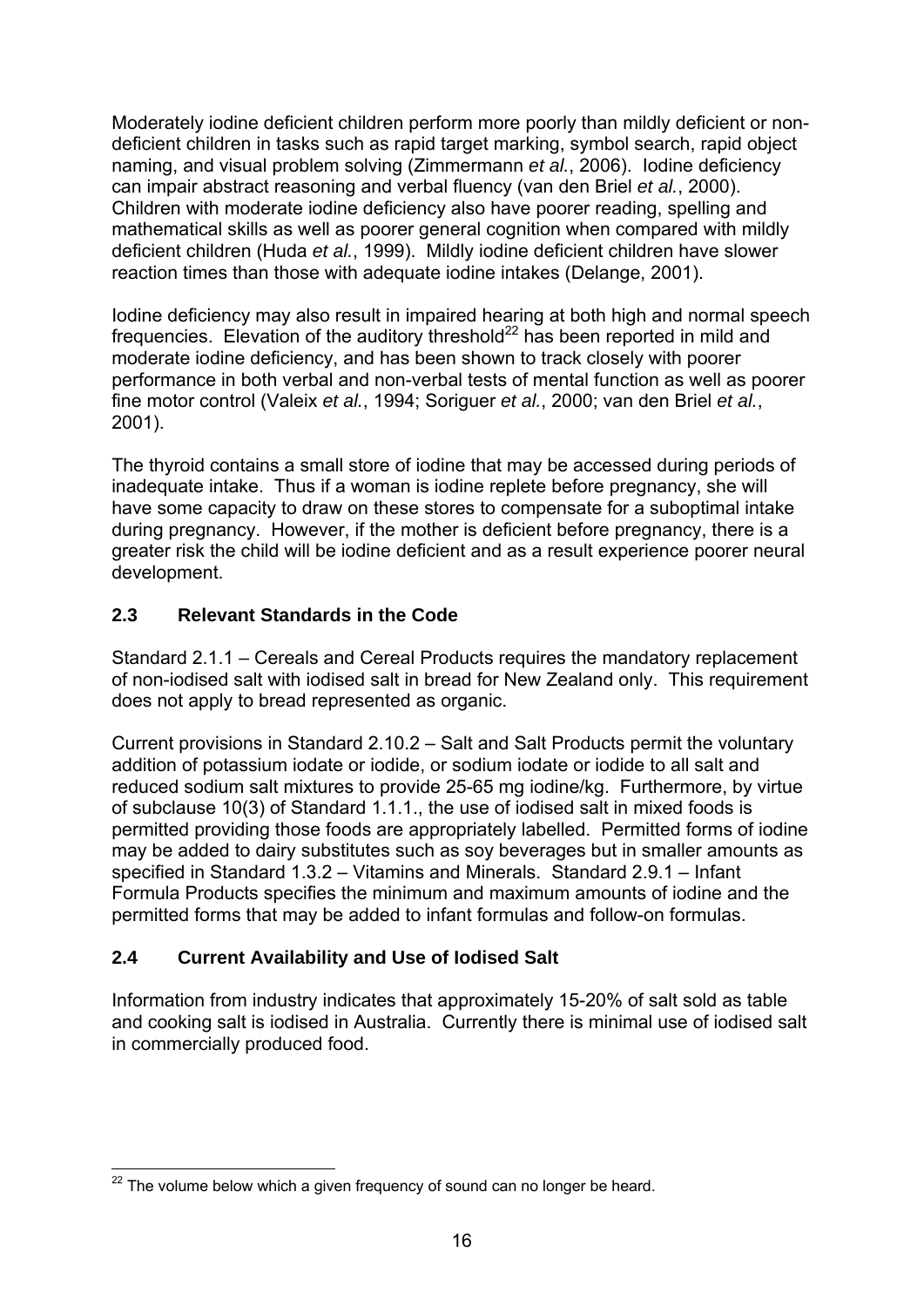# **3. The Health Issue**

In order to establish the regulatory response, the health issue under consideration needs to be clearly summarised.

There has been a recent re-emergence of mild iodine deficiency in Australia. Iodine deficiency is associated with a wide range of adverse health effects; with the most detrimental involving the developing brain, especially during foetal growth and infancy. Hence the iodine status of pregnant and breastfeeding women is of particular importance.

As substantial brain and nervous system development continues into the first 2-3 years of life, this period is also critical with respect to iodine nutrition. In adults, long periods of iodine deficiency increase the risk of thyroid dysfunction, predominantly hyperthyroidism and associated serious health consequences in later life. Further, both adults and children are at risk of developing goitre from iodine deficiency. Thus, iodine deficiency represents a significant threat to the health and wellbeing of the Australian community now and in the future.

Internationally a number of countries have successfully reduced the risk from iodine deficiency through food fortification programs involving the use of iodised salt. Therefore increasing the iodine content of the Australian food supply is important to reduce the prevalence of iodine deficiency and the resulting adverse effects on population health.

## **4. Objectives**

The specific purpose of the regulatory measures outlined in this Proposal is to reduce the prevalence of iodine deficiency in Australia, especially in children, to the maximum extent possible so as to reduce the risk of physical and mental impairment, and thyroid disease across all age groups. The most vulnerable population groups, the developing foetus and young children up to three years of age, are a particular focus. The primary approach for achieving a reduction in this risk will be to increase the iodine content of the food supply.

In developing or varying a food standard, FSANZ is required by its legislation to meet three objectives which are set out in Subsection 18(1) of the FSANZ Act. These are:

- the protection of public health and safety:
- the provision of adequate information relating to food to enable consumers to make informed choices; and
- the prevention of misleading or deceptive conduct.

Subsection 18(2) of the FSANZ Act also requires FSANZ to have regard for:

• the need for standards to be based on risk analysis using the best available scientific evidence;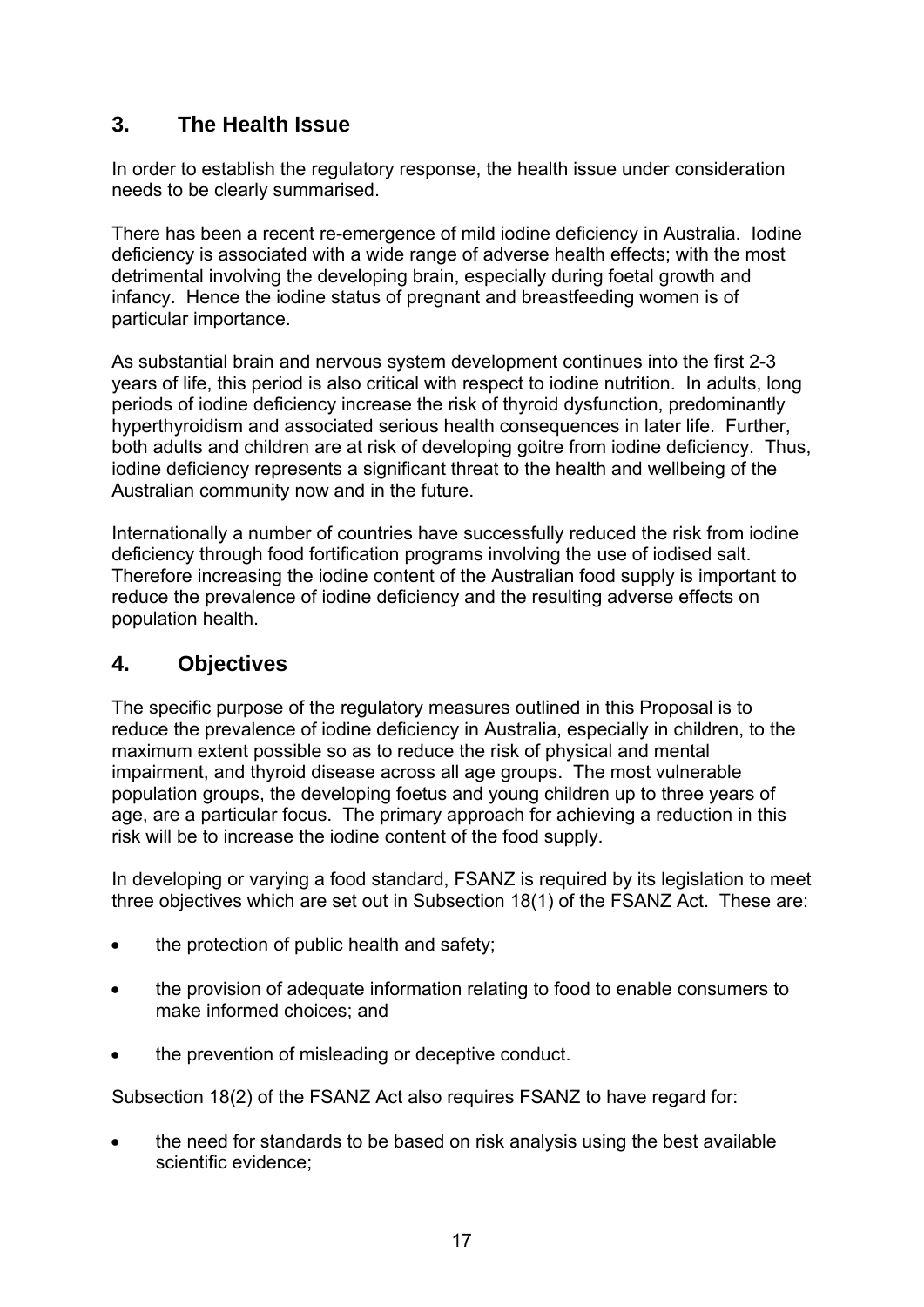- the promotion of consistency between domestic and international food standards;
- the desirability of an efficient and internationally competitive food industry;
- the promotion of fair trading in food; and
- any written policy guidelines formulated by the Ministerial Council.

## **5. Consideration of Options for Addressing Iodine Deficiency in Australia**

FSANZ has considered a range of four options, in addition to the status quo, that potentially could achieve the objective of reducing the prevalence of iodine deficiency in the Australian population. The four options, in addition to the status quo, are:

- A high profile education program, to encourage the population to increase its intake of dietary iodine.
- An iodine supplementation program to increase the intake of iodine in pregnant women.
- Mandatory fortification of bread with iodised salt, implemented to coincide with the fortification of bread with folic acid (with cost savings on relabelling and labelling write-offs).
- Voluntary fortification of bread with iodised salt, implemented to coincide with the fortification of bread with folic acid (with cost savings on relabelling and labelling write-offs).

In the initial consideration of these options, FSANZ drew on a substantive cost effectiveness analysis undertaken by the Centre for Health Economics Research and Evaluation (CHERE) (see SD2 $^{23}$ ). This report was commissioned by the Australian Government Department of Health and Ageing, and access to it is acknowledged and appreciated. CHERE estimated the costs of each option for Australia in terms of the net present value over 10 years (see Table 4).

<sup>1</sup> 23 SD2: Centre for Health Economics Research Evaluation (CHERE) (2007) *Cost effectiveness analysis of alternative strategies to redress iodine deficiency in Australia*. Report commissioned by the Department of Health and Ageing.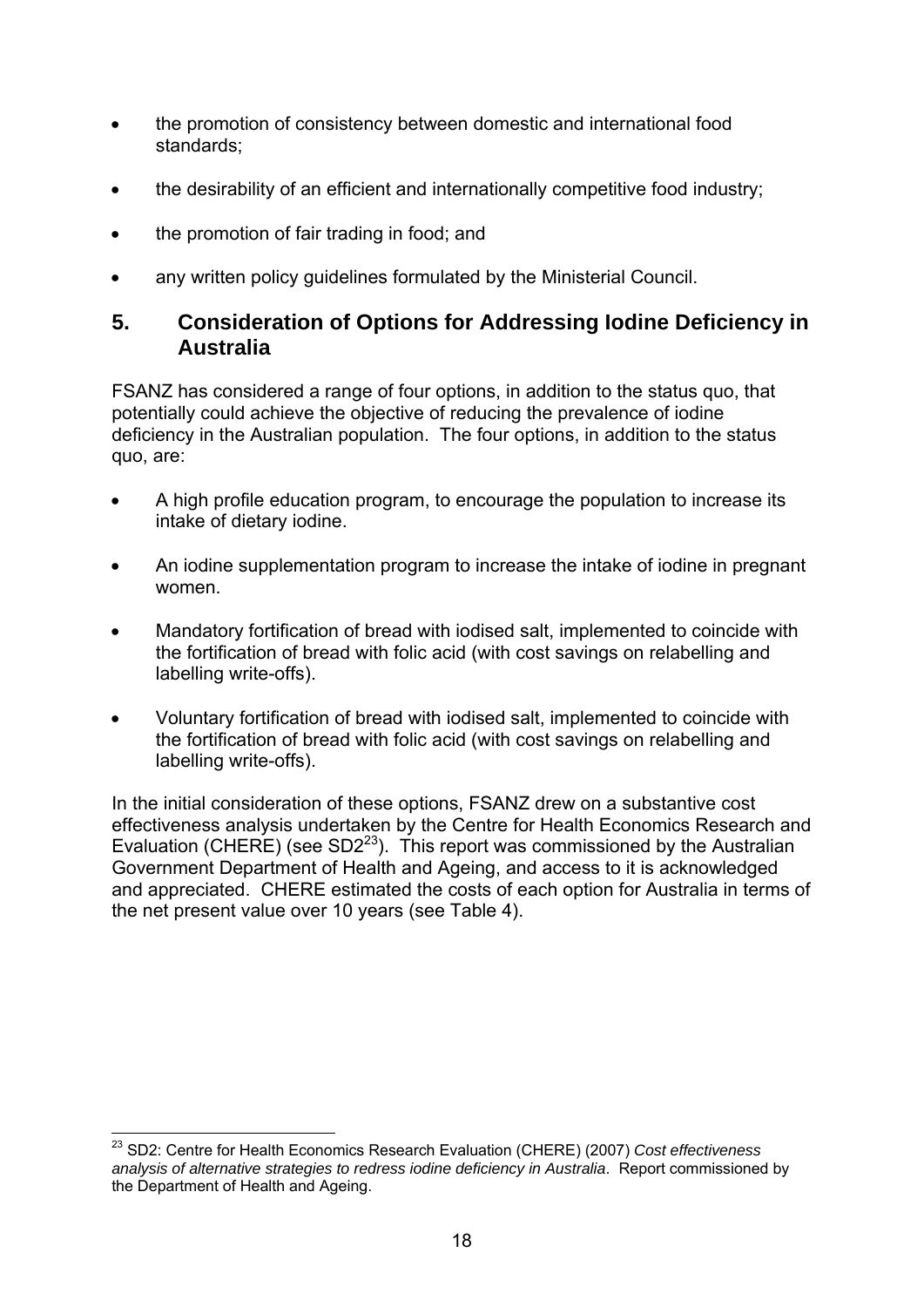#### **Table 4: Costs of each Option (Net Present Value over 10 Years)**

|                      |                                                                                              | Australia  |
|----------------------|----------------------------------------------------------------------------------------------|------------|
|                      |                                                                                              | (SAUD)     |
|                      | High profile education program                                                               | 12,108,000 |
| 2                    | Supplementation program for pregnant women                                                   | 73,320,000 |
| 3                    | Mandatory fortification of bread, with implementation coinciding<br>with that for folic acid | 3,101,000  |
| $\overline{4}$       | Voluntary fortification of bread, with implementation coinciding<br>with that for folic acid | 2,639,000  |
| $\sim$ $\sim$ $\sim$ | $\sim$ $\sim$ $\sim$ $\sim$ $\sim$                                                           |            |

Source: SD2<sup>4</sup>

The CHERE team also identified a range of indicators of effectiveness in addressing dietary iodine deficiency. A key indicator was the number of people that would no longer be severely iodine deficient (urinary iodine below 50 ug/l). CHERE then estimated the effectiveness of each option and compared this with its 10 year net present value costs, to produce a cost-effectiveness ratio (see Table 5). The option with the lowest cost-effectiveness ratio can more effectively and efficiently achieve the objective of the intervention.

However, the CHERE team noted that it was not possible to compare the costeffectiveness ratios for the fortification options with the education and supplementation options which is why they are excluded from Table 5.

#### **Table 5: Cost-effectiveness Ratio for Fortification Options**

|   |                                                                                              | Australia<br>(\$AUD/person) |
|---|----------------------------------------------------------------------------------------------|-----------------------------|
| 1 | Mandatory fortification of bread, with implementation<br>coinciding with that for folic acid | 24.32                       |
| 2 | Voluntary fortification of bread, with implementation<br>coinciding with that for folic acid | 25.82                       |

The CHERE Report concludes that mandatory fortification is the most cost-effective option. Comparing the voluntary and mandatory fortification programs, the lower level of fortification coverage under a voluntary scheme will not automatically translate into a proportional reduction in costs, because both options involve variable and fixed costs. A voluntary fortification process would also be subject to additional uncertainty.

The CHERE Report also noted that mandatory fortification is superior to supplementation programs targeting pregnant women, principally because the population of pregnant women with severe iodine deficiency (urinary iodine below 50ug/l) is small. Mandatory fortification is also superior to a high profile education program.

#### **5.1 Feasibility of Voluntary Fortification**

The analysis undertaken by CHERE indicates that mandatory fortification would be more cost-effective than voluntary fortification. This section examines whether voluntary fortification could still be considered a feasible option.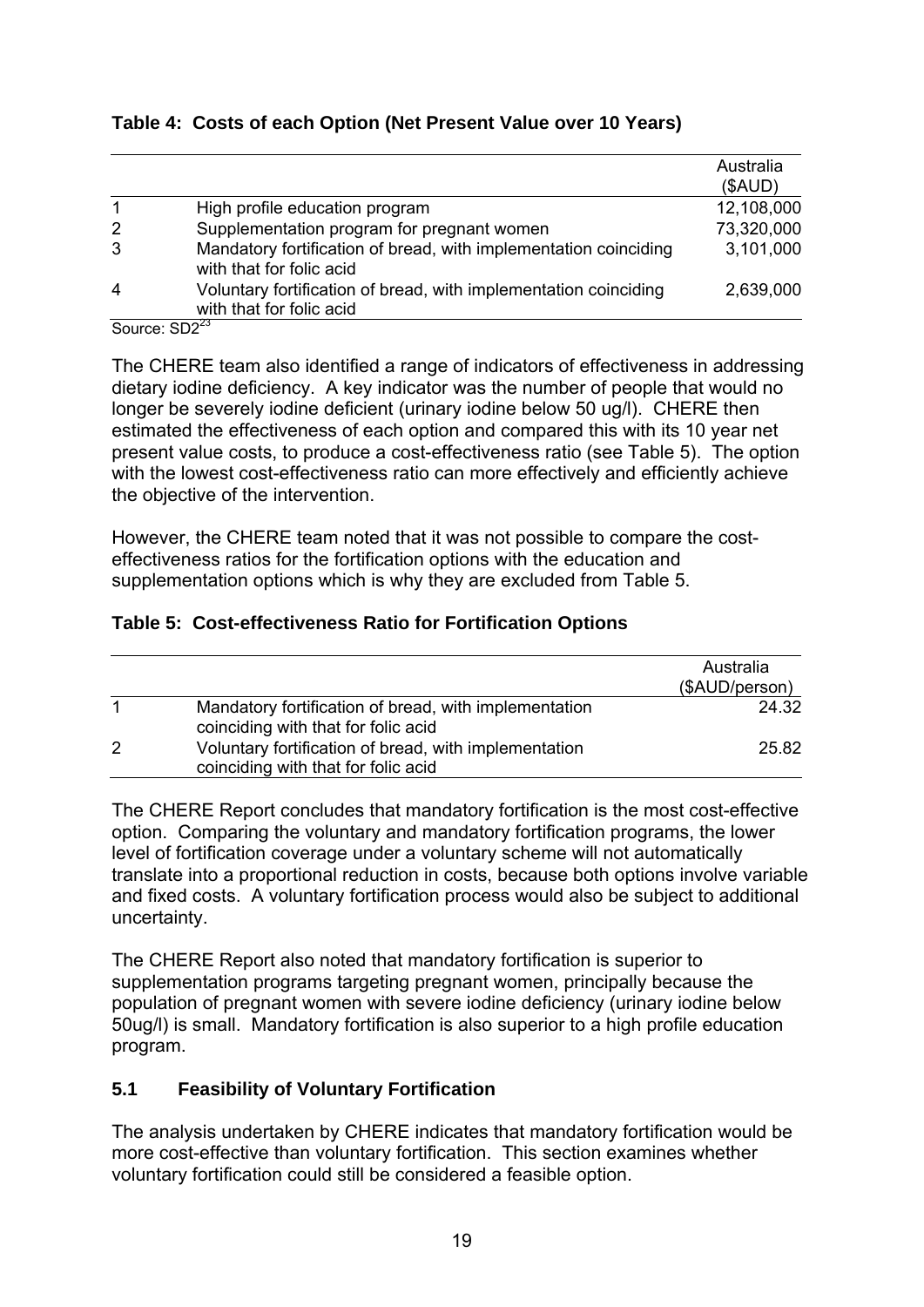As noted in Section 1.5, a voluntary fortification scheme has been used in Tasmania since 2001. This scheme did achieve some population objectives in reducing iodine deficiency, particularly in young children. To ensure the ongoing effectiveness of the voluntary fortification scheme, it was necessary to employ a government officer to initiative and oversee the scheme. Eighty per cent of bakeries participated in the scheme whereby iodised salt was used in place of salt in bread-making. However, the Tasmanian Government raised concerns about the variability of iodised salt usage by some bakeries and limitations in the coverage of products and reach to the population. CHERE have used the Tasmanian experience as the basis for its benchmark for coverage of 80% in its modelling of the voluntary fortification option.

FSANZ has previously consulted extensively with a wide range of stakeholders on iodine fortification, including industry. During these consultations, the food industry suggested a voluntary approach be included in FSANZ's assessment of options to address iodine deficiency. FSANZ worked collaboratively with industry to model their suggestions. The foods proposed by industry included certain breads, breakfast cereals and biscuits. Data on the proportion of the market likely to be voluntarily fortified under such a scheme and the level of salt in these foods were provided by industry. The nominated foods represented 15-30% of each market segment.

FSANZ undertook a dietary intake assessment to estimate the level of iodine intake under the suggested voluntary fortification scheme. As detailed in  $SD10^{24}$ , the estimated mean dietary iodine intakes for Australians increased minimally: for 2-3 year old children (+10 μg/day), women aged 16-44 years (+12 μg/day) and the population aged 2 years and above (+15 µg/day). In contrast, the mandatory fortification option increased the mean dietary iodine intake by +37 μg/day, +46 µg/day and +54 μg/day for children aged 2-3 years, 16-44 years (female) and 2 years and above, respectively.

FSANZ has considered the outcome of the dietary intake estimates and concludes that iodine intakes under the suggested voluntary approach would be inadequate and would not substantially address iodine deficiency in the Australian population.

FSANZ notes that CHERE relied on the Tasmanian experience in modelling the cost-effectiveness of a voluntary approach and in particular adopted the 80% coverage. Information provided by the food industry indicates coverage of only 15 - 30%. FSANZ considers there would be a high risk that voluntary fortification would fall well short of the 80% coverage and could easily be less than 50%. This low level of coverage could not address population health objectives and therefore FSANZ considers the voluntary approach would not be a feasible option.

Mandatory fortification is considered the most cost-effective measure to address iodine deficiency in Australia. On this basis FSANZ has focussed further detailed assessment to achieve the objective of addressing iodine deficiency in Australia, on the option of mandatory fortification.

#### **5.2 Options**

The options for further assessment are:

<sup>1</sup> 24 SD10: FSANZ (2008) *Dietary Intake Assessment Report –* Main Report.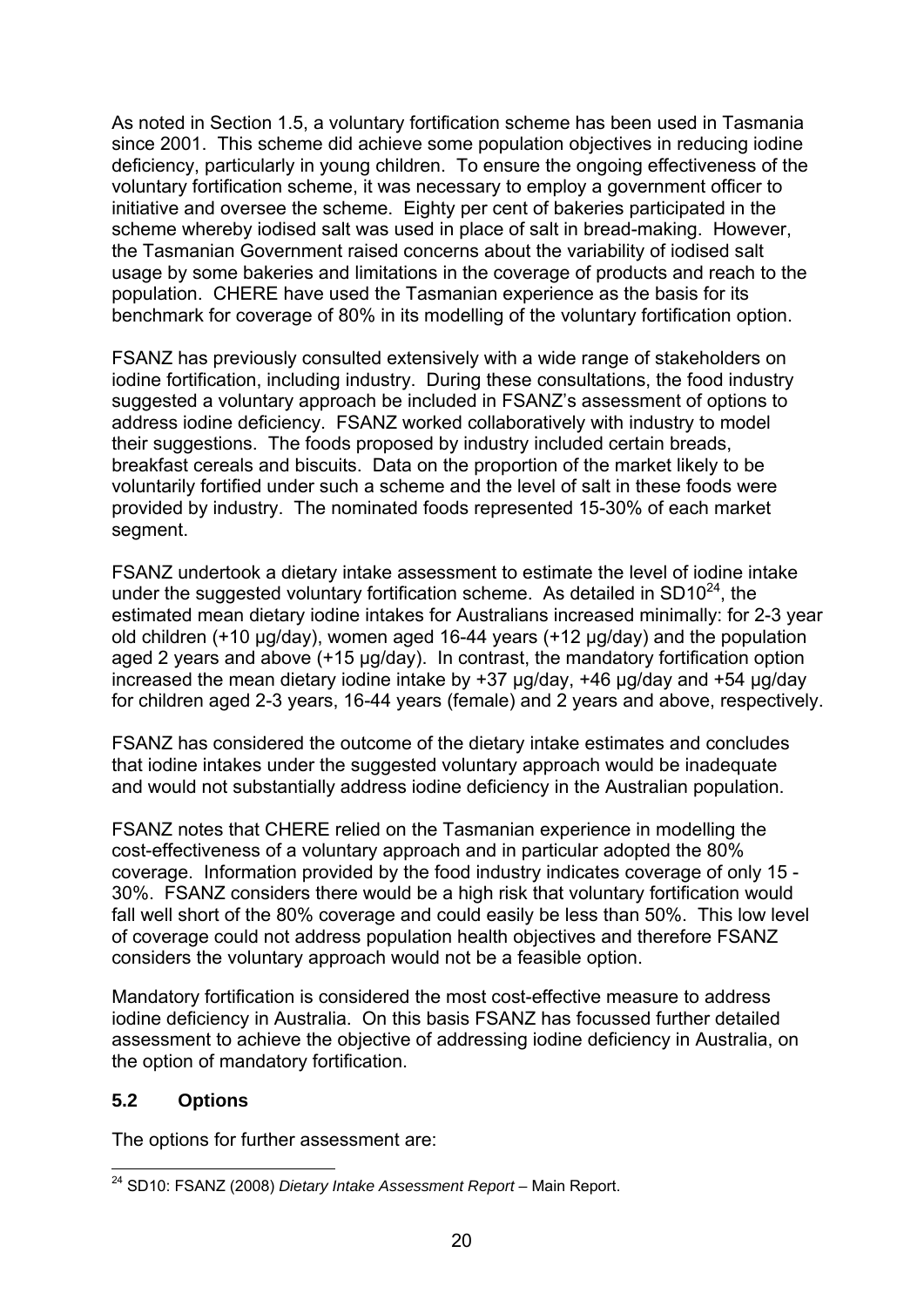### *5.2.1 Option 1: Current approach – the status quo*

Maintenance of the *status quo* would see the continuation of the existing permissions for the voluntary addition of iodine to salt, and the use of iodised salt as an ingredient in food. The Code currently permits the addition of iodine to all salt and reduced sodium salt mixtures to provide 25-65 mg iodine per kg.

### *5.2.2 Option 2: The mandatory replacement of salt with iodised salt in bread*

This option proposes to amend the New Zealand only mandatory iodine fortification Standard so it becomes a joint Standard for both Australia and New Zealand. This option requires the mandatory replacement of non-iodised salt with iodised salt in the manufacture of bread, with a salt iodisation range from 25-65 mg iodine per kg salt. This concentration will address the mild iodine deficiency in Australia. The current level of salt iodisation (from 25-65 mg/kg) would be retained, as would the current voluntary permission.

# **RISK/BENEFIT ASSESSMENT OF MANDATORY FORTIFICATION**

## **6. Key Risk Assessment Questions**

The risk assessment questions addressed include:

- What are the potential health benefits and risks associated with increasing iodine intakes?
- What are appropriate food vehicles to deliver additional iodine to the target populations?
- How much additional iodine needs to be added to the food supply to meet the specific objective of the Proposal?
- What is the efficacy and safety of the preferred fortification scenario?

## **7. Potential Health Benefits and Risks of Increased Iodine Intakes**

This section outlines benefits and risks of increased iodine intakes following fortification programs that have been implemented internationally. For a discussion of benefits and risks associated with the proposed mandatory iodine fortification in Australia see Section 10.

#### **7.1 Potential Health Benefits**

#### *7.1.1 Alleviation of Existing Iodine Deficiency Disorders*

Studies examining the impact of improving iodine status in mildly-to-moderately deficient children have reported substantial improvements within a year of supplementation or fortification.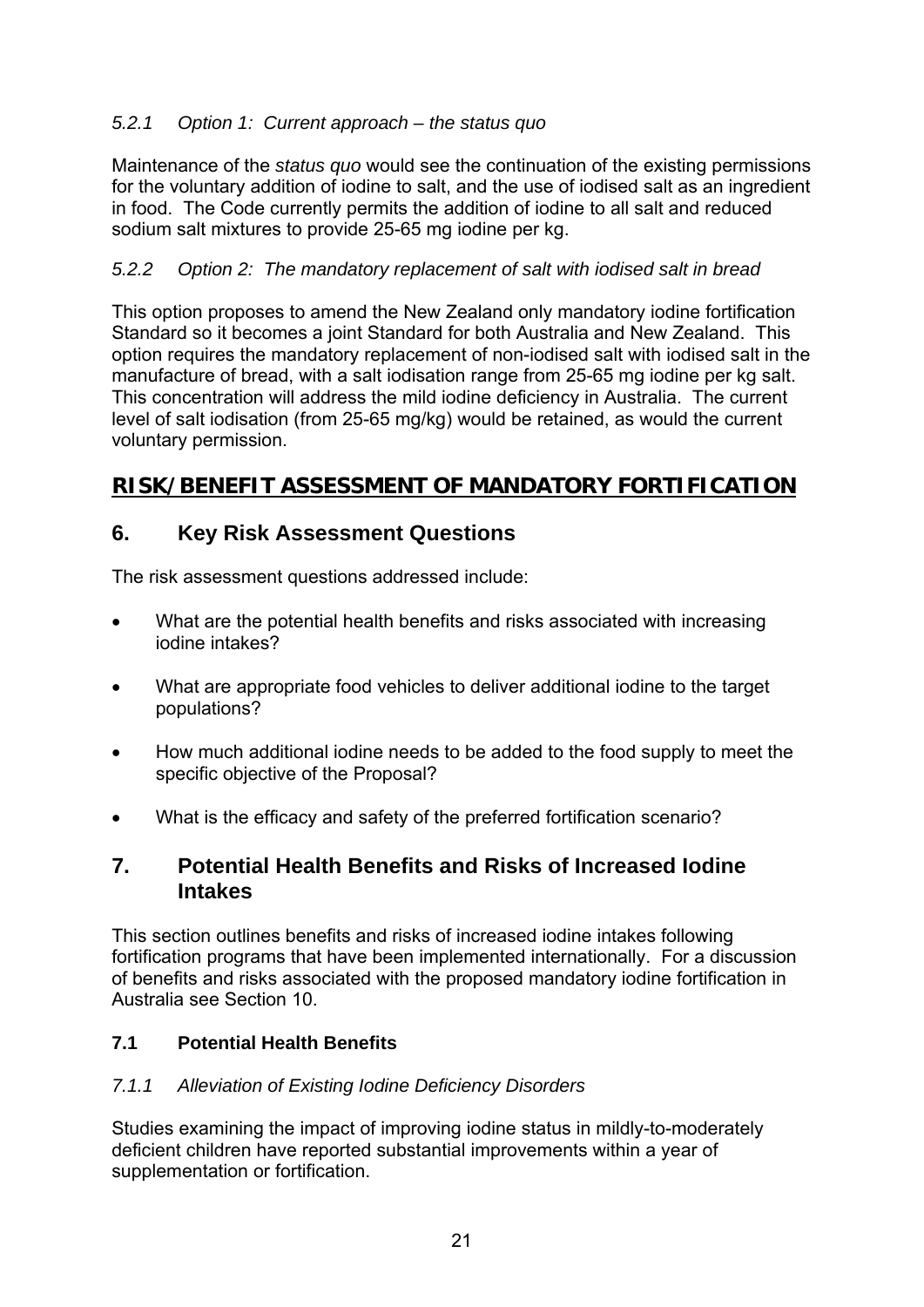Children whose iodine status was improved from moderate deficiency to adequate status performed better on tests of hand eye coordination, visual recognition and problem solving, and rapid object naming (van den Briel *et al.*, 2000; Zimmermann *et al.*, 2006). The relative improvement in status, at least in primary school children, may be more important than absolute status for improvements in mental function (van den Briel *et al.,* 2000).

Recent data from China show improvements in the IQ and psychomotor development in children in regions of severe and moderate iodine deficiency following salt iodisation programs (Tang *et al*., 2007). The younger the child at the introduction of salt iodisation, the greater the average relative improvement in IQ and psychomotor scores. Further, giving mothers living in severely iodine deficient areas adequate iodine supplementation resulted in their children having only marginally lower intelligence quotients (IQ) than children born in areas of sufficient iodine intake (Qian *et al.*, 2005). The same held true for children born in areas traditionally iodine deficient but now receiving iodised salt.

These findings illustrate the ability of iodine fortification to prevent mental impairment caused by iodine deficiency. The impact on mental function, if any, of alleviating iodine deficiency in adults, has not been characterised.

## *7.1.2 Reduction of Future Risk of Iodine Deficiency Disorders*

Based on the information outlined above, iodine fortification would be expected to reduce the risk of children born with, or later developing, impaired cognitive function (Qian *et al.*, 2005). Fortification would also reduce the risk of goitre in children and adults, thereby reducing the risk of thyroid dysfunction, e.g. hyper or hypothyroidism (Delange and Hetzel, 2005).

## **7.2 Potential Health Risks**

A number of potential health risks have been associated with increased iodine intakes (JECFA, 1989; Delange and Hetzel, 2005). The most relevant of these is the potential for disturbance of normal thyroid activity. The effects produced, i.e. iodineinduced hypothyroidism or iodine-induced hyperthyroidism, depend on the current and previous iodine status of the individual and any current or previous thyroid dysfunction. See  $SD9^{25}$  for a review of the potential consequences of excess iodine and tolerable levels of iodine in both healthy and sensitised populations.

## *7.2.1 Iodine-Induced Hypothyroidism*

Iodine-induced hypothyroidism, in some cases resulting in goitre, refers to an underproduction of thyroid hormones in response to: 1) sudden substantial increases in iodine intake, or 2) chronically very high iodine intakes (JECFA, 1989; ATSDR, 2004; Delange and Hetzel 2005, Teng *et al.*, 2006). It is the endpoint on which the UL for iodine is based.

<sup>1</sup> 25 SD9: FSANZ (2007) *Safety Assessment and Risk Characterisation Report.*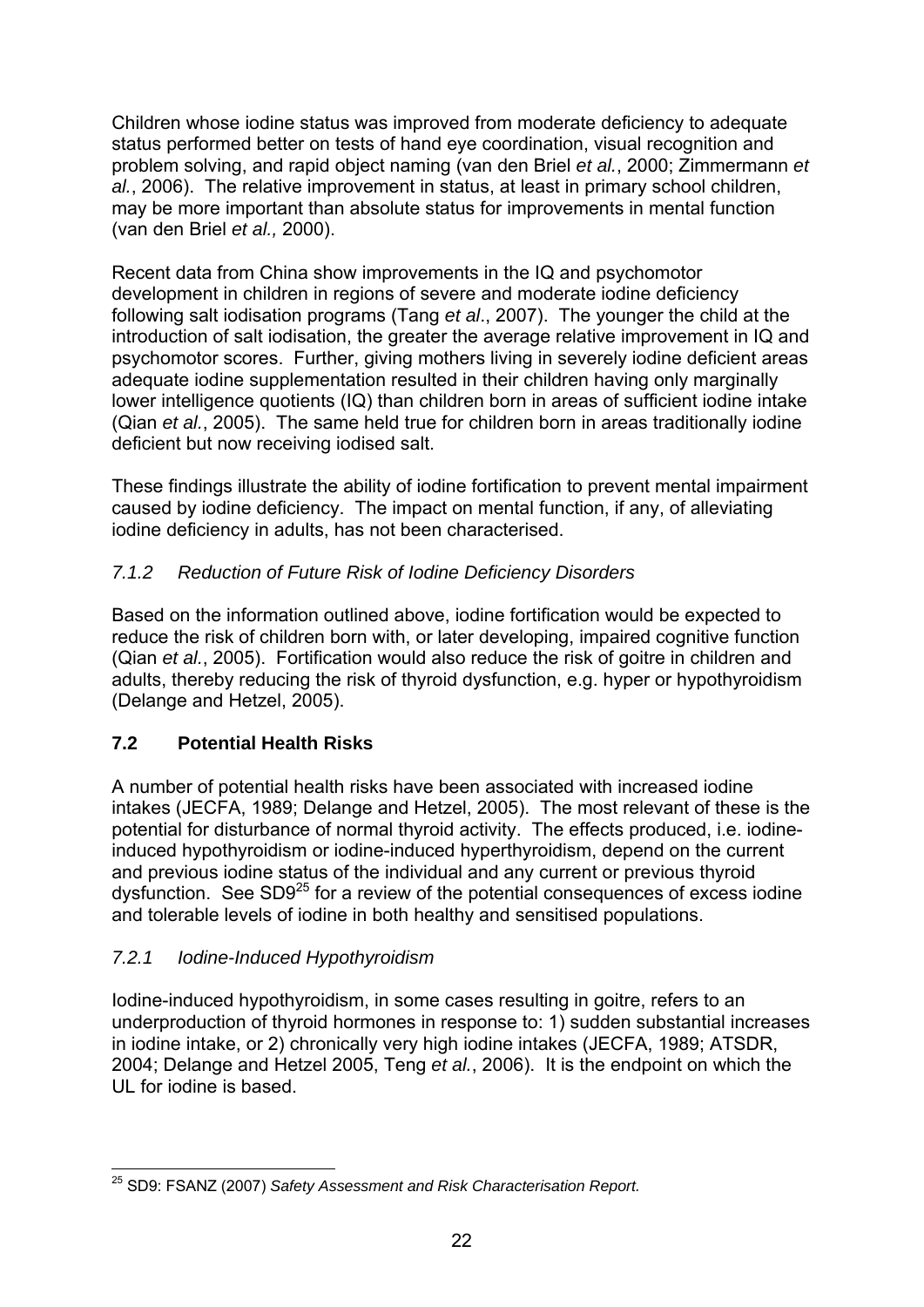Hypothyroidism can be clinical or subclinical with the health impact of the former being greater and better defined than that of the latter. Iodine-induced hypothyroidism is generally subclinical and transient. Even in the event that it does not clear spontaneously, it is easily treated by either removing the source of excess iodine and/or providing thyroid hormone (ATSDR 2004).

Individuals who are particularly susceptible include those with Graves' disease previously treated with iodine; women who have post-partum thyroiditis; or those who have subacute thyroiditis. However, globally, iodine deficiency, not excess iodine, is the more common cause of hypothyroidism (Delange and Hetzel, 2005).

## *7.2.2 Iodine-Induced Hyperthyroidism*

Iodine-induced hyperthyroidism is an overproduction of thyroid hormones in response to an increased intake of iodine (Delange and Hetzel, 2005). Prolonged iodine deficiency can lead to physical changes in the thyroid that predispose individuals to the development of iodine-induced hyperthyroidism following an increase in iodine intake.

These changes develop over a long period with those over 40 years of age who have experienced a lifetime of iodine deficiency at greatest risk (Hetzel and Clugston, 1998). Some increase in iodine-induced hyperthyroidism has been observed following some, but not all fortification programs (Delange and Hetzel, 2005). The relationship between iodine deficiency and iodine-induced hyperthyroidism is discussed further in Section 10.2.3.

# **8 Food Vehicle Selection**

FSANZ has drawn on international experience in identifying appropriate food vehicles for considering mandatory iodine fortification. The WHO, ICCIDD, and the United Nations Childrens Fund (UNICEF) recommend iodisation of all salt as the main strategy for the control of global iodine deficiency (ICCIDD *et al.*, 2001). Iodisation of some or all food salt is common in many countries as the main or sole measure to address iodine deficiency (de Benoist, 2004). Iodised salt has been found to be a suitable substitute for non-iodised salt in the majority of foods tested with minimal impact on taste and appearance (West *et al.*, 1995). In contrast, there is a paucity of evidence as to the impact of the addition of iodine to food other than via salt (Winger *et al*., 2005). Further details on the food technology aspects of iodine fortification are provided in  $SD11^{26}$ .

Guidance on the suitability of potential food vehicles for fortification is also provided by published international criteria (Codex Alimentarius Commission, 1991; Nutrivit, 2000; Darnton-Hill, 1998). These criteria include the need for the selected vehicle(s) to:

• be regularly consumed by the population at risk in stable, predictable amounts (upper and lower intake levels known);

<sup>1</sup> 26 SD11: FSANZ (2007) *Food Technology Report.*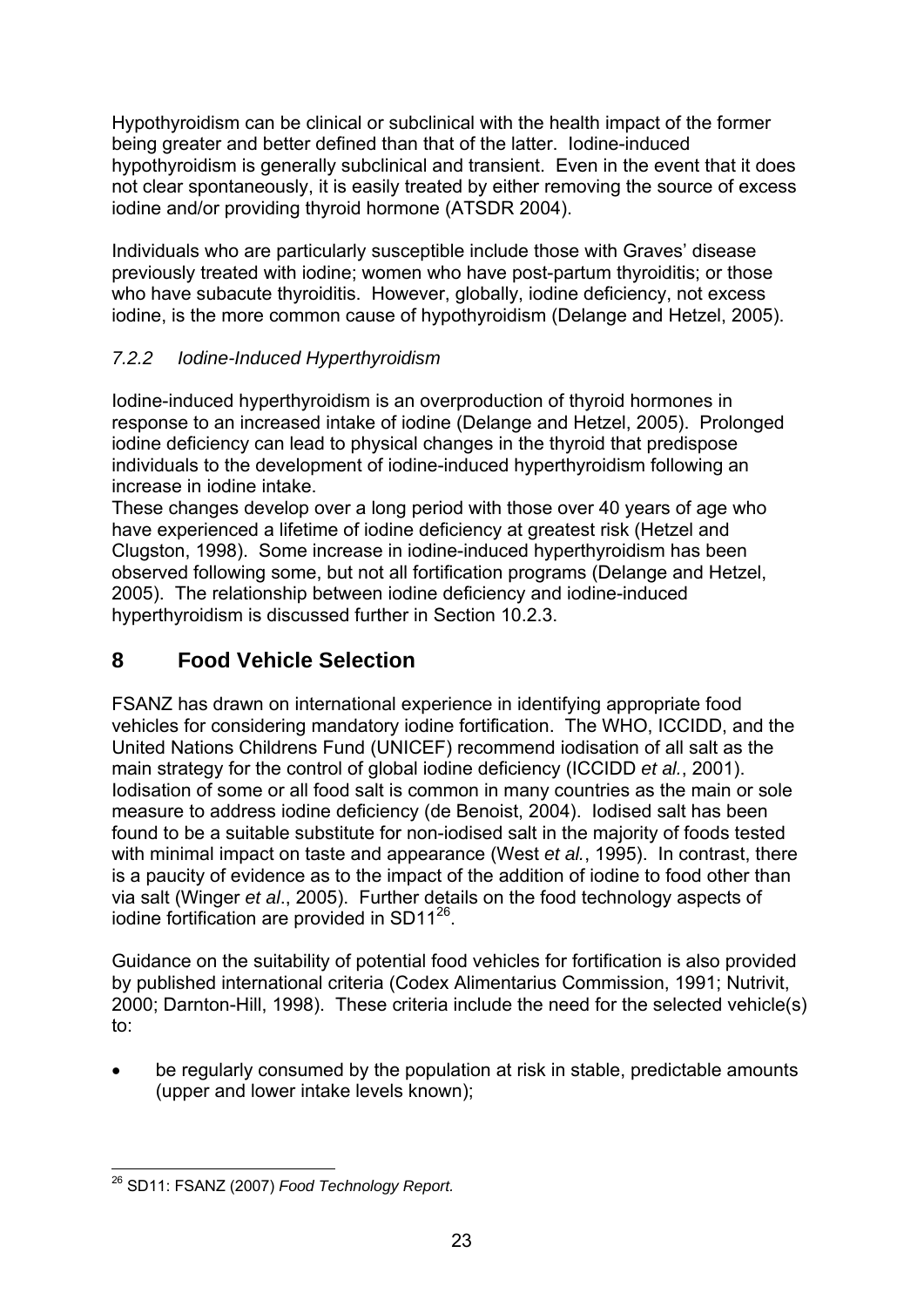- supply optimal amounts of micronutrient without risk of excessive consumption or toxic effects;
- be available to the target population regardless of socio-economic status;
- retain high level stability and bioavailability of the added micronutrient under standard local conditions of storage and use;
- be economically feasible;
- be centrally processed so quality control can be effectively implemented; and
- not interact with the fortificant or undergo changes to taste, colour or appearance as a result of fortification.

These criteria were considered in the selection of an appropriate food vehicle and will be addressed in the sections below.

#### **8.1 Refinement of Food Vehicle**

In western countries approximately 75-85% of dietary salt is estimated to come from processed foods (James *et al.*, 1987; Mattes and Donnelley, 1991).

Dietary intake estimates indicate that approximately 50% of salt in processed foods come from cereals, cereal products<sup>27</sup>, and cereal-based products and dishes<sup>28</sup>. The option of replacing salt with iodised salt in cereal products was therefore explored and compared with replacing salt with iodised salt in all processed foods. Both approaches were similar in efficacy but fortification of cereal products was preferable in terms of minimising industry costs, trade impacts, enforcement issues, potential technological difficulties and consumer concerns. Therefore the Preferred Option in the Draft Assessment of Proposal P230 was the mandatory replacement of salt with iodised salt in bread, breakfast cereals and biscuits.

Trade and technical issues resulted in a further refinement to the food vehicle such that the mandatory replacement of salt with iodised salt is being recommended in bread only. Further explanation of this refinement is provided in Section 12.1.

#### *8.1.1 Selection of Bread*

FSANZ's dietary intake estimates indicate that 88% of Australians aged 2 years and over consume bread daily. Similarly, 88% of children aged 2-3 years consume bread (see SD10<sup>29</sup>). Bread is a nutritious food that is typically made domestically for the local market; concerns related to its importation and exportation are therefore reduced relative to foods with a large import and/or export component.

<sup>1</sup>  $27$  Includes grains, cereal flours and starch powders, breads and rolls, breakfast cereals, English-style muffins, crumpets, tortillas, pastas, noodles and rice.

 $28$  Includes biscuits (sweet and savoury), cakes, buns, muffins (cake style), scones, slices, pastries and pastry products (sweet and savoury), pizzas, sandwiches, filled rolls and hamburgers, taco and tortilla-based dishes, savoury pasta and sauce dishes, dim sims, spring rolls, savoury rice-based dishes, pancakes, crepes, pikelets and doughnuts.

<sup>29</sup> SD10: FSANZ (2008) *Dietary Intake Assessment Report – Main Report.*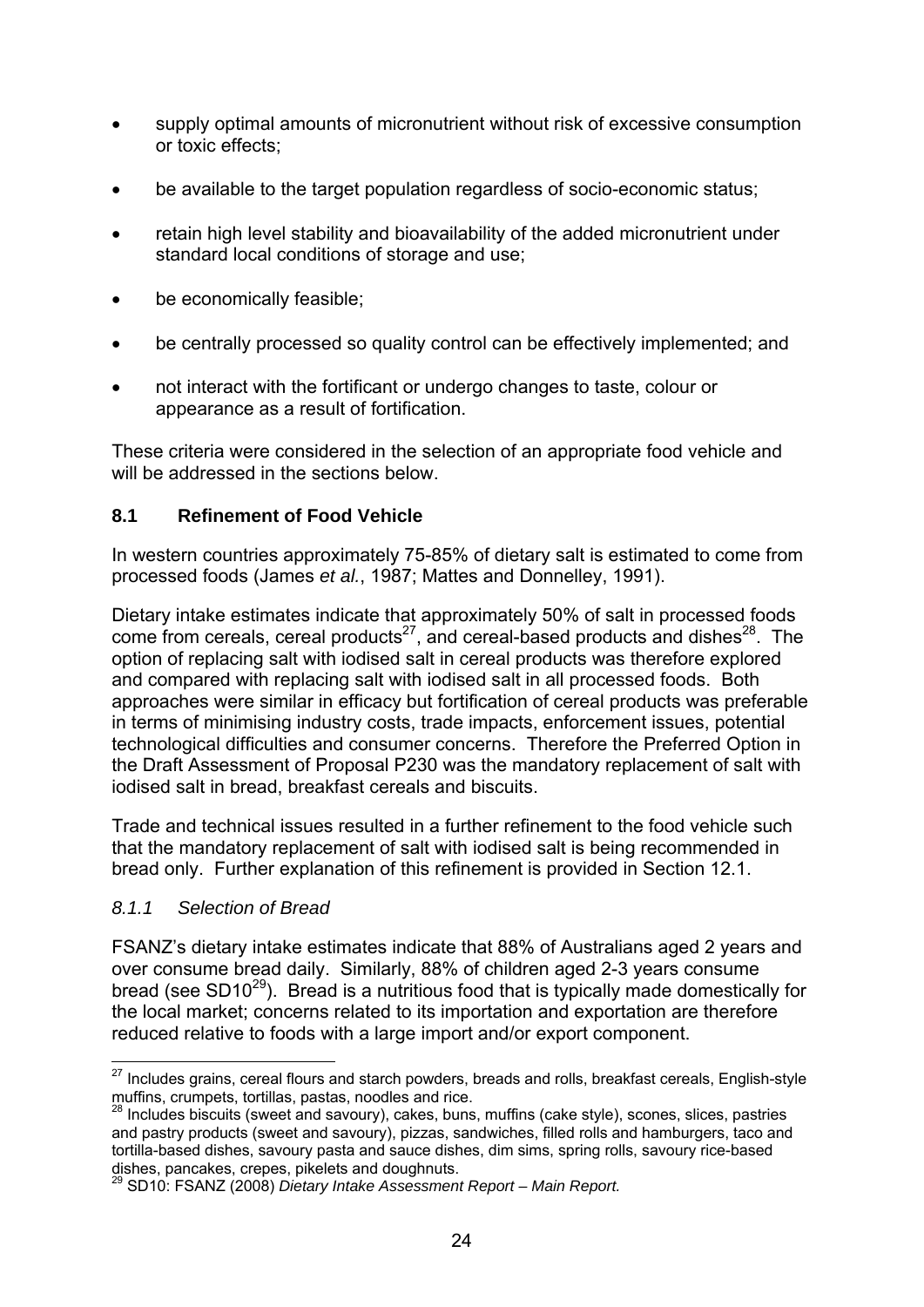Bread has a short shelf life and so is less likely to be affected by nutrient loss than products with longer shelf lives. Both national and international research shows iodised salt can successfully be added to bread. In practice, the salt, and hence iodine content, of commonly consumed bread is not as variable as in breakfast cereals and biscuits.

By increasing the iodine concentration in salt (to the proposed concentration level), a similar outcome can be achieved by mandating the use of iodised salt in bread only, as that previously predicted for fortification of bread, breakfast cereals and biscuits. The amount of iodine added to the food supply is ultimately constrained by the desire to limit the proportion of young children who might exceed the UL.

## **8.2 Alternative Food Vehicles**

### *8.2.1 Universal Salt Iodisation*

As noted in Section 1.7, USI is recommended by the WHO to address iodine deficiency internationally. In submissions to Proposal P230, several public health stakeholders stated a preference for USI, believing it would deliver higher iodine intakes for pregnant and breastfeeding women.

As part of the Draft Assessment for Proposal P230, the impact of replacing salt with iodised salt in *all processed foods*, assuming all discretionary salt was also iodised, was explored.

The Draft Assessment indicated that a similar outcome was achievable by mandating the use of iodised salt in a smaller range of foods. Regardless of the food vehicle, the amount of iodine that can be added to the food supply is constrained by the desire to limit the proportion of young children who might exceed the UL. Therefore, if USI were adopted, the mandated concentration of iodine in salt would be much lower. Hence pregnant and breastfeeding women would not receive substantially more iodine than mandating a higher concentration of iodine for salt in bread.

Further, FSANZ's investigation of USI as an option identified the following issues:

- the iodisation of salt that has a very small or relatively large granule size is not currently technically feasible;
- significant export and import issues would result, including increased costs, enforcement issues and trade restrictions that could potentially result in World Trade Organization (WTO) challenges;
- greatly increased industry costs resulting from the many hundreds of labelling changes that would be required;
- inconsistency with the Council of Australian Governments (COAG) requirement to ensure minimum effective regulation; and
- iodising all or even most of the salt in the food supply would result in minimal choice for consumers.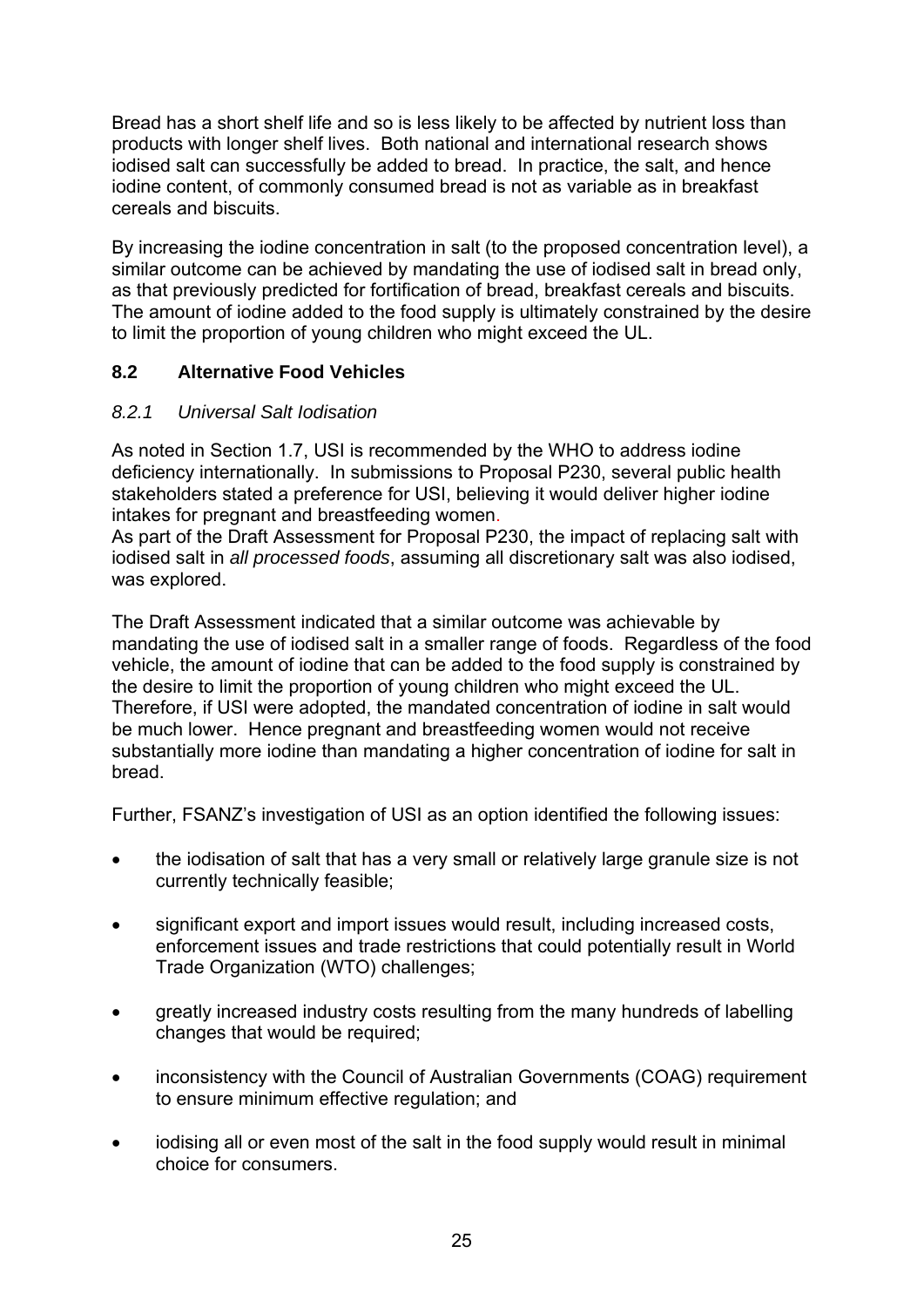### *8.2.2 Direct Addition*

There is a paucity of evidence as to the impact of the addition of iodine to food other than via salt (Winger *et al.*, 2005). Before such an option could be considered viable more data on the behaviour of iodine added to selected food vehicles would need to become available.

#### *8.2.3 Milk*

The re-emergence of iodine deficiency broadly correlates with changes to dairy industry cleaning processes. During the 1960s and 1970s, the uncontrolled use of iodophor-containing sanitisers inadvertently raised iodine levels in milk. Tighter controls introduced in the early 1970s produced changes to dairy industry practices. As a result, the iodine content of milk has decreased. While iodophors continue to be used as effective sanitisers in some sections of the dairy industry, their use today is more controlled and measured. Alternatives, such as the cheaper chlorhexidinebased sanitisers, are predominantly used for cleaning processing equipment. Despite this decline, dairy foods still remain an important source of dietary iodine.

During consultations, it was suggested that the dairy industry re-establish their previous cleaning practices using iodophor-containing sanitisers to boost iodine levels in the food supply. However, it would be inappropriate to rely on unpredictable accidental contamination as a strategy to address the re-emergence of iodine deficiency.

### *8.2.4 Voluntary MoU Proposal*

Several industry submissions state their opposition to mandatory fortification. In its place industry advocate a voluntary system. They argue that many countries have successfully adopted a voluntary approach to address iodine deficiency. Many countries with voluntary fortification e.g. Switzerland and the USA, that originally were successful in improving iodine status, now find changes in food habits, manufacturing practice and imports/exports, have resulted in decreases in dietary iodine supply.

In response to the Draft Assessment for Proposal P230, the food industry proposed a voluntary iodine fortification scheme. Certain food manufacturers proposed signing a MoU to fortify a range of foods using iodised salt. The foods proposed for the MoU were specific brands of bread, breakfast cereals and biscuits; similar food groups to those selected for mandatory fortification in the Draft Assessment of Proposal P230. However, the nominated foods represented only 15-30% of each market. FSANZ has undertaken dietary intake estimates to assess the level of iodine intake under this voluntary fortification scheme. Assuming iodisation of salt at the current average concentration, this voluntary fortification would be significantly less effective in increasing iodine intakes than the proposed mandatory fortification. Further details can be found at  $SD10^{30}$ .

<sup>1</sup> 30 SD10: FSANZ (2008) *Dietary Intake Assessment Report – Main Report.*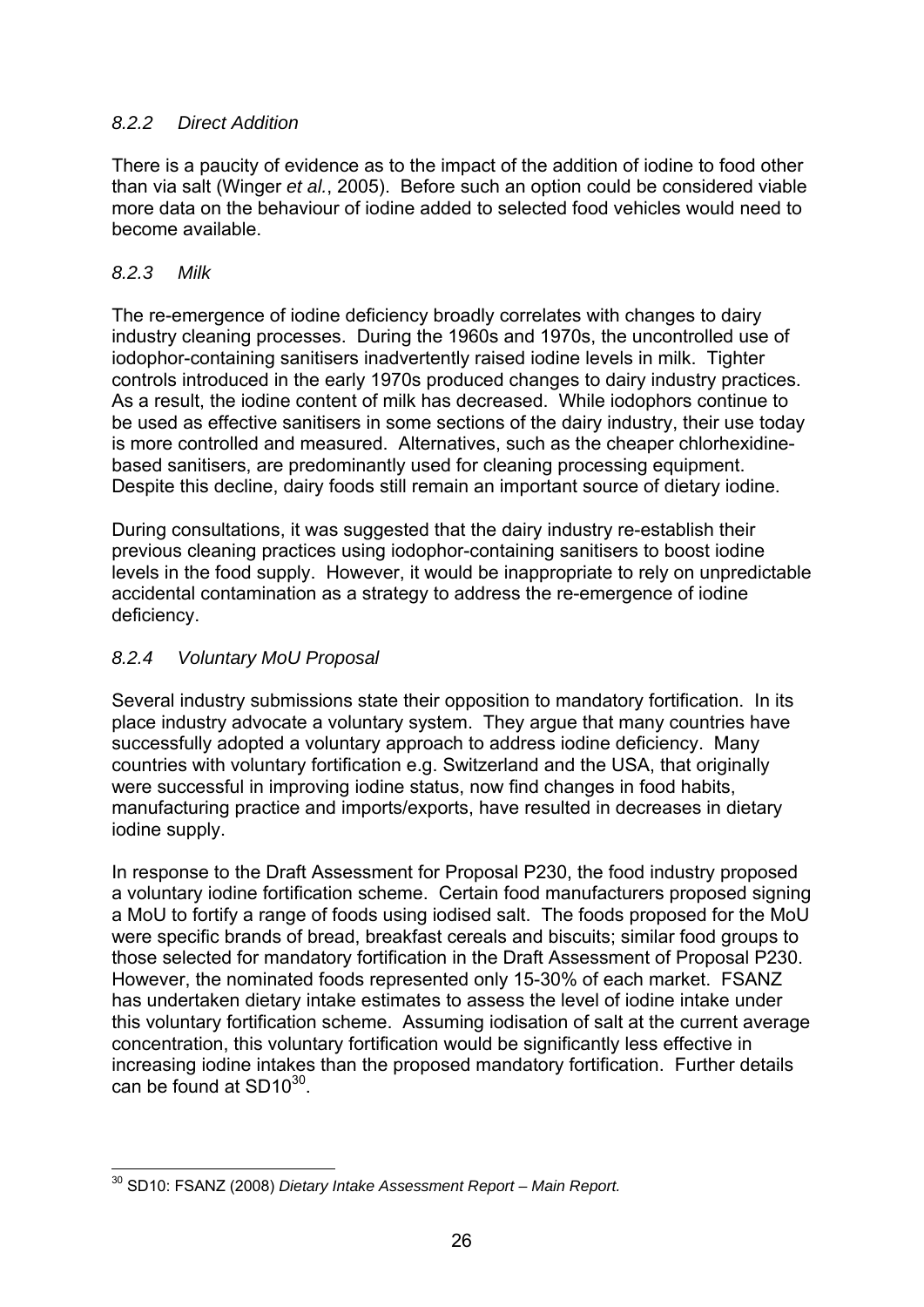# **9. Dietary Intake Assessment**

Although standard international practice calls for population iodine status to be assessed by measuring urinary iodine excretion, for the purposes of this Proposal it was necessary to also assess dietary intakes to: (1) determine potential food vehicles; and (2) establish an appropriate level of fortification. The relationship between dietary intake and urinary iodine concentration is usually linear such that an increase in dietary intake results in an increase in urinary excretion of the same magnitude (Gibson, 2005). Based on the current iodine status of the Australian population as outlined in Section 2.1, a two-to-three-fold increase in MUIC and hence similar increase in mean iodine intake would be consistent with ensuring an adequate intake throughout the general population.

The complete dietary intake assessment, first undertaken as part of Proposal P230, includes New Zealand as well as Australian data. This section of the Report, however, focuses on Australia.

A detailed description of the dietary intake assessment methodology and results can be found in: SD1031 *–* Dietary Intake Assessment Report – Main; SD10 Attachment 1 – Dietary Intake Assessment Methodology; SD10 Attachment 2 – Summary of Fortification Scenarios Considered; SD10 Attachment 3 – Breads and Breakfast Cereals; SD10 Attachment 4 – Universal Salt Iodisation; and SD10 Attachment 5 – Alternative Approaches.

#### **9.1 Sources of Food Consumption Data**

Several sources of data were used to estimate the impact of mandatory iodine fortification with iodine in different sections of the Australian population. The food consumption data sources used in the dietary intake assessment are summarised in Table 6. As food consumption survey data for children aged below 2 years were not available for Australia a theoretical diet was established for this group. It is important to include this age group in the assessment because they generally have the smallest range of intakes between the reference points for inadequacy and possible excess and also have high levels of food consumption relative to body weight.

<sup>1</sup> 31 SD10: FSANZ (2008) *Dietary Intake Assessment Report – Main Report.*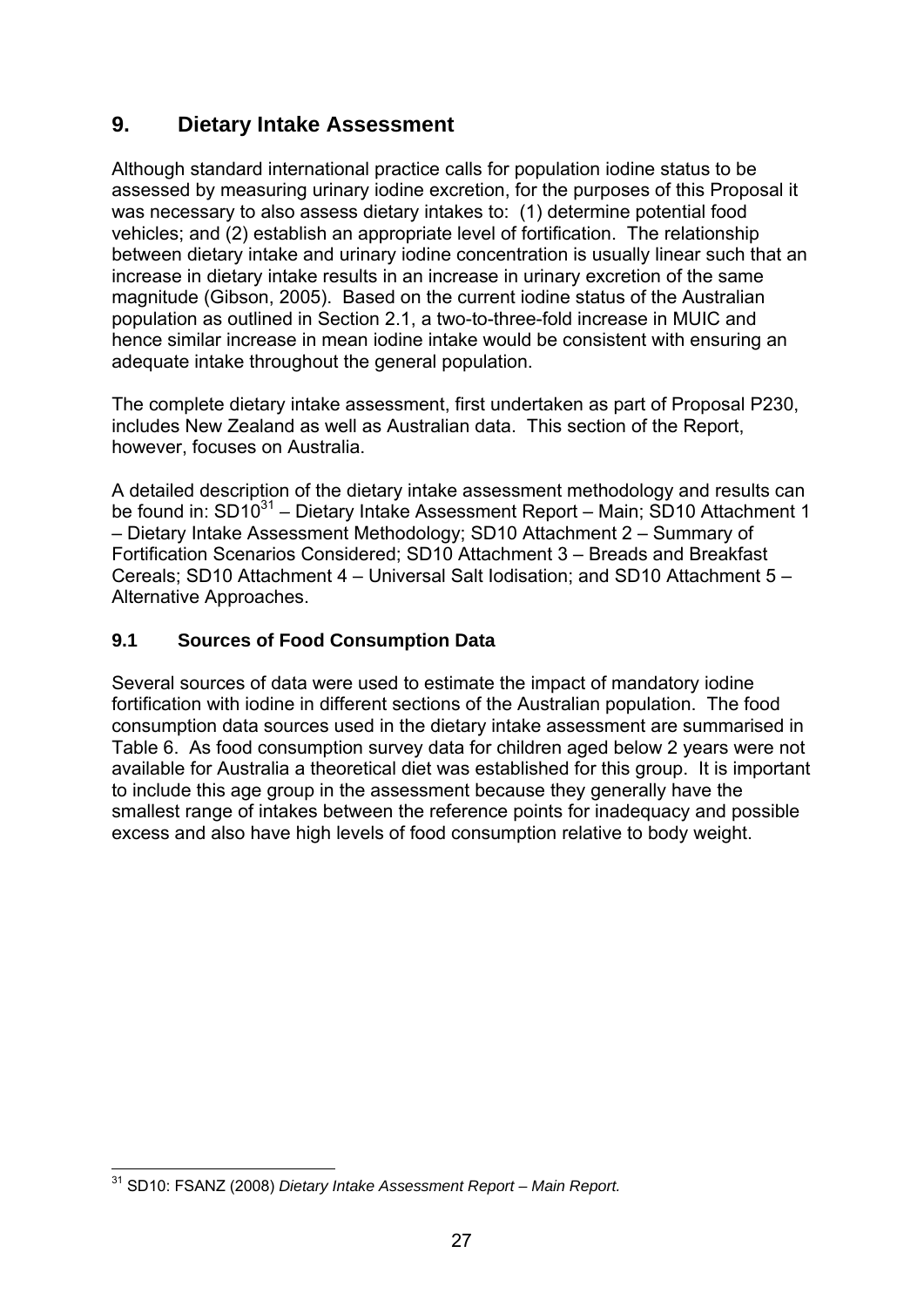#### **Table 6: Key Sources of Food Consumption Data Used to Conduct the Dietary Intake Assessment for Australia**

| <b>Data Source</b>                                     | Data Type                                                                    | <b>Data Details</b>                                                                                                       |
|--------------------------------------------------------|------------------------------------------------------------------------------|---------------------------------------------------------------------------------------------------------------------------|
| 1995 Australian<br><b>National Nutrition</b><br>Survey | Food consumption data for the<br>general population aged 2<br>years and over | Second-day adjusted <sup>+</sup> . Specifically<br>considered data for 2-3 year old<br>children.                          |
| <b>Theoretical Diet</b>                                | Children aged 1 year                                                         | Average diet for one day. Used in the<br>absence of survey data. Does not<br>provide a distribution of dietary<br>intake. |

<sup>+</sup>A second day of dietary intake data can be used to more accurately calculate usual intake. The absence of second day adjustment leads to a broader and less accurate distribution of dietary intakes.

Pregnant and breastfeeding women are an important target group for iodine fortification. There were not enough pregnant and breastfeeding women surveyed in the 1995 Australian National Nutrition Survey (NNS) to allow these two groups to be considered on their own. FSANZ has therefore compared the intakes of all women aged 16-44 years in the NNS, as a proxy for women of child-bearing age, with the reference standards for pregnant and for breastfeeding women. This does not allow for the higher energy, and hence food consumption, recommended during pregnancy and lactation. In particular, it does not include the impact of the general recommendations for extra serves of dairy foods, which are sources of iodine, and the proposed food vehicle bread. However, pregnant women are also advised to avoid certain types of fish (rich in iodine) and other dietary changes may happen. Hence, it is not possible to accurately estimate baseline intakes or predict iodine intakes following fortification for these specific population groups using the NNS data.

The Australian Longitudinal Study of Women's Health collected dietary information from women aged 25-30 years using a food frequency questionnaire. Comparison of pregnant and post-partum women with non-pregnant/not postpartum women showed that pregnant and post-partum women reported eating more bread and had higher estimated iodine intakes. It was also estimated that, after fortification, iodine intakes would continue to be higher in these groups than in the general adult female population (Mackerras *et al*, personal communication, 2008).

## **9.2 Food Composition Data**

Although food consumption data were sourced from the 1995 NNS, the salt and iodine content of foods have been determined using recent data from the following four major sources:

- total diet studies for Australia and New Zealand;
- analytical data for foods sampled in Australia and New Zealand from 2000 to 2005;
- overseas analytical data; and
- recipe calculations.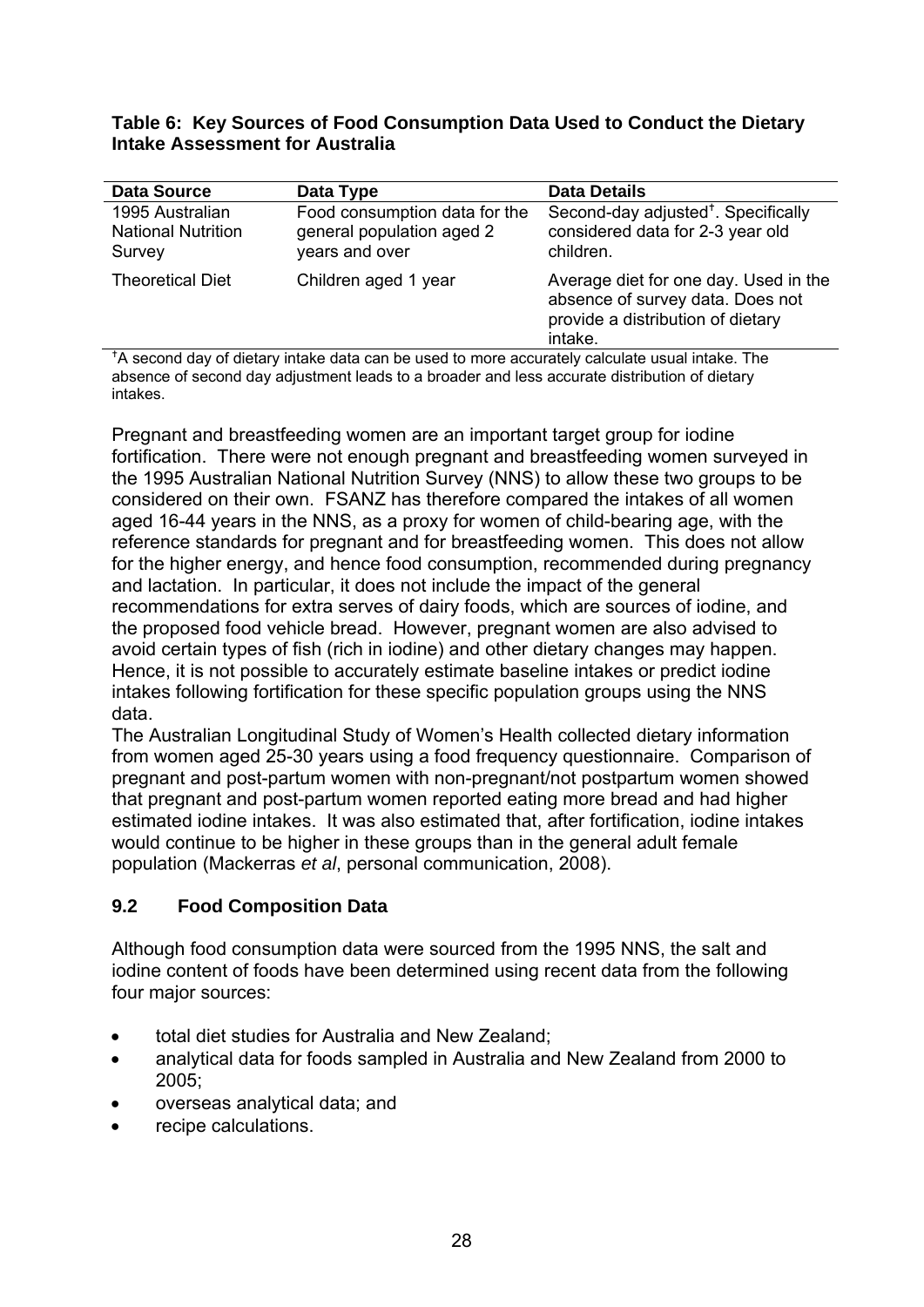These data include the most recent food composition data available at the time of the dietary intake assessment. Thus, the dietary intake assessment takes into account both the current natural iodine content and amount of salt added during processing.

## **9.3 Assessment of Dietary Inadequacy**

The proportions of the population groups with dietary iodine intakes below the EAR were assessed and used as an estimation of the prevalence of inadequate iodine intakes.

The prevalence of inadequate nutrient intake can best be assessed by applying the Probability Method to the distribution of usual intakes in the population (NRC, 1986). This method essentially compares the distribution of intakes for a nutrient with the distribution of requirements to yield an estimate of the proportion of the population that has an inadequate intake. An alternative method of assessing inadequate intakes in the population is the EAR Cut-Point Method. This method involves simply calculating the proportion of the population with intakes below the EAR. It is a good estimator of the results of the more complex full Probability Method, if certain conditions are met (Health Canada, 2006) (see  $SD10^{32}$  Attachment 1 for more details). The EAR Cut-Point Method has been used to estimate the prevalence of inadequate intakes in the current document.

The RDI was not used to assess dietary inadequacy because it should not be used to assess intakes of populations (NHMRC, 2006).

The EARs used in this assessment were from the NRVs released in 2006 for Australia and New Zealand (NHMRC, 2006), noting that the EARs for iodine for women who are pregnant and lactating are much higher than for other women of the same age.

## **9.4 Key Uncertainties in the Dietary Intake Assessment**

A full list of the assumptions and limitations inherent in dietary intake assessment can be found at SD10 $33$  Attachment 1. This section addresses the uncertainties that are specific to this Proposal.

## *9.4.1 Uncertainties in Relation to Discretionary Salt*

There were insufficient quantitative data on discretionary salt use (i.e. table and cooking salt) in the Australian 1995 NNS to enable this to be included in the dietary intake assessment. Therefore, two sources have been used to estimate discretionary salt use based on the amount of salt consumed in processed food. Mattes and Donnelly (1991) reported that 77% of sodium intake in the United States came from sodium added during processing; 11.6% from sodium found naturally in foods; 6.2% from salt added at the table, and 5.1% from salt added in cooking.

<sup>1</sup> 32 SD10: FSANZ (2008) *Dietary Intake Assessment Report – Main Report.* 33 SD10: FSANZ (2008) *Dietary Intake Assessment Report – Main Report.*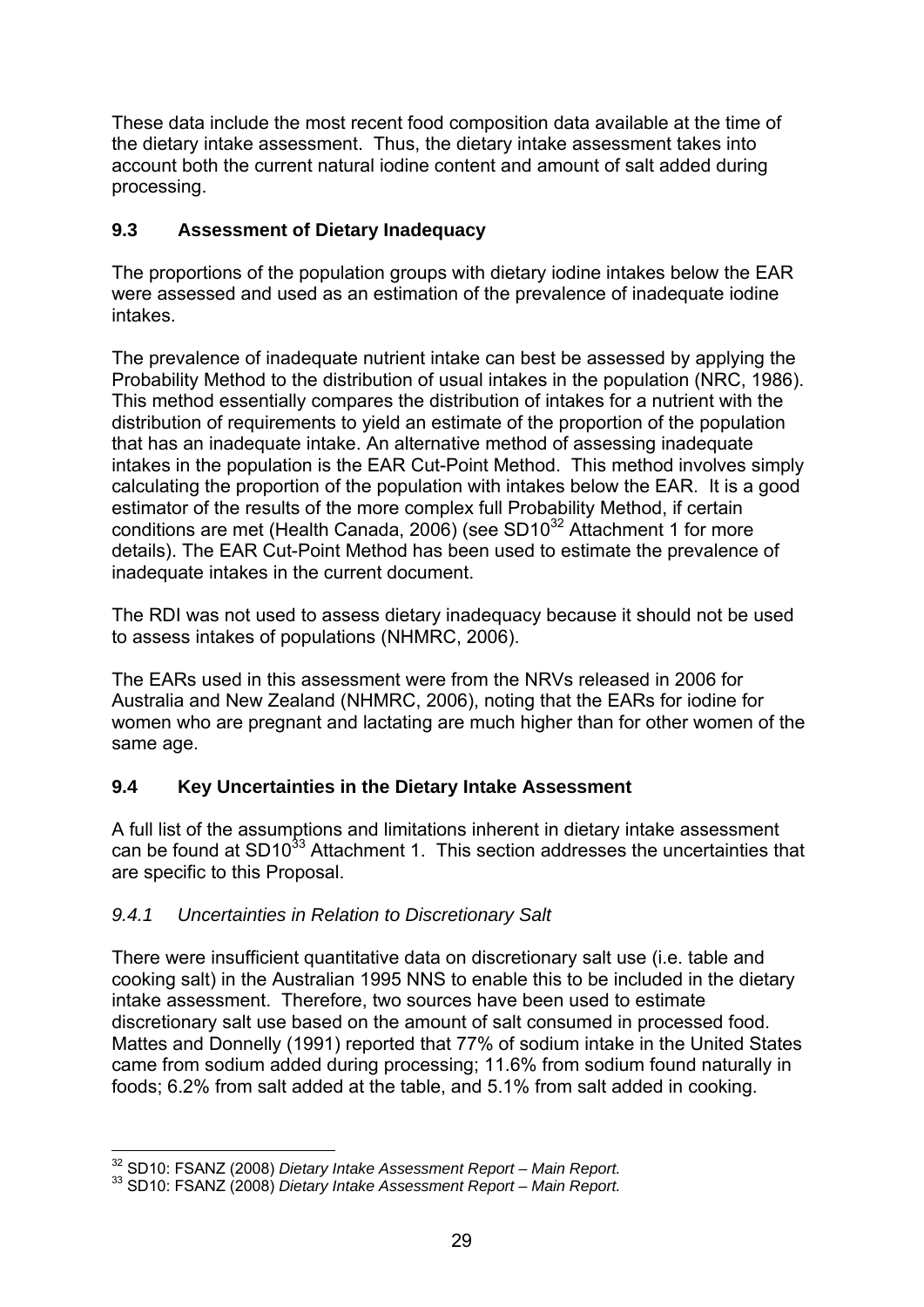From these data, it can be calculated that 87% of salt (sodium chloride) came from processed foods and 13% from discretionary uses. More recently, the Food Safety Authority of Ireland (2005) estimated that 65-70% of dietary sodium intake was from manufactured foods; 15% from sodium found naturally in foods; and 15-20% from discretionary salt. Therefore 76-82% of salt (sodium chloride) was derived from processed foods and 18-24% from discretionary uses.

Therefore, in Proposal P230, FSANZ estimated salt intakes using a figure of 18% of total salt coming from discretionary uses and 82% from processed foods. As the quantity from processed food is known for each survey respondent, the quantity from discretionary uses could be calculated. In general, the new approach predicted discretionary salt use of approximately 1 g/day in Australia, with some variation around this value for different age/gender groups.

### **9.5 Approaches to Dietary Intake Assessment**

Two approaches were used when estimating the mean intake and the proportion of people with an inadequate intake of iodine.

#### *9.5.1 Market Weighted Model*

The Australian 1995 NNS did not ascertain whether respondents used iodised or non-iodised salt; therefore, this approach factors in the proportion of discretionary salt consumed (as estimated as described in section 9.4.1 above) that is iodised based on sales data. In Australia ~20% of table salt sales are for iodised salt, and this was used to derive a weighted average concentration of iodine in discretionary salt.

#### *9.5.2 Consumer Behaviour Model*

The availability of both iodised and non-iodised discretionary salt allows the buyer to choose one or the other. To reflect the potential differences in individual consumer behaviour, two options for discretionary salt were investigated:

- where it was assumed that individuals always select non-iodised salt; and
- where it was assumed that individuals always select iodised salt.

In the dietary intake assessments, 62% of Australians aged 2 years and above were assumed to be consumers of discretionary salt (whether iodised or non-iodised) based on responses to questions in the 1995 NNS. Thirty six per cent of children aged 2-3 years consumed discretionary salt.

The consumer behaviour models assessed iodine intakes for groups of individuals only. Where mean dietary iodine intakes have been presented as a range, the lower number in the range represents where individuals always avoid iodised salt and the upper number in the range represents where individuals always select iodised salt.

A limitation of this model type is that it is not a population estimate but rather gives the upper and lower ends of a range of possible intakes for a group of individuals.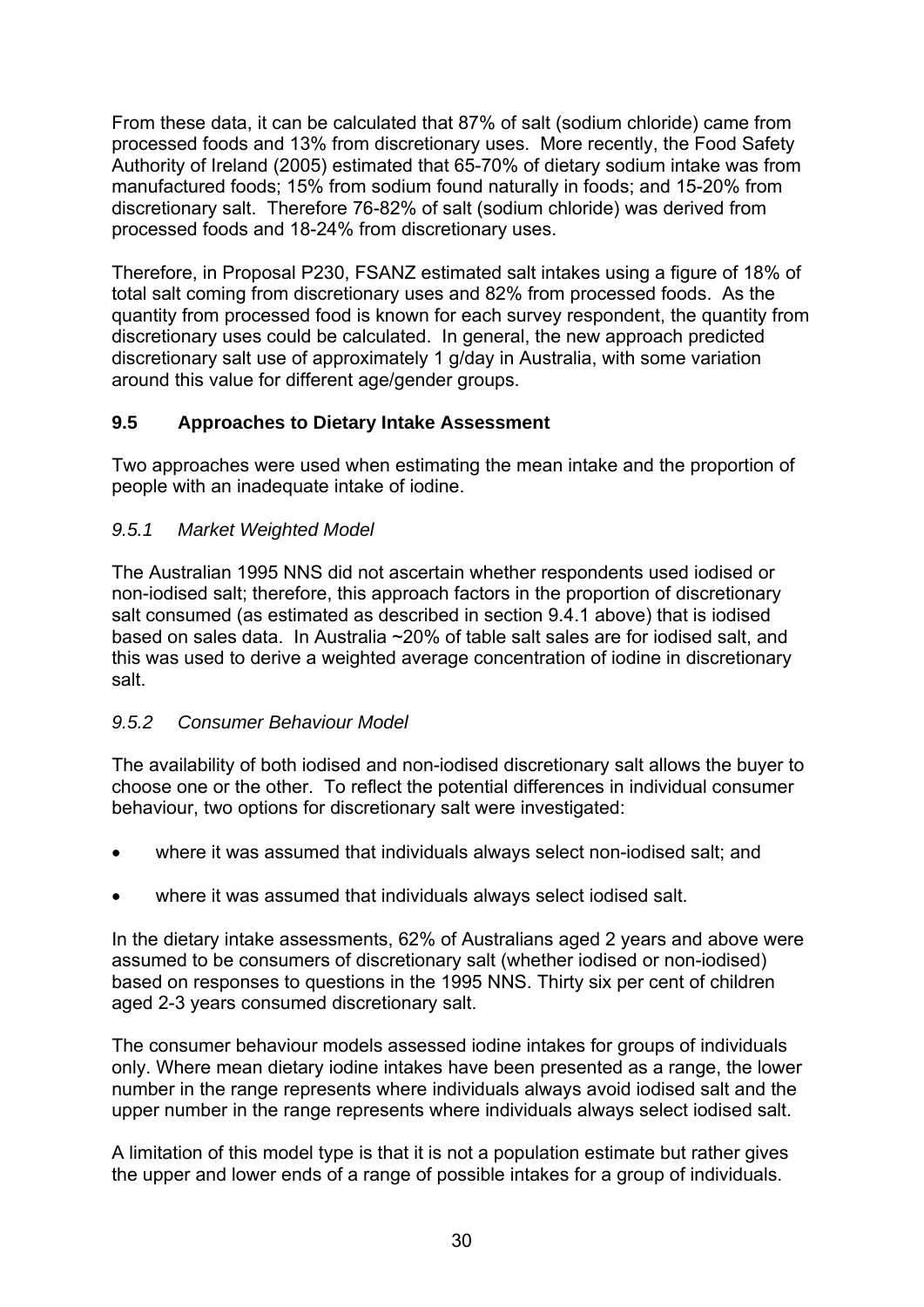Therefore the market-weighted results lie between the results projected for those who would never choose iodised salt and those who always choose iodised discretionary salt (i.e. the consumer behaviour models). For example, for Australian teenagers aged 14-18 years at baseline, the estimated market-weighted mean intake of iodine is 121 μg/day compared to 114 μg/day and 149 μg/day for those who never and always choose iodised discretionary salt respectively.

## **9.6 Results of Dietary Intake Assessment**

The preferred option is to mandate the use of iodised salt in bread, with salt iodised to an average level of 45 mg iodine per kg of salt, but with no particular quantity of salt to be added to bread specified. This is consistent with the New Zealand Standard. For the dietary intake assessments, iodised salt containing 45 mg iodine per kg of salt was used in breads, assuming 40 mg of iodine per kg of salt remained in the salt of iodine-fortified bread after baking. The iodine concentration in iodised discretionary salt was assumed to be 45 mg iodine per kg salt. For complete results from the dietary intake assessment see  $SD10^{34}$ .

### *9.6.1 Australians Aged Two Years and Over*

Currently, just over 40% of Australians aged two years and over are estimated to have inadequate iodine intakes; following fortification this is estimated to drop below 10%.

Current (baseline) mean iodine intakes range between 94 µg/day and 121 µg/day, depending on the population group. Following fortification of bread the estimated mean intakes range between 133 µg/day and 179 µg/day; increasing between 38 µg/day and 58 µg/day depending on the population group.

No-one aged nine years and over is expected to exceed the UL currently or following fortification. Currently, no 4-8 year olds and less than 1% than of 2-3 year olds are estimated to exceed the UL for iodine. Following fortification less 1% of 4-8 year olds, and 6% of 2-3 year olds would exceed the UL for iodine.

Tables 7 and 8 present the proportion of Australians aged two years and over with inadequate iodine intakes and mean intakes respectively.

<sup>1</sup> 34 SD10: FSANZ (2008) *Dietary Intake Assessment Report – Main Report.*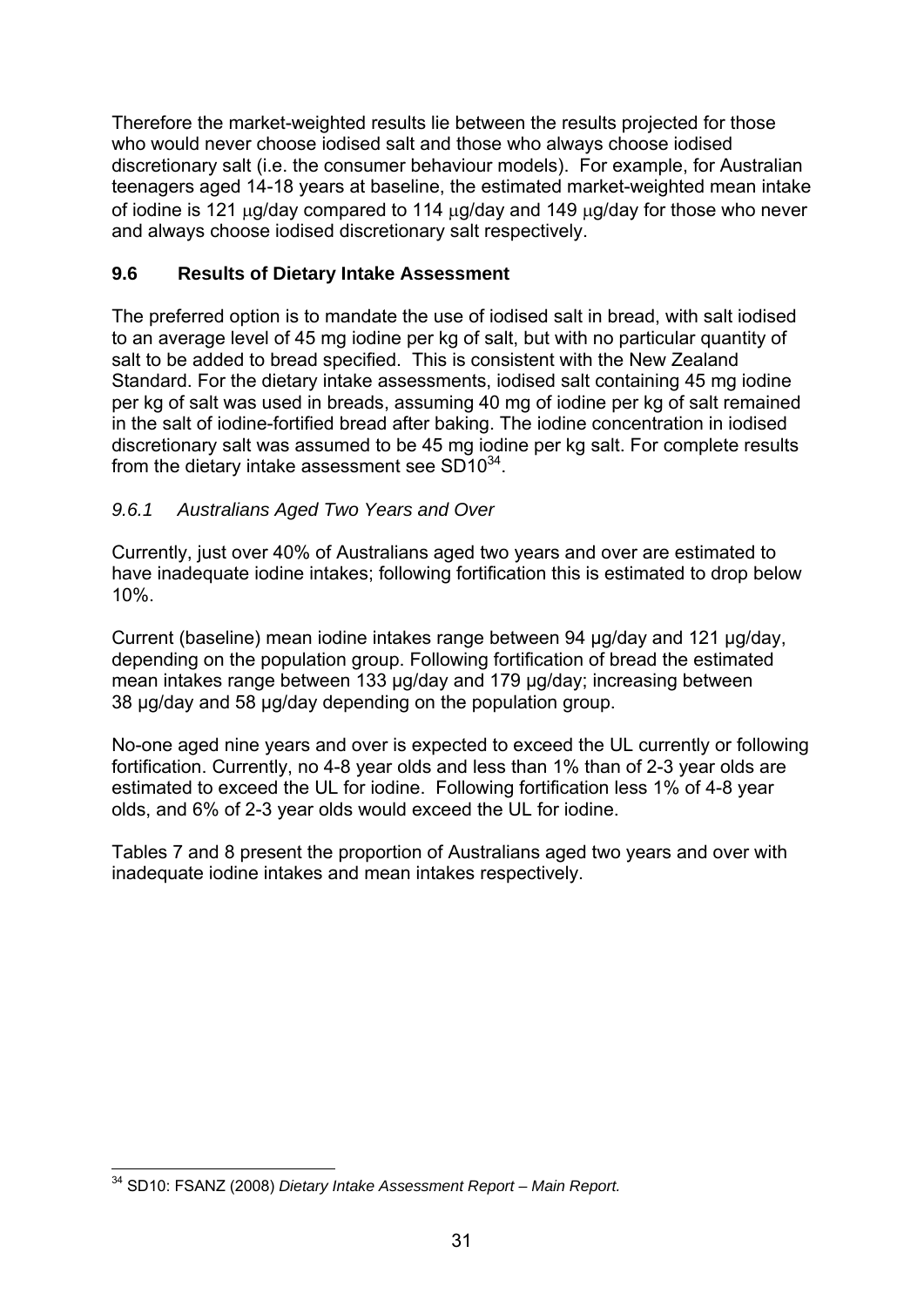**Table 7: Estimated Proportion of Australians' Aged 2 Years and Over with Inadequate Dietary Iodine Intakes at Baseline and Following the Proposed Fortification** 

|                            | Proportion of Population with Inadequate Iodine Intakes (%) |                                                                  |                    |                                                         |
|----------------------------|-------------------------------------------------------------|------------------------------------------------------------------|--------------------|---------------------------------------------------------|
|                            |                                                             | <b>Consumer Behaviour Model*</b><br><b>Market Weighted Model</b> |                    |                                                         |
| <b>Population</b><br>Group | <b>At Baseline</b>                                          | <b>After</b><br><b>Fortification of</b><br><b>Bread</b>          | <b>At Baseline</b> | <b>After</b><br><b>Fortification of</b><br><b>Bread</b> |
| 2-3 years                  | 16                                                          | 1                                                                | $18 - 12$          | $2 - 1$                                                 |
| 4-8 years                  | 18                                                          | 1                                                                | $22 - 12$          | $1 - 1$                                                 |
| 9-13 years                 | 21                                                          | <1                                                               | $29 - 14$          | $2 - 1$                                                 |
| 14-18 years                | 35                                                          | 4                                                                | $41 - 16$          | $6 - 3$                                                 |
| 19-29 years                | 41                                                          | 6                                                                | $47 - 22$          | $9 - 4$                                                 |
| 30-49 years                | 47                                                          | 5                                                                | $54 - 23$          | $8 - 3$                                                 |
| 50-69 years                | 53                                                          | 5                                                                | $61 - 22$          | $8 - 2$                                                 |
| 70 years & above           | 63                                                          | 6                                                                | $72 - 26$          | $9 - 2$                                                 |

\* In the consumer behaviour model, the left-hand number in the range is for consumers who never choose iodised discretionary salt and the right-hand number in the range is for consumers who always choose iodised discretionary salt, i.e. salt with a mean iodine concentration of 45 mg iodine/kg salt.

|  | Table 8: Estimated Mean Iodine Intakes at Baseline and Following the |  |
|--|----------------------------------------------------------------------|--|
|  | Proposed Fortification in Australians Aged 2 Years and Over          |  |

|                            | Mean Intake of Iodine (µg/day) |                                                                  |                    |                                                         |
|----------------------------|--------------------------------|------------------------------------------------------------------|--------------------|---------------------------------------------------------|
|                            |                                | <b>Consumer Behaviour Model*</b><br><b>Market Weighted Model</b> |                    |                                                         |
| <b>Population</b><br>Group | <b>At Baseline</b>             | <b>After</b><br><b>Fortification of</b><br><b>Bread</b>          | <b>At Baseline</b> | <b>After</b><br><b>Fortification of</b><br><b>Bread</b> |
| 2-3 years                  | 95                             | 133                                                              | $93 - 105$         | $130 - 143$                                             |
| 4-8 years                  | 94                             | 139                                                              | $91 - 109$         | $135 - 154$                                             |
| 9-13 years                 | 108                            | 160                                                              | $103 - 128$        | $155 - 180$                                             |
| 14-18 years                | 121                            | 179                                                              | $114 - 149$        | $172 - 207$                                             |
| 19-29 years                | 119                            | 177                                                              | $113 - 145$        | $171 - 203$                                             |
| 30-49 years                | 110                            | 166                                                              | 104 – 133          | $161 - 189$                                             |
| 50-69 years                | 105                            | 158                                                              | $98 - 129$         | $152 - 182$                                             |
| 70 years & above           | 96                             | 147                                                              | $90 - 120$         | $141 - 171$                                             |

\* In the consumer behaviour model, the left-hand number in the range is for consumers who never choose iodised discretionary salt and the right-hand number in the range is for consumers who always choose iodised discretionary salt, i.e. salt with a mean iodine concentration of 45 mg iodine/kg salt.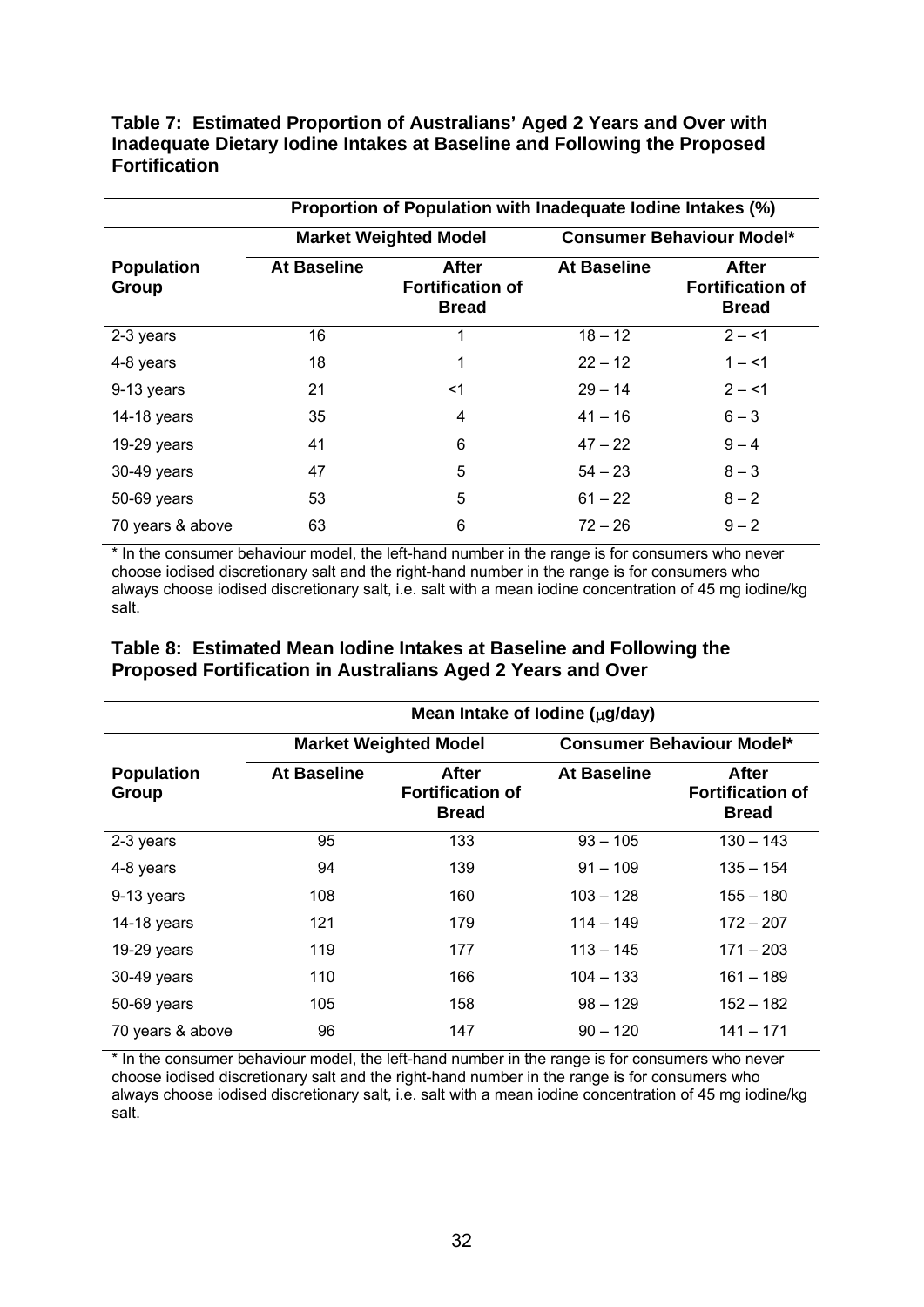#### *9.6.2 Women of Child-bearing Age*

For the purposes of the dietary intake assessment, women of child-bearing age are assumed to be 16-44 years of age. Results of the assessment are shown in Table 9.

As explained in Section 9.1, it was not feasible to perform a dietary intake assessment based on food consumption survey data from pregnant and breastfeeding women.

Therefore, the intakes of the general population of women aged 16-44 years were compared to the EAR and UL for pregnant and breastfeeding women respectively. Despite these uncertainties, it is clear that the majority of Australian women are unlikely to meet their iodine requirements during pregnancy or lactation. However, following the proposed fortification most women would enter pregnancy after a period of adequate intake, and therefore with iodine stores intact.

At present, 65% of non-pregnant non-breastfeeding Australian women who do not use iodised salt are estimated to have inadequate intakes and would therefore be expected to enter pregnancy in a deficient state.

No women of childbearing age are predicted to exceed the relevant UL for iodine either at baseline or when bread is fortified with iodised salt.

|                                               |                    | Proportion of Population with Inadequate Iodine Intakes (%) |                                  |                                                  |
|-----------------------------------------------|--------------------|-------------------------------------------------------------|----------------------------------|--------------------------------------------------|
| <b>Market Weighted Model</b>                  |                    |                                                             | <b>Consumer Behaviour Model*</b> |                                                  |
| <b>Population</b><br>Group                    | <b>At Baseline</b> | After<br><b>Fortification of</b><br><b>Bread</b>            | At Baseline                      | After<br><b>Fortification of</b><br><b>Bread</b> |
| Women Aged 16-<br>44 years                    | 59                 | 9                                                           | $65 - 31$                        | $13 - 6$                                         |
| Compared to EAR<br>for Pregnant<br>Women      | 93                 | 71                                                          | $95 - 82$                        | $75 - 45$                                        |
| Compared to EAR<br>for Breastfeeding<br>Women | 97                 | 88                                                          | $98 - 93$                        | $90 - 71$                                        |
| Mean Intake of Iodine $(\mu q / day)$         |                    |                                                             |                                  |                                                  |
| Women Aged 16-<br>44 years                    | 100                | 146                                                         | $94 - 122$                       | $140 - 169$                                      |

#### **Table 9: Estimate of Inadequate and Mean Dietary Iodine Intakes in Australian Women of Childbearing Age at Baseline and Following Fortification**

\* In the consumer behaviour model, the left-hand number in the range is for consumers who never choose iodised discretionary salt and the right-hand number in the range is for consumers who always choose iodised discretionary salt, i.e. salt with a mean iodine concentration of 45 mg iodine/kg salt.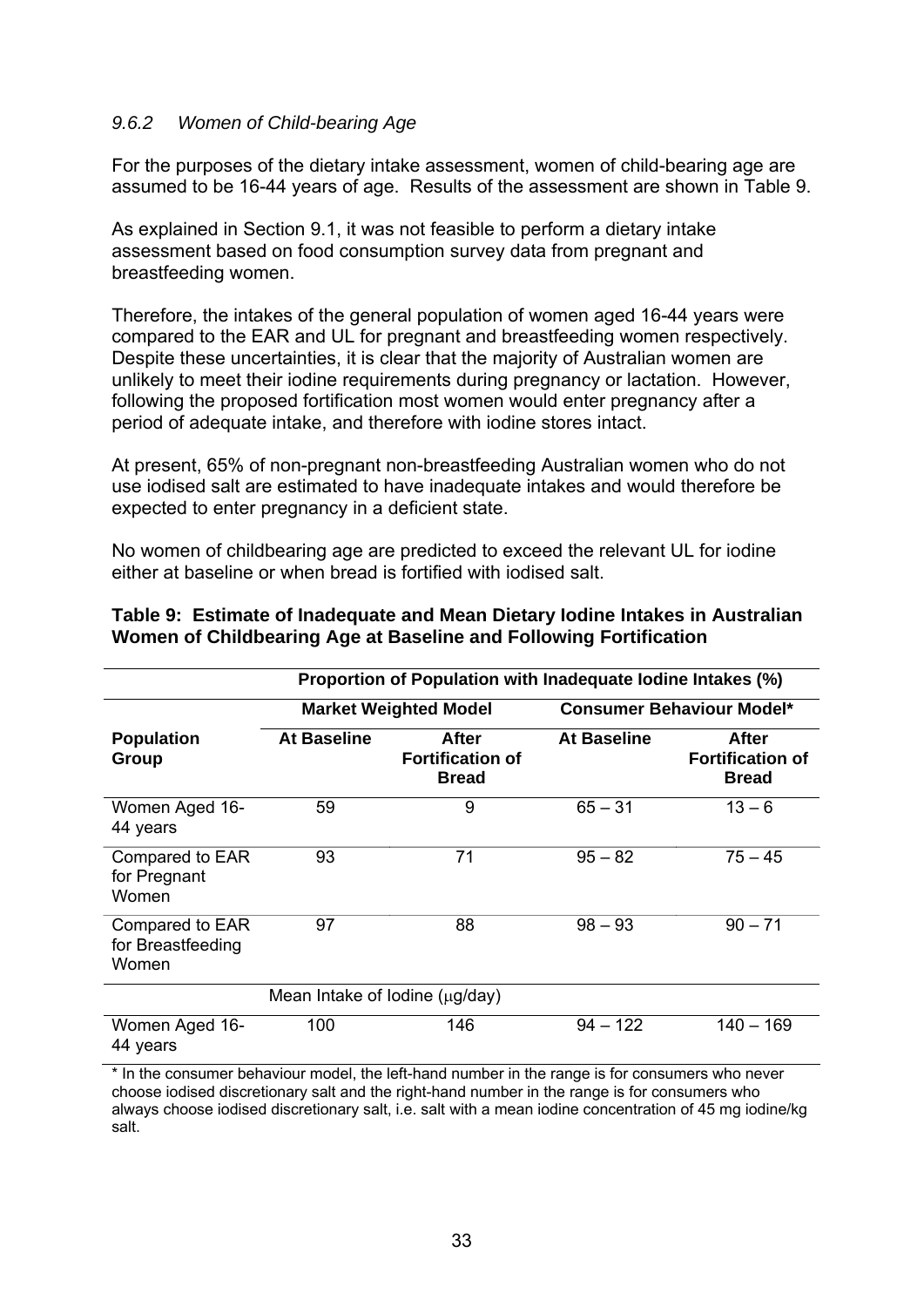## *9.6.3 Children Aged One Year*

The available dietary survey from Australia did not include children aged less than two years. Therefore a theoretical diet was used to estimate iodine intakes for Australian children aged one year.

The theoretical diet did not include any discretionary salt but was analysed with, and without, inclusion of one 226 g serve of Formulated Supplementary Foods for Young Children (FSFYC); commonly known as toddler milk. As the theoretical diet was based on a single consumption value for each food, there is no distribution of intakes. The  $95<sup>th</sup>$ centile was estimated, by using a simple equation based on the mean intake, as an indication of how high iodine intakes might be in some children (see Table 10 for details). There is a substantial improvement in mean intake with fortification, although the impact on the proportion of the population group with inadequate intakes cannot be quantified. However, the UL for children this age is 200 μg/day, suggesting that some children may have intakes above the UL.

#### Table 10: Estimated Mean and 95<sup>th</sup>centile Dietary lodine Intakes of Australian **Children Aged 1 Year Based on a Theoretical Diet**

|                   | Mean Intake of Iodine (mg/day)                                                                                    |                  | 95 <sup>th</sup> Percentile of Iodine Intake |                  |
|-------------------|-------------------------------------------------------------------------------------------------------------------|------------------|----------------------------------------------|------------------|
| Population        | At Baseline                                                                                                       | After            | At Baseline                                  | After            |
| Group             |                                                                                                                   | Fortification of |                                              | Fortification of |
|                   |                                                                                                                   | <b>Bread</b>     |                                              | Bread*           |
| Without FSFYC* 79 |                                                                                                                   | 95               | 198                                          | 238              |
| With FSFYC        | 92                                                                                                                | 107              | 230                                          | 268              |
|                   | بملواه ومورود والمستقاط والمستراة والمسترات والمستحدث والمستنقص والمستنقص والمستحدث والمستحدث والمستحدث والمستحدث |                  |                                              |                  |

**Note:** no discretionary salt, iodised or otherwise, is included in the above models \* Formulated Supplementary Foods for Young Children

## **9.7 Dietary Intake Assessment Conclusions**

In the general population aged 2 years and older, the proposed fortification is predicted to reduce the prevalence of inadequate intakes from 43% to less than 5% overall. Following fortification the proportion of children aged 2-13 years with inadequate intakes is estimated to drop below 1%.

Although the proposed mandatory fortification will increase the iodine intakes of pregnant and breastfeeding women by an important and useful amount, it is likely that a high proportion of these groups will still have inadequate intakes.

The concentration of iodine in salt is constrained by the desire to limit the potential for intakes to exceed the UL, especially in young children. Increasing the concentration of iodine in salt further to reduce the prevalence of inadequate intakes in the population generally will increase the proportion of young children who exceed the UL.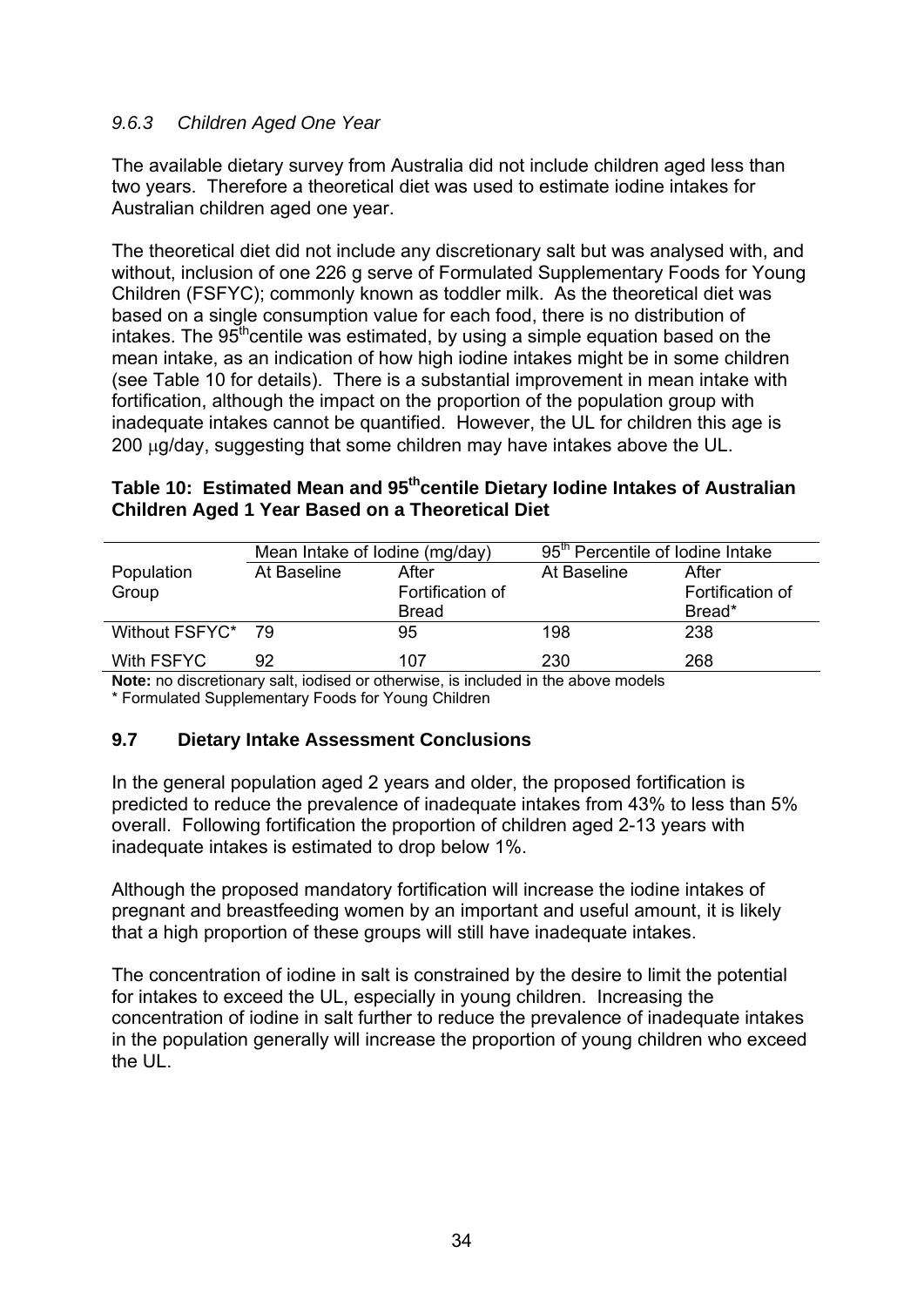# **10. Assessment of the Health Outcomes from Mandatory Iodine Fortification**

This section outlines the anticipated improvement in health and performance of the Australian population following the proposed mandatory fortification of the food supply with iodine. It addresses the reduction in iodine deficiency-related mental impairment in children and thyroid disease in the adult populations. The section also addresses the implications of a small proportion of young children exceeding the UL.

# **10.1 Expected Reductions in Iodine Deficiency and Impact on Health**

## *10.1.1 Children and Adolescents*

Following mandatory fortification, the iodine intake of Australian children aged 2-13 years is predicted to be below the EAR in less than 1% of children. One yearolds are also likely to have an adequate iodine intake. As a result the risk of children having impaired hearing, fine motor control, reaction times, visual problem solving, abstract reasoning, verbal fluency, reading proficiency, spelling, mathematical skills, or general cognition due to poor iodine status during childhood will be substantially reduced. Where one or more of these impairments are already present and caused by iodine deficiency a substantial improvement would be expected within several weeks to several months of fortification.

This is assuming that the impairment(s) arose due to iodine deficiency after the age of 2-3 years. Those impairments that arose earlier will not be reversed, but will be prevented in future generations.

In those aged 14-18 years approximately 4%, predominantly female, would fall below the EAR for iodine intake. The specific impact of iodine deficiency and the outcome of alleviating it in this age group are largely unknown. The positive outcome predicted is a reduction in the risk of goitre and other negative changes to the thyroid predisposing to thyroid disease later in life.

## *10.1.2 Women of Child-bearing Age*

The proposed fortification would substantially decrease the proportion of 16-44 year old women with inadequate iodine intakes. The health implications for this include a reduction in the risk of iodine deficiency-related goitre and future thyroid problems.

During pregnancy the majority of women would still not achieve iodine intakes consistent with the elevated NRV requirements. However, the anticipated increase in iodine intakes raises the likelihood of iodine stores being replete before pregnancy, allowing a portion of the added iodine requirement during pregnancy to be met by iodine stores. Though the situation would still not be ideal, it would reduce the risk of neurological impairment in children born after introduction of mandatory fortification.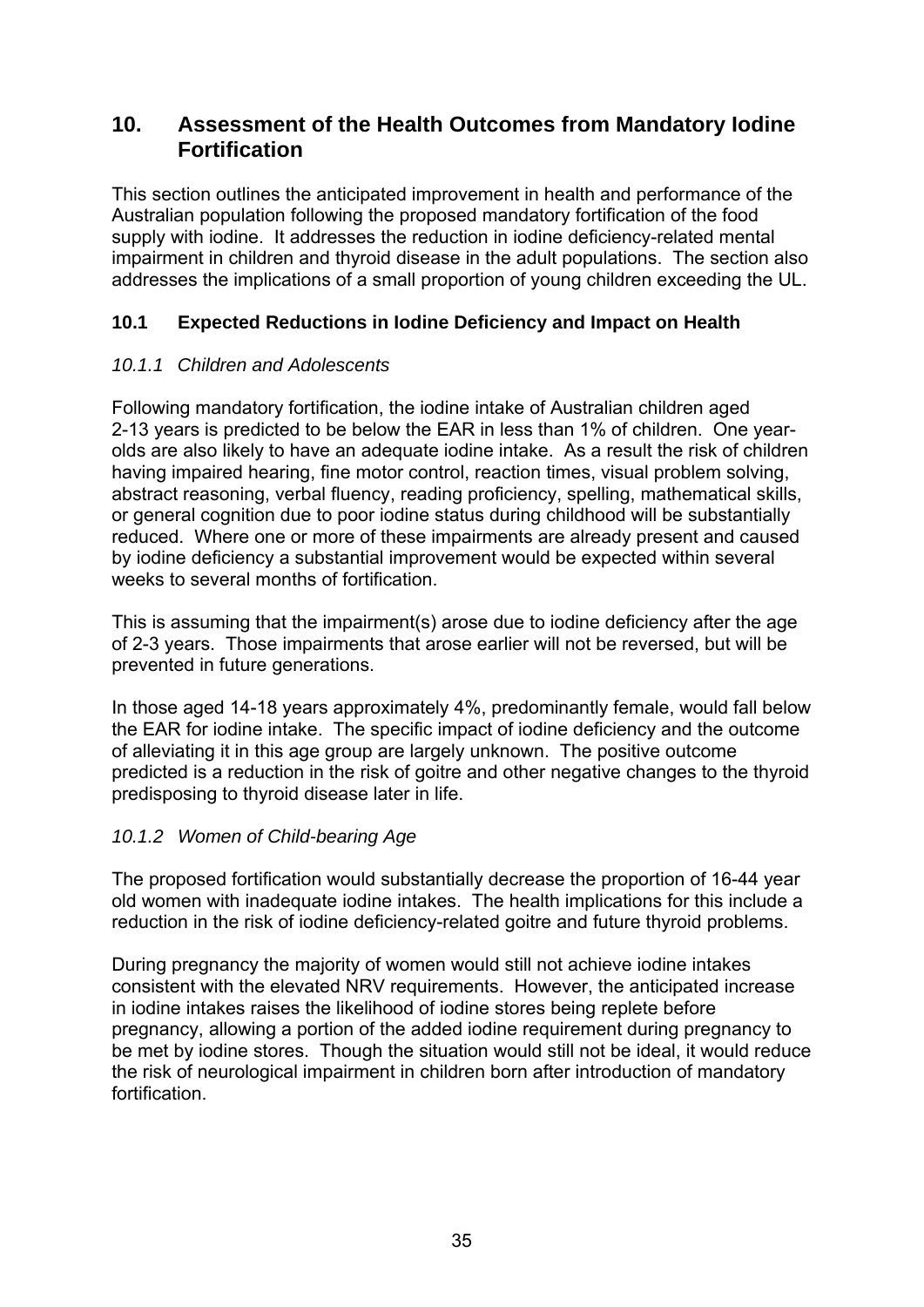#### *10.1.3 General Adult Population*

The proposed fortification would eliminate iodine deficiency throughout most of the adult population. A reduction in the risk of adverse changes in the thyroid predisposing to thyroid disease would be the main expected outcome. Addressing iodine deficiency now rather than later would reduce risk of iodine-induced hyperthyroidism, which increases with duration of deficiency, following any future increases to iodine intake. An improvement in the prognosis of thyroid cancer is also anticipated.

#### **10.2 Potential Adverse Effects of Raising Population Iodine Intake in Australia**

Following Draft Assessment of Proposal P230, FSANZ reconvened the Iodine Scientific Advisory Group<sup>35</sup> to assist in addressing specific concerns raised in submissions. This group consists of experts in thyroid disease, including thyroid cancer treatment, as well as specialists in iodine deficiency disorders and iodine nutrition. We also conducted extensive reviews of available scientific and medical literature and guidelines to assess the safety concerns of increasing the iodine content of the food supply. The relevant findings are provided below. More detail is provided in  $SD8^{36}$  and  $9^{37}$ .

# *10.2.1 International Experience Following Fortification*

Denmark has recently shifted from voluntary iodine fortification of salt to mandatory fortification of household and commercial bread making salt (Pedersen *et al.*, 2006). Cases of hyperthyroidism were systematically recorded in two areas, one originally mildly deficient the other moderately deficient, prior to and during voluntary and subsequent mandatory fortification. There was an initial rise in the incidence of hyperthyroidism after voluntary fortification from 1.028-1.228/1000/year, a further rise to 1.407/1000/year following mandatory fortification, and a small decline to 1.387/1000/year 3-4 years following the introduction of mandatory fortification. The region with moderate iodine deficiency accounted for the bulk of the increase in hyperthyroidism.

In 1990 Austria doubled its level of table salt iodisation from 7.5 to 15 mg/kg to address persistent mild iodine deficiency (Mostbeck *et al.*, 1998). Extensive monitoring revealed an initial increase in the incidence of hyperthyroidism. After five years, annual incidence had declined but was still above baseline.

Switzerland has voluntary iodisation of salt with the bulk of salt used in local food manufacture being iodised (Zimmerman *et al.*, 2005). Following an increase in the iodisation concentration from 7.5 mg iodine/kg salt to 15 mg/kg, this shifted the surveyed population from mild deficiency to adequate intake (Baltisberger *et al.*, 1995).

<sup>1</sup>  $35$  For a list of members refer to:

http://www.foodstandards.gov.au/foodmatters/fortification/iodinescientificadvi3251.cfm

<sup>36</sup> SD8: FSANZ (2008) *Nutrition Assessment Report.* 37 SD9: FSANZ (2007) *Safety Assessment and Risk Characterisation Report.*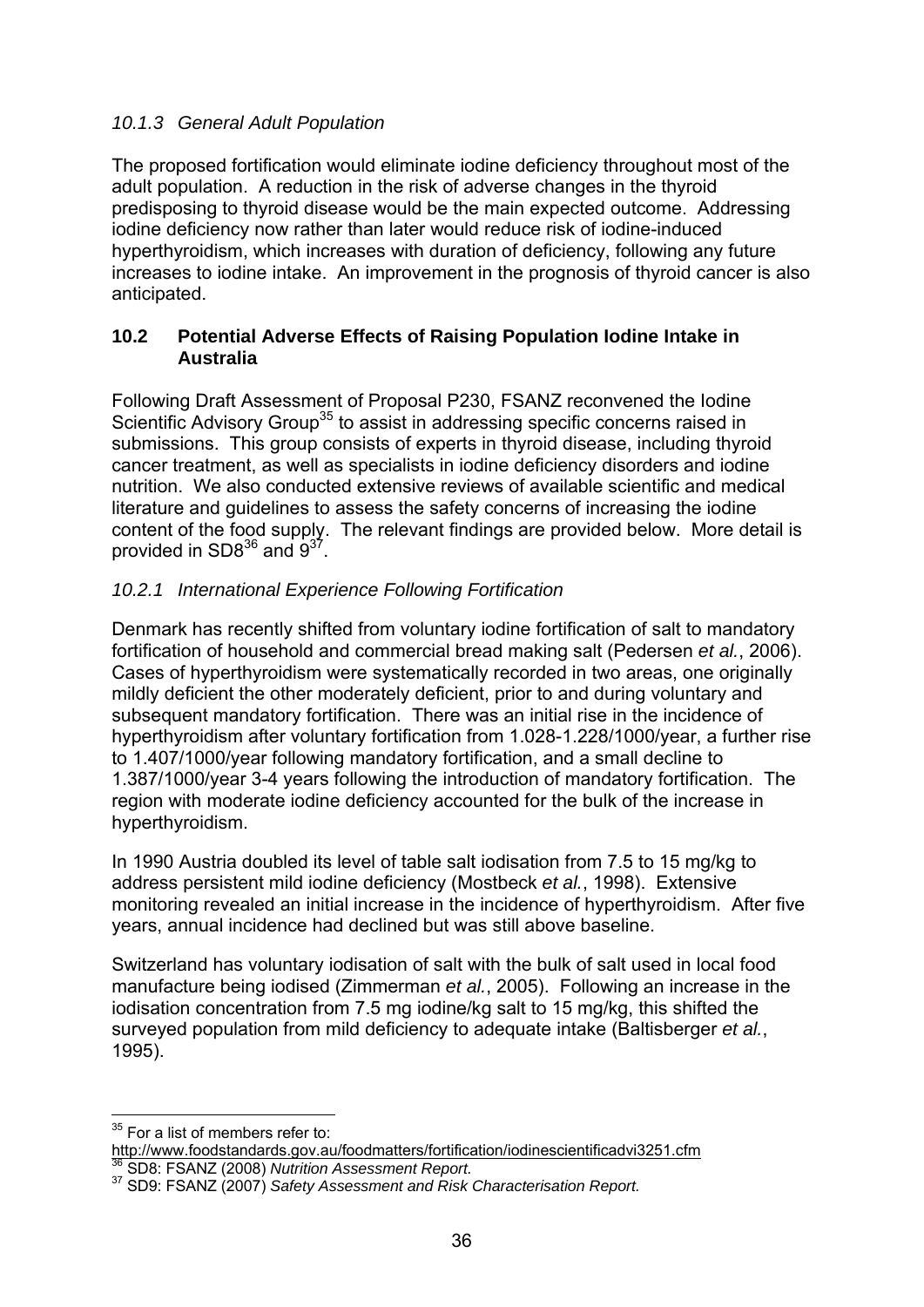There was an initial 27% rise in the incidence of hyperthyroidism followed by a steady decline, with the incidence of hyperthyroidism eight years after increased iodisation being 44% lower than the incidence before iodisation.

Though international experience varies with respect to length of monitoring, the findings indicate that:

- dealing with iodine deficiency when it is still mild results in smaller increases in cases of hyperthyroidism than addressing iodine deficiency when it is moderate;
- initial increases in cases of thyroid disorders are followed by a decline; and
- addressing iodine deficiency with fortification is likely to result in long-term positive outcomes for population thyroid health.

#### *10.2.2 Upper Levels of Intake for Children*

Following introduction of mandatory iodine fortification, it is estimated that a small percentage of young children may exceed the UL for iodine. The magnitude of the exceedance depends on the amount of discretionary iodised salt in the diet. The level of exceedance is greatest for 2-3 year old children, especially if iodised discretionary salt is consumed, but disappears in later childhood. No other age groups are estimated to exceed the UL.

In considering if the estimated intakes for young children are likely to represent a health and safety risk, it is important to remember age-specific ULs are based on findings in adults and are extrapolated to children based on relative metabolic body weights. They are not absolute thresholds for toxicity but rather represent intake limits incorporating a comfortable margin of safety. Exceeding the UL, although not desirable, does not automatically lead to an adverse outcome. The maximum estimated intake, approximately 300 μg per day, still remains within the one-and-ahalf fold margin of safety given the UL for 1-3 year olds is 200 μg per day.

The adverse endpoint on which the UL for iodine is based is sub-clinical hypothyroidism. In most individuals, a state of sub-clinical hypothyroidism represents a transient, adaptive response to increased levels of iodine. Usually, this state does not persist, even if the excess intake continues. It is worth noting that iodine intakes as high as 1350 μg per day in toddlers have been reported without apparent harm (Park *et al.*, 1981); this is over four times the highest predicted intake following mandatory fortification. Thus it is unlikely that those children exceeding the UL would be adversely affected.

#### *10.2.3 Impact of Iodine Fortification on those with Existing Thyroid Conditions*

#### 10.2.3.1 Thyroid Cancer Patients

Patients with thyroid cancer may be advised to consume a low iodine diet a few weeks prior to treatment with radioiodine (Cooper *et al.*, 2006; Royal College of Physicians and British Thyroid Association, 2002). This restriction of dietary iodine is to maximise the uptake of radioiodine by the thyroid. Similar advice may be given to patients prior to receiving a thyroid scan utilising radioiodine containing contrast media.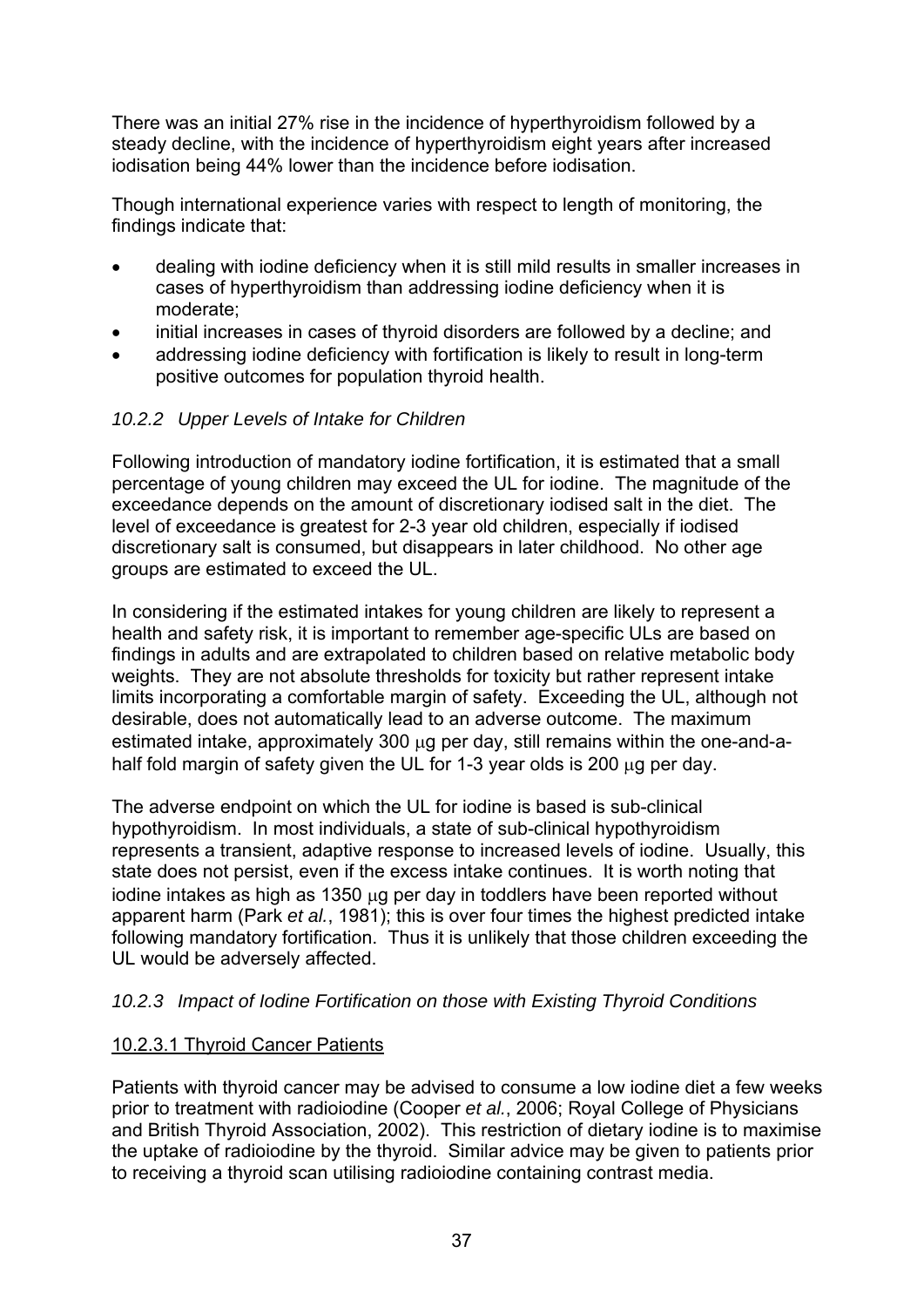Not all clinicians will advise patients to restrict iodine prior to treatment or scans, as clinical practices vary. The decision to restrict iodine is likely to be dependent on the patients' iodine status. To be compliant with any advice to restrict iodine intake, patients may need to avoid iodised medication, foods naturally high in iodine and iodine fortified products for the period of restriction, typically 2-3 weeks prior to being given radioiodine.

#### 10.2.3.2 Individuals with existing Hyperthyroidism including Graves' Disease

Those individuals with existing hyperthyroidism, including Graves' disease, are more likely to be sensitive to increases in iodine intake than the rest of the population (AACE Thyroid Taskforce, 2002, Topliss *et al.*, 2004). These groups are often advised to avoid medication, supplements and foods high in iodine such as Lugol's iodine, some cough medicine, iodine containing contrast media, kelp supplements, seafood and kelp/seaweed. A single dose or serve of these products usually contains hundreds of micrograms to several milligrams of iodine. The proposed mandatory fortification on the other hand is estimated to lead to an average increase in iodine intake of approximately 45-66 μg per day; an amount comparable to that found in approximately one oyster, or three eggs. A slice of bread would contain approximately 10-25 μg of iodine, depending on the size of the slice and the amount of iodised salt added.

Those with thyroid disease are likely to be under medical care for their condition. Further, the proposed increase to iodine intake is modest and therefore unlikely to cause harm even in the majority of sensitive individuals.

## 10.2.3.3 Individuals with Thyroiditis

For individuals with thyroiditis e.g. Hashimoto's disease, high intakes of iodine may exacerbate the condition, producing either sub-clinical or clinical hypothyroidism (Akamizu *et al.*, 2007; Wiersinga, 2004). The effect is usually transient once the high iodine intake is discontinued, although some individuals may require transient thyroxine replacement therapy.

Although the impact of iodine supplementation programmes on the occurrence of clinically significant iodine-induced thyroiditis has not been extensively studied, it appears that such effects are typically associated with iodine intakes of 500 μg/day or greater (Wiersinga, 2004). Given the proposed modest increase in iodine intakes through mandatory fortification, a significant increase in the incidence of iodineinduced thyroiditis among the Australian population is considered unlikely.

# **11. Risk Assessment Summary**

There is strong evidence, from studies and surveys measuring urinary iodine excretion, showing widespread re-emergence of mild iodine deficiency in south eastern Australia. As south eastern Australia is the most densely populated region in Australia a high proportion of the population is at risk of iodine deficiency.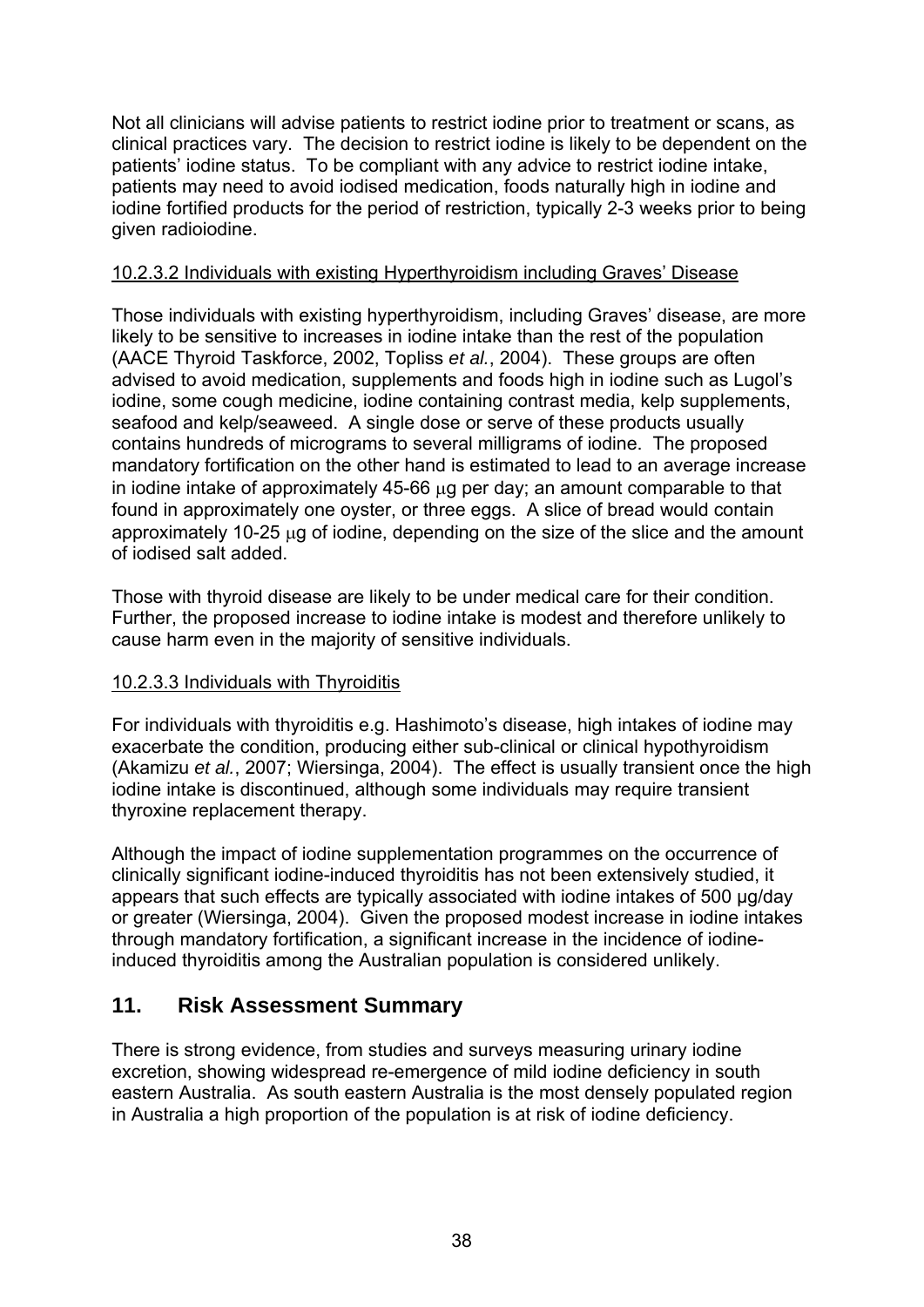The WHO, ICCIDD, and UNICEF recommend iodisation of food salt as the primary means of addressing widespread iodine deficiency. Internationally various legislative approaches to increasing iodine content of the food supply using iodised salt have been used with a good degree of success and safety.

The proposed mandatory fortification with iodine would reduce the risk of children having neurological impairments<sup>38</sup>. In adults, fortification would reduce the risk of goitre and iodine-induced hyperthyroidism.

The iodine intake following fortification would still not be sufficient for the majority of women during pregnancy or lactation. However, following the proposed fortification most women would enter pregnancy after a period of adequate intake, and therefore with iodine stores intact. These stores could then contribute towards iodine requirements during pregnancy and lactation.

A small proportion of children aged 1-3 years and an even smaller proportion of those aged 4-8 years may exceed the UL. Although it is generally not desirable to exceed the UL, in this case the estimated worst-case iodine intakes for young children are calculated to be below a level at which adverse effects may be observed. This, and the reversible nature of the endpoint on which the UL is based, means such intakes are unlikely to represent a health and safety risk to young children, though a reduced margin of safety exists.

Mandatory iodine fortification would contribute considerably to alleviating the consequences of existing deficiency, and prevent it from becoming even more widespread and serious in the future. Perhaps most importantly it would prevent mothers from becoming progressively more iodine deficient through successive pregnancies, further increasing the risk of children being born with serious impairment from iodine deficiency.

# **RISK MANAGEMENT**

# **12. Identification of Risk Management Issues**

The following section identifies risks, other than the public health and safety risks outlined in the Risk Assessment Section, and discusses issues relevant to mandating the replacement of non-iodised salt with iodised salt in bread for Australia. These issues include social, technical and economic considerations. FSANZ will consider the totality of the identified risks and issues when developing appropriate risk management strategies which are outlined in Section 15.

<sup>1</sup>  $38$  Including poorer verbal and information processing skills, lower scores of perceptual, mental and motor assessment, and potentially attention deficit and hyperactivity disorders resulting from iodine deficiency in mothers. Mandatory fortification would also reduce the risk of deficits in fine motor control, visual problem solving, and abstract reasoning as well as reading, spelling and mathematical skills resulting from iodine deficiency in later childhood.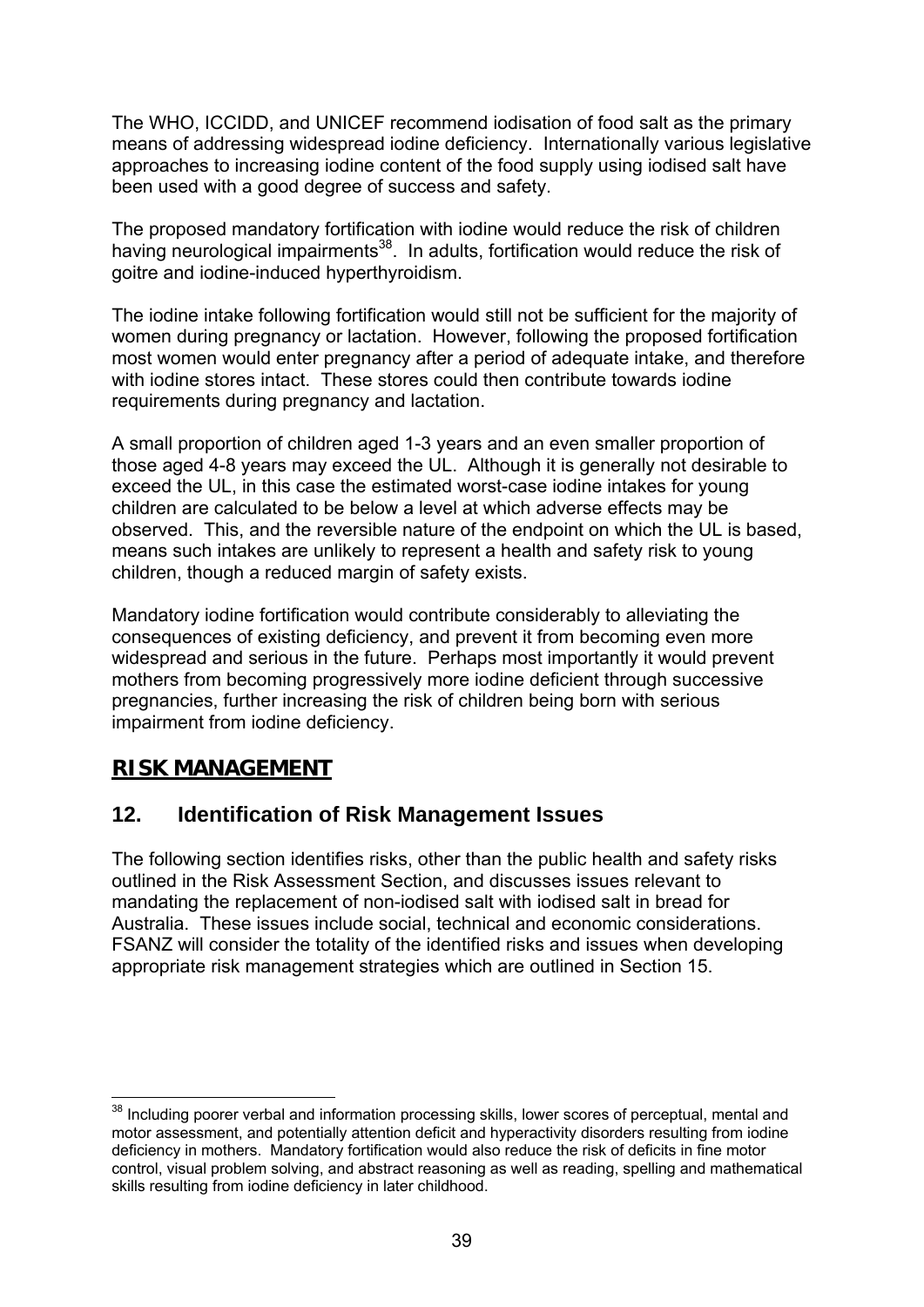# **12.1 Food Vehicle Selection**

#### *12.1.1 Removal of Biscuits as a Food Vehicle for Iodine Fortification*

Bread, biscuits and breakfast cereals were initially selected as food vehicles for iodine fortification because approximately 95 % of salt intake from cereal-based foods is derived from these three food categories. However, of these three categories, biscuits contributed the least to increasing the population's iodine intake, but posed the greatest impost on trade with respect to both imports and exports.

The removal of biscuits as a food vehicle from Proposal P230 eliminated nearly all trade related costs, and therefore resulted in considerable cost savings. It also significantly reduced upfront costs and ongoing costs for industry, such as those for machinery, testing and labelling.

In deciding to omit biscuits as a food vehicle for iodine fortification, FSANZ also considered:

- the variable salt content of different biscuit categories;
- concerns that fortification would legitimise biscuits as being a 'health' food;
- reducing the regulatory burden with respect to the number of products to monitor; and
- uncertainty surrounding the definition of 'biscuit'.

#### *12.1.2 Removal of Breakfast Cereals as a Food Vehicle for Iodine Fortification*

During the development of Proposal P230, FSANZ was alerted to a potential technical difficulty for one of Australia's leading breakfast cereal manufacturers. This manufacturer indicated that their particular salt addition method, involving a brine system, may deliver inconsistent amounts of iodine to their products. Subsequent testing confirmed this technical difficulty and it became apparent that considerable time would be needed to resolve this issue.

As a consequence, FSANZ elected to remove breakfast cereals as a food vehicle for iodine fortification. If monitoring reveals insufficient iodine in the food supply following mandatory fortification of bread, FSANZ will reconsider breakfast cereals as an additional food vehicle.

As part of any future consideration, the possibility of directly adding iodine to breakfast cereals could be explored, providing appropriate technical data were available for consideration. Direct addition is a novel approach, not having been extensively tested, and so it will require significant research and development time prior to implementation. If feasible, direct addition would be independent of the amount of salt added to a given breakfast cereal, and allows a more consistent and predictable amount of iodine to be added across products.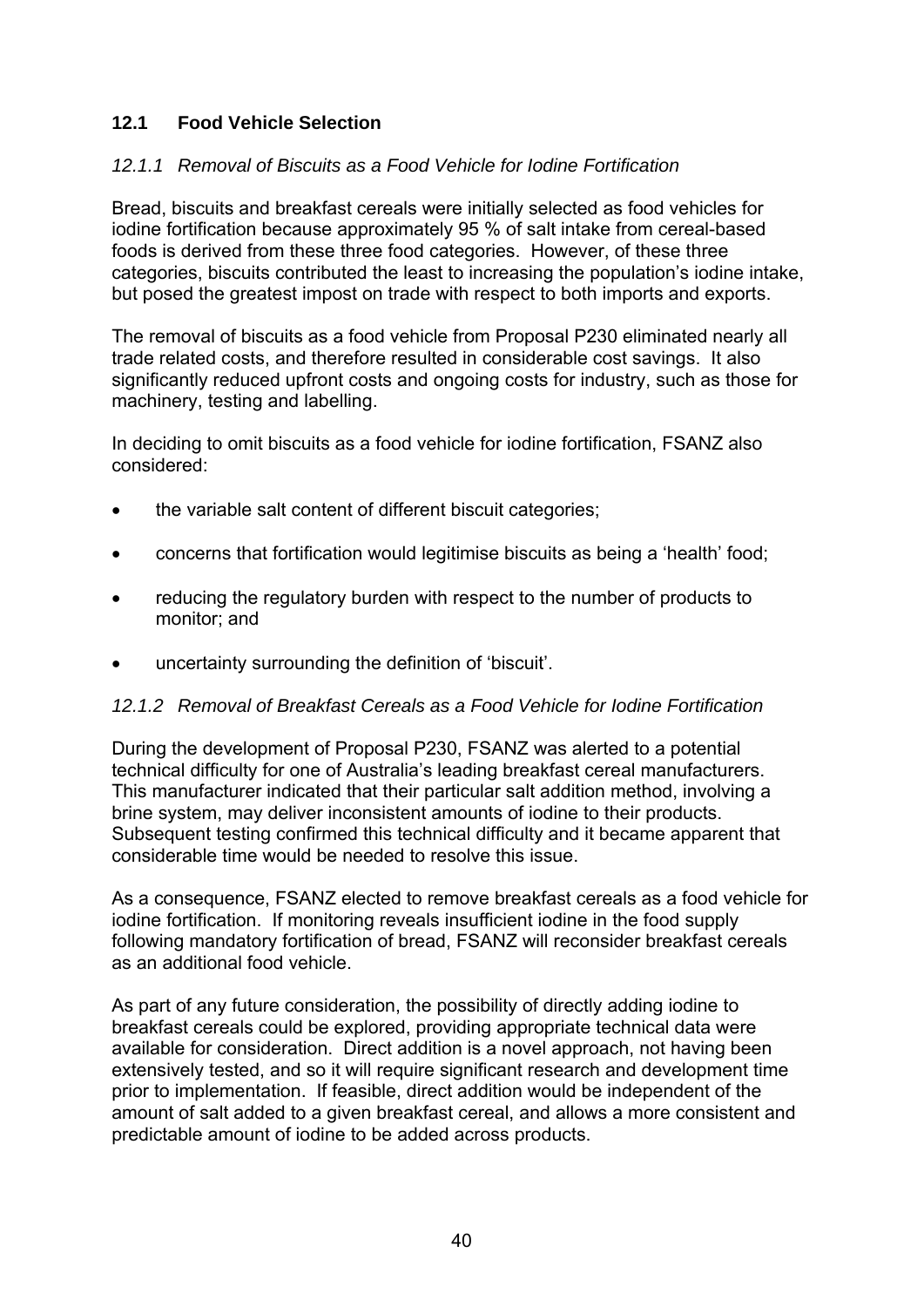In the interim, it was preferable to commence an iodisation program using bread in the first instance. To compensate for the removal of biscuits and breakfast cereals as food vehicles, the level of iodine required in salt was increased from that initially proposed; giving comparable dietary intake estimates.

#### *12.1.3 Selection of Bread as a Food Vehicle for Iodine Fortification*

FSANZ's dietary intake estimates indicate that 88% of Australians aged two years and above, consume bread.

Bread is a nutritious food that is typically made domestically for the local market, so it is little affected by special concerns about imports and exports. Bread has a short shelf life and so is less likely to be affected by technological issues. Both national and international research shows iodised salt can successfully be added to bread. In practice, the salt content, and hence the iodine content, does not vary significantly across the market leaders in bread. In contrast, the salt content of different biscuits and breakfast cereal categories varies considerably.

#### *12.1.4 Definition of Bread*

It is intended that non-iodised salt will be replaced with iodised salt in bread. Bread is defined in Standard 2.1.1 – Cereals and Cereal Products as:

 *the product made by baking a yeast-leavened dough prepared from one or more cereal flours or meals and water.* 

This definition encompasses yeast-leavened bread made from all cereals flours, not solely wheat flour. It includes foods such as bread, bread rolls, buns, English muffins, fruit bread, yeast-leavened flatbread, and breadcrumbs and stuffing made from yeast-leavened bread.

Yeast-free 'breads' will not be required to replace salt with iodised salt, as these 'breads' do not meet the above definition. However, iodised salt can be added to any food by virtue of the voluntary permissions that exist in the Code. Manufacturers of yeast-free 'breads' may choose to use iodised salt.

During consultations on Proposal P230, the issue was raised as to whether all salt added to bread needed to be iodised, including coarse salt added as toppings and seasonings to bread, such as focaccia. Technical difficulties for ensuring even iodine distribution in coarse crystallised rock structures were noted.

It is the intention of this Proposal that only bread dough will be required to contain iodised salt in place of non-iodised salt, unless the bread dough is represented as 'organic'. Salt used as a topping on bread will not be required to be iodised.

#### 12.1.4.1 Frozen Dough

A recent development in bread production is the growth in the frozen dough and parbaked products market.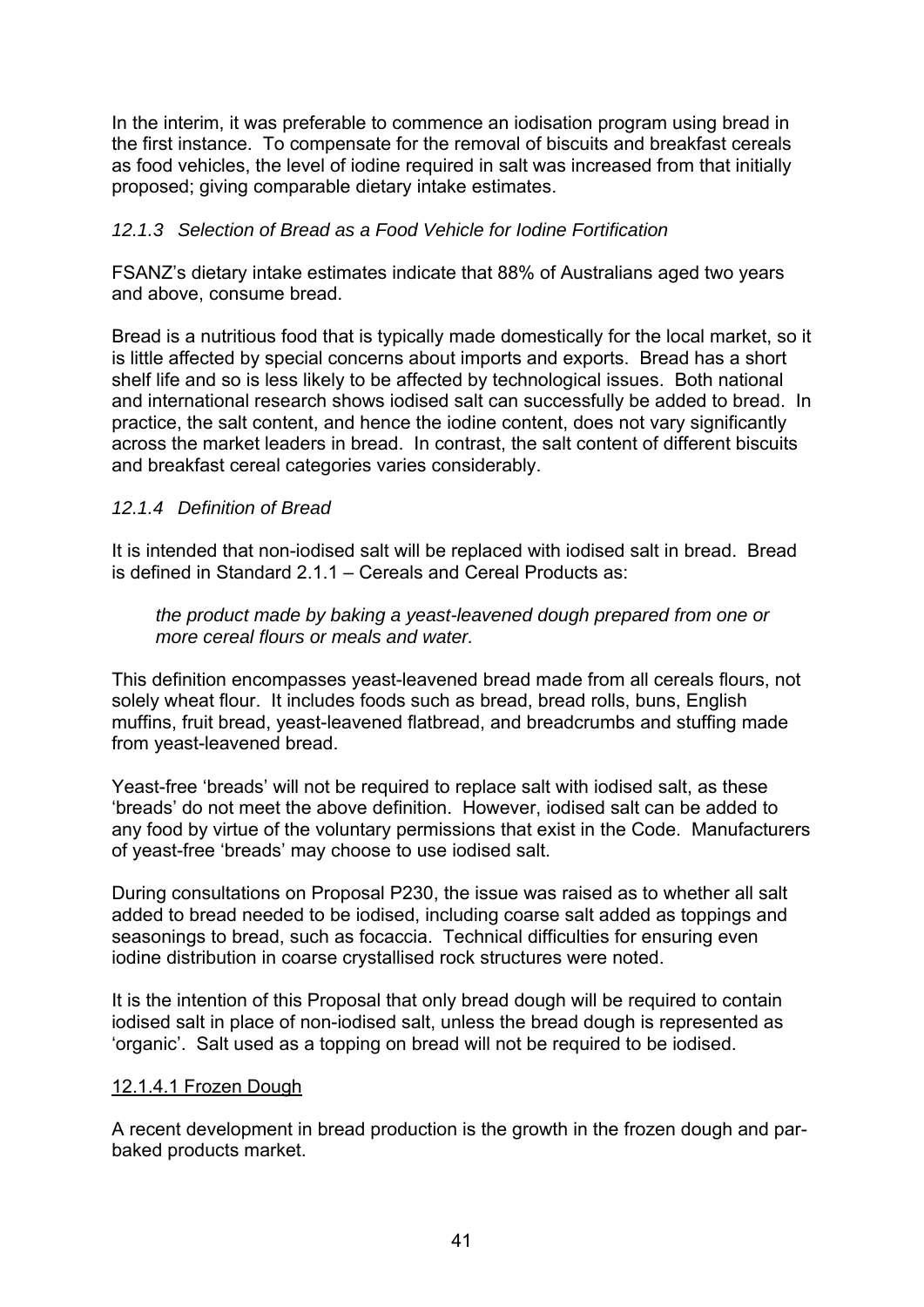Whereas par-baked products are partially cooked bread products, frozen dough is on sold in a frozen state for subsequent proofing and baking by the purchaser. Frozen dough is produced for both domestic and export markets. It is widely used in fast food outlets providing bread 'baked on the premises' and also used in some in-store supermarkets. Although frozen dough does not meet the definition of bread, dough destined for the Australian market will be required to use iodised salt as it will be sold and consumed as bread.

FSANZ will prepare an User Guide to provide further clarification as to the scope of bread included in the fortification scenario.

## **12.2 Appropriateness of Replacing Non-iodised Salt with Iodised Salt in Bread**

As outlined in Section 8, the suitability of using iodised salt as the food vehicle has been assessed against international criteria. The Risk Assessment concludes that the proposed fortification presents minimal risk of excessive iodine consumption to the population. An assessment of the remaining criteria in selecting a suitable food vehicle is outlined below.

# *12.2.1 Stability of Iodised Salt*

Studies on the stability of iodised salt using potassium iodate, the form used by the Australian salt industry, show that when stored in polyethylene bags for two years there was no significant loss of iodine (see SD11 $39$ ).

Generally, salt is a very stable carrier for iodine. The permitted forms of iodine, as prescribed in Standard 1.1.1, are potassium iodide or potassium iodate or sodium iodide or sodium iodate.

Limited data exist on the likely iodine losses expected as a result of different food processing situations. It has been estimated that losses in the magnitude of 6-20% can occur during processing of cereal-based foods, see Supporting Document 739. Data derived from the Tasmanian fortification program showed iodine losses of approximately 10% in baked bread. Minimal loss of iodine has also been reported in iodised salt subjected to heating (Bhatnagar, 1997). On the basis of the information available, FSANZ has estimated that an average loss of 10% should be accommodated in the fortification range to account for any expected losses in processing. This estimated loss was factored into the dietary intake assessment.

## *12.2.2 Bioavailability of Iodine*

The absorption of iodine is considered to be greater than 97% after an ingested dose of soluble iodide salts (Gibson, 2005). As part of the Tasmanian interim fortification intervention, a dietary trial was undertaken to ensure that iodised salt in bread could deliver predicted amounts of additional iodine. The trial, involving 22 participants, concluded that the median 24-hour urinary iodine excretion increased by 14 μg per slice of iodised bread consumed.

<sup>1</sup> 39 SD11: FSANZ (2007) *Food Technology Report.*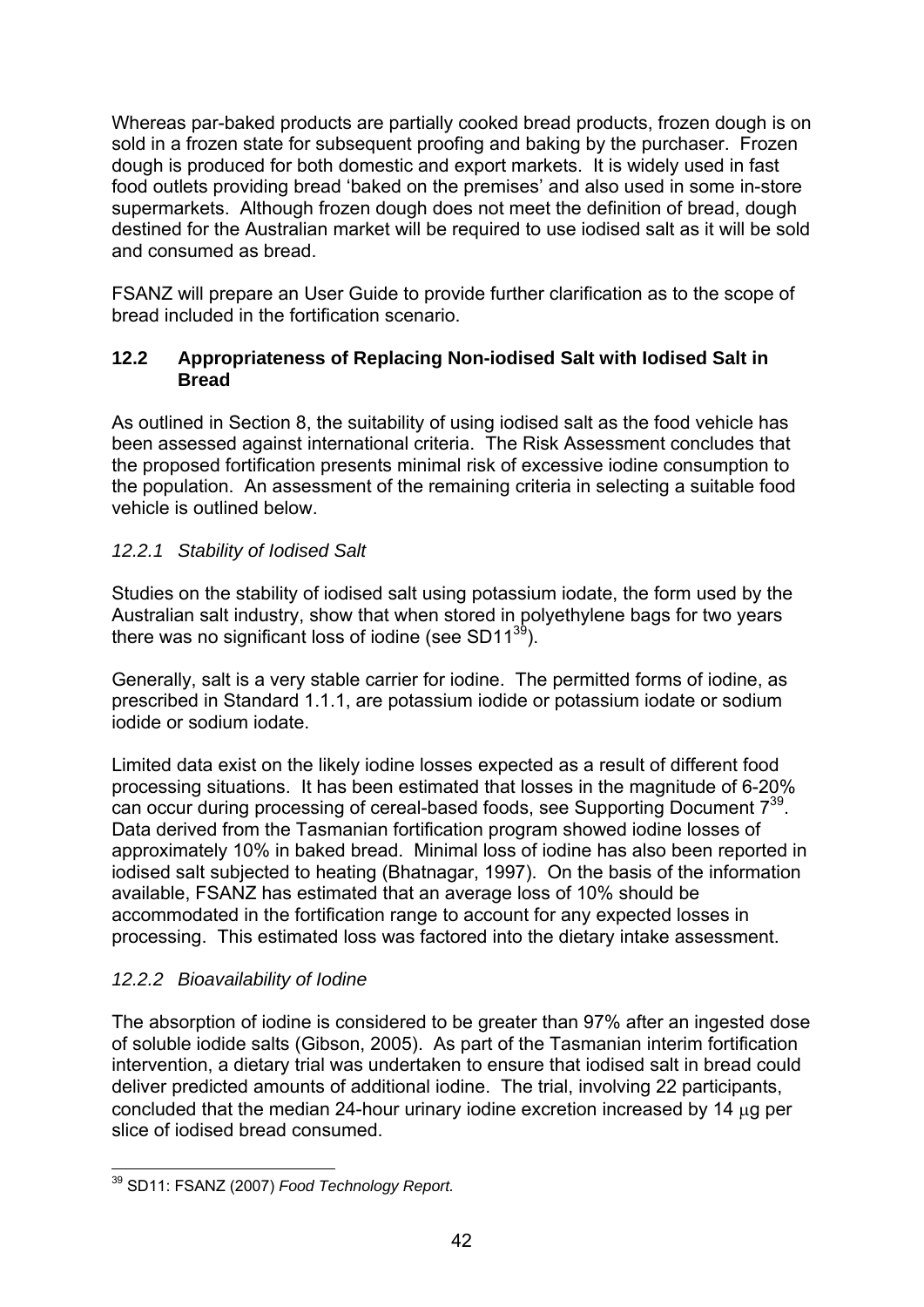This was consistent with the amount predicted from the dietary intake assessment and indicates that the consumption of iodised bread resulted in the predicted increase in additional iodine (Seal, 2007).

# *12.2.3 Economic Feasibility of Iodised Salt*

The Australian salt industry indicated that the iodisation of salt would result in only a small price increase. The Cost Benefit Analysis (see SD4<sup>40</sup>), states that production related costs, such as the cost of iodine and the analytical testing would add approximately 10% to the overall cost of salt to the food industry. Salt iodisation is internationally recognised as highly cost effective (WHO FAO, 2006).

# *12.2.4 Centralised Production Allowing for Quality Control*

Cheetham Salt is the major supplier of salt to the bread making industry in Australia. Cheetham Salt's associate companies include Salpak throughout Australia and Western Salt Refinery in Western Australia. Cheetham Salt distributes salt throughout Australia, South East Asia and the Pacific Region. These companies have in place appropriate analytical testing procedures and routinely monitor levels of salt iodisation.

## *12.2.5 Conclusion*

On the basis of the above considerations and those outlined in the risk assessment, it is concluded that the replacement of non-iodised salt with iodised salt in bread is the preferred food vehicle for delivering additional amounts of iodine to the Australian food supply.

# **12.3 Technical and Industry Considerations**

## *12.3.1 Industry Capacity for Salt Iodisation*

In some instances, additional machinery and equipment will be needed to expand outputs. Currently iodised salt is manufactured at a number of sites in Australia: Cheetham Salt operates six refineries and Western Salt Refinery operates one. The increased demand for iodised salt and the associated transport costs may require additional sites to be established. However, salt manufacturers have advised that this could be accommodated within the proposed implementation timeframes.

## *12.3.2 Appropriate Salt Iodisation Range*

Process variations occur during the manufacture of iodised salt. This was acknowledged during development of Proposal P230 when a 'working range' of ±10 mg of iodine per kg of salt was recommended to compensate for this variation.

<sup>1</sup> 40 SD4: Access Economics (2006) *Cost benefit analysis of fortifying the food supply with iodine*. Report commissioned by FSANZ.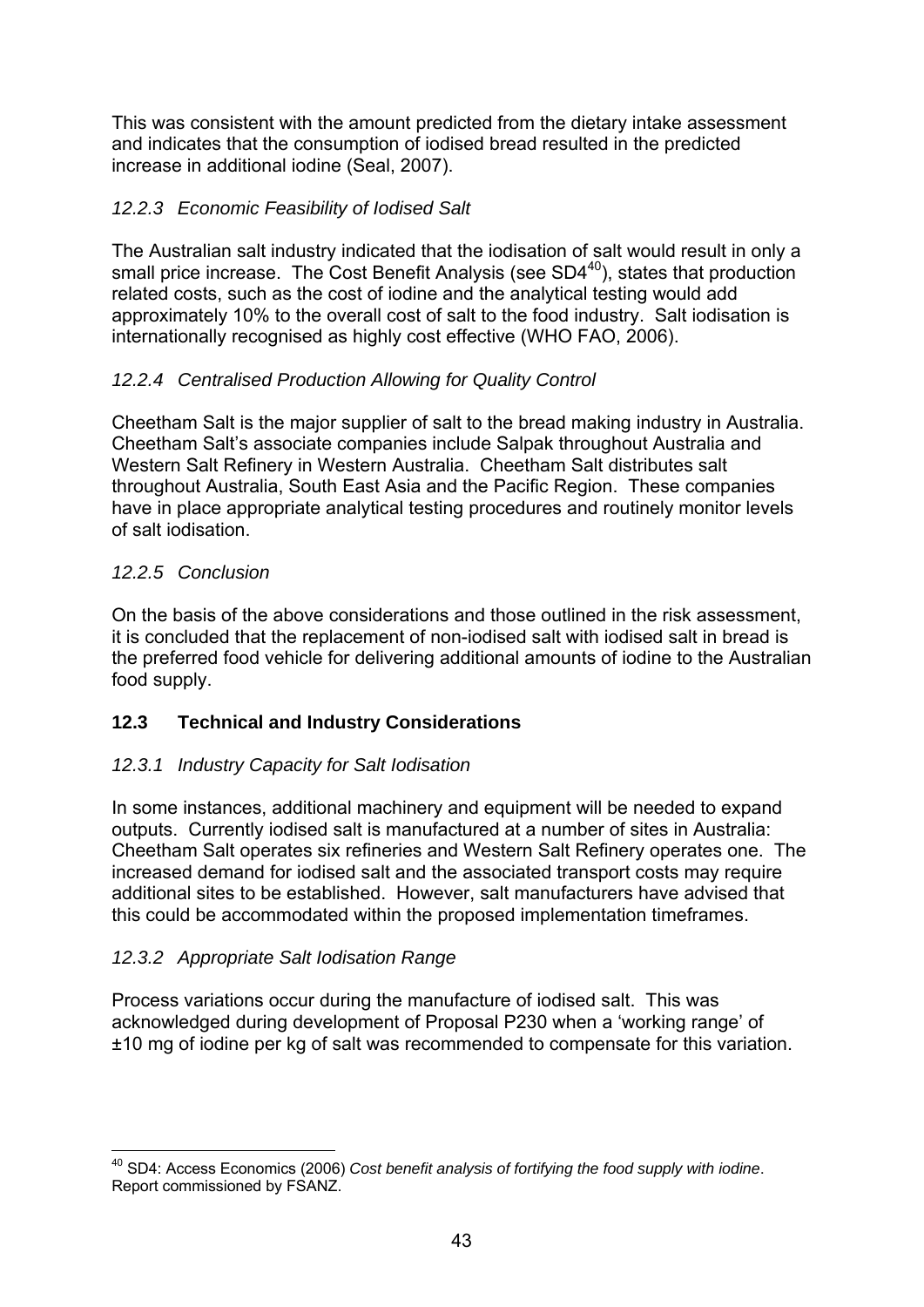During consultations, one of the leading salt manufacturers in Australia indicated that a salt iodisation range of 35-55 mg/kg salt is difficult to consistently achieve and requested this range be widened to 25-65 mg/kg salt (the current salt iodisation range). Iodine test samples, provided by the manufacturer, showed a mean close to the mid-point of the current range (45 mg/kg salt), with nearly all samples falling within this wider range (±20 mg of iodine per kg of salt).

FSANZ has elected to adopt the wider range of 25-65 mg iodine per kg of salt (±20 mg), as discussed in Section 15.3.2. This range is consistent with the current voluntary permission for salt iodisation as specified in Standard 2.10.2 and the mandatory iodine fortification Standard for New Zealand.

## *12.3.3 Technological Feasibility of Adding Iodised to Bread*

Adding iodised salt to bread has shown to be technically feasible in a number of countries, including the Netherlands (Brussaard *et al.*, 1997), Denmark (Rasmussen et al., 1996), and in Tasmania (Seal, 2007). As outlined in SD11<sup>41</sup>, iodised salt has been successfully used in a variety of foods, including bread. With few exceptions, the use of iodised salt has not adversely affected the flavour, colour or texture of the product. These exceptions involved highly acidic and pickled foods using very high concentrations of iodine, which are not relevant to the proposed fortification scenario.

During consultations, it was noted that one New Zealand bread company used brine as a method of salt addition. Given the technical difficulty associated with brine use as noted by the breakfast cereal industry (see Section 12.1.2), FSANZ was asked to assess the feasibility and safety of adding iodised salt to bread using a brine solution.

FSANZ engaged an independent consultant, Prof. Ray Winger of Massey University, to assist in the assessment of this issue (see SD12<sup>42</sup>). The key findings of this investigation are:

- the addition of iodised salt as a dry ingredient directly to the product (dough) has no perceived technological issues;
- the use of brine solutions is used in some manufacturing operations in both Australia and New Zealand;
- provided the iodised salt is completely dissolved, the addition of brine to dough is unproblematic, and iodine addition can be expected to be at least as effective as dry salt addition.

Professor Winger's report notes that there are generally no *technological* issues associated with adding iodised brine solutions to bread. However, the report does highlight the potential difficulty for at least one bakery in adjusting their process line to manufacture both export products without iodine and domestic bread with iodine.

<sup>&</sup>lt;sup>41</sup> SD11: FSANZ (2007) Food Technology Report.

<sup>&</sup>lt;sup>42</sup> SD12: Winger, R. J. (2007) *Technological issues with salt brine addition of iodine to foods. Report* commissioned by FSANZ.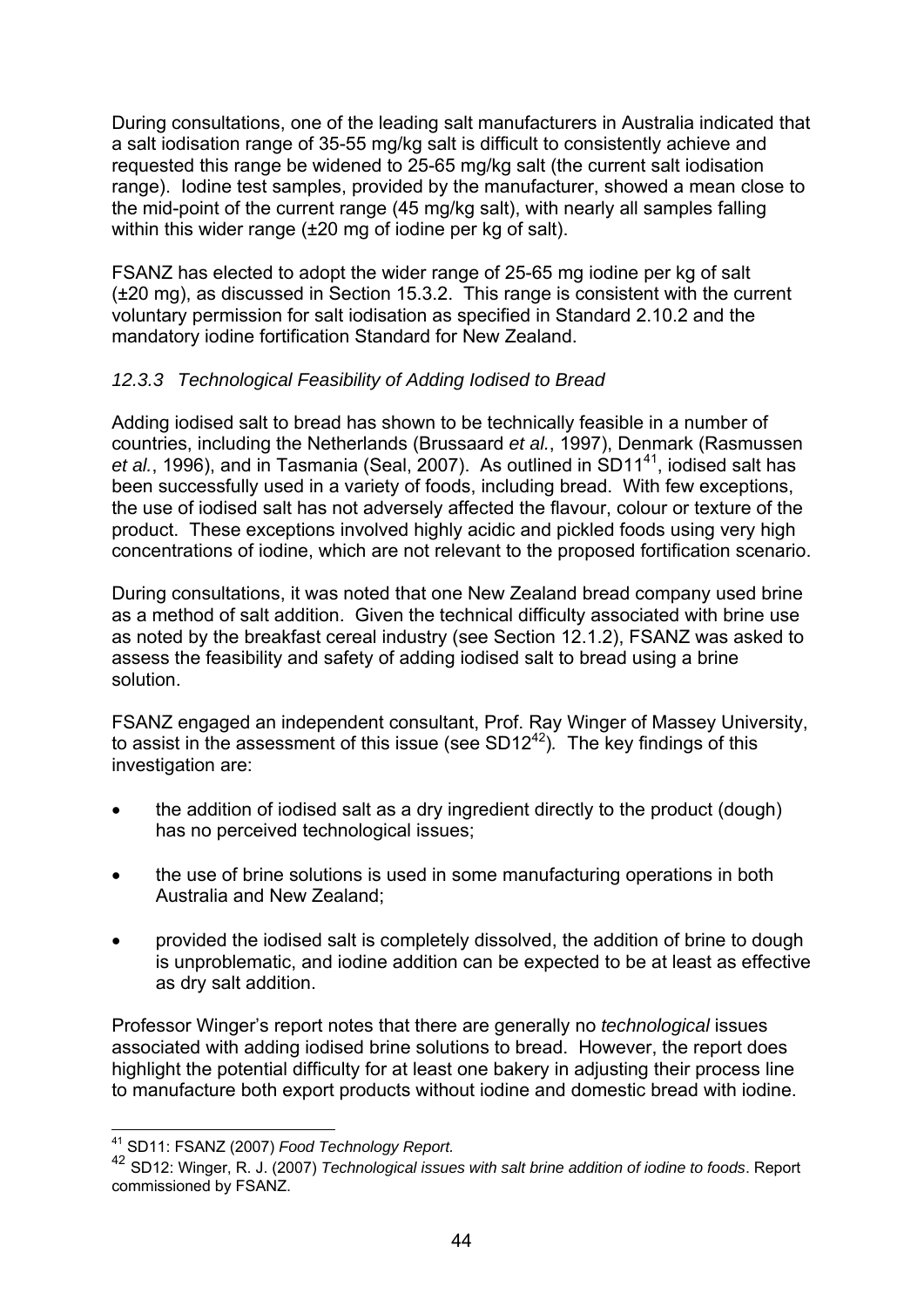#### *12.3.4 Labelling*

Under the Code, bread manufacturers will be required to list 'iodised salt' in the ingredient list on the product label. Products exempted from this requirement include unpackaged bread and products with compound ingredients<sup>43</sup> (containing iodised salt) that comprise less than 5% of the food, for example bread crumbs used as an ingredient in a food.

If breadcrumbs contain iodised salt and make up greater than 5% of the product then 'iodised salt' must be listed in the ingredient list. However, an accurate quantification of these labelling costs was not possible and so has not been included in the Cost Benefit Analysis. While some crumbs are made from returned bread, it appears that the majority are purpose-made and so don't meet the definition of 'bread'. As such, purpose-made crumbs would not be required to use iodised salt in place of non-iodised salt and so label changes would not be necessary. By virtue of the voluntary permissions, companies could choose to add iodised salt in their purpose-made crumbs if they so wished but would then need to include 'iodised salt' in the ingredient list.

Labelling modifications to include 'iodised salt' in the ingredient list will incur costs for manufacturers. It is acknowledged that parallel introduction of mandatory iodine fortification with folic acid fortification will provide cost savings for industry.

#### *12.3.5 'Organic' Bread*

1

Under the Australian fair trading legislation, food labelling or promotional claims must be factually correct and not misleading or deceptive<sup>44</sup>. It is the opinion of the Australian Competition and Consumer Commission (ACCC) that the use of the term 'organic' in relation to fortified foods could mislead consumers into believing that products had been produced naturally and this would risk breaching the Australian fair trading legislation.

Consistent with the New Zealand Only Mandatory Iodine Fortification Standard, FSANZ proposes an exemption for bread that is represented as 'organic'. This approach does not require definition of 'organic' under the Code and is consistent with the exemption from mandatory folic acid fortification for bread-making flour represented as 'organic' under Standard 2.1.1 – Cereals and Cereal Products. During consultations, there was general support for exempting bread represented as 'organic'. This will allow manufacturers of organic bread to follow existing organic practices and standards in Australia. In addition, the exemption provides an additional element of choice for consumers wishing to avoid fortified bread.

Although a number of submitters to Proposal P230 supported an exemption for organic bread, some public health and government submitters were concerned that consumers of only organic bread will not receive the benefits from mandatory iodine fortification.

 $43$  A compound ingredient means an ingredient of a food which is itself made from two or more ingredients. Standard 1.2.4 of the Code requires the components of a compound ingredient to be labeled where the amount of compound ingredient in the food is 5% or more.

<sup>44</sup> *Trade Practices Act 1974,* State and Territory Fair Trading Legislation and *Fair Trading Act 1986.*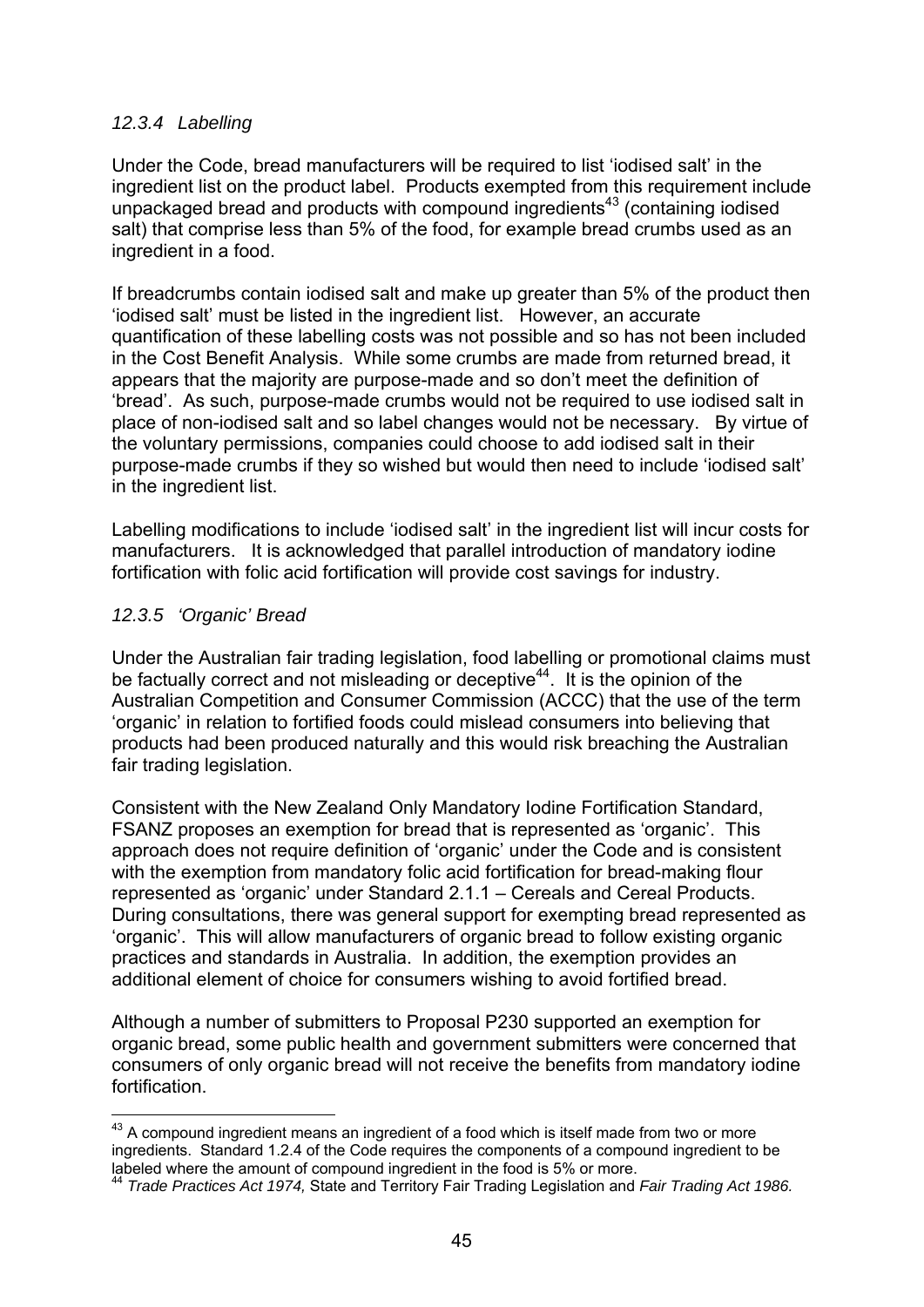FSANZ recognises that consumers of organic bread will require specific targeted messages on alternative sources of iodine. This group has been identified in the Communication and Education Strategy (see SD1345).

# **12.4 Consistency with Ministerial Policy Guidance**

As noted in Section 1.8, in considering mandatory fortification as a possible regulatory measure, FSANZ must have regard to the Ministerial Council's Policy Guideline on fortification (see SD7<sup>46</sup>. 'Specific Order' Policy Principles 1 and 2 have been considered by AHMAC and advice provided to FSANZ. Consideration of the other 'Specific Order' Policy Principles 3, 4 and 5 are discussed below.

# *12.4.1 Consistency with Australian National Nutrition Guidelines*

The Dietary Guidelines for Australians (NHMRC 2003a, 2003b) promote eating plenty of cereals including bread with particular emphasis on wholegrain varieties. Therefore, the selection of a broad range of breads as the preferred food vehicle is consistent with, and supports, the current nutrition guidelines and healthy eating messages.

The Dietary Guidelines for Australian adults (NHMRC, 2003a) and children and adolescents (NHMRC, 2003b) also recommend choosing foods low in salt. The quantity of salt is not being mandated but simply that any salt added to bread dough must be iodised. This option is not intended to promote increased salt intake as iodised salt will replace non-iodised salt currently used in the manufacture of bread. Although salt is the primary carrier for adding iodine to bread, education messages will emphasise bread as a source of iodine, rather than salt.

## *12.4.2 Safety and Effectiveness*

FSANZ has identified the food vehicle and fortification level to deliver effective amounts of iodine to the target population. This amount has been constrained by the desire to ensure significant proportions of the population, especially children, do not exceed the UL.

When developing Proposal P230, some submitters questioned the relevance of the UL for young children and urged FSANZ to ask the National Health and Medical Research Council (NHMRC) to reconsider the level. FSANZ wrote to the NHMRC regarding this issue and were advised that it is NHMRC policy to review publications every five years or earlier, if the evidence supports this. The UL for iodine deficiency for children aged 2-3 years will be considered when the *Nutrient Reference Values for Australia and New Zealand* (NRVs) (2006) is next reviewed. Until the UL is reviewed, FSANZ will continue to use this reference health standard as a guide to establish the amounts of additional iodine that can be safely added to the food supply.

<sup>&</sup>lt;sup>45</sup> SD13: FSANZ (2008) Communication and Education Strategy.

<sup>&</sup>lt;sup>46</sup> SD7: The Australia and New Zealand Food Regulation Ministerial Council Policy Guideline Policy Guideline Fortification of Food with Vitamins and Minerals.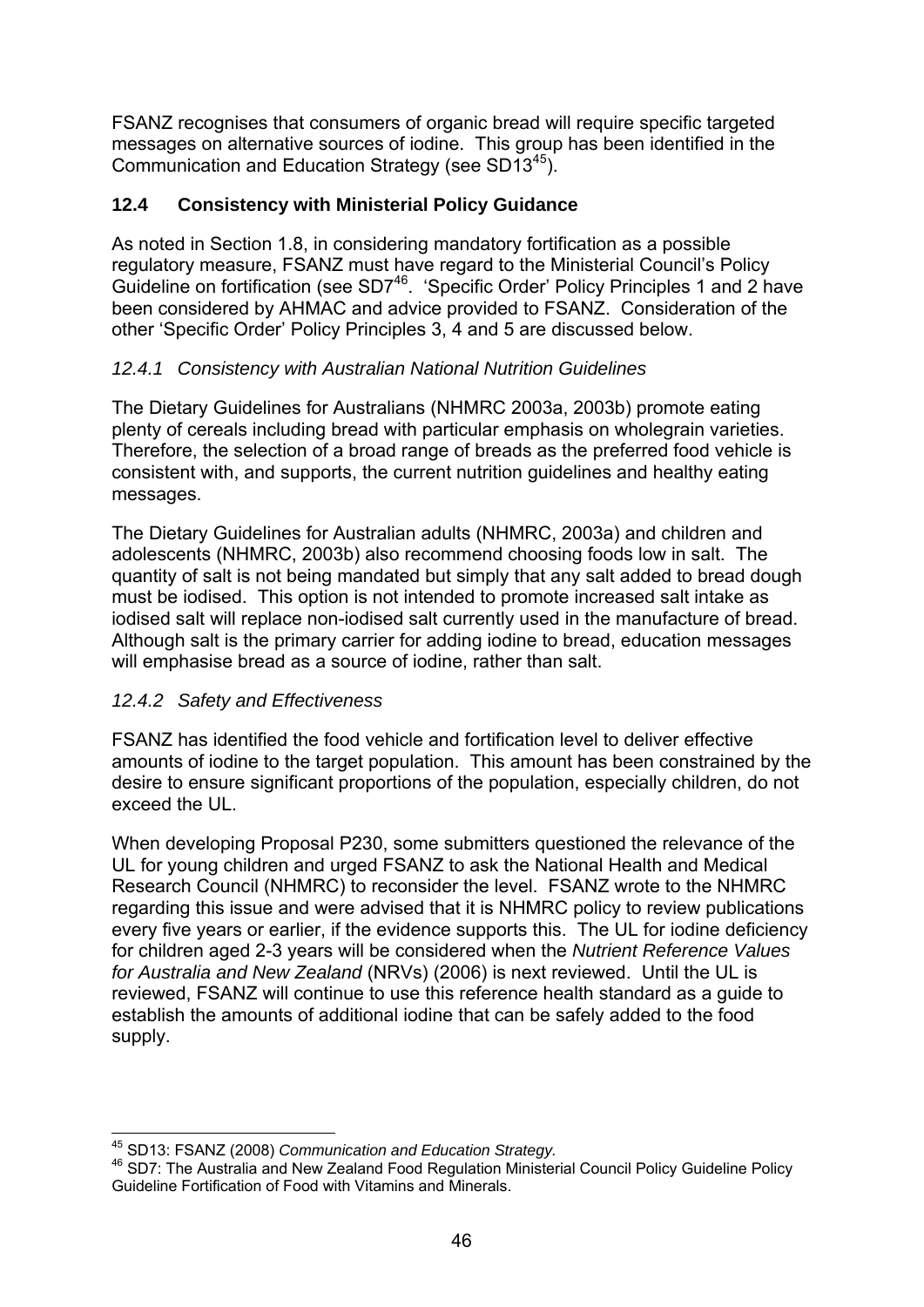## *12.4.3 Additional Policy Guidance*

The Policy Guideline also provides additional policy guidance in relation to labelling and monitoring. Consideration of these policy matters are discussed elsewhere in Section 15.2 – Labelling and Information Requirements and Section 21 – Monitoring.

#### **12.5 Consumer Issues**

The mandatory requirement to replace non-iodised salt with iodised salt in bread raises a number of important concerns from the perspective of consumers. These include:

- choice and availability of non-iodised bread;
- awareness and understanding of fortification with iodine;
- impacts of mandatory fortification on consumption patterns; and
- labelling and product information as a basis for informed choice.

In understanding the impacts on, and responses of, consumers FSANZ has drawn upon relevant consumer studies and literature regarding mandatory fortification, as well as the more general literature regarding the factors that influence health-related attitudes and behaviours to food.

A range of psycho-social and demographic variables influence health-related attitudes to food, for example age (Kearney and Gibney *et al.*, 1997; Childs and Poryzees, 1988; Worsley and Skrzypiec, 1998), gender (Worsley and Scott, 2000), income (Childs and Poryzees, 1988), values (Ikeda, 2004) and personality (Cox and Anderson, 2004). Accordingly, the response to the requirement to replace noniodised salt with iodised salt in bread is unlikely to be uniform, but rather will be mediated by the particular circumstances of individuals and the communities within which they live. Attitudes and responses to mandatory fortification are also likely to vary within groups and over time.

The difficulty of assessing the likely responses of consumers to mandatory fortification is further exacerbated by a lack of specific studies exploring likely consumers' responses. Some evidence may be drawn from experiences in other fortification scenarios such as fortification of bread-making flour with folic acid (FSANZ 2006). The Tasmanian (interim) Iodine Supplementation Program also provides some evidence of consumer response to the widespread fortification of bread with iodised salt (Seal, 2007).

A recent representative survey of Australia and New Zealand adults suggests that the use of iodised salt in foods is not a concern for the majority of adults. Only 9% of Australians nominated the use of iodised salt in foods as a concern from a prompted list (TNS, 2007).

#### *12.5.1 Choice and Availability of Non-Iodised Products*

The mandatory requirement to replace non-iodised salt with iodised salt in bread is expected to reach a large proportion of the Australian population. Some individuals may choose to avoid iodised products.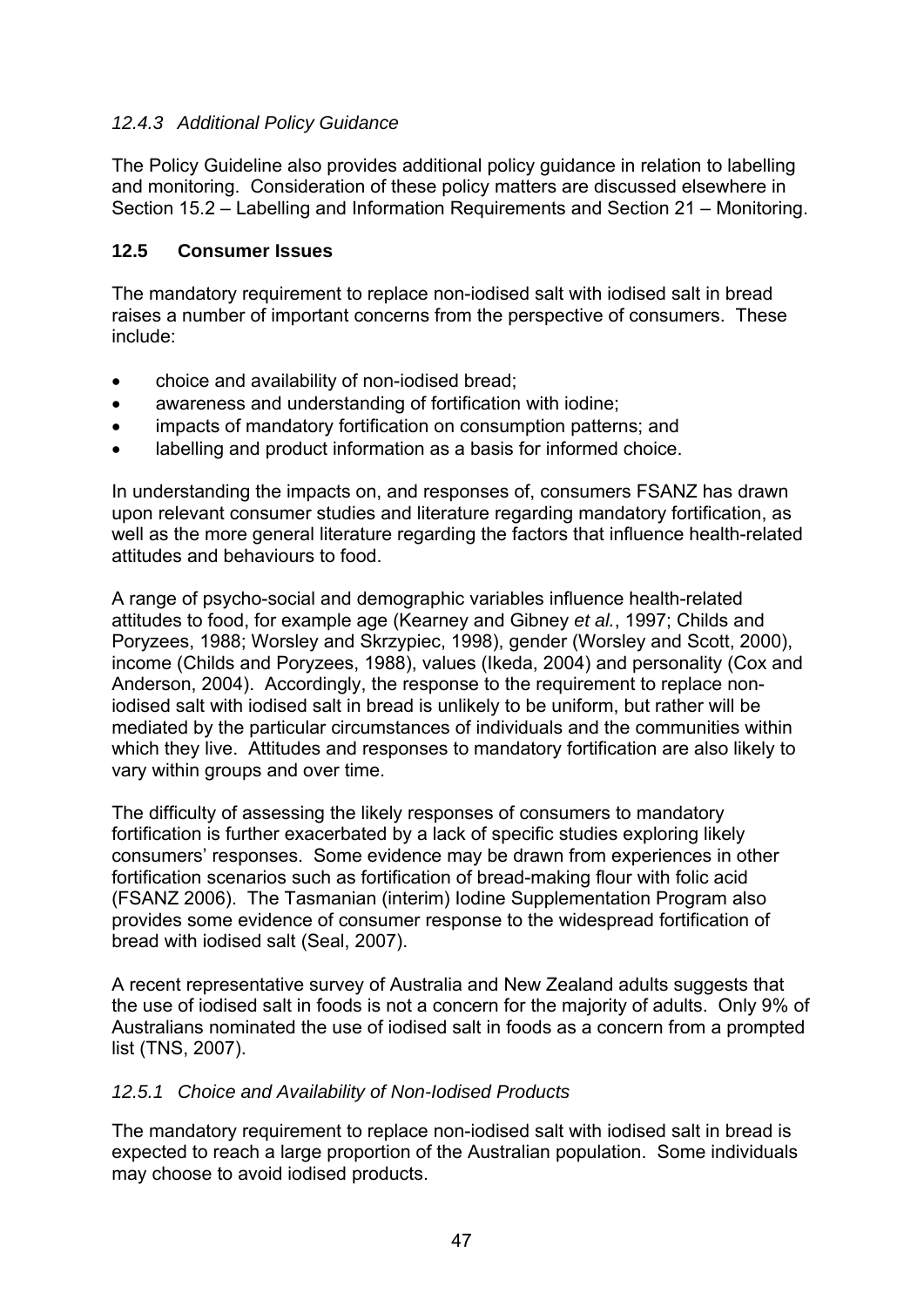The availability of some salt-free bread options or organic bread may provide nonfortified options for those who choose them. Additionally, ingredient labelling on packaged foods will provide information for consumers.

The Tasmanian (interim) Iodine Supplementation Program was well received by the community (Seal, 2007). The communication strategy presupposed community concern and the public launch and media associated with the program were used to disseminate information about iodine and the impact of the use of iodised salt in bread. Following the launch of the program, only a handful of public inquiries were received and these individuals were readily reassured (Seal, 2007).

In other fortification scenarios, consumer research has found varying levels of support. In New Zealand studies on the fortification of bread making flour with folic acid, the majority of participants were opposed (Brown, 2004; Hawthorne, 2005). This opposition was primarily based on strong support for individual rights rather than any specific concerns regarding folic acid fortification. The level of stated opposition for mandatory requirements to replace non-iodised salt with iodised salt in bread is likely to be similar to that found for mandatory folic acid. However, the experience in the Tasmanian (interim) Iodine Supplementation Program suggests that in practice consumers may show little opposition.

As part of its deliberations over folic acid fortification, the United Kingdom Food Standards Agency (UKFSA) commissioned two pieces of research to explore consumer responses to various options (Forum Qualitative, 2007; Define Research & Insight, 2007). Four options were explored, including:

- 1. continue with current Government advice;
- 2. run a public education campaign to encourage women to take folic acid supplements;
- 3. encourage food companies to fortify more foods with folic acid on a voluntary basis; and
- 4. introduce a legal requirement for flour to be fortified with folic acid.

The first piece of research used a two-stage deliberative approach with workshops representative of the general public. The deliberative approach provides opportunities for participants to be given information about the risks and benefits of each option, and provides opportunities for participants to reflect and query the information in forming their views. The second piece of research focused on lowincome women living in deprived communities to understand this group's views on lifestyle changes during pregnancy (e.g. stopping smoking and drinking alcohol, taking supplements, healthy eating). The research sought their responses to four options using in-depth interviews and focus groups to better understand the likely efficacy of alternatives to fortification that required behaviour change.

Both pieces of research found support for the mandatory fortification option. Among the general population sample nearly half the participants supported the mandatory option, as did the majority of women of lower socio-economic communities.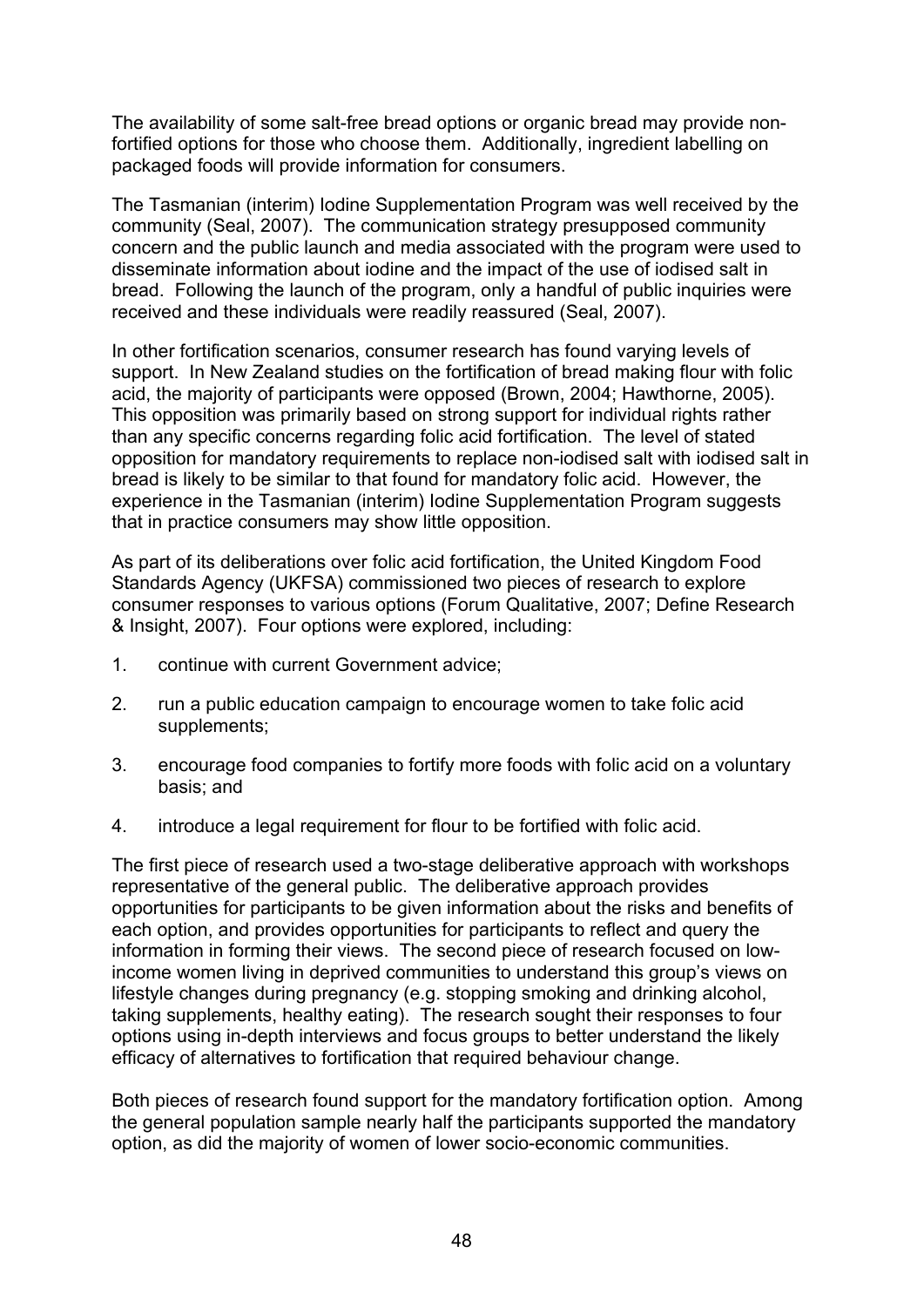Initially among the general population sample, there were low levels of support for mandatory options; however, as the deliberative process continued and participants were provided with evidence and information there was a change from supporting a public education campaign to the mandatory fortification option. Among women of lower socio-economic communities options requiring behaviour change, such as healthier diets, were not viewed as being efficient. Behaviour change was viewed as difficult to encourage and not likely to take place and thus mandatory fortification was preferred. Were mandatory fortification to be introduced the majority of participants would be accepting and would not change their consumption behaviour. A minority of participants suggested they would seek non-fortified alternatives.

Exposure to mandatory fortification is also likely to impact on the level of support for such measures. In Canada, there was significant change between the public response to thiamin fortification in 1930s and 1940s and the response to folic acid fortification in the 1990s. The shift in response has been linked to a growing acceptance of fortification and of technological solutions (Nathoo *et al*., 2005).

#### *12.5.2 Awareness and Understanding of Fortification with Iodine*

Given the lack of data about the response of consumers to iodine fortification, FSANZ has assumed that levels of awareness and knowledge would be no greater than those exhibited for folic acid fortification. Accordingly there are likely to be low levels of awareness of the need and purpose of iodine fortification among the general population (see Hawthorne, 2005). As with folic acid fortification, women are likely to have higher levels of awareness and understanding than men. Parents and guardians are a major determinant in the food choices of children and ensuring their awareness and understanding of the importance of adequate dietary iodine to the cognitive development of young children is important.

While there is likely to be a link between awareness and understanding and the level of support for mandatory fortification, the link may not be simple nor in expected directions (Wilson *et al*., 2004).

As part of the monitoring program for mandatory iodine fortification, it is proposed that the level of consumer awareness and understanding of the mandatory requirement to replace non-iodised salt with iodised salt in bread will be monitored.

## *12.5.3 Impacts of Mandatory Fortification on Consumption Patterns*

The potential for opposition to mandatory fortification raises a concern that consumers may change their consumption patterns to avoid fortified products. The limited evidence available suggests that this is unlikely.

For example the recent consumer research by the UKFSA suggests that majority of consumers would be accepting of fortified product and would not change their consumption behaviour, though a minority may seek non-fortified alternatives (Forum Qualitative, 2007). Additionally some individuals may consume less of the fortified food categories. A key element here is the extent to which any opposition is based on a notion of individual choice rather than other concerns such as health and safety.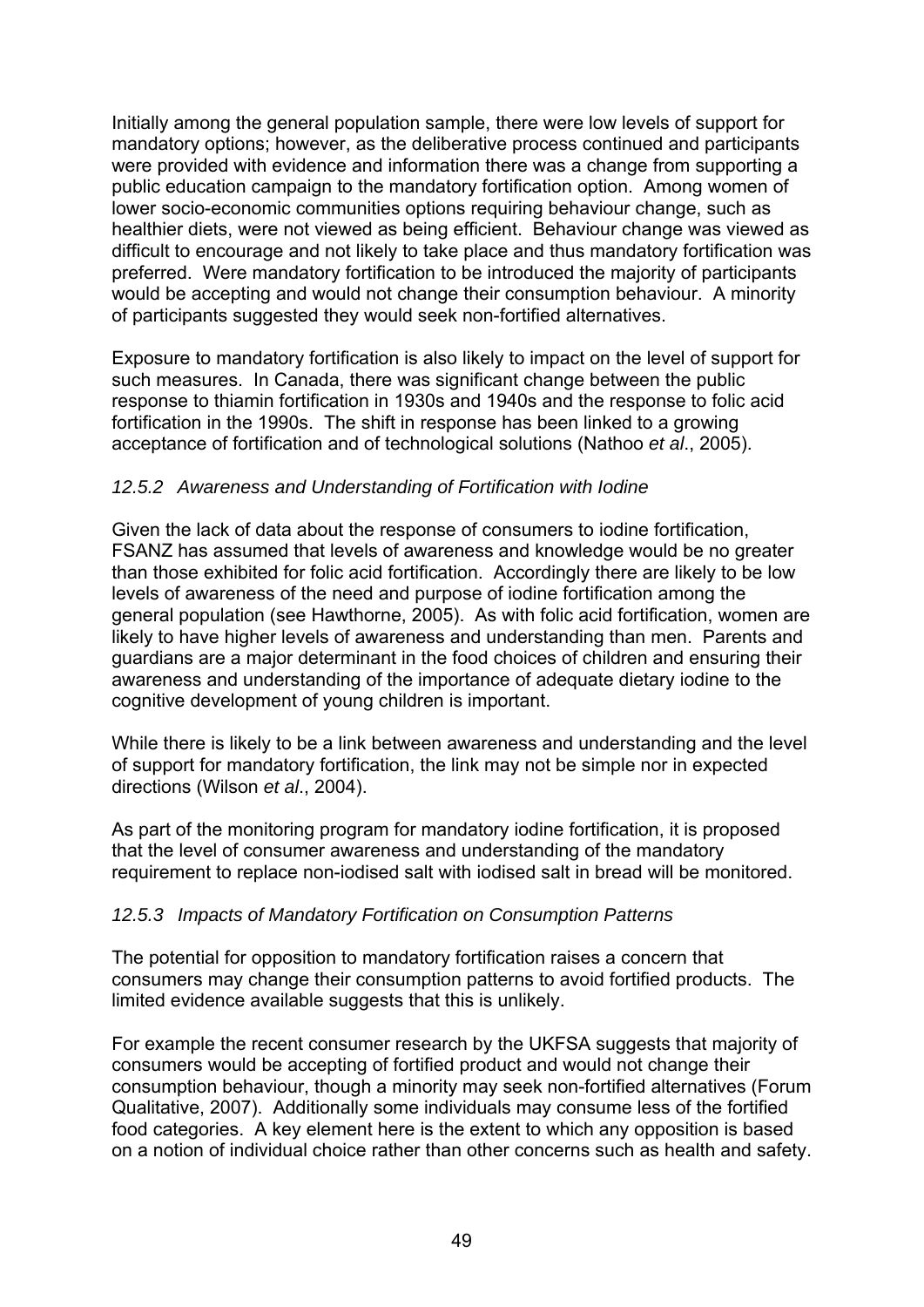As parents and guardians are a key determinant of the food choices in children their understanding of iodine fortification may impact on fortified products reaching this segment of the target audience. Parents may be particularly cautious about the foods they provide young children, and food choices that limit salt intake or limit 'additives' in general may limit the effectiveness of mandatory fortification. The provision of information and advice about the role of iodine in the development of young children through appropriate networks will be important.

There is also a potential that some pregnant or breastfeeding women may feel that they will receive enough iodine through fortification and not seek further supplementation. Public health campaigns and advice from medical practitioners will continue to be important mechanisms to ensure these women receive enough dietary iodine.

There may be some groups of women and children who will not receive the health benefit of mandatory fortification as a consequence of other socio-demographic factors. However there is no evidence that can be drawn upon to characterise these groups and the dietary intake data indicates that bread is widely and regularly consumed.

## *12.5.4 Labelling and Informed Choice*

Consumers will be informed about the addition of iodised salt to bread through general labelling provisions requiring the ingredients of a product to be identified in the ingredient list. In some situations however, products are exempt from the requirement to label with an ingredient list. These exemptions are listed in subclause 2(1) of Standard 1.2.1 and include:

- unpackaged foods;
- food made and packaged on the premises from which it is sold; and
- food packaged in the presence of the purchaser.

In addition, the ingredients of compound ingredients $47$  are not required to be declared in the list of ingredients (except for additives that perform a technological function in the final food).

Currently unpackaged retail bread and bread products are estimated to be approximately 30% of Australian total bread sales (see SD1448).

<sup>1</sup>  $47$  A compound ingredient means an ingredient of a food which is itself made from two or more ingredients. Standard 1.2.4 of the Code requires the components of a compound ingredient to be labelled where the amount of compound ingredient in the food is 5% or more.

 $48$  SD14: Brooke-Taylor & Co Pty Ltd. (2006) Report on the logistics and labelling changes related to the introduction of mandatory fortification of bread and breakfast cereals with iodised salt (and the impact of a preceding requirement for mandatory fortification of bread with folic acid).Report prepared for FSANZ P295 Final Assessment Report, Appendix 1.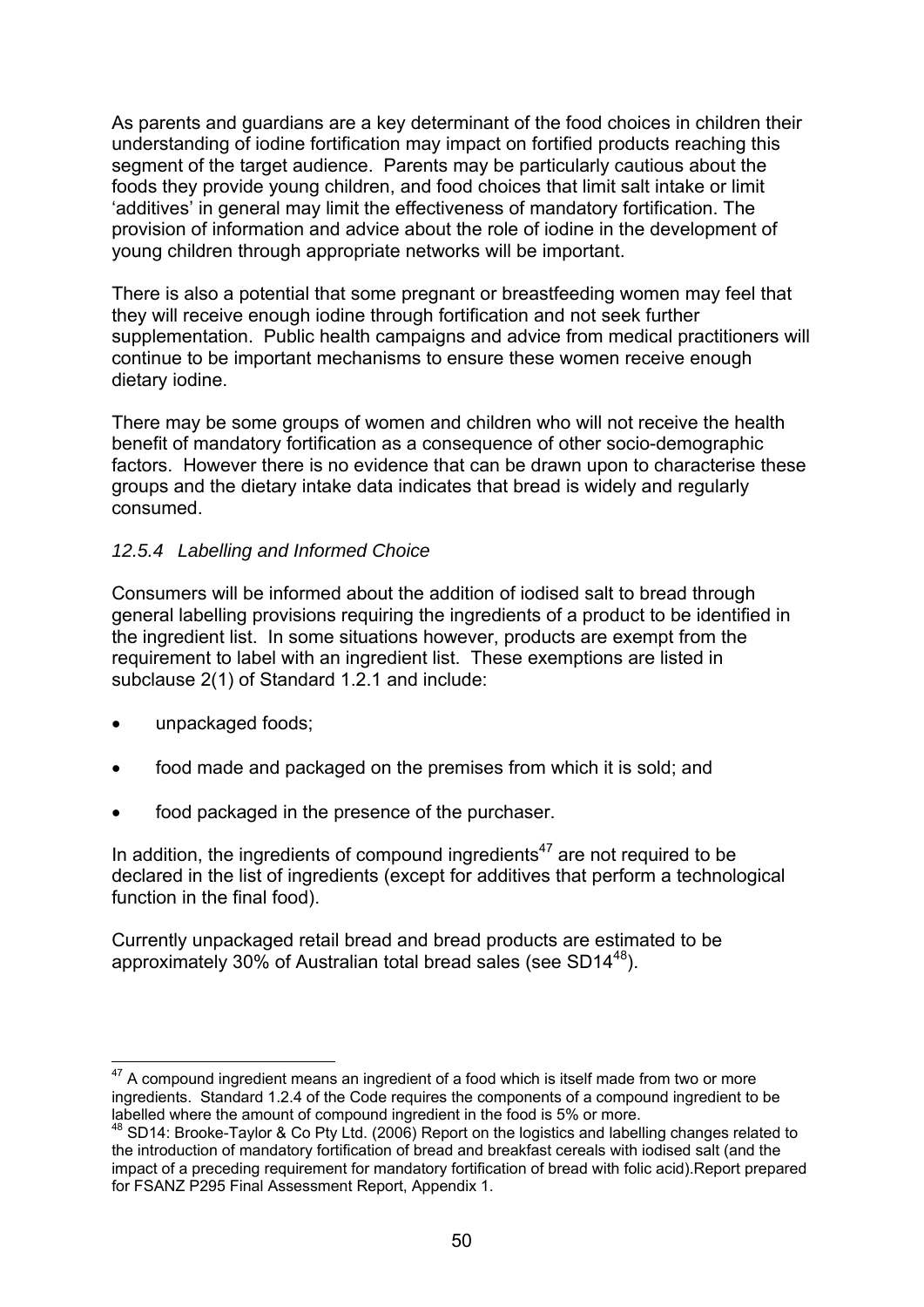While the majority of bread will be required to have iodised salt included in the ingredient list, the exemptions outlined above mean that consumers may not always be informed about the presence of iodised salt at point of sale.

The importance of labelling as a means of informing consumers about the presence or absence of iodised salt was noted by submitters during the development of Proposal P230. There was concern that consumers who need to avoid iodine on medical grounds should be clearly informed as to which food products contained iodised salt. Safety considerations with respect to consumers with iodine sensitive medical conditions are discussed under Section 15.1.2.

# **12.6 Factors Affecting Safe and Optimal Intakes**

## *12.6.1 Factors Influencing the Mandatory Addition of Iodine to the Food Supply*

The amount of additional iodine that can be delivered to the target population from mandatory fortification is influenced by:

- the consumption of bread:
- the salt levels in bread; and
- the use of iodised salt in other commercial foods.

If the future consumption of bread differs significantly from the amounts in FSANZ's dietary intake assessment, then the predicted increases in dietary iodine are unlikely to be achieved. However the consumption of dietary staples remains fairly constant over time (Cook *et al.*, 2001a; Cook *et al*, 2001b).

The predicted increase in dietary iodine from this mandatory fortification scenario is based on the current salt levels in bread. If future salt levels decrease, for example they are lowered in response to public health campaigns; this will reduce the effectiveness of the mandatory fortification scenario. While it may be possible to further reduce added salt levels, there is a critical point in most foods where it is difficult to lower the salt content further without compromising consumer acceptance and undermining the technological function of the added salt.

Some manufacturers have indicated that if they are required to use iodised salt in bread production, they may use iodised salt in their other products. If this occurs, a broader range of products such as pancakes, crumpets and other hot plate items may also contain iodised salt. As a consequence, more food products than those required under this mandatory fortification scenario may contain iodised salt.

FSANZ proposes to monitor these potential sources of iodine variability in the food supply and will change the level of iodisation if necessary to ensure the ongoing safety and effectiveness of mandatory fortification.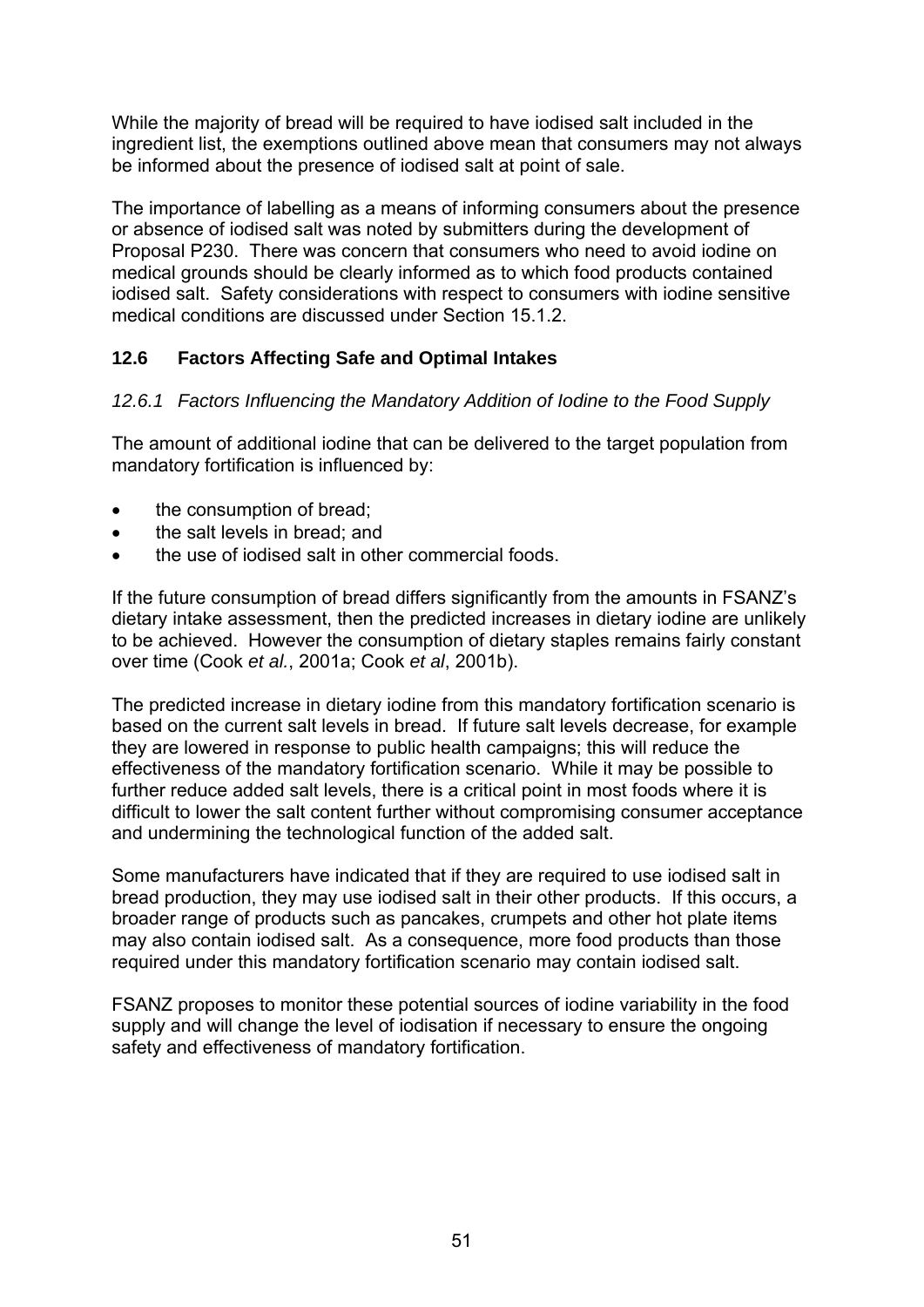#### *12.6.2 Influences of Voluntary Iodine Fortification Permissions on Iodine Levels in the Food Supply*

FSANZ's dietary intake assessments are based on the current consumption of discretionary iodised salt. If future consumption of discretionary iodised salt varies significantly, this could impact on the mandatory fortification scenario. For example, education campaigns highlighting the re-emergence of mild iodine deficiency in the population could potentially increase discretionary iodised salt intakes. However, it is not the intention of the proposed fortification to promote increases in salt intake, including iodised salt intakes. The Communication and Education Strategy (see SD1349) reiterates support for the Nutrition Guidelines, which focus on reducing salt intakes.

FSANZ examined the possibility of removing the voluntary permissions for iodised salt following introduction of the proposed mandatory fortification. This would have resulted in all discretionary salt being non-iodised, and removed the option for manufacturers choosing to add iodised salt to any food products, except bread. Maintaining the current voluntary permission for use of iodised salt may help to enhance the effectiveness of the proposed mandatory fortification. It would also provide alternative iodine sources for people who do not consume bread. A variety of submitters to Proposal P230 noted strong support for retaining the voluntary permissions for use of iodised salt in food manufacturing.

## *12.6.3 Increased Iodine Requirements of Pregnant and Breastfeeding Women*

Although the proposed mandatory fortification can deliver sufficient amounts of iodine to the general population, for a large percentage of pregnant and breastfeeding women it will not fully meet their increased requirements. Thus supplementation or other sources of iodine will still be required by many pregnant and breastfeeding women. Many submitters to Proposal P230 expressed concern over this, noting that the unborn child is vulnerable to the most serious consequences of iodine deficiency.

The amount of additional iodine that can be delivered to pregnant and breastfeeding women via mandatory fortification is constrained by the desire to minimise exceedance of the UL for iodine in young children. The UL for children is approximately one fifth of the adult UL.

If a woman is iodine replete before pregnancy, her iodine stores may be adequate to provide sufficient iodine for her child. If a mother is deficient before pregnancy, there is a greater risk the child will be iodine deficient. Until the population is iodine replete, supplementation for pregnant and breastfeeding women is recommended.

The need for targeted education to raise awareness of pre-pregnancy counselling to improve iodine supplementation was raised and the limitations of similar prepregnancy counselling programs noted. These issues have been incorporated into the Communication and Education Strategy (see  $SD13^{50}$ ).

1

<sup>49</sup> SD13: FSANZ (2008) *Communication and Education Strategy.* 50 SD13: FSANZ (2008) *Communication and Education Strategy.*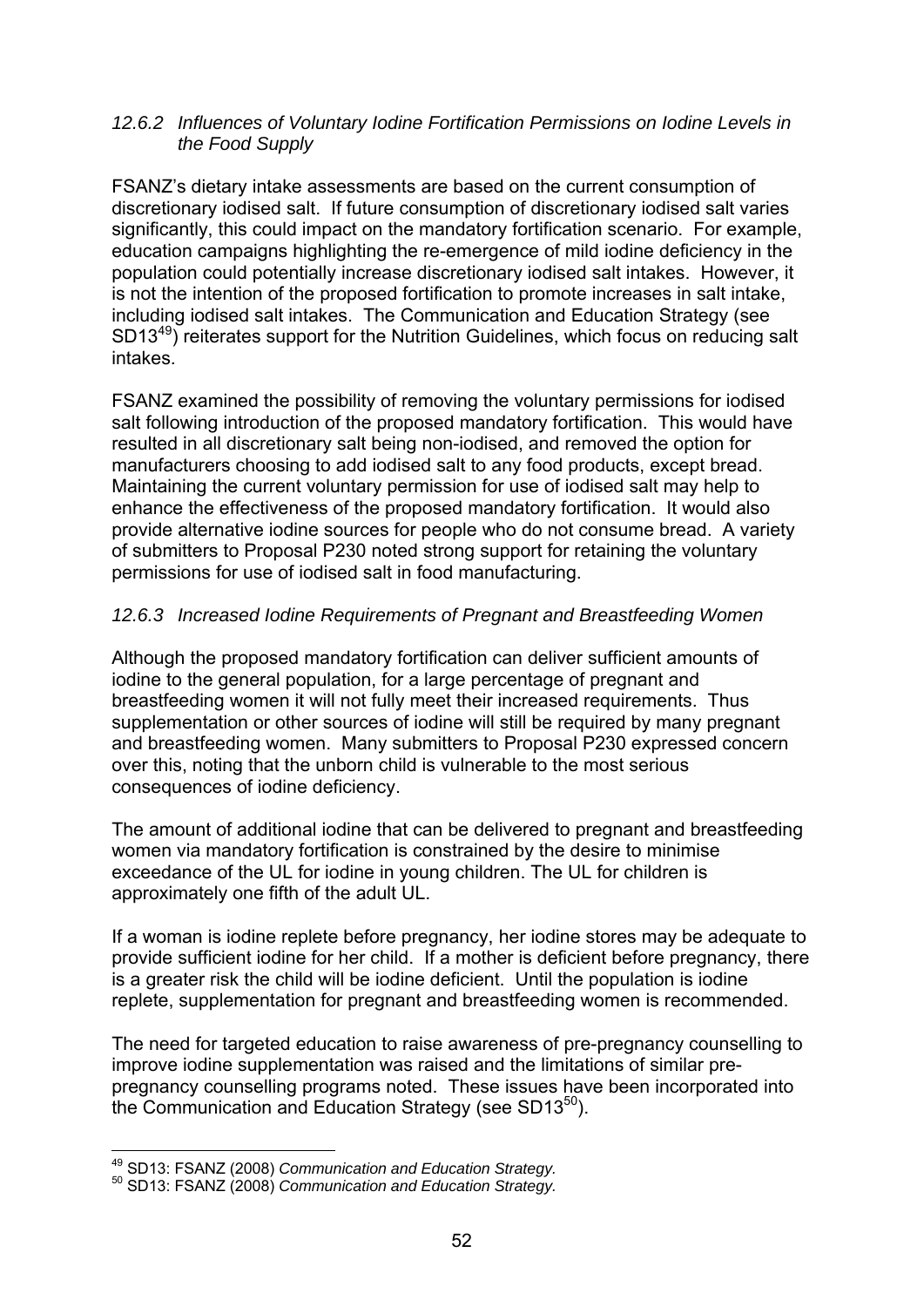# **12.7 Impact on Trade**

The removal of breakfast cereals and biscuits as food vehicles considerably reduced the trade impacts of the initial mandatory fortification Proposal. The overall impact on trade from the use of iodised salt in bread is anticipated to be minimal as bread is generally manufactured locally for Australian domestic markets. Very little bread is imported or exported into Australia. The impact of mandatory fortification on the manufacturers of bread products for export and on the importation of salt and bread products are considered below.

## *12.7.1 Exports*

The perishable nature of the product and difficulties with logistics are the main obstacles for exporting 'fresh bread' and as a consequence very little is exported from Australia. In contrast, frozen dough, par-baked products and breadcrumbs can be exported. However, it has been difficult to accurately quantify this specific export market category, both in terms of volume and monetary value.

#### 12.7.1.1 Breadcrumbs

The export of foods which contain breadcrumbs made from returned bread may also be affected by the mandatory use of iodised salt in bread. It would not be possible to export these foods to Japan.

However, bread product baked specifically for the manufacture of breadcrumbs will not be required to contain iodised salt as these do not meet the Code's definition of bread. A survey of the major crumbed fish food manufacturers in Australia established that most crumbed foods are coated with 'purpose made' crumbs. Very few crumbed products made from returned bread are exported to Japan. Therefore, the trade impact of this fortification Proposal is likely to be immaterial.

## *12.7.2 Imports*

It is unlikely that the proposed fortification would have a significant impact on imports. Very little bread is imported into Australia. Imported crumbed products would also not be affected by this mandatory fortification requirement. FSANZ is unaware of the importation of any iodised salt products but if there were, these products would need to comply with the current iodisation range of 25-65 mg per kg.

#### **12.8 Summary**

A number of risks and issues arising from this mandatory iodine fortification Proposal have been identified. Strategies for the management of these risks are addressed in Section 15 of this Report.

# **13. Impact Analysis**

## **13.1 Affected Parties**

• Industry: Salt manufacturers and manufacturers of bread and bread products.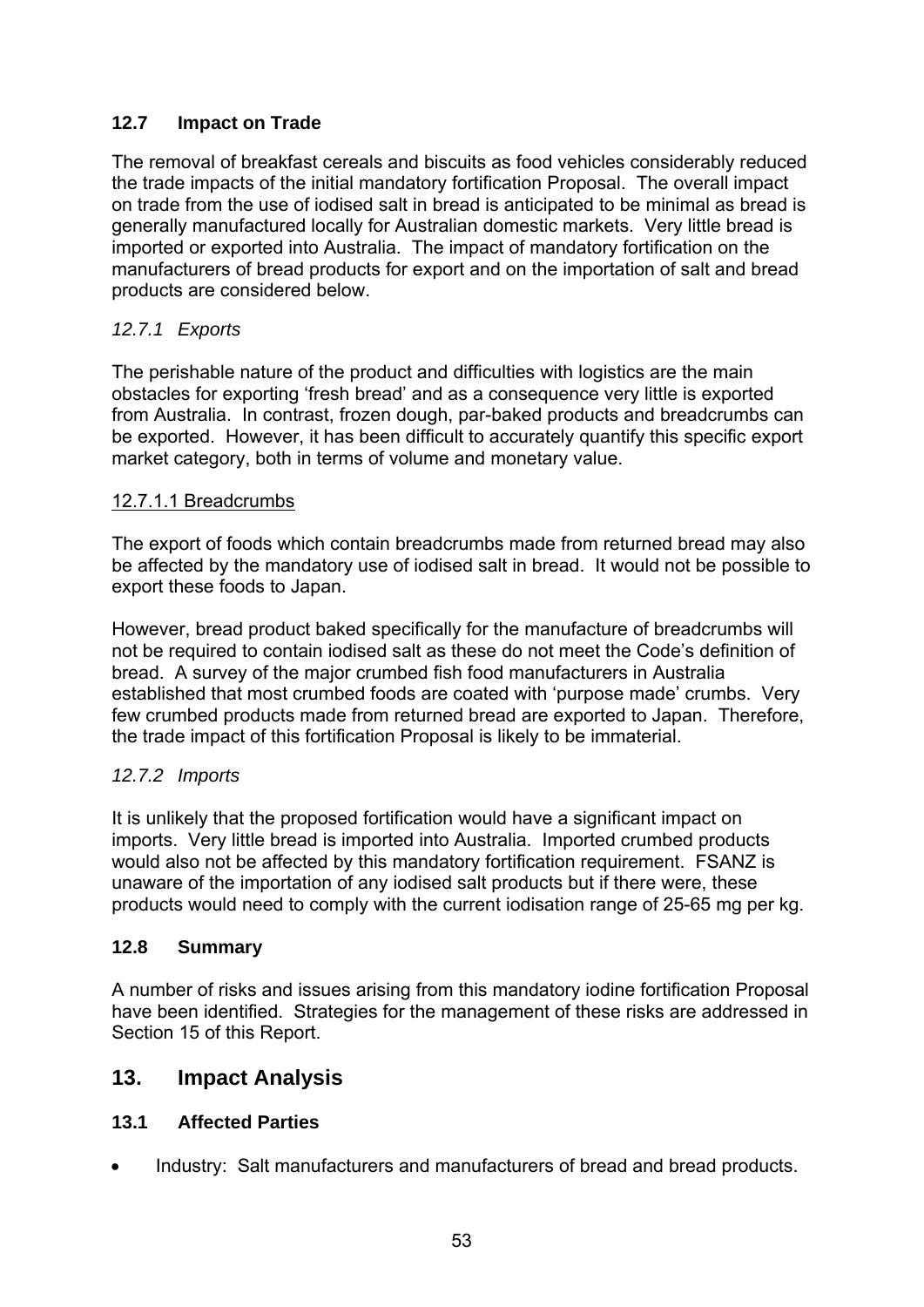- Government: Australian state and territory government enforcement agencies.
- Consumers generally, and particularly the following sub-groups: Infants during foetal development and up to 3 years of age, and pregnant and breastfeeding women.

# **13.2 Cost Benefit Analysis**

During development of Proposal P230, FSANZ commissioned Access Economics to investigate the costs and benefits of replacing non-iodised salt with iodised salt in bread and other cereal-based products (see  $SD4^{51}$ ). In line with the decision to remove biscuits and breakfast cereals as food vehicles for iodine fortification, Access Economics provided an additional report outlining the costs of fortifying bread as the sole food vehicle (see  $SD5^{52}$ ). These two reports are applicable to Proposal P1003 as the cost benefit analysis was undertaken for both Australia and New Zealand and the food vehicle is the same.

## *13.2.1 Methodology*

The usual approach to cost benefit analysis is to identify and quantify the costs and benefits of the Proposal, then compare the magnitudes of the costs and benefits to determine whether the Proposal can deliver a net-benefit to the community. In this case, the costs were identified and measured by Access Economics from information provided by industry and government. Access Economics also identified benefits from a review of relevant literature and an attempt was made to quantify them.

Although the nature of the benefits could be established, the magnitude of the effect in dollar terms was subject to very large uncertainty. For example, at mild levels of iodine deficiency, while some effects on young children may be irreversible and may include small decreases in IQ, subtle fine motor control deficits; and small hearing impairments, it is difficult to attach a dollar value to these clearly undesirable consequences of iodine deficiency. FSANZ considered the quantitative estimates of benefits were not sufficiently reliable to use in the analysis. FSANZ consulted various experts on this matter and they affirmed the difficulties of attempting to quantify the benefits in dollar terms.

Instead, the analysis in this section presents the costs of introducing the Proposal, describes the nature of the benefits and then comes to a conclusion as to whether the likely benefits would be worthwhile in relation to the expected costs. This approach was supported by the peer reviewer of the overall cost benefit analysis.

## *13.2.2 The Costs*

1

The costs of mandatory fortification quantified here include the costs to industry and costs incurred by government in administering, enforcing and monitoring mandatory fortification.

<sup>51</sup> SD4: Access Economics (2006) *Cost benefit analysis of fortifying the food supply with iodine*. Report commissioned by FSANZ.

<sup>52</sup> SD5: Access Economics (2007) *Costs of fortifying bread and bread products with iodine*. Report commissioned by FSANZ.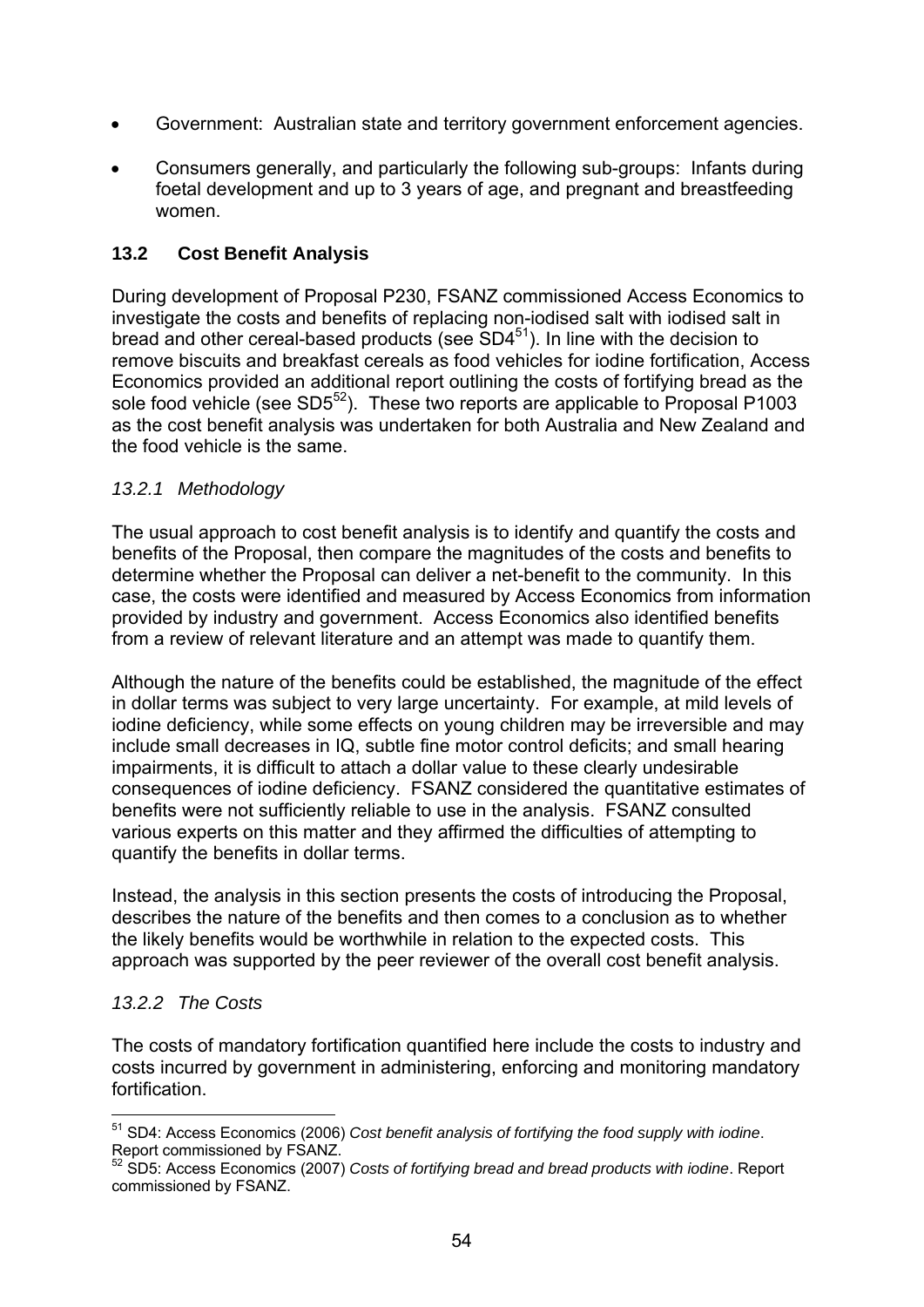In general, across-the-board increases in the cost structure of an industry tend to be rapidly passed onto consumers in the form of higher prices for products. It is expected that the costs incurred by industry in complying with this fortification Proposal would be fully passed onto consumers.

#### 13.2.2.1 Industry

Two specific industry sectors will be affected by this Proposal, namely salt suppliers and manufacturers of bread and bread products.

#### 13.2.2.2 Salt Manufacturers

Some salt processing firms would require plant upgrades to install a dry mixing system to enable increased production of iodised salt. In addition, where salt products are certified as an organic allowed input, firms need to ensure that there is no cross contamination, so a separate processing area would be required. In Australia, around \$AUD143,000 worth of additional machinery and equipment would be required (including installation costs).

Salt manufacturers would also be required to make some changes to their labelling to ensure that iodised and non-iodised salt are not confused. Upfront labelling costs would be around \$AUD18,000. Therefore total upfront costs for the salt industry are estimated to be approximately \$AUD161,000.

Salt manufacturers would also incur a range of ongoing costs. Extra iodine, in the form of potassium iodate, would need to be purchased and added to a pre-mix of fine salt, at a cost of \$AUD30 to \$AUD40 per kg. Additional analytical testing would be required to ensure that the concentration of iodine in salt products was within the prescribed range. The industry would incur costs of warehousing iodised salt separately from the non-iodised salt. A salt manufacturer also indicated that one of its plants is not structured to manufacture iodised salt. It would therefore incur substantial inter-state transport costs (as an alternative to building a new plant). Overall the ongoing costs to Australian salt manufacturers would be \$AUD314,000 each year.

#### 13.2.2.3 Manufacturers of Bread and Bread Products

It is estimated that iodised salt would cost bread manufacturers around 10% more than non-iodised salt. The additional cost of iodised salt to cereal processing firms was taken into account when analysing the costs of fortification to salt manufacturers.

The major costs for bread manufacturers when implementing the mandatory requirement to replace non-iodised salt with iodised salt will be the upfront costs of relabelling and writing off existing stocks of old labels.

Bakers producing pre-packaged bread would incur costs of re-designing labels, estimated within the range of \$AUD550 to \$AUD2000 per stock keeping unit (SKU) and amounting to approximately \$AUD1.31 million for the large plant bakers.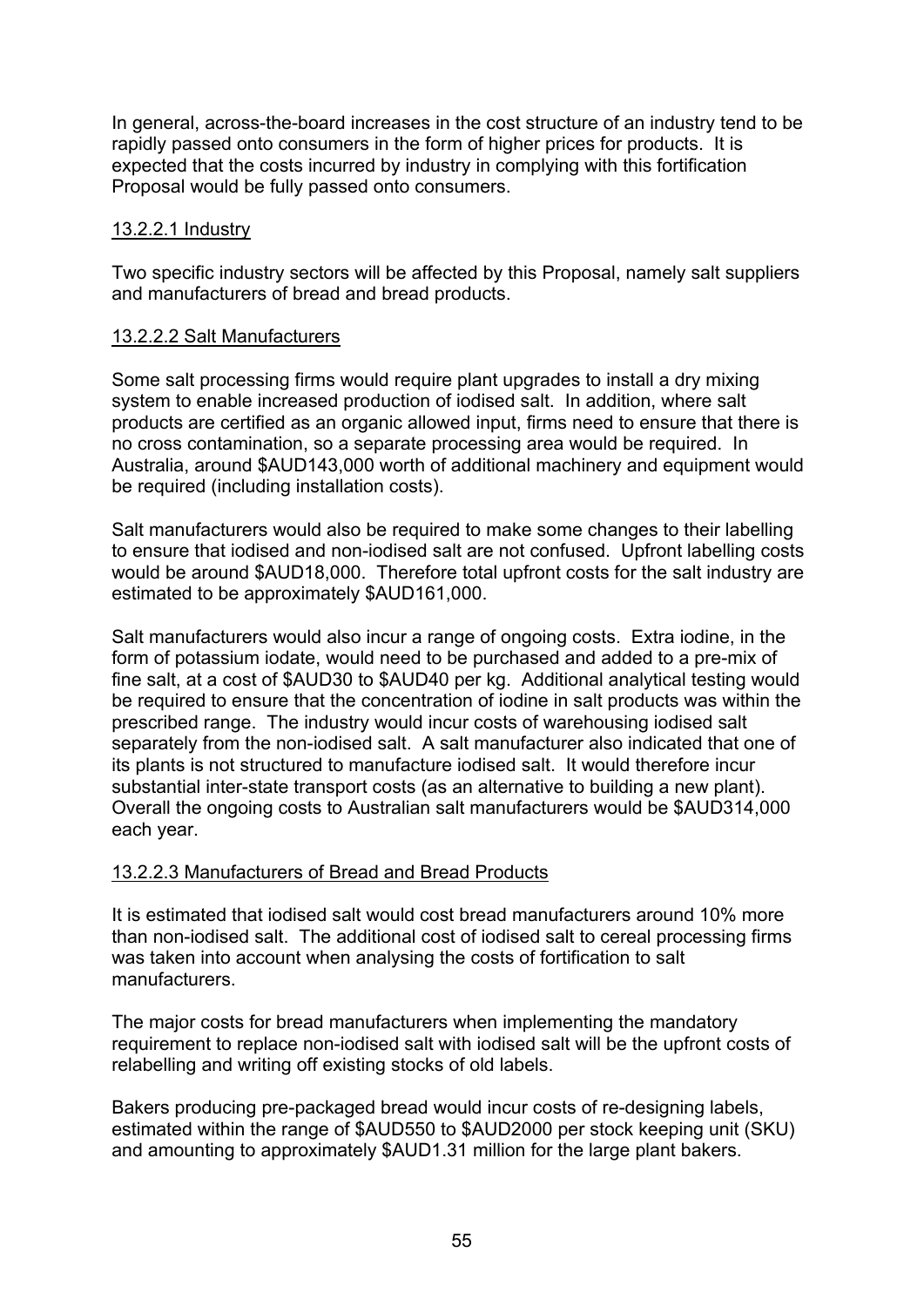Other bread manufacturers including supermarkets, franchise bakeries and individual bakers would incur some labelling costs, but to a lesser extent than the manufacturers of pre-packaged products. Incorporating total costs provided by industry it is estimated that the total upfront costs of revising labelling for this segment of the baking industry would be \$AUD484,000. Label changes would also be required by the manufacturers of bread ingredients, pre-mixes and improvers. Their upfront costs are estimated to be \$AUD242,000.

A further and substantial cost is that of writing off old stocks of packaging and labelling. A transition time would be necessary for the introduction of the proposed standard, so firms could pre-order new labels, allow them to be printed and delivered, rearrange label storage and then change over labels. A transition period may also moderate the problem of disposing of unused pre-printed labels, allowing old stock to be reduced. However even allowing for a transition period, write-off cost would still be incurred. Incorporating total costs provided by industry, FSANZ estimated that the labelling and packaging write-off costs would be around \$AUD5 million.

Therefore total upfront costs to the baking industry including supermarkets, franchise bakeries and ingredient suppliers for label re-design and write-off amounts to approximately \$AUD7.1 million.

Access Economics investigated the impact on the bread making industry if the current Proposal to fortify bread with iodine was implemented at the same time as the Proposal to fortify bread with folic acid. They found that the upfront costs of relabelling and label write-offs would be reduced by between \$AUD4.5 million and \$AUD6.5 million, if the changes were introduced simultaneously.

Bread manufacturers would in general rely on the salt suppliers' guarantee that the iodine concentration complied with the proposed standard. Only one ongoing cost was identified, where the plant bakers would undertake some spot checks annually, at a cost of around \$AUD30,000.

#### 13.2.2.4 Government – Administration and Enforcement of Regulation

The costs of Government enforcement of the proposed standard are estimated to be \$AUD31,000 upfront and \$AUD137,000 ongoing each year. The upfront costs cover initial set up and training and awareness raising with industry, while the ongoing annual costs cover auditing, responding to complaints, administration and some continuing training.

## 13.2.2.5 Government – Monitoring

For the purposes of this report an attempt has been made to estimate some of the costs likely to be associated with monitoring iodine fortification in Australia. The costs quoted in this section of the report are therefore approximate values only and will require adjustment once the Australian Institute of Health and Welfare (AIHW) have completed their initial report on the proposed monitoring program and data sets required, and discussions with DoHA, the jurisdictions and other relevant agencies.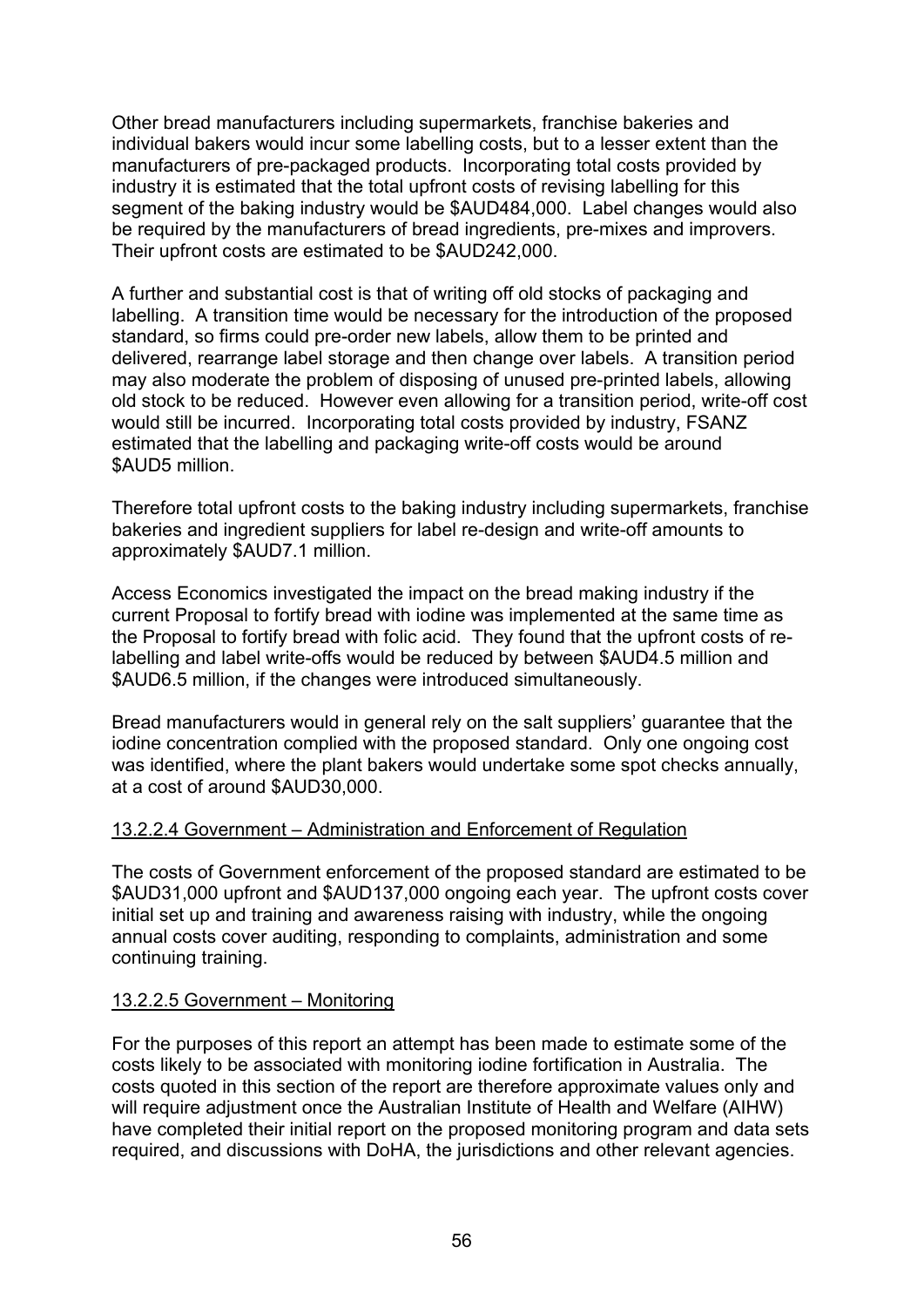Decisions on funding specific monitoring activities will not be finalised until the AIHW Initial Stocktake Report is completed. The proposed monitoring program for mandatory iodine fortification in Australia is discussed in Section 21 of this Report.

The predicted costs for ensuring manufacturers, retailers and importers nationally, are aware of the new fortification requirement were a survey to be undertaken are approximately \$AUD36,000 per year. The costs of updating the National Food Composition Database, maintaining a reporting and tracking system for voluntarily fortified products, monitoring labels and undertaking label compliance analytical surveys are estimated to be about \$AUD63,000 per year.

The costs of consumer attitude and behaviour research in relation to use of fortified foods and market basket/store surveys were such surveys undertaken are estimated to be about \$AUD118,000 per year for Australia. Assuming data from the 2007 Kids Eat Kids Play Survey and the proposed 2008/09 adults NNS can be used, rather than commissioning a specific survey, it is expected to cost another \$AUD20,000 per year to assess iodine intakes for different population groups.

In addition, the costs of checking iodine levels in target groups of the Australian population through urine testing, are estimated to be \$AUD168,000 per year. Finally, the cost of an officer to provide overall fortification monitoring system support through the AIHW is approximately \$AUD100,000 per year. The required monitoring activities and estimated costs are provided in the Table 11.

| Monitoring activity in Australia                               | Estimated Cost Per Year * |
|----------------------------------------------------------------|---------------------------|
|                                                                | \$AUD                     |
| Promote awareness of the new jodine fortification              | 36,000                    |
| requirement within food industry                               |                           |
| Baseline stakeholder survey                                    |                           |
| <b>Update National Food Composition Database</b>               | 63,000                    |
| Label monitoring survey                                        |                           |
| Label compliance analytical surveys                            |                           |
| Reporting and tracking system for voluntarily fortified        |                           |
| products                                                       |                           |
| Market basket/store surveys in remote communities              | 118,000                   |
| Consumer attitude and behaviour research                       |                           |
| Food frequency surveys (Roy Morgan Research)                   |                           |
| Identify changes in iodine levels within the population        | 20,000                    |
| via National Nutrition Survey data                             |                           |
| Urine testing for iodine for target groups                     | 168 000                   |
| Australian Institute of Health and Welfare Fortification       | 100,000                   |
| Monitoring - Project Support officer                           |                           |
| <b>Total Monitoring Costs per Year</b>                         | Approx. 505,000           |
| $*$ One off costs averaged over the $\overline{5}$ vear period |                           |

#### **Table 11: Indicative Costs of potential Monitoring Activities**

One off costs averaged over the 5 year period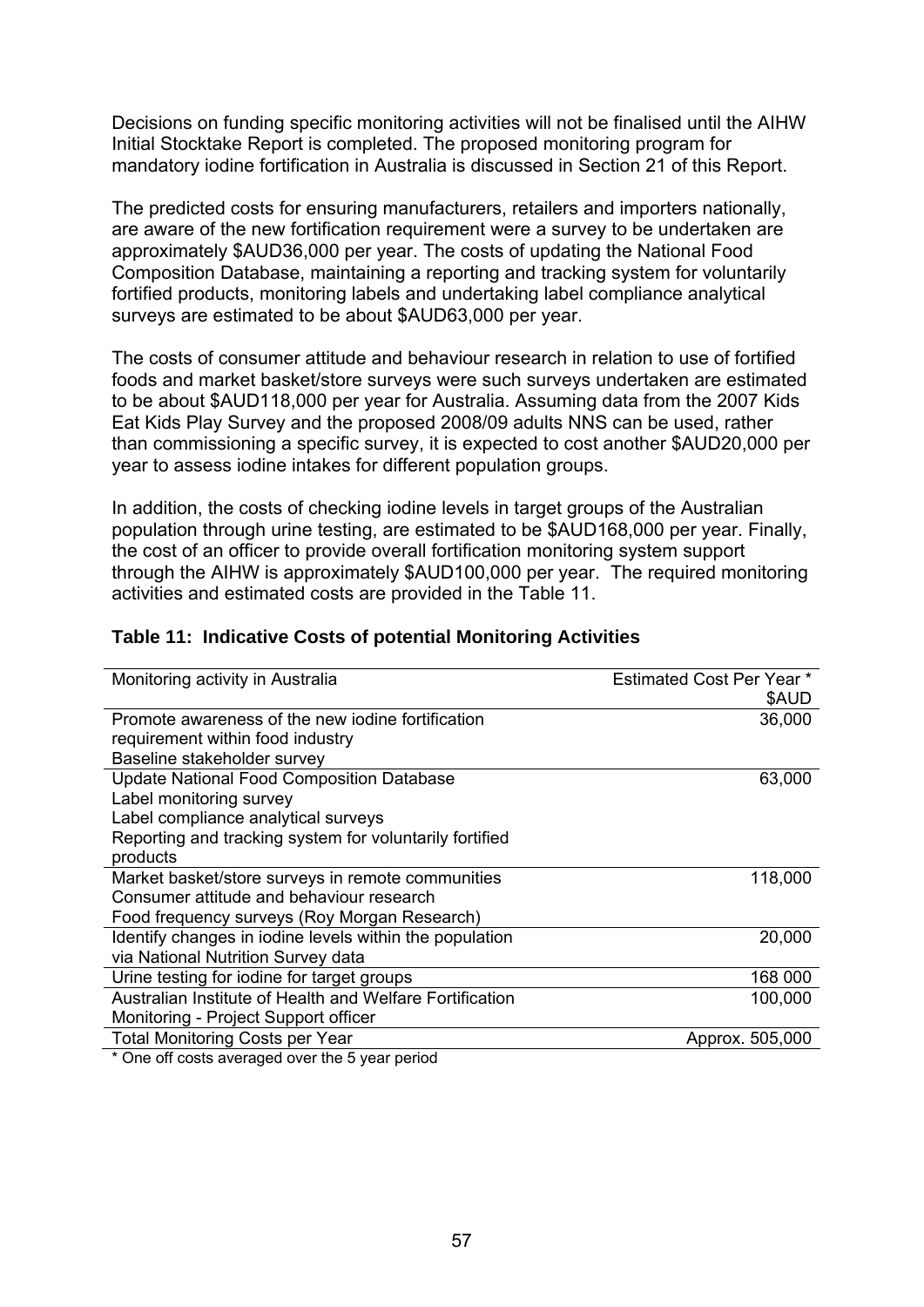#### 13.2.2.6 Summary of Total Costs

Overall, the total upfront cost from this Proposal is \$AUD7,278,000. The total ongoing cost for industry and government, excluding monitoring, is \$AUD481,000 each year. These ongoing costs equate to two cents per person per year<sup>53</sup>.

Table 12 summarises all the costs to industry and government from this iodine fortification Proposal.

#### **Table 12: Summary of Total Cost of Iodine Fortification to Industry and Government**

| <b>Summary of total costs</b>                                     | (\$AUD)    |
|-------------------------------------------------------------------|------------|
| Upfront costs                                                     |            |
| Salt industry (machines and labelling)                            | 161,000    |
| Bakers (label re-design and write-offs)                           | 7,086,000  |
| Government – administration and enforcement of regulation         | 31,000     |
| Total upfront                                                     | 7,278,000  |
|                                                                   |            |
| Ongoing costs (per year)                                          |            |
| Salt industry (maintenance, iodine, analytical testing, transport | 314,000    |
| and storage)                                                      |            |
| Bakers (some annual analytical testing)                           | 30,000     |
| Government – administration and enforcement of regulation         | 137,000    |
| Total ongoing (per year)                                          | 481,000    |
|                                                                   |            |
| Monitoring costs (per year)*                                      | 505,000    |
|                                                                   |            |
| Costs of iodine fortification per head                            |            |
| Population                                                        | 20,111,297 |
| Upfront cost per head                                             | 0.36       |
| Ongoing cost per head (per year)                                  | 0.02       |
| Monitoring cost per head (per year)*                              | 0.03       |

\* Note: monitoring costs are very approximate as FSANZ does not have responsibility for this aspect of the fortification program.

#### *13.2.3 The Benefits*

Addressing the mild-to-moderate iodine deficiency in Australia will deliver two principal benefits. First, it will prevent the possible escalation of iodine deficiency. Second, there is a growing evidence base showing that addressing mild-to-moderate iodine deficiency will improve cognitive and psychomotor function, including a small rise in IQ; that in turn may affect real behaviour including improved productivity.

The introduction of mandatory iodine fortification would also be expected to deliver other benefits including reduced morbidity from reduction in iodine deficiency disorders (IDDs), fewer years of life lost due to premature death, reduction of absenteeism from work by sufferers of IDDs or their carers and related management costs, improved school attendance and enhanced performance at school.

<sup>1</sup>  $53$  These costs do not include the monitoring costs as currently the monitoring costs are only estimates and are less likely to be directly passed onto the consumer.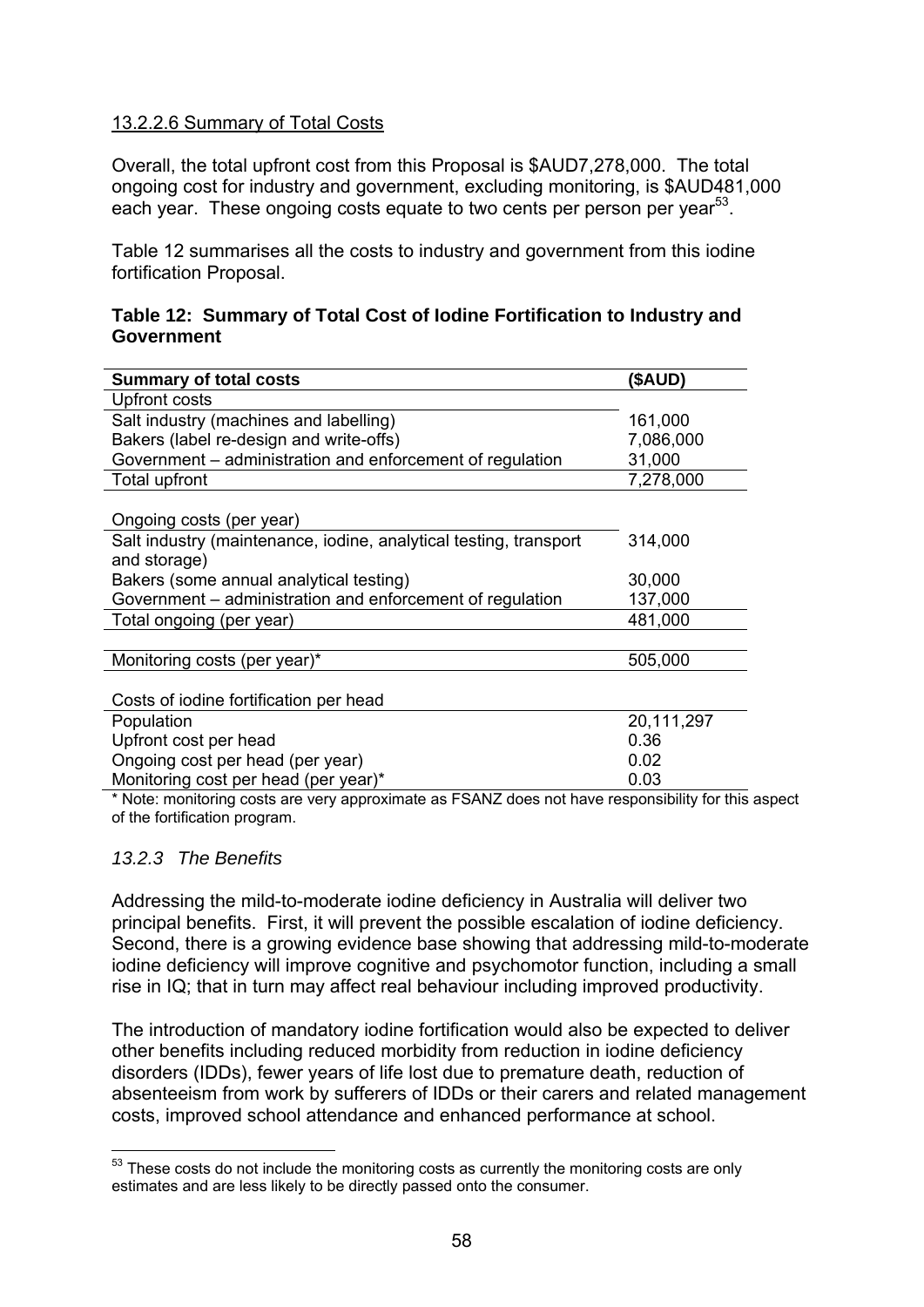As noted in Section 11, the proposed mandatory iodine fortification will contribute considerably to alleviating the consequences of existing iodine deficiency, and prevent it from becoming even more widespread and serious in the future.

## 13.2.3.1 Benefit of Avoiding the Possible Escalation of Iodine Deficiency

Pregnancy and lactation increase the iodine requirement of women and can accentuate their deficiency. Increasing the iodine intake of women of child bearing age will prevent them from becoming progressively more iodine deficient through successive pregnancies, further increasing the risk of their children being born with iodine deficiency. Addressing iodine deficiency will reduce the risk of iodine-induced hyperthyroidism and could lead to an improvement in the prognosis of thyroid cancer.

#### 13.2.3.2 Benefit of Avoiding Harm of Cognitive Impairment

As outlined in the Risk Assessment, addressing a mild-to-moderate iodine deficiency may improve cognitive function. Studies of the health impacts of iodine deficiency suggest benefits from fortification across a range of human capabilities, for example cognitive function, hearing, concentration, reproduction, fertility and infant survival.

Access Economics estimated the lost earnings and production due to mild-tomoderate iodine deficiency using a 'human capital' approach. By preventing cognitive impairment through mandatory fortification, those otherwise affected would participate in the labour force and obtain employment at the same rate as other Australians, and earn the same average weekly earnings. Access Economics noted that an empirical relationship between iodine status and improvements in productivity and health has not been quantitatively established in the literature. It is therefore extremely difficult to quantify the benefits except within a large range to account for the high degree of uncertainty. FSANZ recognised the high degree of uncertainty in the quantitative estimates of benefits and considered they were not sufficiently reliable to use in the analysis.

## **13.3 Cost-Effectiveness Analysis**

Due to the difficulties in quantifying the benefits of this Proposal in financial terms, FSANZ commissioned the CHERE to examine the cost-effectiveness of iodine fortification of bread in Australia and New Zealand (see  $SD3<sup>54</sup>$ ).

Using Tasmanian data on voluntary fortification, CHERE estimated the effect of the proposed fortification on the iodine status of the Australian population. The results suggest a significant decrease in the proportions of individuals with moderate or mild iodine deficiency.

<sup>1</sup> 54 SD3: Centre for Health Economics Research Evaluation (CHERE) (2007) *Cost effectiveness analysis of iodine fortification in Australia and New Zealand*. Report commissioned by FSANZ.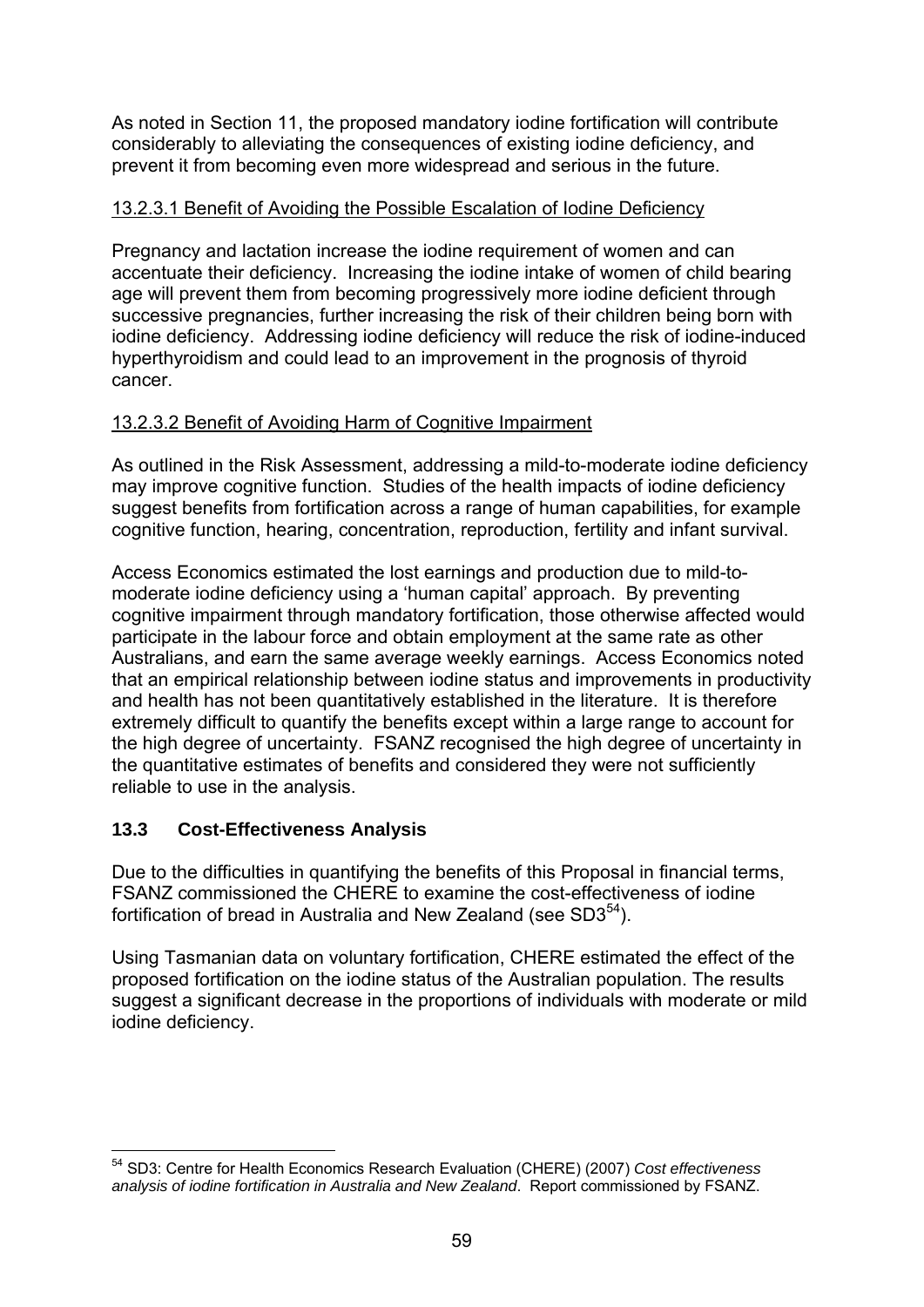CHERE concluded that in terms of cost-effectiveness ratios, the cost of reducing the risk of iodine deficiency disorders appears small compared with the potential benefits associated with improved health, reduced health care costs and/or gains in productivity and Gross Domestic Product (GDP).

# **14. Comparison of Options**

Introducing mandatory fortification as proposed in this report, is expected to result in ongoing costs (excluding monitoring) of \$AUD481,000 each year. This equates to two cents per person per year.

The important benefits of mandatory iodine fortification relate to addressing iodine deficiency and its associated risks, including cognitive and psychomotor impairment, as well as goitre and related thyroid dysfunction. An additional important benefit is the prevention of a further decline in population iodine status, which left unaddressed, would increase the risk of serious iodine deficiency disorders.

Although quantifying the dollar values of the recognised benefits proved extremely difficult, nonetheless these benefits would be worthwhile, especially in relation to the small cost to the community that would be incurred. FSANZ considers that the recommended mandatory fortification would deliver net-benefits to Australia.

Therefore, FSANZ considers Option 2, to require the mandatory replacement of salt with iodised salt in bread, provides net benefits superior for the population of Australia in comparison to the current arrangements (Option 1 – *status quo*).

# **14.1 Conclusion**

As requested by the Ministerial Council, FSANZ has considered the feasibility of mandatory fortification of the food supply with iodised salt as a means of increasing iodine levels in the general population of Australia.

On the basis of the available evidence FSANZ concludes that the mandatory replacement of non-iodised salt with iodised salt in bread would deliver substantial benefits to Australia. The important benefits of mandatory fortification with iodine relate to addressing iodine deficiency and its associated risks including cognitive and psychomotor impairment, as well as goitre and related thyroid dysfunction. An additional important benefit of addressing iodine deficiency now is the prevention of a further decline in population iodine status, which left unaddressed, would increase the risk of serious iodine deficiency disorders. At a cost of two cents per person per year in Australia, the cost of this Proposal is considered to be small.

# **15. Strategies to Manage Risks Associated with Mandatory Fortification**

Risks associated with the mandatory requirement to replace non-iodised salt with iodised salt in bread have been identified as part of this Proposal. Approaches to minimising these risks are outlined below.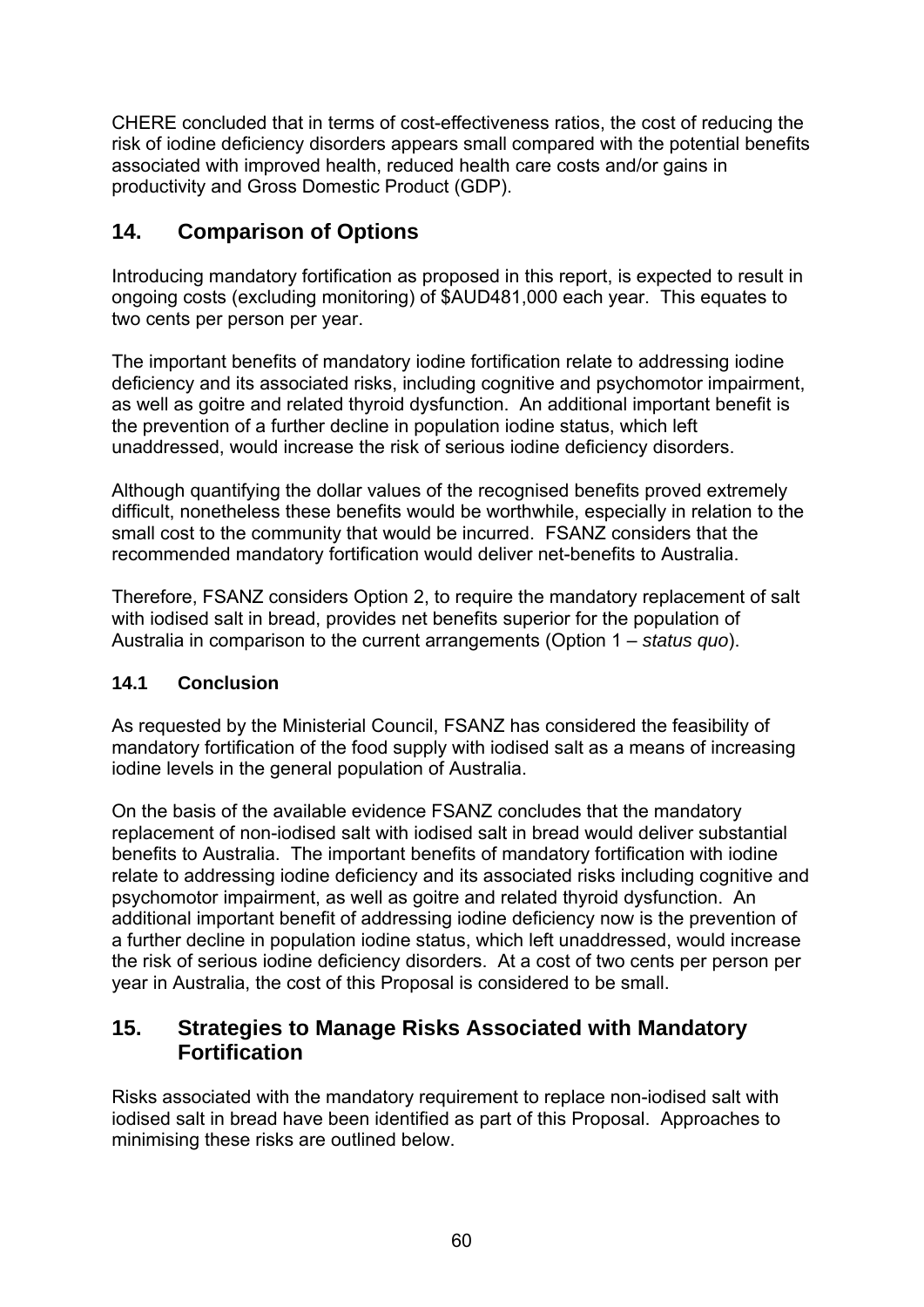# **15.1 Managing Safety and Effectiveness**

The proposed mandatory fortification scenario will deliver a substantial improvement in iodine intakes across the population, alleviating the current deficiency and preventing future deficiencies, especially among children.

The amount of additional iodine in the food supply will not, however, be sufficient for the majority of women during pregnancy and lactation. Thus, other risk management strategies for this group will be needed. The potential for adverse effects, resulting from additional iodine in the food supply, in some individuals were also noted.

#### *15.1.1 Optimising Effectiveness of the Mandatory Fortification Proposal*

#### 15.1.1.1 Iodine Supplement Use

There is currently no formal policy for iodine supplementation in pregnant and breastfeeding women. In the literature, it is recommended that pregnant and breastfeeding women take iodine supplements supplying an additional 100-200 μg per day (Eastman, 2005). The only exceptions to this recommendation are women with pre-existing thyroid disease or high iodine intakes from other sources. FSANZ supports the recommendation that pregnant and breastfeeding women receive iodine supplements. FSANZ has referred this issue to the relevant health authorities.

#### 15.1.1.2 Non-reach Groups

Although the majority of the population eat bread (88% aged two years and above), FSANZ recognises some people do not or may consume different forms of bread e.g. gluten or salt free; therefore may receive limited benefit from the proposed mandatory fortification. This may include individuals with coeliac disease; people from different cultures who irregularly eat bread, those who consume only organic bread; and members of the population who restrict their bread consumption to reduce their salt intakes.

During development of Proposal P230, some submitters expressed concern that people who avoid bread will not be covered by the proposed mandatory fortification. These consumers have been identified as a primary target audience in the Communication and Education Strategy (see Section 16). The Strategy highlights potential alternative sources of iodine for these individuals.

For people with coeliac disease, some commercially produced gluten-free and wheat free breads are 'yeast leavened' and therefore will be required to contain iodised salt. Other gluten-free and wheat free breads may contain iodised salt by virtue of the voluntary permissions for the use of iodised salt.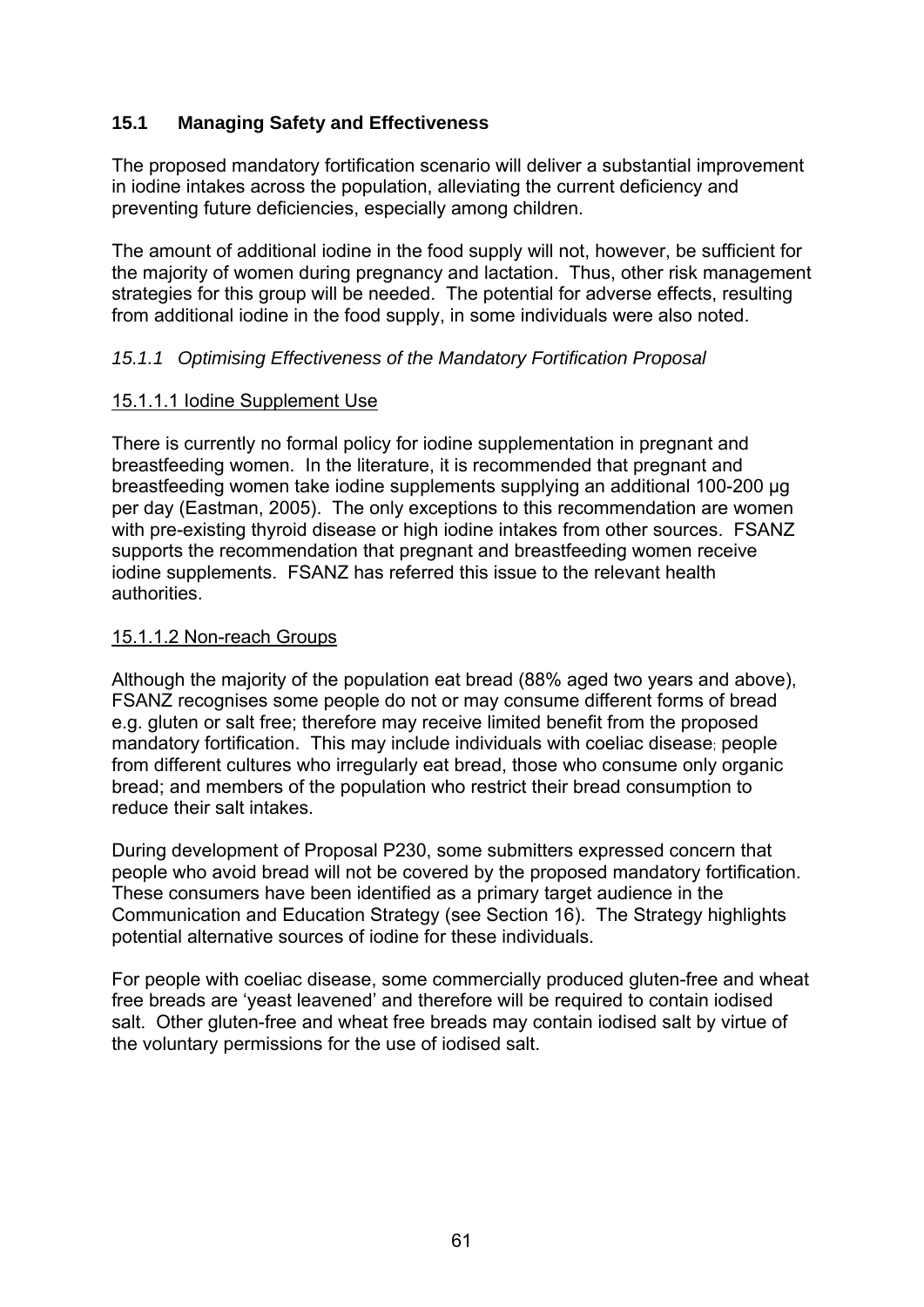## *15.1.2 Safety Considerations of the Mandatory Fortification Proposal*

#### 15.1.2.1 Iodine-Induced Hyperthyroidism

A potential health risk from increased intake of iodine is iodine-induced hyperthyroidism, particularly for those individuals who have had prolonged iodine deficiency, see Section 7.2. However, the risk of iodine-induced hyperthyroidism is considered to be low, and is unlikely to occur as a result of this mandatory fortification. FSANZ has adopted a conservative approach to mandatory fortification, which incorporates a prescribed level of fortification and recommends a comprehensive monitoring system.

#### 15.1.2.2 Pre-Existing Thyroid Disease

Individuals with pre-existing thyroid disease, for example Graves' Disease, are more sensitive to increases in iodine intake. It is anticipated the proposed level of fortification would not aggravate existing thyroid disease in most cases, although it is acknowledged that it may in some. The majority of individuals with pre-existing thyroid disease will likely be under the care of a physician, and therefore changes in their condition can be monitored and treated.

The Communication and Education Strategy has identified consumers with thyroid disorders as a primary target audience (see Section 16). The Strategy highlights that general labelling laws will require iodine to be included in the ingredient list which will allow consumers either to select foods fortified with iodine or avoid them. Health professionals play an important role in informing consumers of the proposed mandatory fortification.

#### 15.1.2.3 Iodine Sensitivity Reactions

Adverse reactions have been observed in certain individuals following exposure to particular iodine-containing substances, such as iodinated contrast media and iodine-based antiseptics. Where the same individuals have also reacted adversely to high iodine containing foods such as seafood, they have sometimes been led to believe they have an allergy to iodine. Testing has shown that the reactions observed are almost certainly a response to other parts of the iodine-containing compound and not to the iodine itself (Coakley and Panicek, 1997).

The Communication and Education Strategy has identified consumers with possible iodine sensitivities as a primary target audience (see Section 16). The Strategy highlights that fortification is set at a conservative level, making it unlikely to cause any adverse reactions. General labelling laws will require iodine to be included in the ingredient list allowing consumers to either select foods fortified with iodine or avoid them.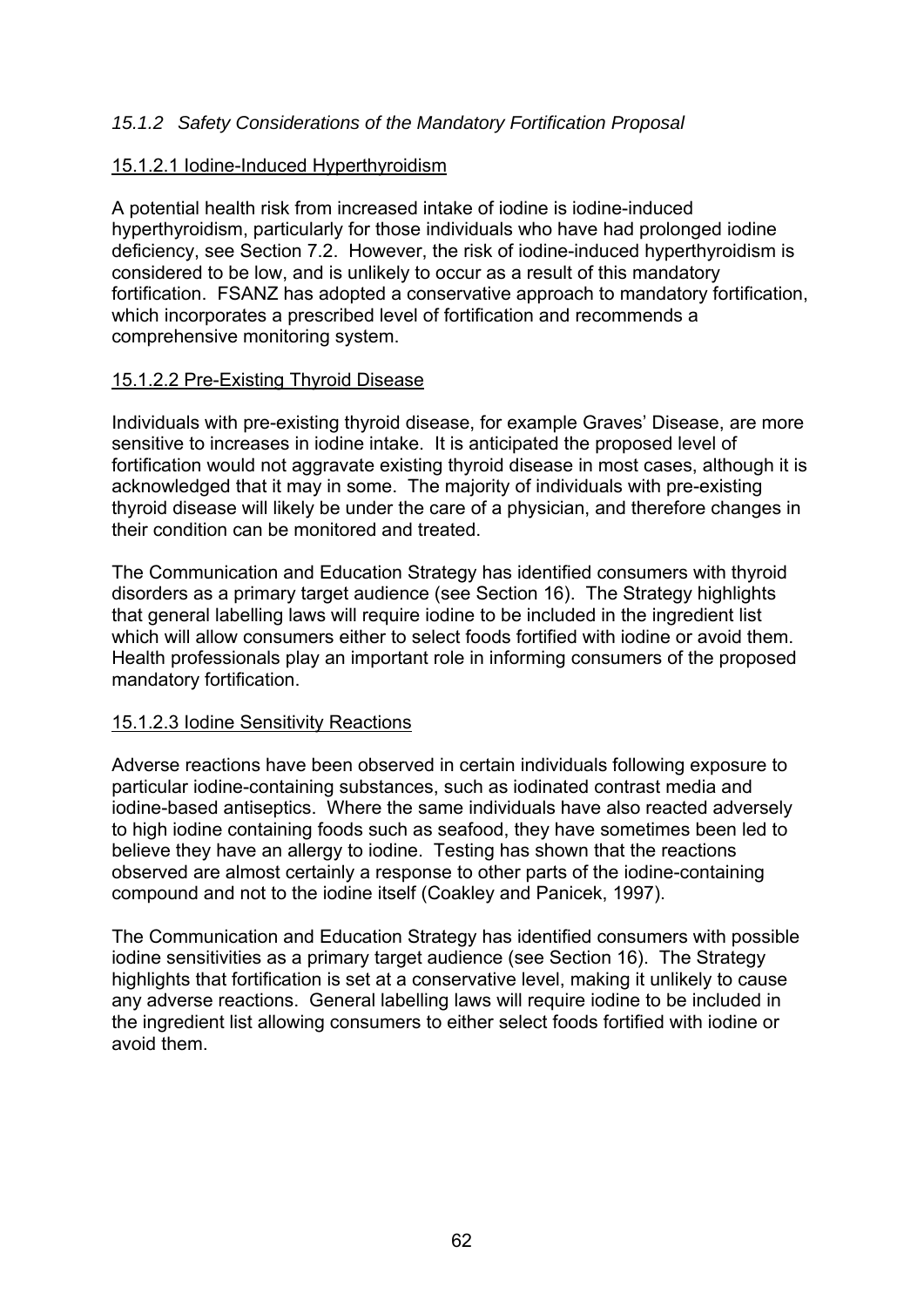# 15.1.2.4 Children above the Upper Level of Intake

A small proportion of young children might exceed the UL for iodine following the proposed fortification. Although it is generally not desirable to exceed the UL, it is expected that these intakes would not represent a health and safety risk to these children. Consistent with the Dietary Guidelines, information advising carers of young children to avoid adding salt to food will be disseminated as part of the Communication and Education Strategy (see SD13<sup>55</sup>).

# *15.1.3 Limitations of the Mandatory Fortification Proposal*

FSANZ acknowledges that not all Australians will get enough iodine from the replacement of salt with iodised salt in bread. The approach put forward in this Report can be augmented by activities outside the scope of FSANZ's remit such as education and promotion of iodine supplement use. Further, FSANZ is aware of the need to consider the outcomes of population wide monitoring of iodine status, which may warrant measures such as increasing the concentration of iodine in iodised salt, replacing salt with iodised salt in products other than bread, or exploring the possibility of adding iodine to the food supply other than through iodised salt. These potential options can only be adequately considered when there is sufficient data on the impact of the mandatory fortification as it is currently proposed.

Several submitters to Proposal P230 raised concern that infant formula products may contain insufficient amounts of iodine. FSANZ will consider these issues as a part of a future review of Standard 2.9.1 – Infant Formula Products.

## *15.1.4 Impact on Future Iodine Levels in the Food Supply*

The causes of the re-emergence of iodine deficiency are not fully understood. As mentioned in Section 12.6.1, there are a number of variables that may influence future levels of iodine in the food supply, namely the consumption of, and salt levels in, bread, use of iodised salt in other commercial foods and the use of discretionary iodised salt.

Given the range of uncertainties influencing future trends, FSANZ proposes monitoring changes in the key sources of dietary iodine.

# **15.2 Labelling and Information Requirements**

Labelling provides an important source of information for consumers and enables consumers to make informed decisions regarding their consumption of fortified foods.

The generic labelling requirements of the Code applicable to foods which contain iodised salt include:

listing of ingredients (Standard 1.2.4);

<sup>1</sup> 55 SD13: FSANZ (2008) *Communication and Education Strategy.*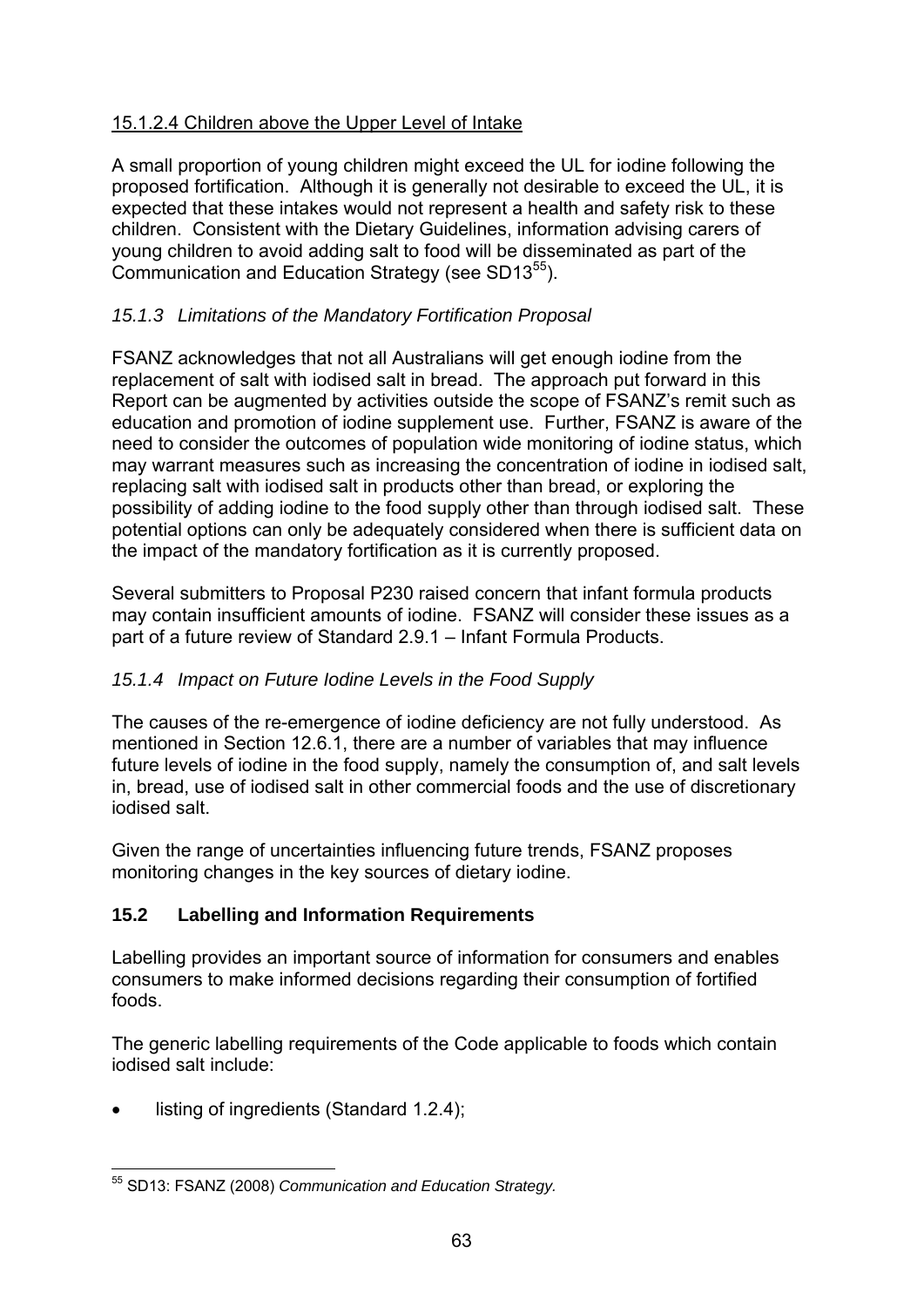- nutrition information requirements for foods carrying nutrition claims (Standard 1.2.8); and
- the conditions applying to nutrition claims about vitamins and minerals (Standard 1.3.2).

The Ministerial Policy Guideline for mandatory fortification states that consideration should be given, on a case-by-case basis, to a requirement to include information in the nutrition information panel of mandatorily fortified food.

Similar to the New Zealand situation, FSANZ considers the generic requirements of the Code to be appropriate for providing consumers with information and therefore does not believe mandating the declaration of iodine content in the nutrition information panel is warranted.

The declaration of iodised salt in the ingredient list will alert consumers to the presence of iodine in bread and may be used by consumers to assist in the selection of fortified foods for improving iodine status, or conversely, to avoid foods containing iodised salt if they so wish.

While the presence of iodised salt will be indicated in the ingredient list on bread and bread products, in some situations (see Section 12.5.4) these products are exempt from the requirement to label with an ingredient list. In these cases consumers will not necessarily be informed about the presence of iodised salt. FSANZ considers that the current exemptions from the labelling provisions that apply to bread should remain in place and that declaration of iodised salt as an ingredient in these unlabelled bread is not required, for the following reasons:

- the approach is consistent with the approach for mandatory fortification with thiamin and folic acid;
- the approach is consistent with the approach in the Code for labelling of other ingredients where declaration is not required for health and safety reasons; and
- a written declaration of iodised salt as an ingredient without including other ingredients may cause confusion for consumers.

## *15.2.1 Use of Nutrition and Health Claims*

Mandatory fortification presents an opportunity for food manufacturers to make nutrition claims, as currently permitted under the Code, related to the iodine content of bread. The level of iodised salt in bread will determine whether bread reaches sufficient levels of iodine to permit nutrition claims about the presence of iodine. For example, a 'source' claim can currently be made on bread if the iodine content is greater than 15 μg per 50 g reference quantity (approximately two slices of bread), which is likely to occur if bread contains at least 1% iodised salt.

Although nutrition and health claims can be a useful source of information for consumers, it is noted that food manufacturers may choose not to use these claims to promote the iodine content of their foods if no marketing advantage is perceived.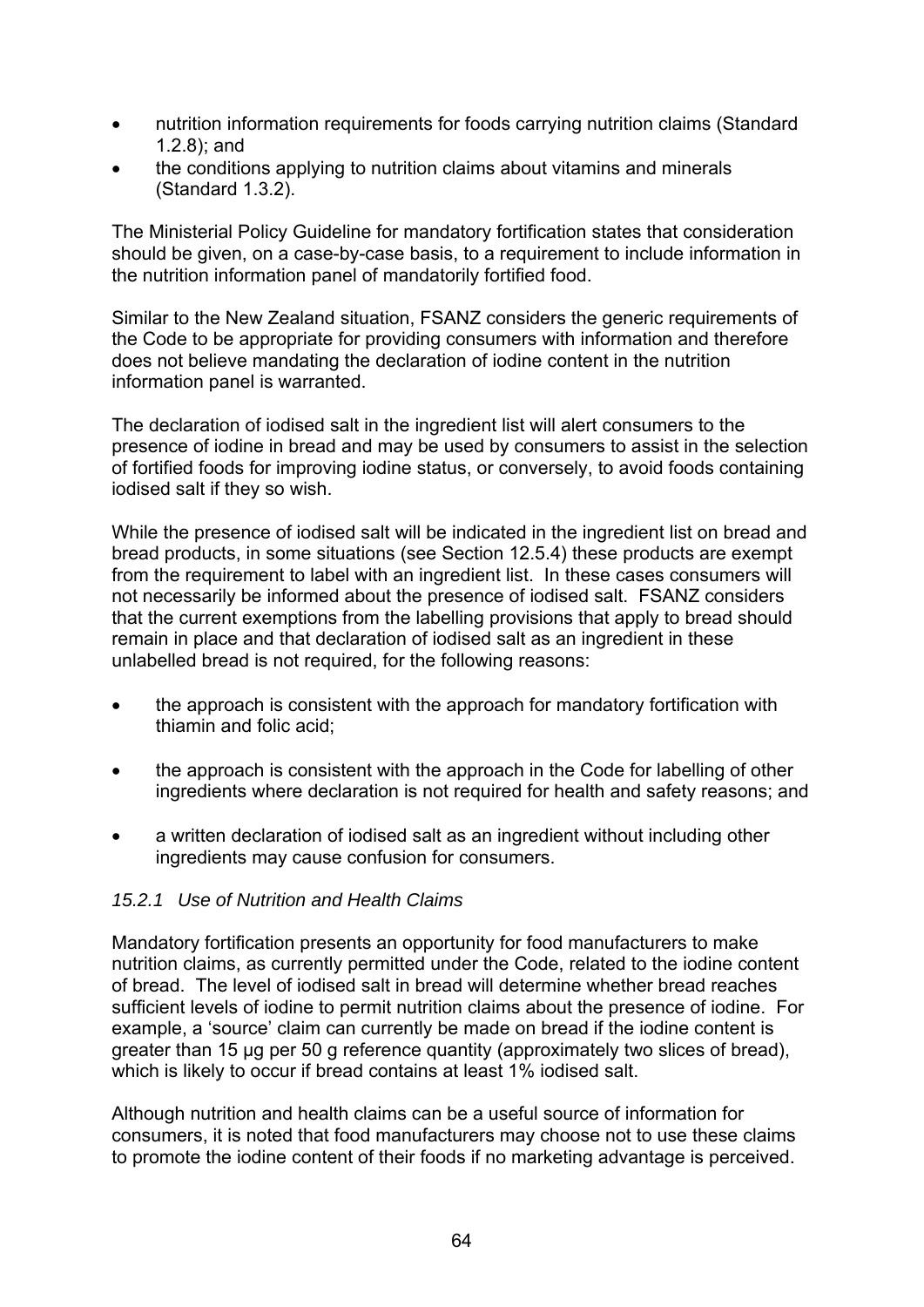During the development of Proposal P230, some public health submitters were concerned that the use of salt as a food vehicle had the potential to create conflicting health messages and therefore opposed the use of an iodine claim on products. Some consumer and public health submitters believed that the ability to make an iodine claim was a disincentive for manufacturers to lower the level of salt in their bread products. Industry submitters, on the other hand, supported an improved ability to make iodine content claims and health claims about the positive benefits of iodine.

FSANZ does not believe that the mandatory use of iodised salt in bread is inconsistent with proposed salt reduction programs. Generally, even with a 30% reduction in salt content, the majority of bread can still make a nutrition claim about iodine. The use of iodised salt in bread should not therefore impede public health initiatives to lower the salt content of bread in the future.

The proposed new Standard (draft Standard 1.2.7 – Nutrition, Health and Related Claims) will permit a wider range of health claims in the future. This Standard is being considered under Proposal P293 – Nutrition, Health & Related Claims and will provide a framework for the assessment of fortified foods to determine which are permitted to carry nutrition content claims or health claims about iodine. In March 2008, the FSANZ Board approved the draft Standard and notified the Ministerial Council of its decision.

## **15.3 Level of Iodine Fortification in Iodised Salt**

In determining the appropriate level of iodisation in salt to address the re-emergence of mild-to-moderate iodine deficiency, the Risk Assessment recommends a level of 45 mg iodine per kg of salt for use in bread.

One level of salt iodisation for use in bread and in table salt is considered most practical by salt manufacturers and FSANZ. The advantages of having one level of salt iodisation include:

- consistency with the recommended level set by WHO and ICCIDD;
- less impost for salt manufacturers;
- easier to enforce $56$ :
- less confusion for food manufacturers purchasing small quantities of iodised salt more suited to the retail packaging sizes;
- less likely to be trade restrictive as it conforms to international guidelines; and
- overcomes the difficulty of defining salt for retail use versus salt for manufacturing.

Submitters to Proposal P230 supported a single level of iodisation in both bread and discretionary salt for the same reasons listed above.

<sup>1</sup>  $56$  The proposal for two iodisation levels would create a situation where the potential overlap creates difficulties with ensuring regulatory compliance.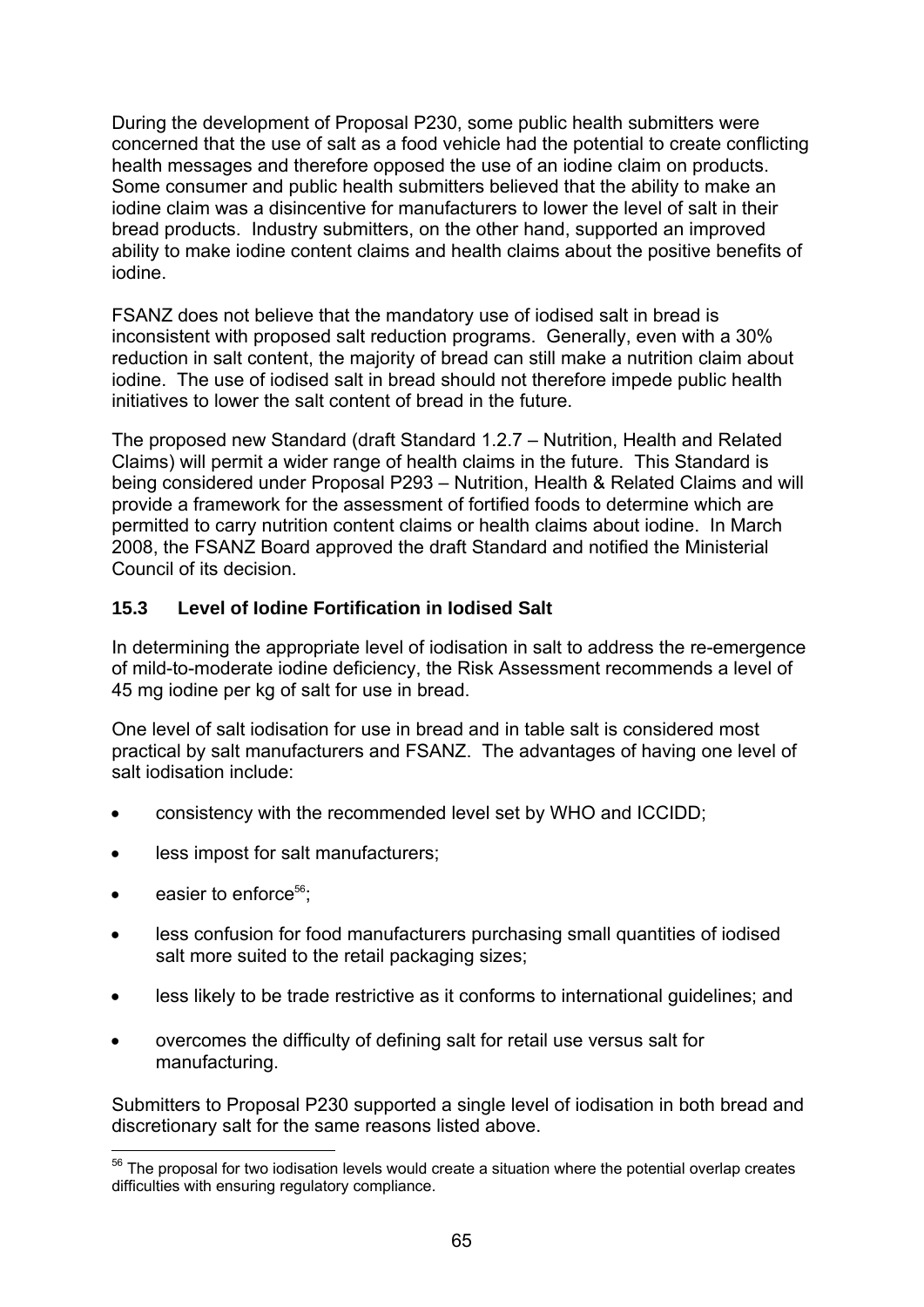Originally, a 'working range' of ±10 mg was proposed. However, information recently provided by one of the leading salt manufacturers in Australia showed that this range could not always be achieved. Consequently, salt manufacturers have suggested a 'working range' of ±20 mg per kg in the iodisation level to ensure effective regulatory compliance. Potassium iodate is added as a finely crushed powder and the final concentration is dependent on the accurate dispersal throughout the product. While the amount of variation around the midpoint is typically small, the ±20 mg per kg accommodates the normal distribution range.

Therefore, FSANZ recommends a salt iodisation range of 25-65 mg iodine per kg of salt. This range provides a ±20 mg 'working range' around the recommended midpoint of 45 mg iodine per kg salt.

# **15.4 Risk Management Conclusion**

A number of potential risks and issues arising from this mandatory iodine fortification Proposal have been identified. These include public health and safety risks as well as social, technical and economic issues. FSANZ has considered the totality of these issues and has devised the following strategies to help mitigate any potential risks:

- the adoption of a conservative mandatory fortification approach so as to maximise iodine intakes in target groups, while minimising exceedance of UL in the population;
- the identification of the need for an iodine supplement program for pregnant breastfeeding women, as an adjunct to mandatory fortification, to meet their increased iodine requirements. This issue has been referred to the relevant authorities;
- the selection of a food vehicle that it consumed widely and consistently, results in minimal trade impacts, and has been shown to be technologically feasible;
- the adoption of the generic labelling requirements of the Code to inform consumers as to the presence of iodised salt in fortified food;
- an exemption for bread represented as organic to allow manufacturers of organic bread to follow existing organic practices;
- the selection of a food vehicle that is consistent with nutrition policies and guidelines. Education messages emphasise bread as a source of additional iodine, rather than salt. The substitution of non-iodised salt with iodised salt in bread is likely to have minimal impact on salt intakes and will not impede public health campaigns aimed at reducing salt intakes;
- the provision of a salt iodisation range of 25-65 mg to ensure effective regulatory compliance for the salt industry;
- the development of an Industry User Guide to assist industry interpret and apply the compliance requirements for this mandatory fortification Standard;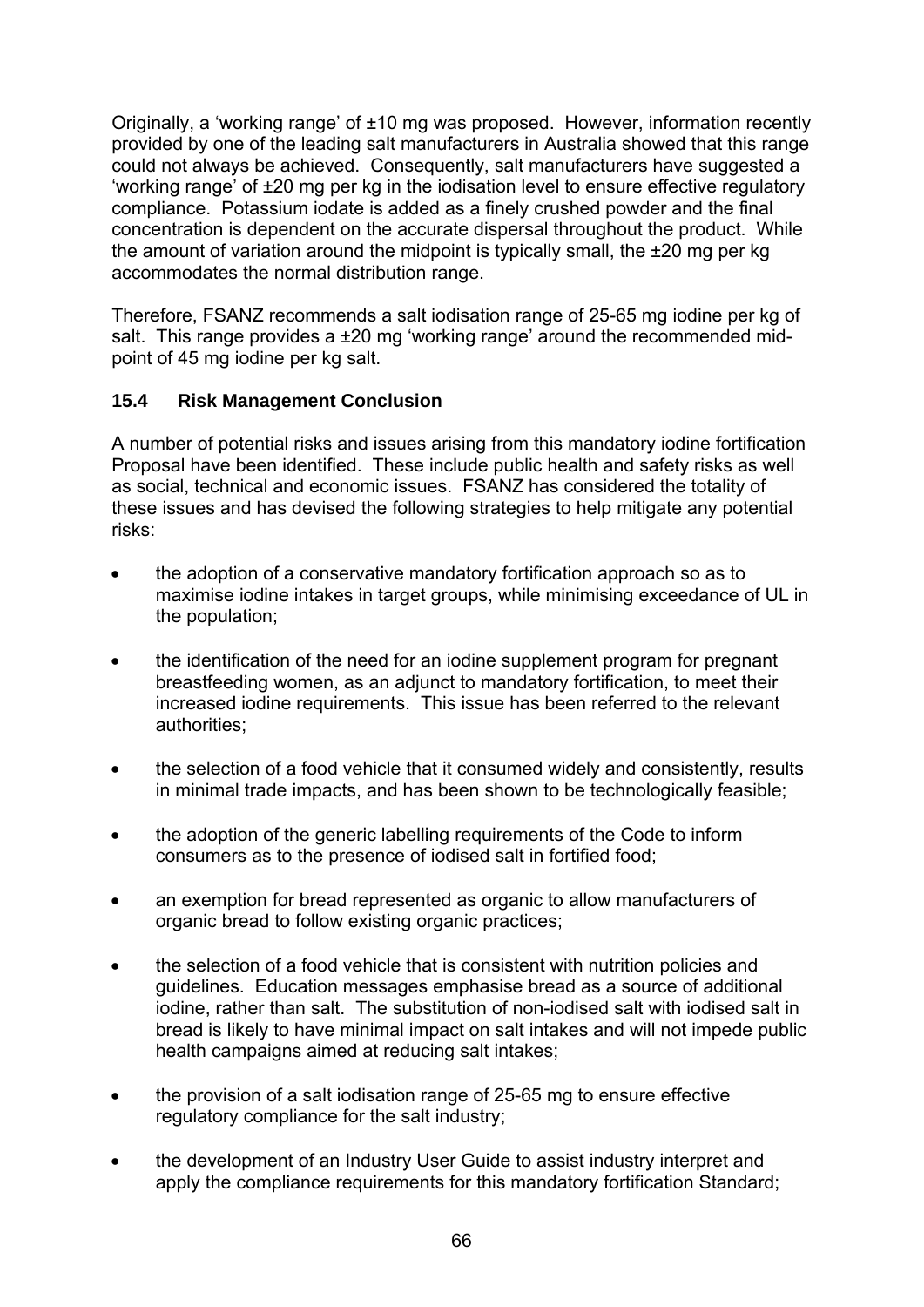- aligning the implementation period for the mandatory iodine fortification with the mandatory folic acid fortification to help reduce the upfront costs of relabelling and label write-offs for industry;
- the development of a Communication and Education Strategy (see Section 16.1) to increase awareness of the mandatory iodine fortification standard, including specific messages for:
	- pregnant and breastfeeding women;
	- parents/carers of young children;
	- people with thyroid conditions and iodine sensitivities;
	- non-bread eaters; and
	- individuals who choose not to consume iodine fortified foods.

The Communication and Education Strategy includes the recognition and contribution of a monitoring program to ensure the ongoing effectiveness and safety of this Proposal.

# **COMMUNICATION AND CONSULTATION**

# **16. Communication and Education**

It is generally acknowledged that the proposed mandatory iodine fortification is an effective means of improving iodine intakes across the population. It will help alleviate the current deficiency and prevent future deficiency, especially among children. The need for an effective and comprehensive communication and education strategy was raised by many key stakeholder groups during FSANZ's consultations on Proposal P230.

# **16.1 Communication and Education Strategy**

FSANZ has prepared a Communication and Education Strategy to raise awareness and understanding of the proposed standard and its implementation for Australia (see  $SD13^{57}$ ). This Strategy has been developed to facilitate communication between consumers, food industry groups, media, and government departments on the mandatory iodine fortification standard. Key messages have been developed for each of the target audiences and the suitable channels identified for communication. The New Zealand Food Safety Authority (NZFSA) and the New Zealand Ministry of Health have prepared a similar communication strategy for New Zealand.

# **17. Consultation**

FSANZ will undertake one round of public consultation on this new Proposal. As the preferred approach is the same as Proposal P230, FSANZ has drawn heavily on previous consultations to inform the development of this new Proposal. During the development of Proposal P230, FSANZ undertook extensive consultation.

<sup>1</sup> 57 SD13: FSANZ (2008) *Communication and Education Strategy.*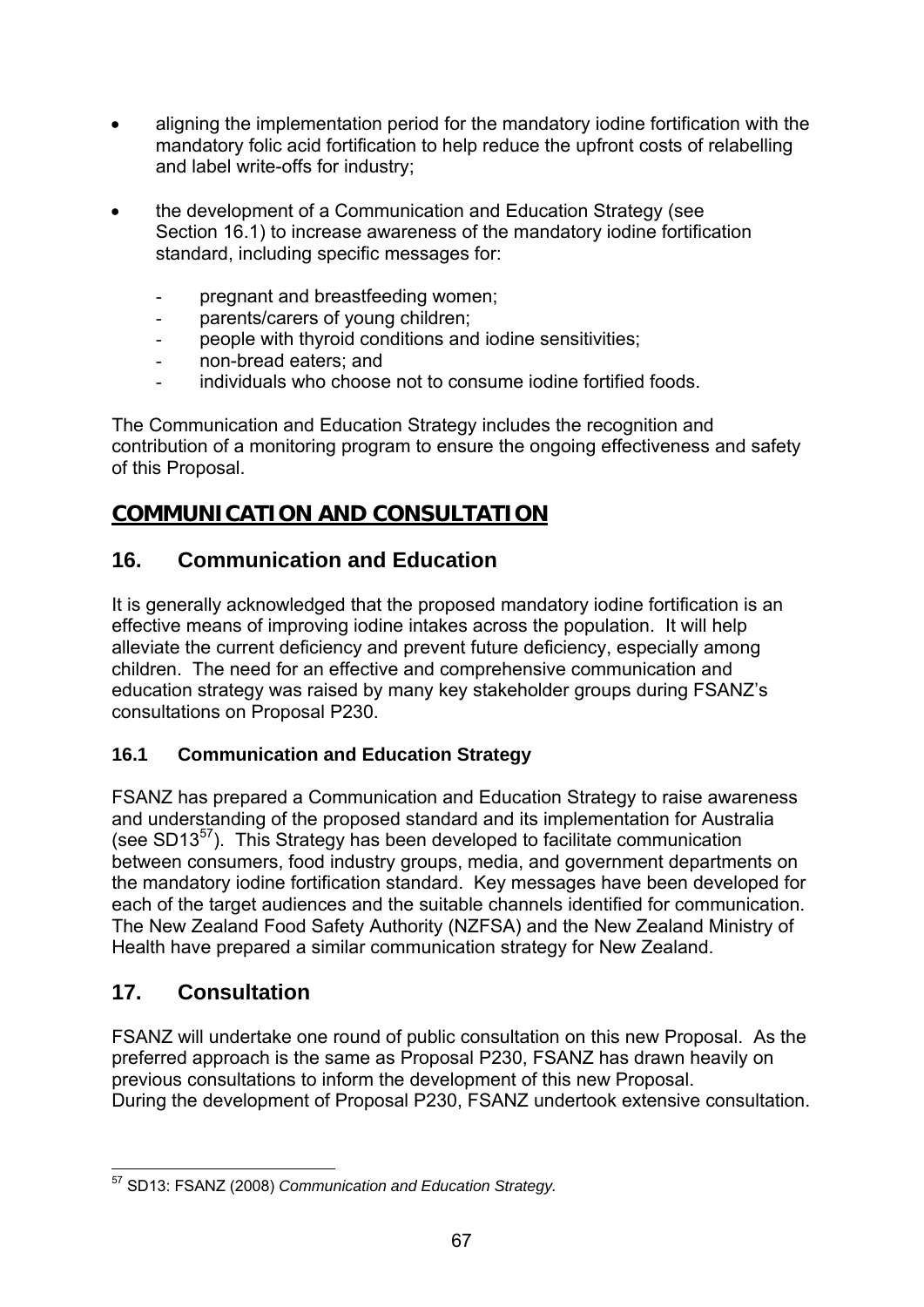FSANZ released an Initial Assessment in 2005, a Draft Assessment in 2006 and an Issues Paper in May 2007 for public consultation. The key issues raised during these consultations are discussed below.

## **17.1 Initial Assessment for Proposal P230**

FSANZ received a total of 38 written submissions in response to the Initial Assessment Report for Proposal P230. This report was released for public consultation from 15 December 2004 to 23 February 2005.

All health professional submissions and the majority of government submissions supported mandatory iodine fortification. With the exception of the two salt manufacturers, the majority of industry submitters supported voluntary fortification as a means to increase population iodine intakes.

While no submitters supported maintaining the s*tatus quo,* six did not indicate a preferred option and one submitter stated they were opposed to mandatory fortification.

## **17.2 Draft Assessment for Proposal P230**

FSANZ received a total of 68 written submissions in response to the Draft Assessment Report for Proposal P230 during the public consultation period from 18 August 2006 to 18 September 2006. At Draft Assessment, FSANZ's preferred option was the mandatory replacement of non-iodised salt with iodised salt in bread, breakfast cereals and biscuits for both Australia and New Zealand.

The majority of submissions from government, health professionals, and consumer organisations supported the preferred option of mandatory fortification, noting the importance of establishing a monitoring program prior to implementation and the need to conduct a national nutrition survey in the next 12 months to establish baseline data.

Some public health professionals were concerned that the preferred option did 'not go far enough' for increasing iodine intakes and believed that FSANZ has been overly constrained by not wishing to exceed the UL for iodine in young children. Many thought USI would be more effective. A number of individual submitters, who had a history of thyroid conditions, supported the *status quo* as they were concerned with adverse effects resulting from increased amounts of iodine in the food supply. The issue of consumer choice was also raised. Many submitters considered that the small manageable risks associated with mandatory fortification were outweighed by the public good.

The majority of industry submitters opposed mandatory fortification, preferring a voluntary approach. The key issues raised were that mandatory fortification restricts consumer choice and had considerable trade impacts, especially for biscuits. Submitters questioned the suitability of biscuits as a food vehicle due to their reach and contribution to overall salt intake. Industry primarily supported an extension of the voluntary fortification permissions in conjunction with targeted education and promotion strategies to increase iodine intakes in the population.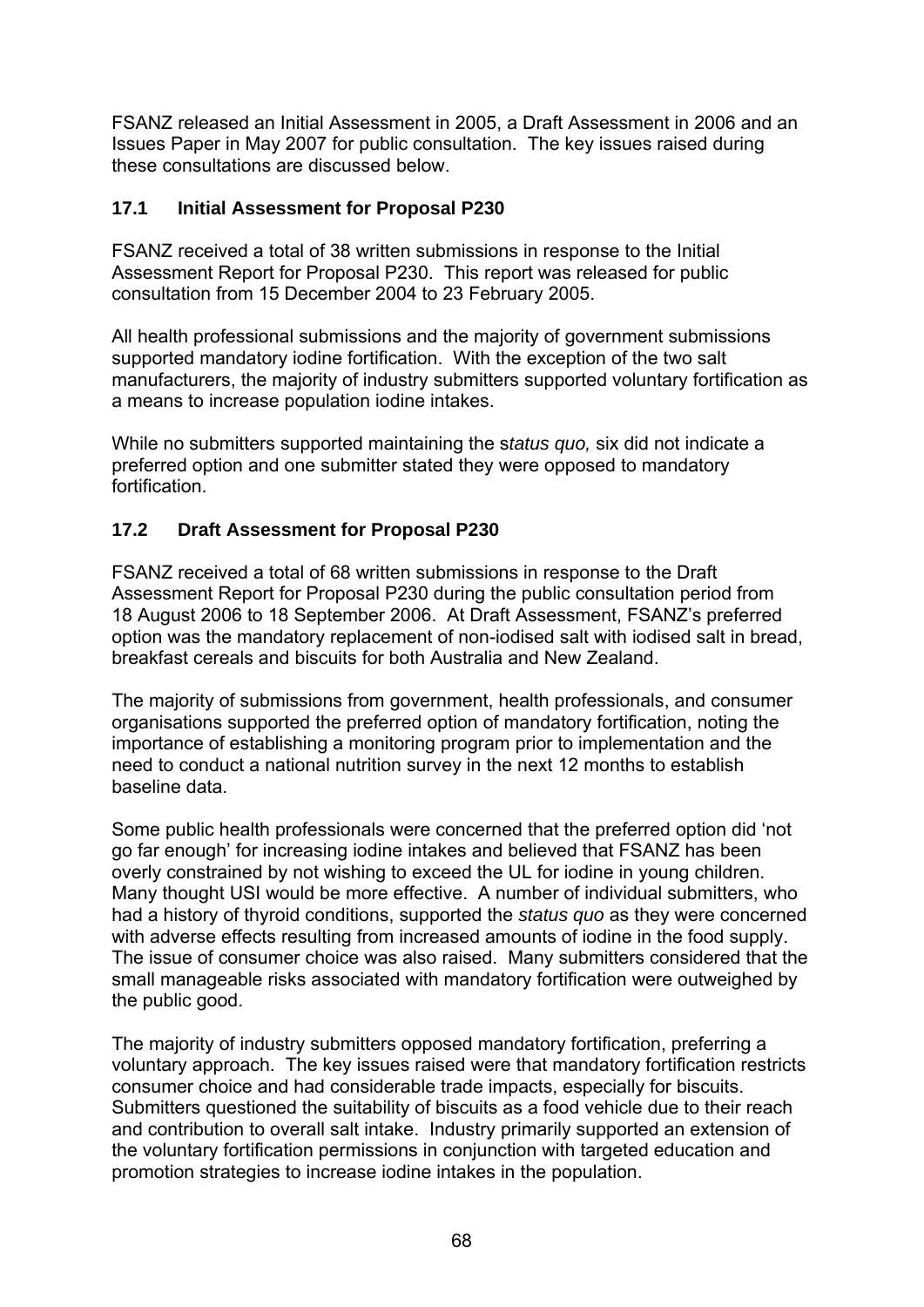A full summary of the issues raised in submissions is provided in SD15<sup>58</sup>.

## **17.3 Issues Paper for Proposal P230**

In May 2007 FSANZ released an Issues Paper outlining the proposed changes under consideration for the Final Assessment of Proposal P230. The paper addressed the major themes that arose from submissions to the Draft Assessment and outlined additional work undertaken. FSANZ received 48 comments in response to the Issues Paper during the consultation period from 9 May 2007 to 6 June 2007.

The majority of government stakeholders, public health professionals and consumer groups indicated qualified support for the Proposal. There was general acknowledgement among stakeholders of the inability of the Proposal to fully meet the substantially increased iodine requirements of pregnant and breastfeeding women, and breastfed infants. The need to address deficiency in non-bread eaters was also raised.

Some public health stakeholders viewed the current Proposal as an initial step and only part of the solution to the current iodine deficiency, and noted mandatory fortification is preferable to voluntary fortification as it provides greater certainty, sustainability, equity, and reach. However, a number of public health stakeholders believed that USI would provide higher iodine intakes for pregnant and breastfeeding women. Consumer organisations were generally supportive of the mandatory fortification option but noted the need for effective monitoring and education/health promotion strategies.

Most industry stakeholders continued to oppose mandatory fortification citing the increased regulatory burden, removal of consumer choice, and trade impacts as reasons for their opposition. They did not consider mandatory fortification to be the most effective public health strategy. They stated a strong preference for voluntary fortification and the promotion of iodine as a processing aid. A Memorandum of Understanding (MoU) and an education campaign were presented as an integral part of a voluntary approach. Industry considered that international studies and the Tasmanian results demonstrate the success of voluntary fortification in decreasing iodine deficiency.

Industry and some government stakeholders also argued that Proposal P230 was inconsistent with the Australian Government's Best Practice Regulation Requirements and that to meet these requirements, all strategies for addressing iodine deficiency would need to be evaluated.

A full summary of the comments received in response to the Issues Paper is provided in SD16<sup>59</sup>.

<sup>1</sup> <sup>58</sup> SD15: FSANZ (2007) Summary of Submitter Comments to Draft Assessment Report for Proposal P230.

<sup>&</sup>lt;sup>59</sup> SD16: FSANZ (2007) Summary of Submitter Comments to Issues Paper for Proposal P230.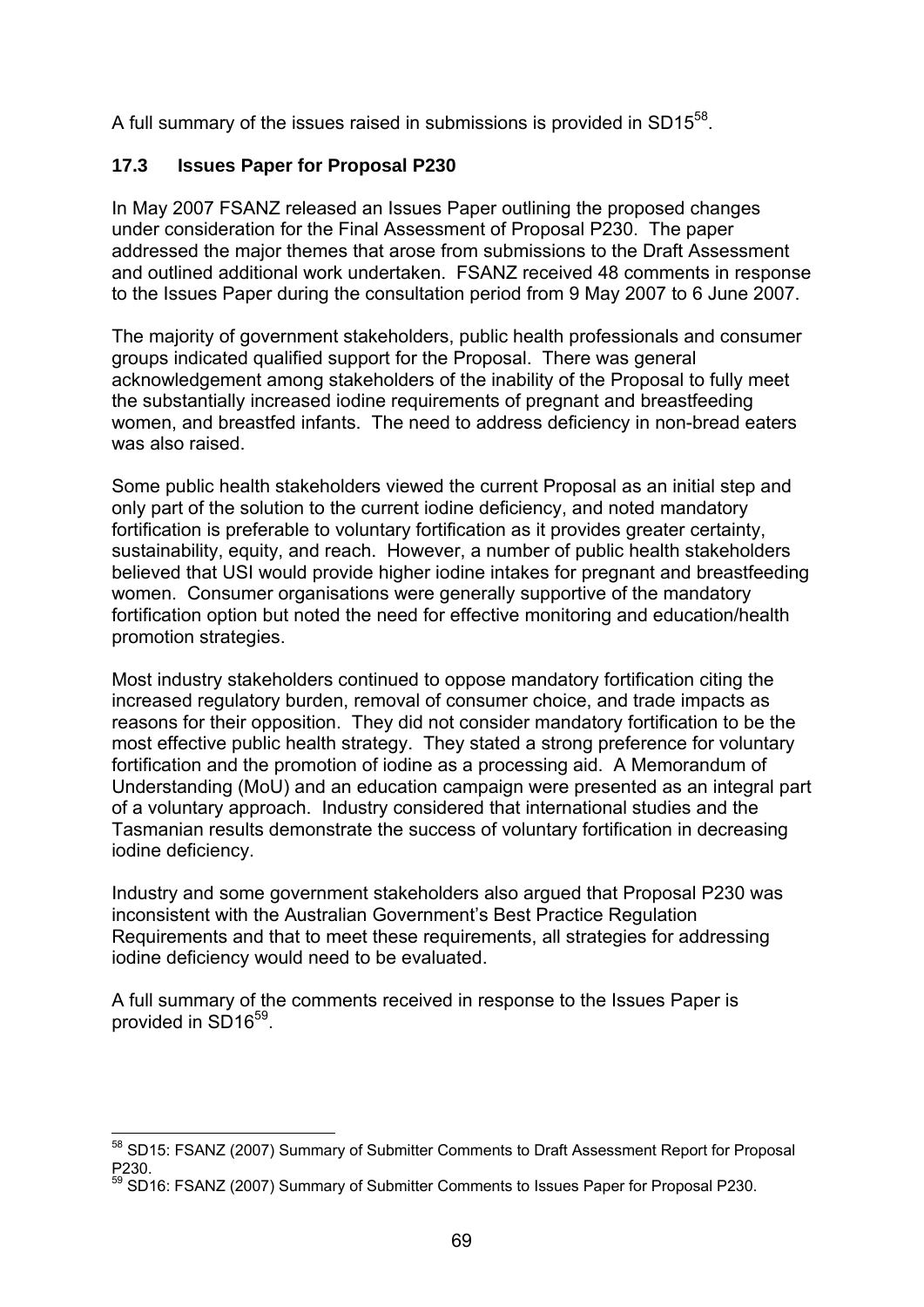## **17.4 Targeted Consultation for Proposal P230**

Issues identified from public submissions and stakeholder consultations for Proposal P230 formed the basis of further targeted consultation with key groups, including salt, bread, breakfast cereal and biscuit manufacturers. FSANZ also commissioned independent consultants, Brooke-Taylor & Co Pty Ltd and Professor Ray Winger from Massey University, to consult with industry regarding technical issues raised during consultations. Other key stakeholder groups consulted were the Australian State and Territory, and New Zealand, jurisdictions, and consumer and public health organisations. Consultations involved face-to-face meetings, teleconferences, information updates and e-mail correspondence.

As part of the targeted consultation process, FSANZ involved the Fortification Standards Development Advisory Committee (SDAC) to help identify views and issues associated with mandatory iodine fortification. The Fortification SDAC is comprised of members with a broad interest in, and knowledge of, fortificationrelated issues and represents groups from public health nutrition, food manufacturing, enforcement, food policy, health promotion and consumer education.

Information received informed FSANZ's review of the appropriateness of the food vehicles, identification and investigation of risk management issues, further costbenefit analysis, recommendations for the implementation phase, and the monitoring requirements for mandatory fortification.

An Iodine Scientific Advisory Group (ISAG) was also established by FSANZ to advise on scientific and medical matters relating to mandatory iodine fortification. ISAG members have considerable expertise in iodine and health-related matters, endocrinology, public health, epidemiology and/or nutrition. Members represent various tertiary institutions, hospitals, international councils and government organisations in Australia and New Zealand.

FSANZ commissioned an independent economic consultancy organisation, Access Economics, to undertake further analysis to investigate the impact on the cost benefit analysis of removing biscuits and breakfast cereals from the mandatory fortification standard in Australia and New Zealand. Access Economics held further consultations with key stakeholders, particularly industry groups and jurisdictions, in regard to the financial and health implications of mandatory fortification. FSANZ also commissioned CHERE, to undertake further work on the costs and benefits of the Proposal (see SD3<sup>60</sup>).

To ensure a consumer perspective on the proposed standard, FSANZ undertook consultation with the FSANZ Consumer Liaison Committee, a group formed to provide a consumers' perspective with members drawn from both Australia and New Zealand and the Maori Reference Group (Kahui Kounga Kai).

<sup>1</sup> 60 SD3: Centre for Health Economics Research Evaluation (CHERE) (2007) *Cost effectiveness analysis of iodine fortification in Australia and New Zealand*. Report commissioned by FSANZ.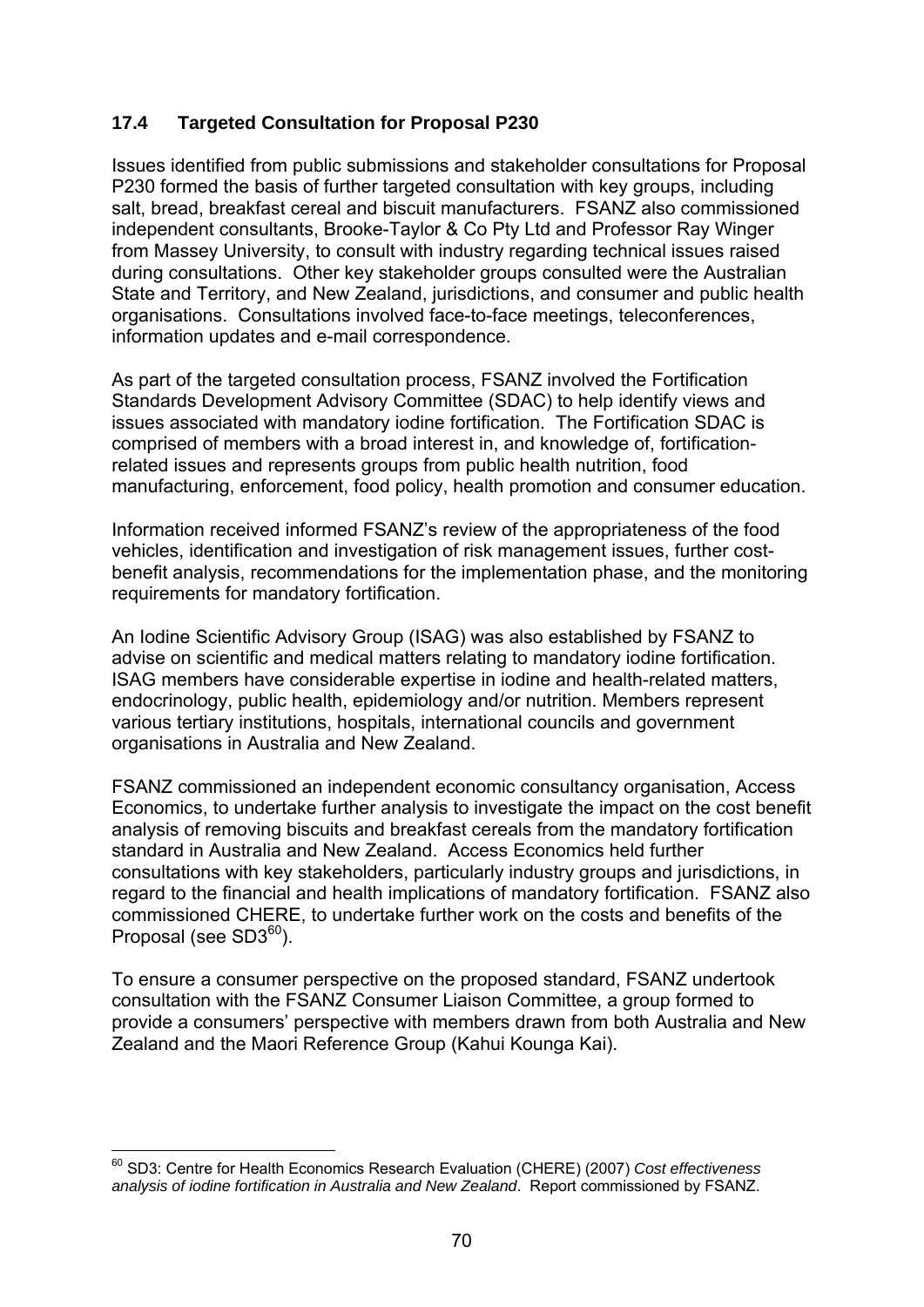# **18. World Trade Organization**

As a member of the WTO, Australia is obligated to notify WTO member nations where proposed mandatory regulatory measures are inconsistent with any existing or imminent international standards and the proposed measure may have a significant effect on trade.

There are no relevant international standards for the mandatory fortification of salt with iodine used in the manufacture of bread. A number of countries have legislation allowing, and in some cases mandating, the iodisation of salt and/or use of iodised salt in food products, these include the United States, Canada, Switzerland, Belgium, the Netherlands, Denmark and Germany. FSANZ recognises that imports of foods fortified with iodine are proscribed in some countries, for example in Japan.

WTO member nations were notified of the proposed mandatory iodine fortification regulations during the development of Proposal P230, in accordance with the WTO Technical Barriers to Trade Agreement. No responses to the notifications were received by FSANZ; therefore FSANZ has determined that notification of P1003 is not required.

# **CONCLUSION**

# **19. Conclusion and Preferred Approach**

As requested by the Ministerial Council, FSANZ has considered the feasibility of mandatory fortification of the food supply with iodine as a means of reducing the prevalence of iodine deficiency, especially in children.

On the basis of the available evidence, FSANZ concludes that the mandatory replacement of salt with iodised salt in bread at 25-65 mg of iodine per kg of salt would deliver net-benefits to Australia. This approach maintains the current voluntary permission for iodised salt.

The level of iodisation in salt has been selected to maximise iodine intakes in the target group, while preventing significant proportions of young children exceeding the upper safe levels of intake. While mandatory fortification can deliver sufficient amounts of iodine to the general population, for a large percentage of pregnant and breastfeeding women it will not meet their increased requirements. Therefore supplementation for pregnant and breastfeeding women may be necessary.

#### **Preferred Approach**

The preferred approach is to amend the New Zealand only mandatory iodine fortification Standard so it becomes a joint Standard for both Australia and New Zealand.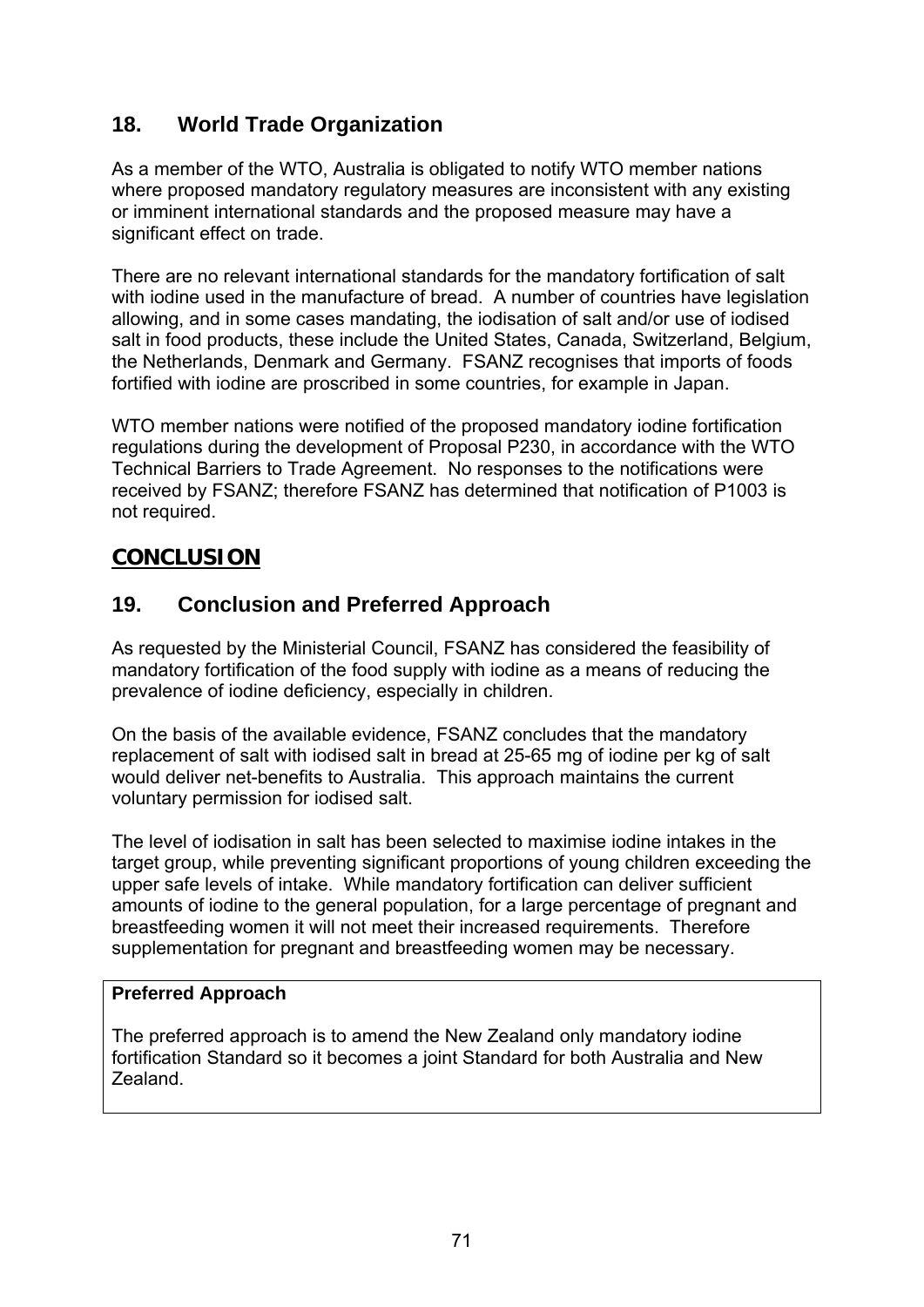The joint Standard would require the mandatory replacement of non-iodised salt with iodised salt in bread. The salt iodisation level is to be in the range of 25-65 mg of iodine per kg of salt. Bread represented as organic will be exempt from this requirement.

The voluntary permission for iodine in iodised salt and reduced salt will be retained at the current range of 25-65 mg per kg, to be consistent with the mandatory requirement.

#### **Reasons for the Preferred Approach**

- FSANZ received advice from AHMAC, endorsed by Health Ministers, confirming that iodine deficiency is prevalent and severe enough to warrant intervention in Australia and that mandatory fortification is considered the most cost-effective strategy to redress this.
- Replacement of non-iodised salt with iodised salt in bread will address iodine deficiency across much of the Australian population, and prevent it from becoming more serious in the future.
- Replacement of non-iodised salt with iodised salt in bread is technologically feasible and well tested internationally.
- Use of iodised salt to reduce the prevalence of iodine deficiency is consistent with international guidance and experience.
- The Tasmanian voluntary program using iodised salt in bread, at an average of 45 mg iodine per kg salt, led to an improvement in the iodine status of a mildly deficient population.
- Based on the available evidence, including overseas experience with mandatory fortification, the proposed level of fortification does not pose a risk to general public health and safety. The level has been set to minimise any potential health risks. In groups that are generally more sensitive to increases in iodine intake, e.g. individuals with existing thyroid conditions, the risk of a negative impact on health is still considered to be very low.
- The Proposal delivers net-benefits to Australia. These benefits compare well with a small ongoing cost of fortification of around two cents per person each year.
- FSANZ commissioned CHERE to assess the cost-effectiveness of mandatory fortification with iodine (see  $SD3<sup>61</sup>$ ). CHERE concluded that in terms of costeffectiveness ratios, the cost of reducing the risk of iodine deficiency disorders appears small compared with the potential benefits associated with improved health, reduced health care costs and/or gains in productivity and GDP.

<sup>1</sup> 61 SD3: Centre for Health Economics Research Evaluation (CHERE) (2007) *Cost effectiveness analysis of iodine fortification in Australia and New Zealand*. Report commissioned by FSANZ.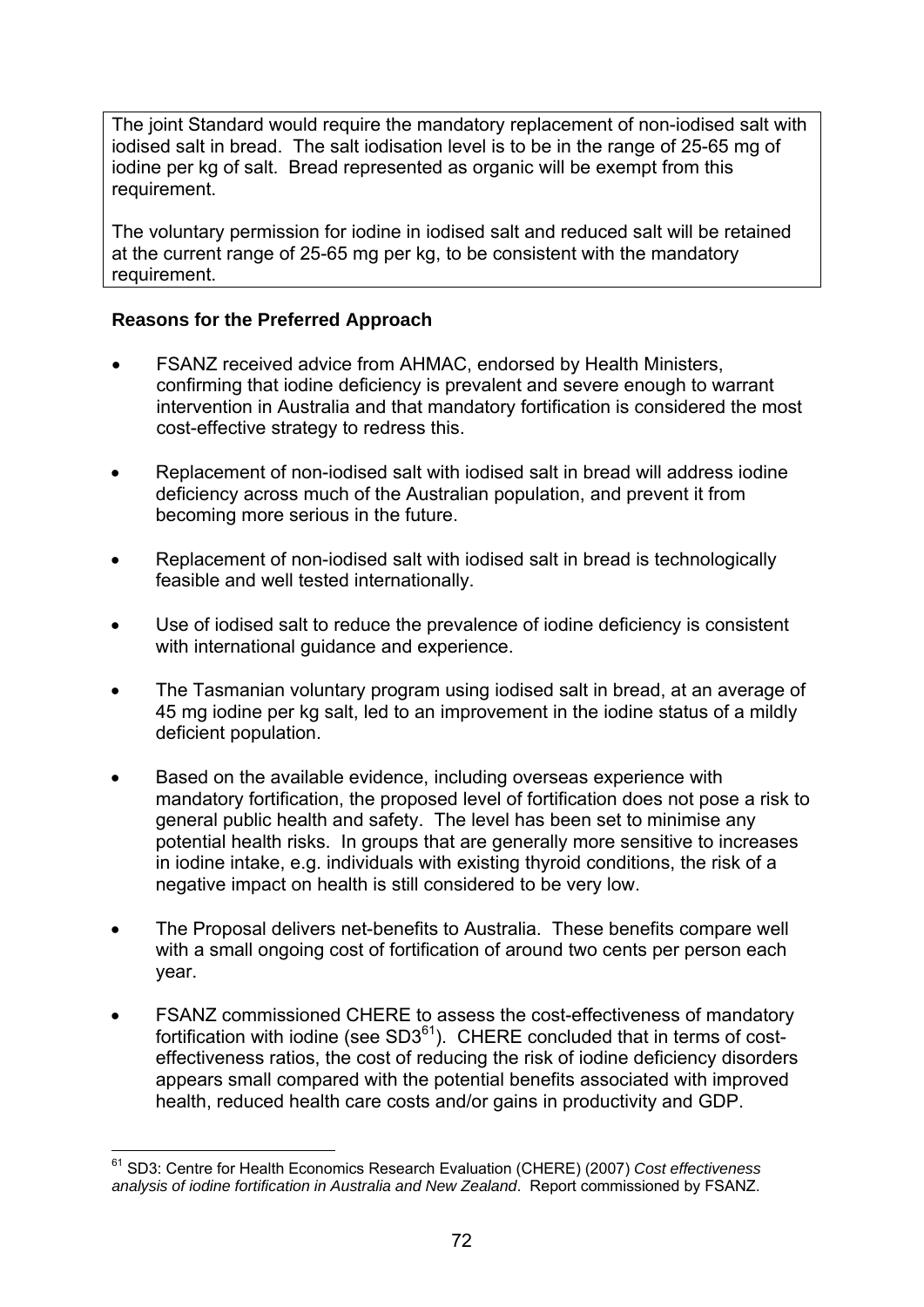The Proposal is consistent with Ministerial policy guidance on mandatory fortification.

Monitoring is considered an essential component of implementing this Proposal consistent with Ministerial policy guidance. It will provide a means of ensuring the ongoing effectiveness and safety of this strategy to reduce the prevalence of iodine deficiency in Australia.

# **20. Implementation and Review**

## **20.1 Transitional Period**

Upon approval by the FSANZ Board of the proposed draft variations to the Code, the Ministerial Council will be notified of that decision. Subject to any request from the Ministerial Council for a review, the proposed draft variations to the Code are expected to come into effect 12 months after gazettal of the Standard. This date has been selected to generally align with the current mandatory fortification transition periods for folic acid and iodine (New Zealand only), thereby reducing the costs to industry for labelling changes, as noted in  $SD14^{62}$ . The transition period provides sufficient time for the salt industry to increase their production of iodised salt and for bread manufacturers to make the required changes to manufacturing and labelling.

It should be noted that the success of this important public health strategy extends beyond implementing mandatory fortification as the sole strategy, and incorporates the key components of education, potential iodine supplementation policy and monitoring.

## **20.2 Regulatory Compliance Issues**

1

The point of compliance for the amount of iodine in salt will be the responsibility of the salt manufacturer. Currently salt manufacturers are required to stay within the existing fortification range and will need to continue to do so under mandatory fortification.

For the bread industry, the main impacts will be replacing ordinary salt with iodised salt as an ingredient and labelling changes. It is technologically feasible to add iodised salt to bread at the concentration being considered. The ingredients' list on food labels will need to be altered to reflect this change. The point of compliance for the baker will be the requirement to replace salt with iodised salt, not the amount of iodine in the final product.

 $62$  SD14: Brooke-Taylor & Co Pty Ltd. (2006) Report on the logistics and labelling changes related to the introduction of mandatory fortification of bread and breakfast cereals with iodised salt (and the impact of a preceding requirement for mandatory fortification of bread with folic acid). Report prepared for FSANZ P295 Final Assessment Report, Appendix 1.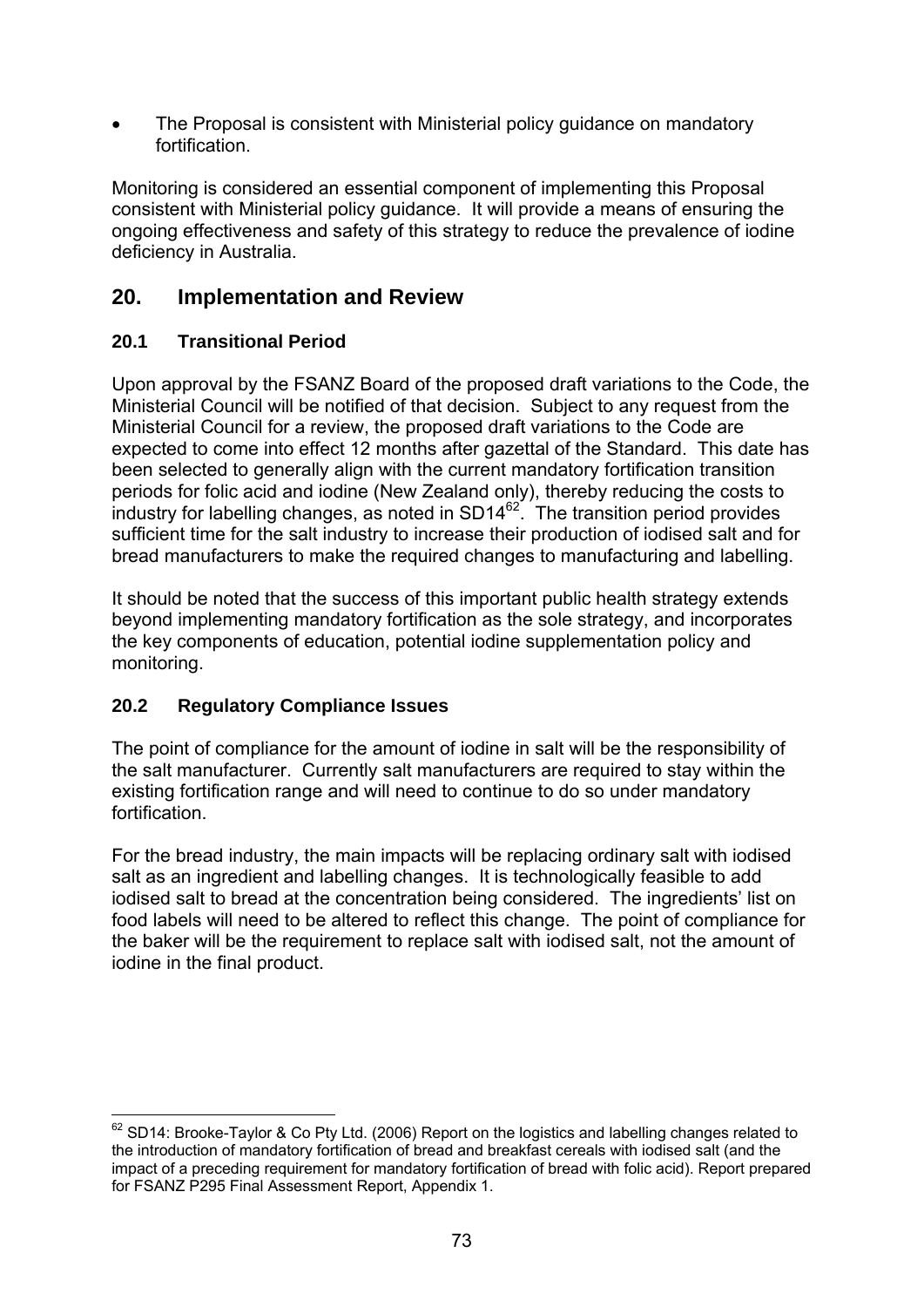# **21. Monitoring**

An effective fortification program will require monitoring. The responsibility for establishing and funding a monitoring system to assess the impact of mandatory fortification on the population extends beyond FSANZ's responsibilities under the FSANZ Act. In October 2007, AHMAC agreed to fund the AIHW to coordinate monitoring activities for mandatory fortification standards in both Australia and New Zealand (folic acid and iodine). However, the funds allocated to the AIHW were for the coordination and reporting of relevant data, not the actual collection and analysis of the data. The monitoring frameworks for Australia and New Zealand for the mandatory fortification of folic acid and iodine developed by the Food Regulation Standing Committee (FRSC) and agreed by the APHDPC in August 2007 were accepted by AHMAC at its subsequent meeting in October 2007. As highlighted in Section 13.2.2.5, decisions on funding specific monitoring activities will not be finalised until the AIHW Initial Stocktake Report is completed.

FSANZ will be responsible for monitoring food composition, market changes in the food supply, predicting nutrient intakes and working with consumers to research their attitudes and behaviour towards fortified products. FSANZ has recently updated the salt and iodine component of its food composition databases with the results of a new Key Foods Analytical program that it commissioned. It has also developed a database for the new Kids Eat Kids Play national nutrition survey with more comprehensive data that includes iodine for over 6000 foods and food supplements.

The costs for the proposed monitoring program for mandatory iodine fortification are discussed in Section 13.2.2.5 of this Report.

#### **Attachments**

1. Draft variations to the *Australia New Zealand Food Standards Code*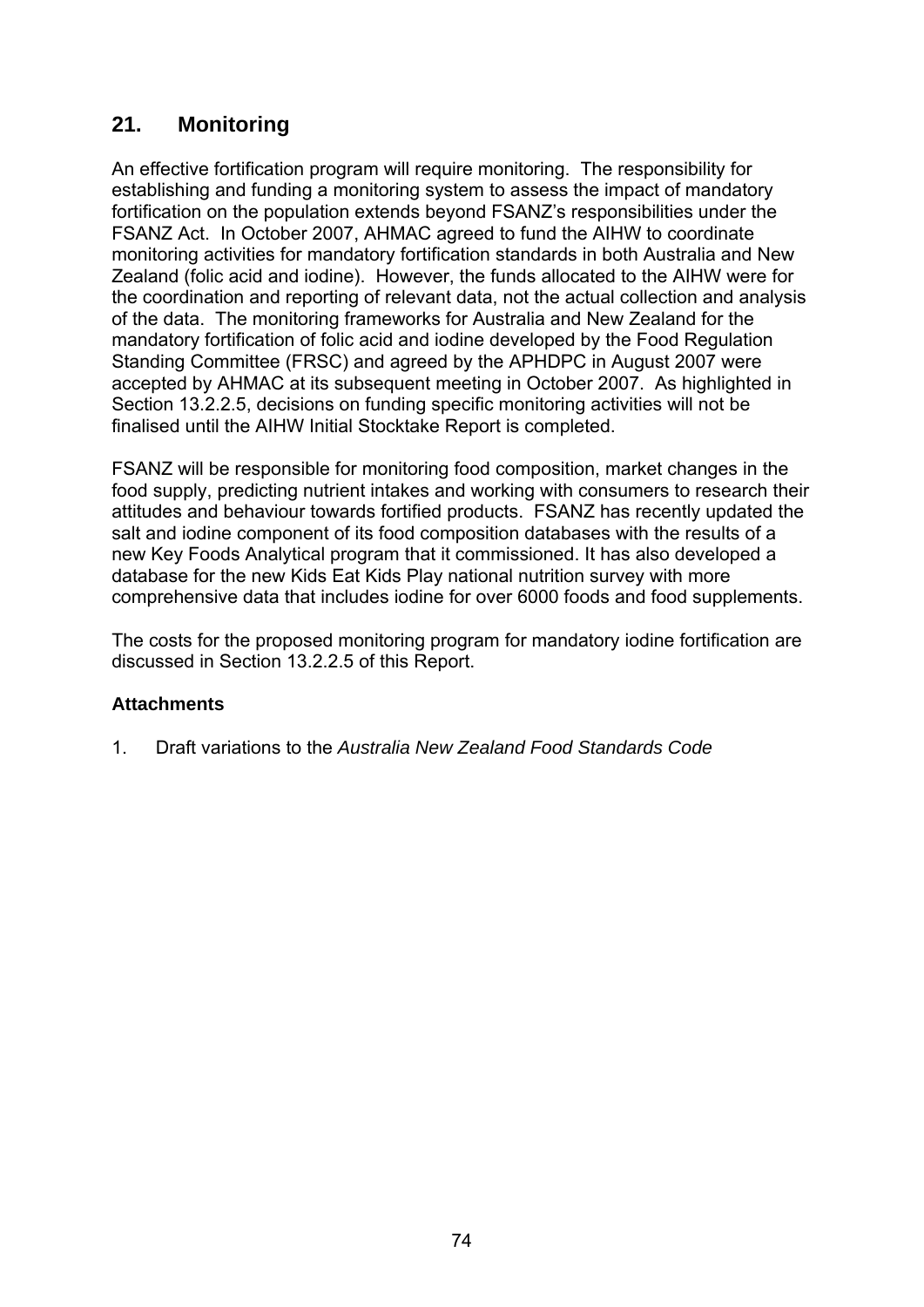#### **References**

AACE Thyroid Task Force (2002) American Association of Clinical Endocrinologists Medical Guidelines for Clinical Practice for the Evaluation and Treatment of Hyperthyroidism and Hypothyroidism. *Endocrin Prac.*, 8:458-69.

Aghini-Lombardi, F., Antonangeli, L., Martino, E., Vitti, P., Maccherini, D., Leoli, F., *et al.* (1999) The spectrum of thyroid disorders in an iodine-deficient community: the Pescopagano survey. *J. Clin. Endocrinol. Metab.*, 84(2):561-6.

Akamizu, T., Amino, N. and de Groot, L.J. Hashimoto's Thyroiditis. http://www.thyroidmanager.org/Chapter8/8-frame.htm. Accessed on November 28 2007.

Alvarez-Pedrerol, M., Ribas-Fitó, N., Torrent, M., Julvez, J., Ferrer, C. and Sunyer, J. (2007) TSH concentration within the normal range is associated with cognitive function and ADHD symptoms in healthy preschoolers. *Clin. Endocrin.*, 66:890-8.

ATSDR (2004) Toxicological profile for iodine. U.S. Department of Health and Human Services, Agency for Toxic Substances and Disease Registry, Atlanta, GA. http://www.atsdr.cdc.gov. Accessed on 23 March 2006.

Baltisberger, B.L., Minder, C.E. and Bürgi, H. (1995) Decrease of incidence of toxic nodular goitre in a region of Switzerland after full correction of mild iodine deficiency. *Eur J Endocrinol*., 132(5):546-9.

BEST (Board on Environmental Studies and Toxicology) (2006) Fluoride in Drinking Water: A Scientific Review of EPA's Standards, The National Academies Press. http://www.nap.edu/catalog/11571.html?onpi\_newsdoc03222006. Accessed on 16 August 2006.

Bhatnagar, A., Maharda, N.S., Ambardar, V.S., Dham, D.N., Magdum M. and Sankar, R. (1997) Iodine loss from iodised salt on heating. *Ind. J. Ped*., 64(4):883-5.

Brown, E. (2004) *Research into food fortification*. For the baking industry research trust. Brand Development Research Limited, Auckland.

Brussaard, J., Brants, H., Hulshof, K., Kistemaker, C. and Lowik, M. (1997) Iodine intake and urinary excretion among adults in the Netherlands. *Eur. J.Clin. Nutr.,* 51:S59-S62.

Burgess, J.R., Seal, J.A., Stilwell, G.M., Reynolds, P.J., Taylor, E.R. and Parameswaran, V. (2007) A case for universal salt iodisation to correct iodine deficiency in pregnancy: another salutary lesson from Tasmania. *Med. J.A.*, 186:574–6.

Chan, S.S., Hams, G., Wiley, V., Wilcken, B., McElduff, A. (2003) Postpartum maternal iodine status and the relationship to neonatal thyroid function. *Thyroid*, 13(9):873-6.

Childs, N.M. and Poryzees, G.H. (1998) Foods that help prevent disease: consumer attitudes and public policy implications. *Brit. Food J.*, 100(9):419-426.

Choudhury, N. and Gorman, K.S. (2003) Subclinical prenatal iodine deficiency negatively affects infant development in Northern China. *J. Nutr.*, 133(10):3162-5.

Clements, F.W. (1986) *A History of Human Nutrition in Australia*. Longman Cheshire, Melbourne, Victoria.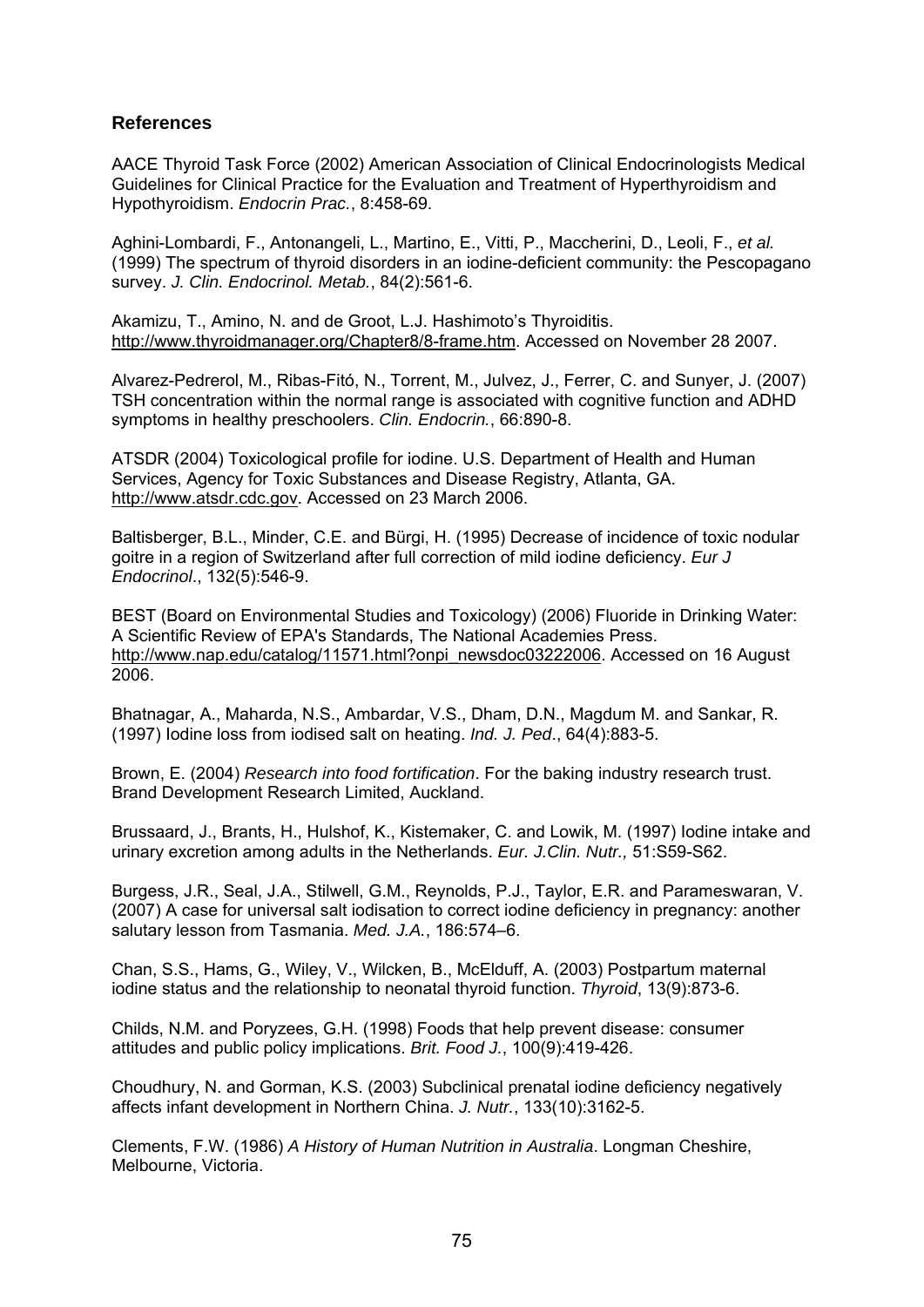Coakley, F.V. and Panicek, D.M. (1997) Iodine allergy: an oyster without a pearl? *Am. J. Roentgenol*., 169: 951 – 52.

Codex Alimentarius Commission (1991) *General principles for the addition of essential nutrients to foods*. CAC/GL 09-1987 (amended 1989, 1991) www.codexalimentarius.net/searchindex.doc.

Cook, T., Rutishauser, I. and Allsopp, R. (2001a) *The Bridging Study: comparing results from the 1983, 1985 and 1995 Australian national nutrition surveys*. Australian Food and Nutrition Monitoring Unit, Commonwealth Department of Health and Aged Care, Commonwealth of Australia, Canberra.

Cook, T.I., Rutishauser, I. and Seelig, M. (2001b) *Comparable Data on Food and Nutrient Intake and Physical Measurements from the 1983, 1985 and 1995 National Nutrition Surveys*. Commonwealth Department of Health and Aged Care: Canberra.

Cooper, D.S., Doherty, G.M., Haugen, B.R., Kloos, R.T., Lee, S.L., Mandel, S.J., *et al.* (2006) Management Guidelines for Patients with Thyroid Nodules and Differentiated Thyroid Cancer. *Thyroid,* 16:1-34.

Cox, D.N. and Anderson A.S. (2004) Food choice. In: Gibney, M.J., Margetts, B.M., Kearney J. M., Arab, L. eds. *Public health nutrition*. Blackwell Science Ltd, Oxford, pp 144-166.

Darnton-Hill, I. (1998) *Rationale and elements of a successful food-fortification program*. In: Scrimshaw, N.S. eds. Food and nutrition bulletin 2, Vol 19, United Nations University Press, Tokyo.

de Benoist, B. (2004) *Iodine status worldwide*. In: de Benoist, B., Egli, I., Takkouche, B., Allen, H. eds. Who Global Database on Iodine Deficiency. Department of Nutrition for Health and Development, World Health Organisation, Geneva.

http://www.who.int/whosis/database/menu.cfm?path=whosis,mn,mn\_iodine,mn\_iodine\_statu s&language=english. Accessed on 1 November 2006.

Define Research & Insight (2007). Health and Lifestyle in Pregnancy - Folic Acid: Qualitative Research. Prepared for COI & The Food Standards Agency. London: Define Research & Insight.

Delange, F. and Hetzel, B.S. (2005) *The Iodine Deficiency Disorders*. http://www.thyroidmanager.org/Chapter20/20-frame.htm. Accessed on 13 March 2006.

Delange, F. (2000) The role of iodine in brain development. *Proc. Nutr. Soc.*, 59:75-9.

Delange, F. (2001) Iodine deficiency as a cause of brain damage. *Postgrad. Med. J.,*  77(906):217-220.

Eastman CJ. (2005) Iodine supplementation: the benefits for pregnant and lactating women in Australia and New Zealand. *Obstet Gynecol*; 7: 65-66.

FAO and WHO (2002) *Iodine*. In: FAO/WHO expert consultation on: human vitamin and mineral requirements. pp181-94.

Food Safety Authority of Ireland (2005) *Radical Reduction in Salt Required - Scientific Report Highlights Irish Adults Consume Double What They Need*. http://www.fsai.ie/news/press/pr\_05/pr20050405.asp. Accessed on 10 June 2005.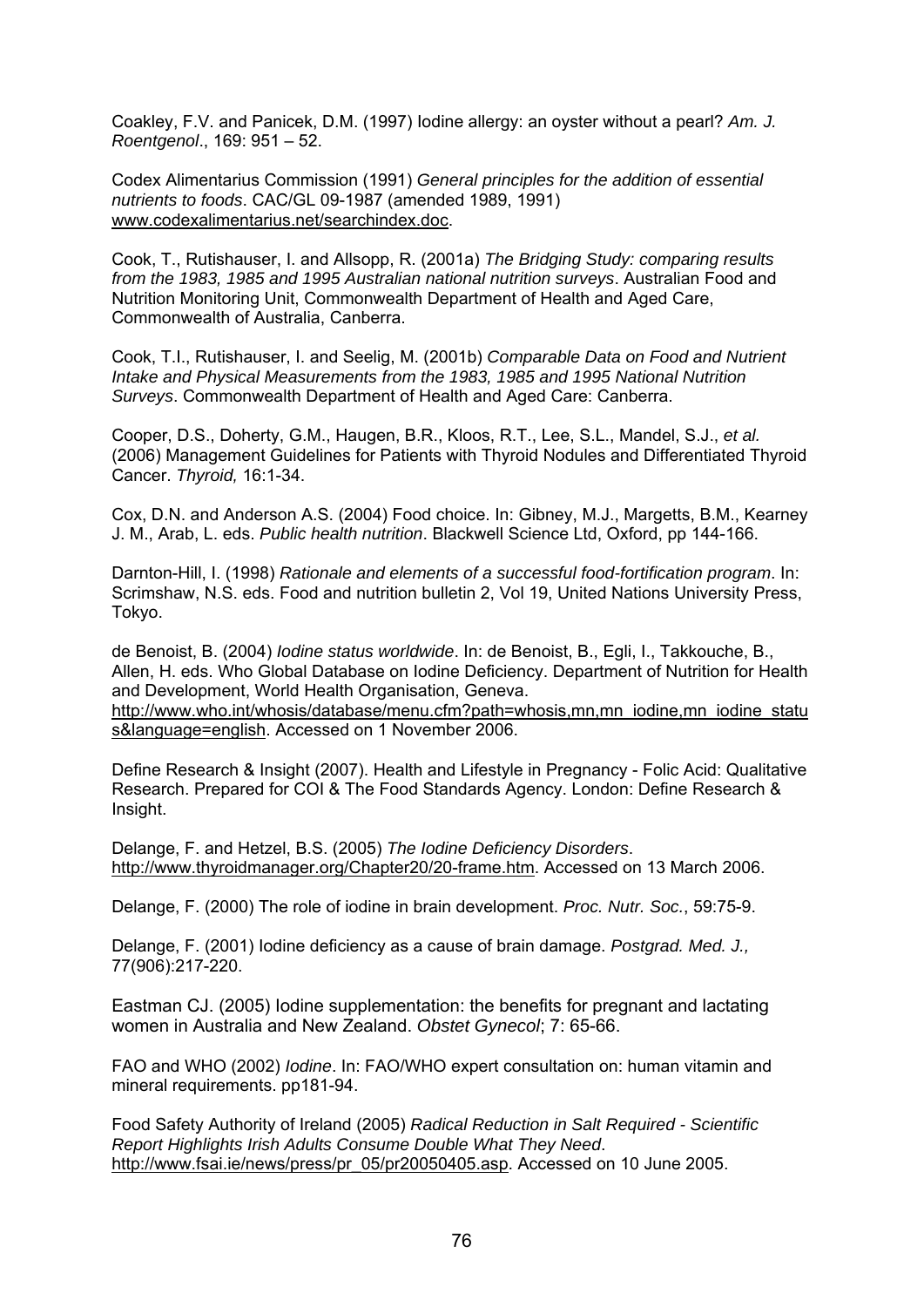Forum Qualitative (2007). Consumer research on consumer attitudes on options for increasing the folate intake in young women. Prepared for COI on behalf of The Food Standards Agency. London: Forum Qualitative.

Freake, H.C. (2000) Iodine. In: Stipanuk, M.H., ed. *Biochemical and physiological aspects of human nutrition.* W.B. Saunders Company, Philadelphia, Penn, pp 761-781.

FSANZ (2006) *Draft Assessment Report Proposal P295. Consideration of Mandatory Fortification with Folic Acid*. Food Standards Australia New Zealand, Canberra.

Galan, I.R., G., I, Sanchez, M.P., Pilar Mosteiro, D.M. and Rivas Crespo, M.F. (2005) Psycho-intellectual development of 3 year-old children with early gestational iodine deficiency. *J. Pediatr. Endocrinol. Metab*., 18 Suppl 1:1265-1272.

Gibson, H.B. (1995) *Surveillance of iodine deficiency disorders in Tasmania 1949-1984*. Dept. of Health Services, Hobart, Tasmania.

Gibson, R.S. (2005) *Principles of Nutritional Assessment 2nd ed*. Oxford University Press, New York, NY.

Gunton, J.E., Hams, G., Fiegert, M. and McElduff, A. (1999) Iodine deficiency in ambulatory participants at a Sydney teaching hospital: is Australia truly iodine replete? *Med. J. Aust.,*  171(9):467-470.

Guttikonda, K., Travers, C.A., Lewis, P.R. and Boyages, S. (2003) Iodine deficiency in urban primary school children: a cross-sectional analysis. *Med. J. Aust.,* 179(7):346-8.

Haddow, J.E., Palomaki, G.E., Allan, W.C., Williams, J.R., Knight, G.J., Gagnon, J., O'Heir, C.E., Mitchell, M.L., Hermos, R.J., Waisbren, S.E., Faix, J.D. and Klein, R.Z. (1999) Maternal thyroid deficiency during pregnancy and subsequent neuropsychological development of the child. *N. Engl. J. Med.,* 341(8):549-555.

Hamrosi, M.A., Wallace, E.M. and Riley, M.D. (2003) Iodine status in early pregnancy: ethnic variations. *Asia Pac. J. Clin. Nutr.,* 12 Suppl:S15.

Hamrosi, M.A., Wallace, E.M. and Riley, M.D. (2005) Iodine status in pregnant women living in Melbourne differs by ethnic group. *Asia Pac. J. Clin. Nutr.,* 14(1):27-31.

Hauser, P., Zametkin, A.J., Martinez, P., Vitiello, B., Matochik, J.A., Mixson, A.J. and Weintraub, B.D. (1993) Attention deficit-hyperactivity disorder in people with generalized resistance to thyroid hormone. *N. Engl. J. Med.*, 328(14):997-1001.

Hawthorne, P. (2005) *Research into consumer attitudes to fortification of foods*. Report prepared for the New Zealand Food Safety Authority. Peter Glen Research, Lower Hutt.

Health Canada (2006) Canadian Community Health Survey Cycle 2.2, *Nutrition (2004): A Guide to Accessing and Interpreting the Data*. http://www.hc-sc.gc.ca/fnan/surveill/nutrition/commun/cchs\_guide\_escc\_a3\_e.html. Accessed on 8 June 2007.

Hetzel, B.S. (1994) Iodine deficiency and foetal brain damage. *N. Engl. J. Med.*, 331(26):1770-1.

Hetzel, B.S. (2000) Iodine and neuropsychological development. *J. Nutr.* 130(2S Suppl):493S-5S.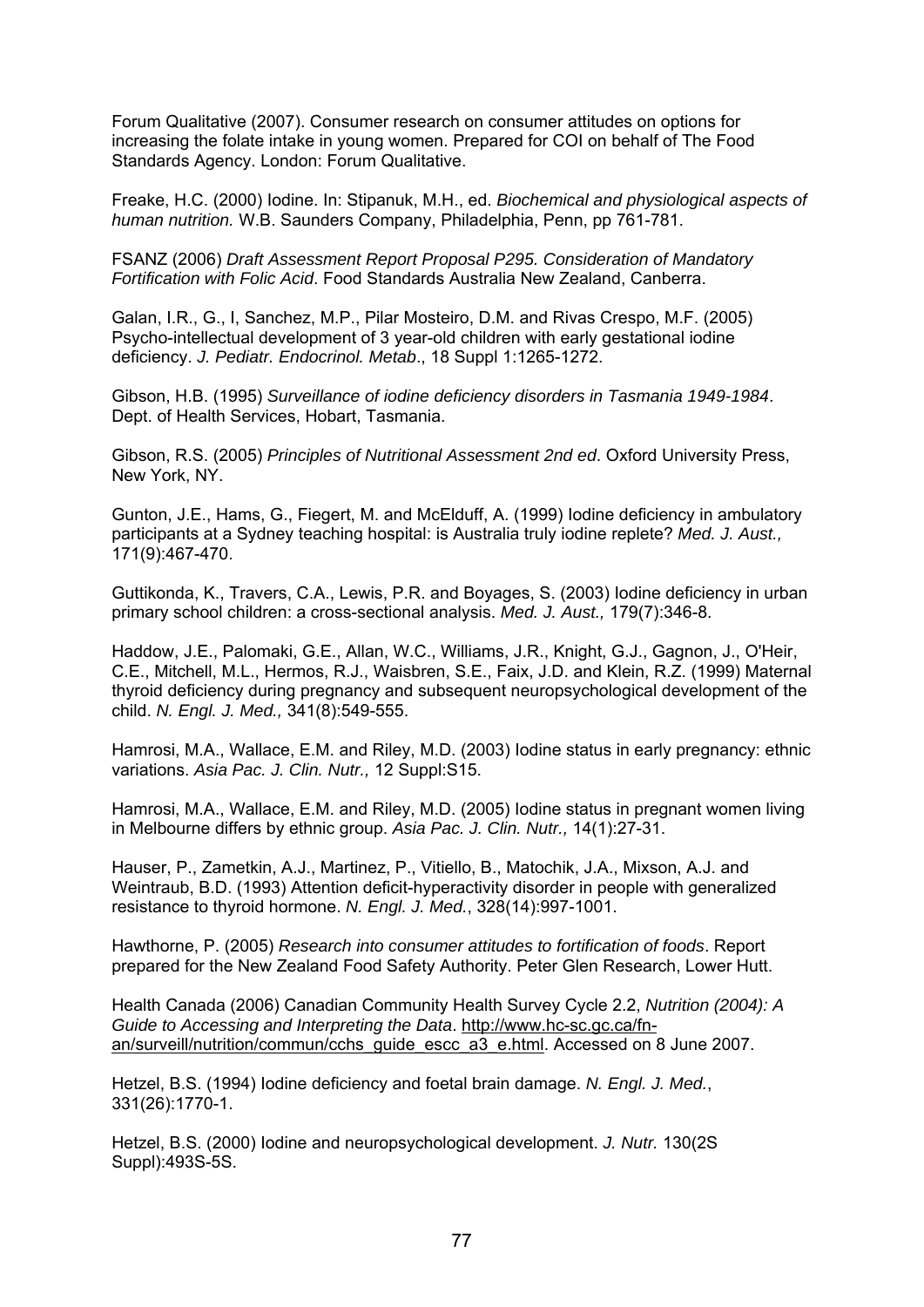Hetzel, B. and Clugston, G. (1998) *Iodine.* In: Shils *et al.*, eds. *Modern Nutrition in Health and Disease* 9th ed*.* Lippincott Williams & Wilkins, pp 253-264.

Huda, S.N., Grantham-McGregor, S.M., Rahman, K.M. and Tomkins, A. (1999) Biochemical hypothyroidism secondary to iodine deficiency is associated with poor school achievement and cognition in Bangladeshi children. *J. Nutr.* 129(5):980-987.

Hynes, K.L., Blizzard, C.L., Venn, A.J., Dwyer, T. and Burgess, J.R. (2004) Persistent iodine deficiency in a cohort of Tasmanian school children: associations with socio-economic status, geographical location and dietary factors. *Aust. N. Z. J. Public Health*, 28(5):476-481.

ICCIDD, UNICEF, WHO. (2001) *Assessment of Iodine Deficiency Disorders and Monitoring their Elimination*. Second edition, WHO Publishing, Geneva.

Ikeda, J. P. (2004) *Culture, food, and nutrition in increasingly culturally diverse societies. A sociology of food and nutrition. The social appetite*. J. Germov and L. Williams. Melbourne, Oxford University Press, pp 288-313.

James, W.P., Ralph, A. and Sanchez-Castillo, C.P. (1987) The dominance of salt in manufactured food in the sodium intake of affluent societies. *Lancet*, 1(8530):426-9.

Joint FAO/WHO Expert Committee on Food Additives (JECFA). (1989) *Toxicological Evaluation of certain food additives and contaminants. WHO food additive series N024* Geneva: World Health Organization.

Kearney, J.M., Gibney, M.J., Livingstone, B.E., Robson, P.J., Kiely, M. and Harrington K. (1997) Perceived need to alter eating habits among representative samples of adults from all member states of the European Union. *Eur. J. Clin. Nutr.,* 51(Suppl 2):S30-5.

Laurberg, P., Andersen, S., Bjarnadóttir, R.I., Carlé, A., Hreidarsson, A., Knudsen, N., Ovesen, L., Pedersen, I. and Rasmussen, L. (2007) Evaluating iodine deficiency in pregnant women and young infants-complex physiology with a risk of misinterpretation. *Public Health Nutr*., 10:1547-52.

Laurberg, P., Nohr, S.B., Pedersen, K.M., Hreidarsson A.B., Andersen, S., Bülow Pedersen, I., *et al.* (2000) Thyroid Disorders in Mild Iodine Deficiency. *Thyroid*, 10:951-63.

Li, M., Eastman, C.J., Waite, K.V., Ma, G., Zacharin, M.R., Topliss, D.J., Harding, P.E., Walsh, J.P., Ward, L.C., Mortimer, R.H., Mackenzie, E.J., Byth, K. and Doyle, Z. (2006) Are Australian children iodine deficient? Results of the Australian National Iodine Nutrition Study. *Med. J. Aust.,* 184(4):165-9.

Li, M., Ma, G., Boyages, S.C. and Eastman, C.J. (2001) Re-emergence of iodine deficiency in Australia. *Asia Pac. J. Clin. Nutr.,*10(3):200-3.

Li, M., Waite, K.V., Ma, G. and Eastman, C.J. (2006) Declining iodine conetne of milk and reemergence of iodine deficiency in Australia. *MJA* 184(6):307

Mattes, R.D. and Donnelly, D. (1991) Relative contributions of dietary sodium sources. *Journal of the American College of Nutrition* 10(4):383-393.

McElduff, A., McElduff, P., Gunton, J.E., Hams, G., Wiley, V. and Wilcken, B.M. (2002) Neonatal thyroid-stimulating hormone concentrations in northern Sydney: further indications of mild iodine deficiency? *Med. J. Aust.,* 176(7):317-320.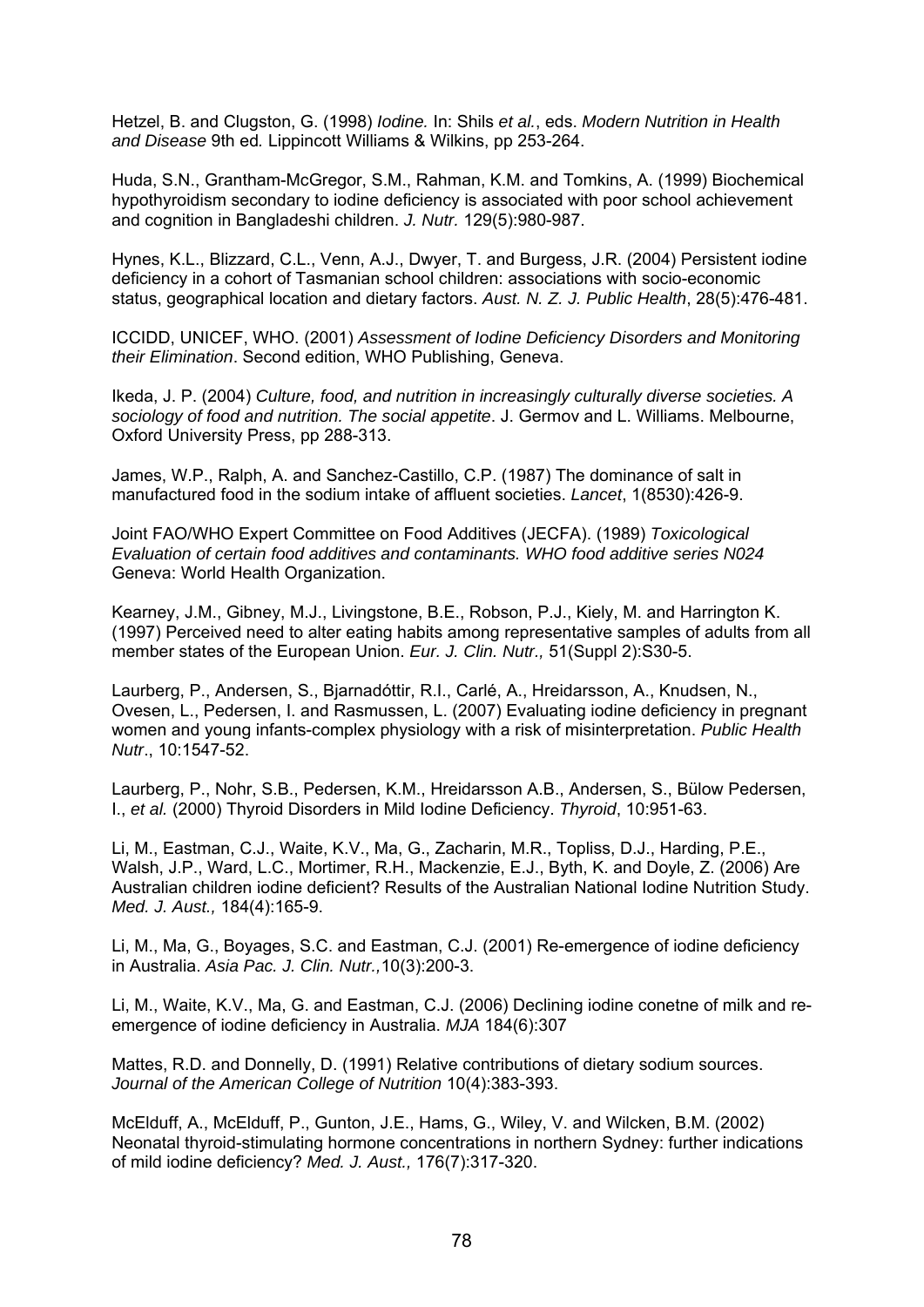Mostbeck, A., Galvan, G., Bauer, P., *et al.* (1998) The incidence of hyperthyroidism in Austria from 1987 to 1995 before and after an increase in salt iodization in 1990. *Eur. J. Nucl. Med*., 25: 367 – 374.

Nathoo, T., Holmes, C.P. and Ostry, A. (2005) An analysis of the development of Canadian food fortification policies: the case of vitamin B. *Health Promot. Int.,* 20(4):375-382.

NHMRC (National Health and Medical Research Council) (2006) *Nutrient Reference Values for Australia and New Zealand Including Recommended Dietary Intakes*. http://www.nhmrc.gov.au/publications/\_files/n35.pdf. Accessed on 9 June 2006.

NHMRC (2003a) *Dietary Guidelines for Australian Adults*. http://www.nhmrc.gov.au/publications/synopses/\_files/n33.pdf. Accessed on 13 March 2008.

NHMRC (2003b) *Dietary Guidelines for Children and Adolescents in Australia*. http://www.nhmrc.gov.au/publications/synopses/\_files/n34.pdf. Accessed on 13 March 2008.

NRC (National Research Council) (1986) *Assessment using food consumption surveys*. National Academy Press, Washington DC.

Nutrivit. (2000) *Fortification basics: choosing a vehicle*. http://www.nutrivit.org/vic/staple/index.htm. Accessed in 2005.

Park, Y.K., Harland, B.F., Vanderveen, J.E., Shank, F.R., Prosky, L. (1981) Estimation of dietary iodine intake of Americans in recent years. *J. Am. Diet. Assoc.,* 79(1):17-24.

Pedersen, I.B., Knudsen, N., Jørgensen, T., Perrild, H., Ovesen, L. and Laurberg, P. (2003) Thyroid peroxidase and thyroglobulin autoantibodies in a large survey of populations with mild and moderate iodine deficiency. *Clin Endocrinol (Oxf)*. 58(1):36-42.

Pedersen, I.B., Laurberg, P., Knudsen, N., Jørgensen, T., Perrild, H., Ovesen, L. and Rasmussen, L.B. (2006) Increase in Incidence of Hyperthyroidism Predominantly Occurs in Young People after Iodine Fortification of Salt in Denmark. *J. Clin. Endocrin. Metab.*, 91:3830-4.

Qian, M., Wang, D., Watkins, W.E., Gebski, V., Yan, Y.Q., Li, M. and Chen, Z.P. (2005) The effects of iodine on intelligence in children: a meta-analysis of studies conducted in China. *Asia Pac. J. Clin. Nutr.,* 14(1):32-42.

Rasmussen, L., Andersson, G., Haraldsdottir, J., Kristianssen, E., Molsted, K., Laurberg, P., Overvad, K., Perrild, H. and Ovesen, L. (1996) Iodine: Do we need an enrichment program in Denmark? *International Journal of Food Sciences and Nutrition,* 47:377-381.

Royal College of Physicians and British Thyroid Association (2002) *Guidelines for the management of thyroid cancer in adults.* Sarum ColourView Group, Salisbury, Wiltshire.

Seal, J. (2007). The Makings of the Tasmanian (interim) Iodine Supplementation Program 2001-2004. In: Richards, P. ed. *Goitre Monitor: History of Iodine deficiency Disorders in Tasmania from Pre-British Settlement to the Present Day*. Australian Society for the History of Medicine, Launceston.

Seal, J.A., Doyle Z., Burgess J.R., Taylor R. and Cameron A.R. (2007) Iodine status of Tasmanians following voluntary fortification of bread with iodine. *Med. J. Aust*., 186(2):69-71.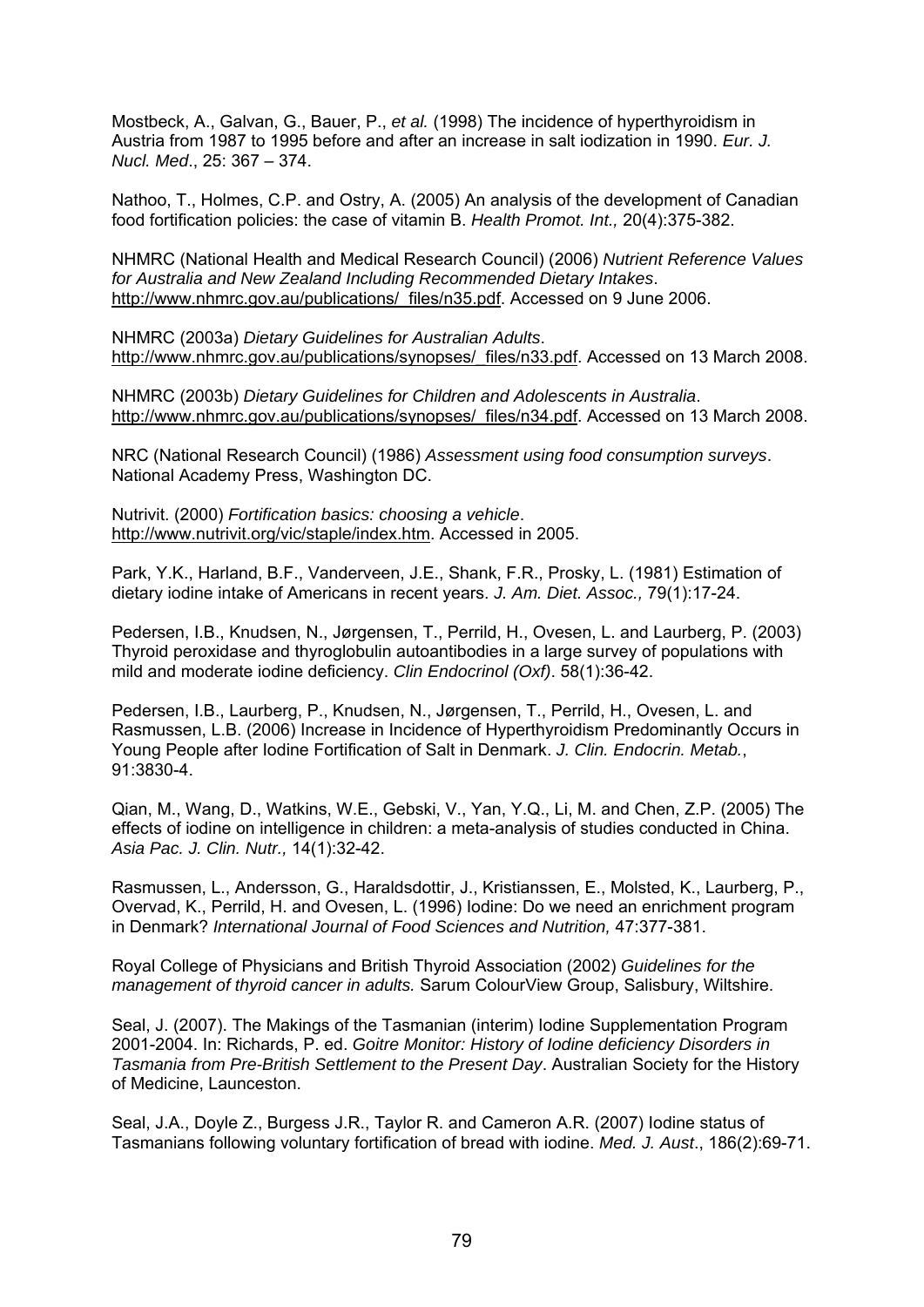Soriguer, F., Millon, M.C., Munoz, R., Mancha, I., Lopez Siguero, J.P., Martinez Aedo, M.J., Gomez-Huelga, R., Garriga, M.J., Rojo-Martinez, G., Esteva, I. and Tinahones, F.J. (2000) The auditory threshold in a school-age population is related to iodine intake and thyroid function. *Thyroid,* 10(11):991-9.

Tang, Z., Liu, W., Yin, H., Wang, P., Dong, J., Wang, Y. and Chen, J. (2007) Investigation of intelligence quotient and psychomotor development in schoolchildren in areas with different degrees of iodine deficiency. *Asia Pac. J. Clin. Nutr*., 16:731-737.

Teng, W., Shan, Z., Teng, X., Guan, H., Teng, D., Jin, Y., *et al.* (2006) Effect of Iodine Intake on Thyroid Disease in China. *N. Engl. J. Med.*, 354:2783-2793.

Thomson, C.D. (2003) *Australian and New Zealand Reference Values for Iodine*, A report prepared for the Ministry of Health. New Zealand Ministry of Health.

TNS Social Research. (2008) *Consumer Attitudes Survey 2007 - A benchmark survey of consumers' attitudes to food issues.* Report commissioned by FSANZ. http://www.foodstandards.gov.au/\_srcfiles/Consumer%20Attitudes%20Survey.pdf. Accessed on 17 April 2008.

Topliss, D.J. and Eastman, C.J. (2004) Diagnosis and management of hyperthyroidism and hypothyroidism. *Med. J. Aus.t.*, 180:186-93.

Travers, C.A., Guttikonda, K., Norton, C.A., Lewis, P.R., Mollart, L.J., Wiley, V., Wilcken, B., Eastman, C.J. and Boyages, S.C. (2006) Iodine status in pregnant women and their newborns: are our babies at risk of iodine deficiency? *Med J. Aus.,* 184(12):617-620.

United Nations (1990). *World Declaration on the Survival, Protection and Development of Children and a Plan of Action for Implementing the World Declaration on the Survival*, Protection and Development of Children in the 1990s. New York.

Uren, L.J., McKenzie, G. and Moriarty, H. (2008) Evaluation of iodine levels in the Riverina population. *Aust. J. Rural Health,* 16(2):109-144.

Valeix, P., Preziosi, P., Rossignol, C., Farnier, M.A. and Hercberg, S. (1994) Relationship between urinary iodine concentration and hearing capacity in children. *Eur. J. Clin. Nutr.,*  48(1):54-9.

van den Briel, T., West, C.E., Bleichrodt, N., Ategbo, E.A. and Hautvast, J.G. (2000) Improved iodine status is associated with improved mental performance of schoolchildren in Benin. *Am. J. Clin. Nutr.,* 72(5):1179-1185.

van den Briel.T., West, C.E., Hautvast, J.G. and Ategbo, E.A. (2001) Mild iodine deficiency is associated with elevated hearing thresholds in children in Benin. *Eur. J. Clin. Nutr.,*  55(9):763-8.

Vermiglio, F, Lo Presti, V.P., Moleti, M., Sidoti, M., Tortorella, G., Scaffidi, G., *et al*. (2004) Attention deficit and hyperactivity disorders in the offspring of mothers exposed to mildmoderate iodine deficiency: a possible novel iodine deficiency disorder in developed countries. *J. Clin. Endocrinol. Metab.,* 89(12):6054-6060.

West, C.E., de Koning, F.L.H.A. and Merx, R.J.H.M. (1995) Effect of iodized salt on the colour and taste of food, UNICEF, New York.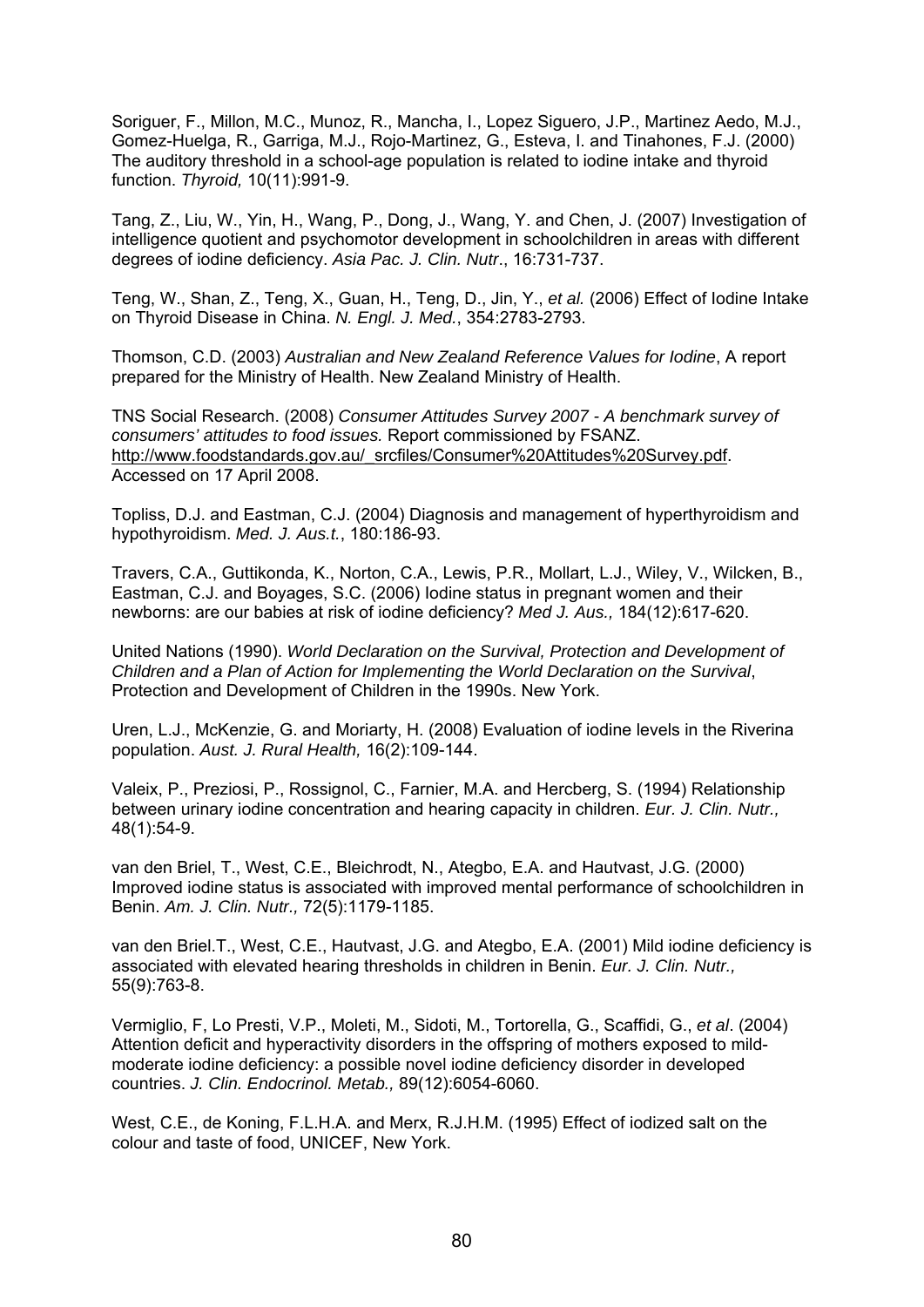WHO and UNICEF (2004) *Iodine Deficiency in Europe: a continuing public health problem*. In: Andersson, G. eds. Geneva.

WHO FAO (2006) *Guidelines on food fortification with micronutrients*. In: Allen, L., de Benoist, B., Dary, O., and Hurrell, R. eds.

Wiersinga, W.M. (2004) *Adult Hypothyroidism*. http://www.thyroidmanager.org/Chapter9/9 frame.htm. Accessed on 28 November 2007.

Wilson, C.G., Evans, G., Leppard, P. and Syrette, J. (2004) Reactions to genetically modified food crops and how perceptions to risks and benefits influences consumers' information gathering. *Risk Analysis,* 24(5):1311-1321.

Winger, R.J., Koenig, J., Je Lee, S., Wham, C. and House, D.A. (2005) Technological Issues with Iodine Fortification of Foods, Final Report for New Zealand Food Safety Authority.

Worsley, A. and Skrzypiec, G. (1998) Personal predictors of consumers' food and health concerns. *Asia Pac. J. Clin. Nutr.,* 7(1):15-23.

Worsley, A. and Scott, V. (2000) 'Consumers' concerns about food and health in Australia and New Zealand. *Asia Pac. J Clin. Nut.,* 9(1): 24-32.

Zimmermann, M.B., Connolly, K., Bozo, M., Bridson, J., Rohner, F. and Grimci, L. (2006) Iodine supplementation improves cognition in iodine-deficient schoolchildren in Albania: a randomized, controlled, double-blind study. *Am. J.Clin. Nutr.,* 83(1):108-114.

Zimmermann, M.B., Hess, S.Y. and Molinari, L., (2004) New reference values for thyroid volume by ultrasound in iodine sufficient schoolchildren: a WHO/NHD Iodine Deficiency Study Group Report. *Am. J. Clin. Nutr.,* 79: 231-7.

Zimmermann, M.B., Aeberli, I., Torresani, T. and Bürgi, H. (2005) Increasing the iodine concentration in the Swiss iodized salt program markedly improved iodine status in pregnant women and children: a 5-y prospective national study. *Am. J. Clin. Nutr*., 82(2):388-92.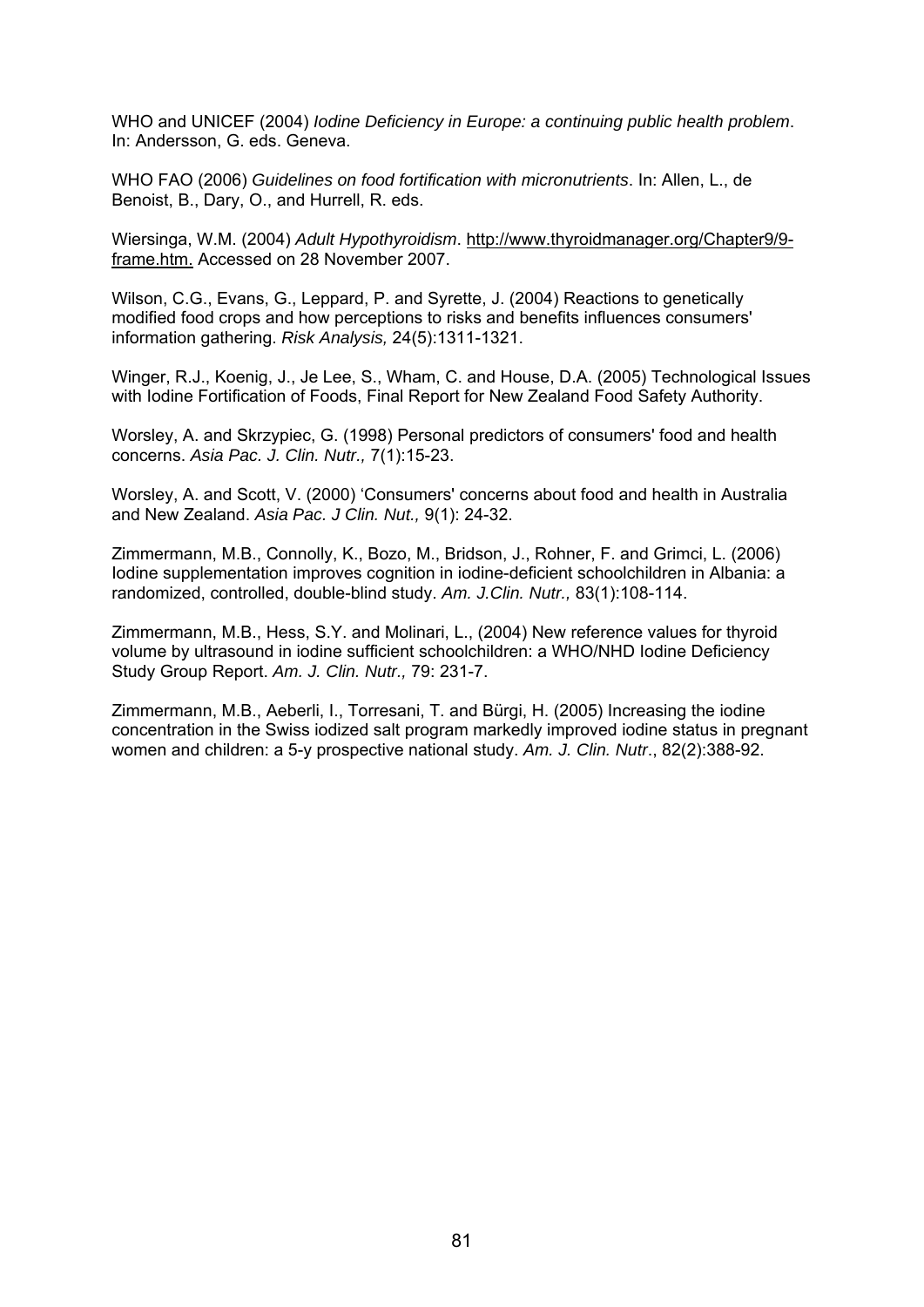# **ABBREVIATIONS AND ACRONYMS**

| <b>ABS</b>                 | <b>Australian Bureau of Statistics</b>                              |
|----------------------------|---------------------------------------------------------------------|
| <b>ADHD</b>                | Attention-deficit and hyperactivity disorder                        |
| <b>AHMAC</b>               | Australian Health Ministers' Advisory Council                       |
| <b>AHMC</b>                | Australian Health Ministers' Conference                             |
| <b>AIHW</b>                | Australian Institute of Health and Welfare                          |
| <b>APHDPC</b>              | <b>Australian Population Health Development Principal Committee</b> |
| <b>CNS</b>                 | New Zealand Children's Nutrition Survey                             |
| <b>COAG</b>                | <b>Council of Australian Governments</b>                            |
| <b>EAR</b>                 | Estimated average requirement                                       |
| <b>FRSC</b>                | <b>Food Regulation Standing Committee</b>                           |
| <b>FSANZ</b>               | Food Standards Australia New Zealand                                |
| <b>FSFYC</b>               | Formulated supplementary foods for your children                    |
| <b>GDP</b>                 | Gross domestic product                                              |
| <b>ICCIDD</b>              | International Council for the Control of Iodine Deficiency          |
|                            | <b>Disorders</b>                                                    |
| <b>IDD</b>                 | lodine deficiency disorder                                          |
| IQ                         | intelligence quotient                                               |
| <b>ISAG</b>                | <b>Iodine Scientific Advisory Group</b>                             |
| MoU                        | Memorandum of Understanding                                         |
| <b>Ministerial Council</b> | Australia and New Zealand Food Regulation Ministerial Council       |
| <b>MUIC</b>                | Median urinary iodine concentration                                 |
| <b>NHMRC</b>               | National Health and Medical Research Council                        |
| <b>NINS</b>                | Australian National Iodine Nutrition Study                          |
| <b>NNS</b>                 | <b>National Nutrition Survey</b>                                    |
| <b>NRV</b>                 | Nutrient reference value                                            |
| <b>NZFSA</b>               | New Zealand Food Safety Authority                                   |
| <b>RDI</b>                 | Recommended Dietary Intake                                          |
| <b>SDAC</b>                | <b>Standards Development Advisory Committee</b>                     |
| <b>SKU</b>                 | Stock keeping unit                                                  |
| UL                         | <b>Upper Level of Intake</b>                                        |
| <b>UNICEF</b>              | United Nations Children's Fund                                      |
| <b>WHO</b>                 | <b>World Health Organization</b>                                    |
| <b>WTO</b>                 | <b>World Trade Organization</b>                                     |
| μg                         | micrograms (1000 <sup>th</sup> of a milligram)                      |
| mg                         | milligrams (1000 <sup>th</sup> of a gram)                           |
| g                          | grams                                                               |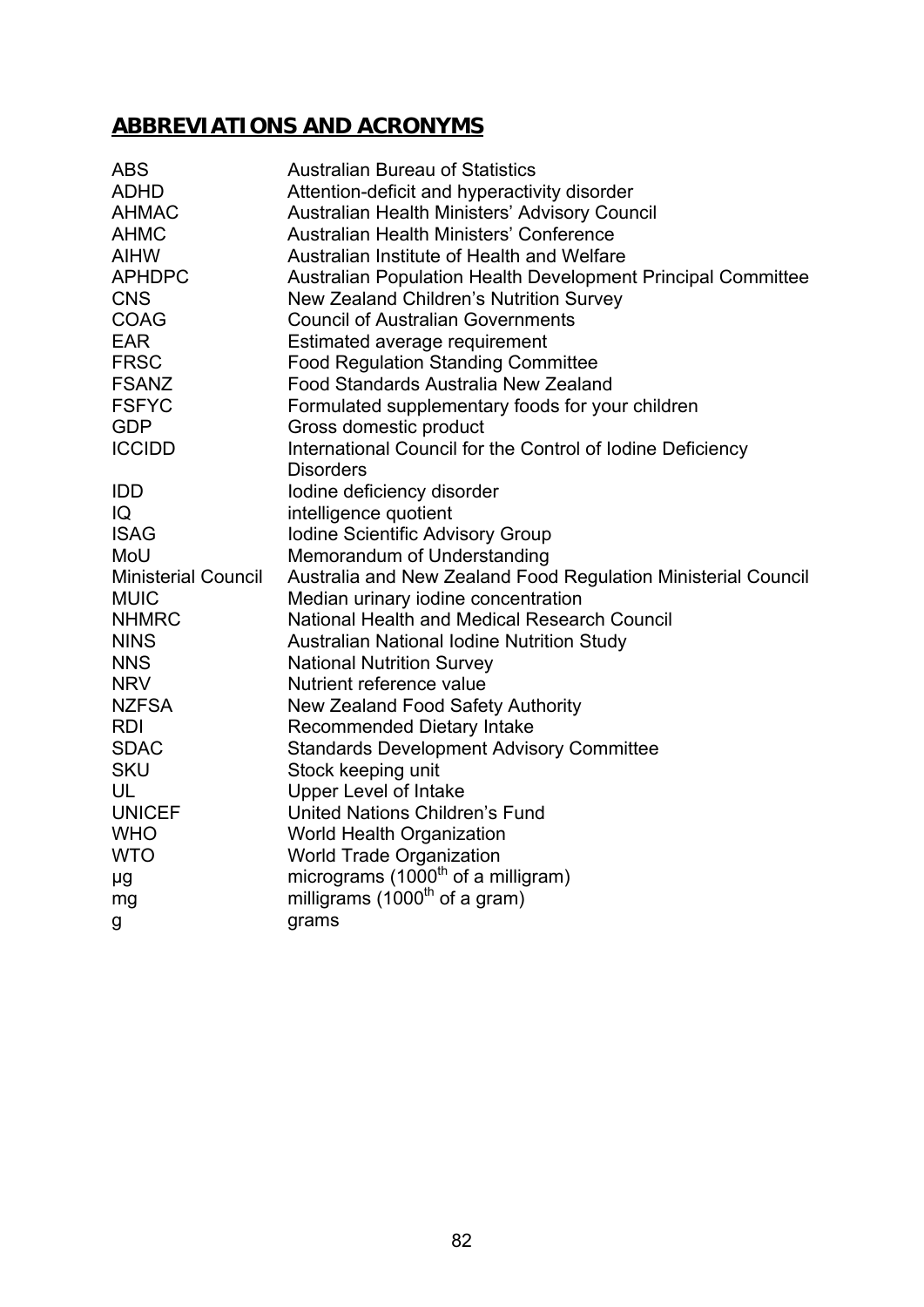# **Attachment 1**

# **Draft variations to the** *Australia New Zealand Food Standards Code*

*Subsection 87(8) of the FSANZ Act provides that standards or variations to standards are legislative instruments, but are not subject to disallowance or sunsetting.* 

## **To commence: 12 months from gazettal**

**[1]** *Standard 1.3.2 of the Australia New Zealand Food Standards Code is varied*   $by -$ 

[1.1] *omitting the* Purpose, *substituting* –

This Standard regulates the addition of vitamins and minerals to foods, and the claims which can be made about the vitamin and mineral content of foods. Standards contained elsewhere in this Code also regulate claims and the addition of vitamins and minerals to specific foods, such as, the mandatory addition of thiamin and folic acid to wheat flour for making bread (Australia only) and the mandatory replacement of non-iodised salt with iodised salt in bread in Standard 2.1.1, the addition of vitamin D to table edible oil spreads and margarine in Standard 2.4.2, formulated caffeinated beverages in Standard 2.6.4, special purpose foods standardised in Part 2.9 and the addition of iodine to certain salt products in Standard 2.10.2.

**[2]** *Standard 2.1.1 of the Australia New Zealand Food Standards Code is varied*   $bv -$ 

[2.1] *omitting the* Purpose, *substituting* –

This Standard defines a number of products composed of cereals and qualifies the use of the term 'bread'. It also requires the mandatory fortification of wheat flour for making bread with thiamin and folic acid (Australia only) and the mandatory replacement of non-iodised salt with iodised salt in bread in Australia and New Zealand.

[2.2] *omitting clause 5, substituting* –

#### **5 Mandatory addition of iodised salt to bread**

- (1) Subclause 1(2) of Standard 1.1.1 does not apply to this clause.
- (2) Where salt is added to bread it must be iodised salt.
- (3) Subclause (2) does not apply to bread which is represented as organic.